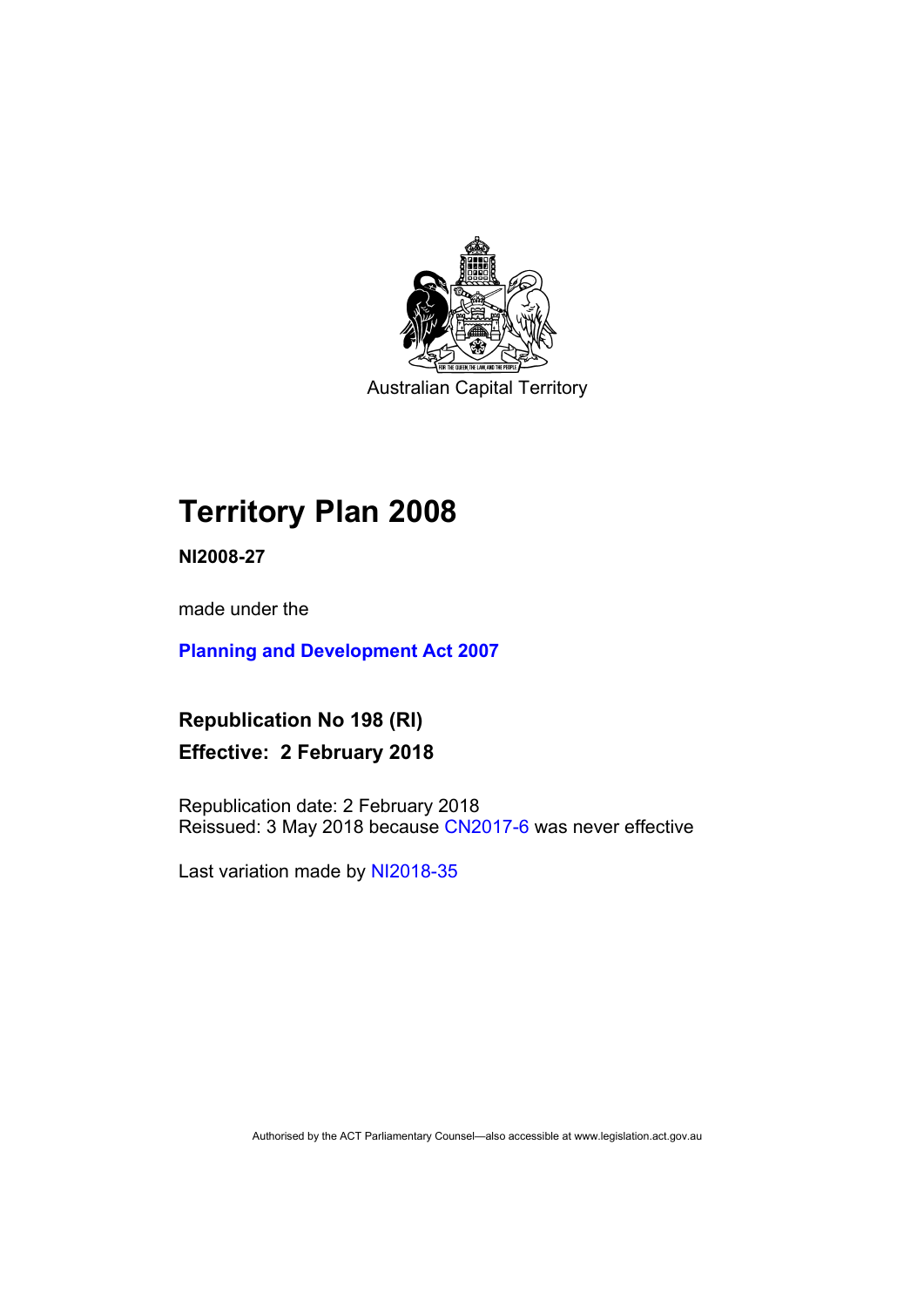1 About the endnotes

## **Endnotes**

## **1 About the endnotes**

Amending and modifying laws are annotated in the legislation history and the amendment history. Current modifications are not included in the republished law but are set out in the endnotes.

Not all editorial amendments made under the *[Legislation Act 2001](http://www.legislation.act.gov.au/a/2001-14/default.asp)*, part 11.3 are annotated in the amendment history. Full details of any amendments can be obtained from the Parliamentary Counsel's Office.

Uncommenced amending laws are not included in the republished law. The details of these laws are underlined in the legislation history. Uncommenced expires are underlined in the legislation history and amendment history.

If all the provisions of the law have been renumbered, a table of renumbered provisions gives details of previous and current numbering.

The endnotes also include a table of earlier republications.

| $A = Act$                                  | $NI = Notifiable$ instrument              |
|--------------------------------------------|-------------------------------------------|
| $AF =$ Approved form                       | $o = order$                               |
| $am = amended$                             | om = omitted/repealed                     |
| $amdt = amendment$                         | $ord = ordinance$                         |
| $AR = Assembly resolution$                 | orig = original                           |
| $ch = chapter$                             | par = paragraph/subparagraph              |
| CN = Commencement notice                   | pres = present                            |
| $def = definition$                         | $prev = previous$                         |
| $DI = Disallowable instrument$             | $(\text{prev})$ = previously              |
| $dict = dictionary$                        | $pt =$ part                               |
| disallowed = disallowed by the Legislative | $r = rule/subrule$                        |
| Assembly                                   | $reloc = relocated$                       |
| $div = division$                           | renum = renumbered                        |
| $exp = expires/expired$                    | $R[X]$ = Republication No                 |
| $Gaz = gazette$                            | $RI = reissue$                            |
| $h dq =$ heading                           | s = section/subsection                    |
| $IA = Interpretation Act 1967$             | $sch = schedule$                          |
| ins = inserted/added                       | $sdiv = subdivision$                      |
| $LA =$ Legislation Act 2001                | SL = Subordinate law                      |
| $LR =$ legislation register                | $sub =$ substituted                       |
| LRA = Legislation (Republication) Act 1996 | underlining = whole or part not commenced |
| $mod = modified/modification$              | or to be expired                          |
|                                            |                                           |

## **2 Abbreviation key**

page 2 Territory Plan 2008 Effective: 02/02/18 R198 (RI) 03/05/18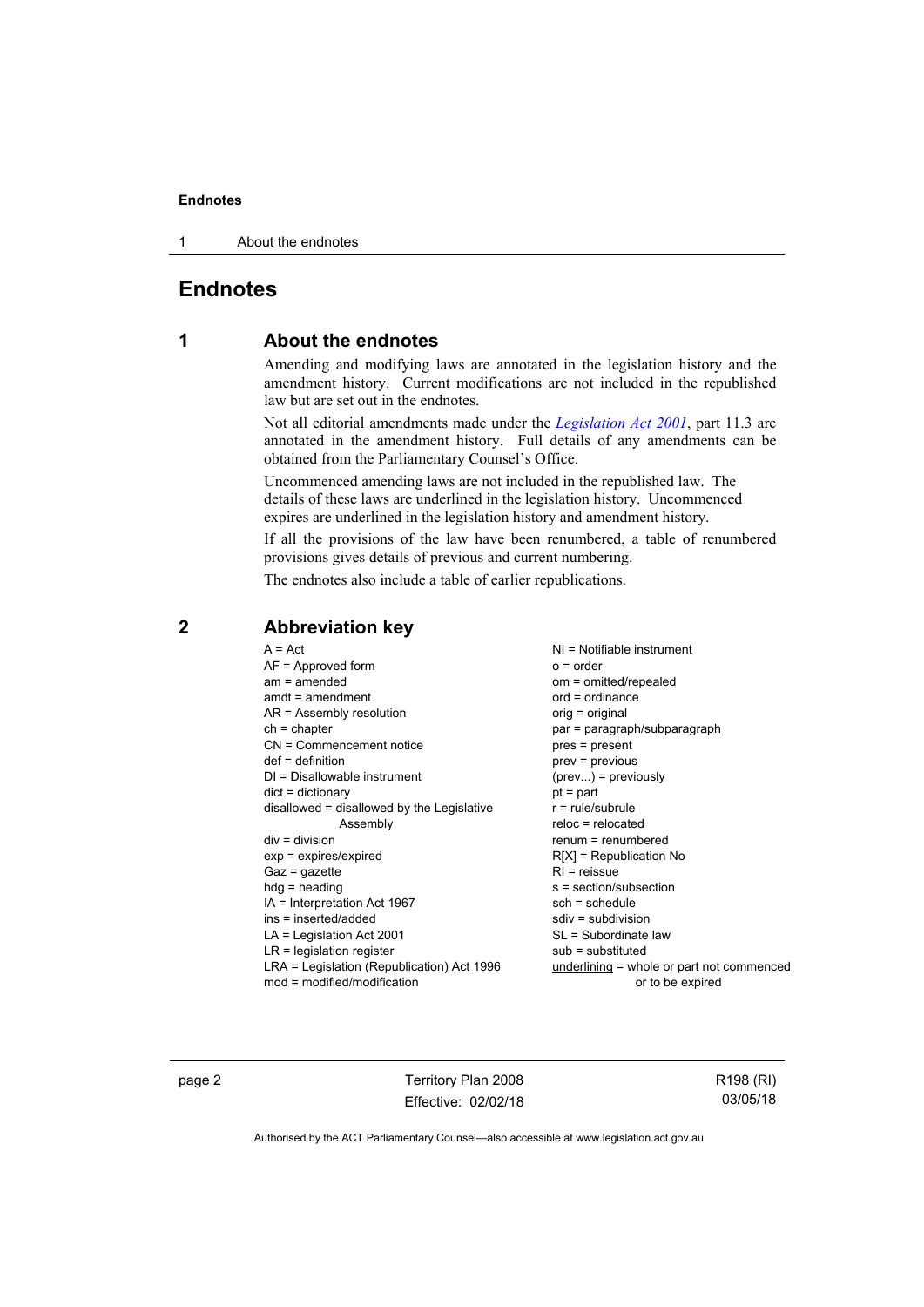## **3 Legislation history**

## **Territory Plan 2008 NI2008-27**

notified LR 13 February 2008 commenced 31 March 2008 (see [Planning and Development Act 2007](http://www.legislation.act.gov.au/a/2007-24/default.asp) s 432 (3) (a))

as amended by

#### **Variation to the Territory Plan No 285**

(as notified in [Planning and Development \(Plan Variation No 285\)](http://www.legislation.act.gov.au/ni/2008-123/)  [Notice 2008](http://www.legislation.act.gov.au/ni/2008-123/) NI2008-123) commenced 18 April 2008 [\(CN2008-4\)](http://www.legislation.act.gov.au/cn/2008-4/)

#### **[Planning and Development \(Technical Plan Variation—Forde\)](http://www.legislation.act.gov.au/ni/2008-201/)  [Notice 2008](http://www.legislation.act.gov.au/ni/2008-201/) NI2008-201**

notified LR 5 June 2008 commenced 6 June 2008 (LA s 73 (2) (a))

### **Variation to the Territory Plan No 293**

(as notified in [Planning and Development \(Plan Variation No 293\)](http://www.legislation.act.gov.au/ni/2008-219/)  [Notice 2008](http://www.legislation.act.gov.au/ni/2008-219/) NI2008-219) commenced 15 August 2008 [\(CN2008-11\)](http://www.legislation.act.gov.au/cn/2008-11/)

## **[Planning and Development \(Technical Plan Variation—Residential](http://www.legislation.act.gov.au/ni/2008-289/)  [and Commercial Zones Codes\) Notice 2008](http://www.legislation.act.gov.au/ni/2008-289/) NI2008-289**

notified LR 10 July 2008 commenced 11 July 2008 (LA s 73 (2) (a))

### **[Planning and Development \(Technical Plan Variation—Error](http://www.legislation.act.gov.au/ni/2008-290/)  [Variation\) Notice 2008](http://www.legislation.act.gov.au/ni/2008-290/) NI2008-290**

notified LR 10 July 2008 commenced 11 July 2008 (LA s 73 (2) (a))

## **[Planning and Development \(Technical Plan Variation—Boundary](http://www.legislation.act.gov.au/ni/2008-298/)  [Changes\) Notice 2008](http://www.legislation.act.gov.au/ni/2008-298/) NI2008-298**  notified LR 31 July 2008

commenced 1 August 2008 (LA s 73 (2) (a))

## **[Planning and Development \(Technical Plan Variation—Dunlop\)](http://www.legislation.act.gov.au/ni/2008-328/)  [Notice 2008](http://www.legislation.act.gov.au/ni/2008-328/) NI2008-328**

notified LR 14 August 2008 commenced 15 August 2008 (LA s 73 (2) (a))

R198 (RI) 03/05/18

Territory Plan 2008 Effective: 02/02/18 page 3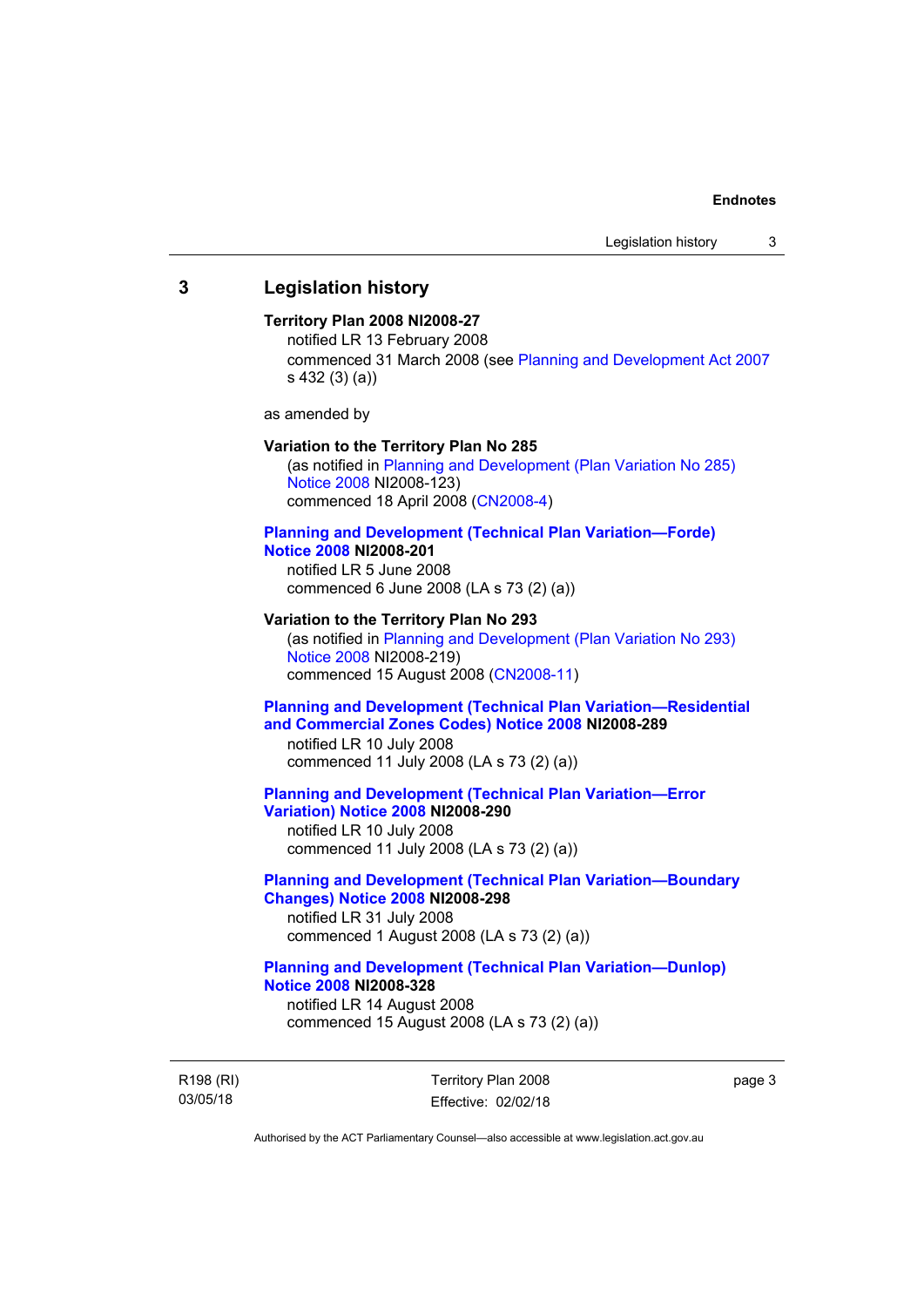| Legislation history |  |
|---------------------|--|
|---------------------|--|

## **[Planning and Development \(Technical Plan Variation—Watson\)](http://www.legislation.act.gov.au/ni/2008-336/)  [Notice 2008](http://www.legislation.act.gov.au/ni/2008-336/) NI2008-336**

notified LR 14 August 2008 commenced 15 August 2008 (LA s 73 (2) (a))

## **Variation to the Territory Plan No 289**

(as notified in [Planning and Development \(Plan Variation No 289\)](http://www.legislation.act.gov.au/ni/2008-339/)  [Notice 2008](http://www.legislation.act.gov.au/ni/2008-339/) NI2008-339) commenced 5 September 2008 ([CN2008-14\)](http://www.legislation.act.gov.au/cn/2008-14/)

#### **Variation to the Territory Plan No 281**

(as notified in [Planning and Development \(Plan Variation No 281\)](http://www.legislation.act.gov.au/ni/2008-352/)  [Notice 2008](http://www.legislation.act.gov.au/ni/2008-352/) NI2008-352) commenced 12 December 2008 [\(CN2008-16\)](http://www.legislation.act.gov.au/cn/2008-16/)

## **[Planning and Development \(Technical Plan Variation—Residential](http://www.legislation.act.gov.au/ni/2008-358/)  [Zones Codes\) Notice 2008](http://www.legislation.act.gov.au/ni/2008-358/) NI2008-358**

notified LR 28 August 2008 commenced 29 August 2008 (LA s 73 (2) (a))

### **[Planning and Development \(Technical Plan Variation—Franklin\)](http://www.legislation.act.gov.au/ni/2008-499/)  [Notice 2008](http://www.legislation.act.gov.au/ni/2008-499/) NI2008-499**

notified LR 30 October 2008 commenced 31 October 2008 (LA s 73 (2) (a))

## **[Planning and Development \(Technical Plan Variation—Gungahlin\)](http://www.legislation.act.gov.au/ni/2008-516/)  [Notice 2008](http://www.legislation.act.gov.au/ni/2008-516/) NI2008-516**

notified LR 6 November 2008 commenced 7 November 2008 (LA s 73 (2) (a))

## **[Planning and Development \(Technical Plan Variation—Error](http://www.legislation.act.gov.au/ni/2008-541/)  [Variation\) Notice 2008 \(No 2\)](http://www.legislation.act.gov.au/ni/2008-541/) NI2008-541**

notified LR 20 November 2008 commenced 21 November 2008 (LA s 73 (2) (a))

## **[Planning and Development \(Technical Plan Variation—Residential](http://www.legislation.act.gov.au/ni/2008-542/)  [Zones Code\) Notice 2008 \(No 2\)](http://www.legislation.act.gov.au/ni/2008-542/) NI2008-542**

notified LR 20 November 2008 commenced 21 November 2008 (LA s 73 (2) (a))

### **[Planning and Development \(Technical Plan Variation—Error](http://www.legislation.act.gov.au/ni/2008-590/)  [Variation\) Notice 2008 \(No 3\)](http://www.legislation.act.gov.au/ni/2008-590/) NI2008-590**

notified LR 18 December 2008 commenced 19 December 2008 (LA s 73 (2) (a))

page 4 Territory Plan 2008 Effective: 02/02/18 R198 (RI) 03/05/18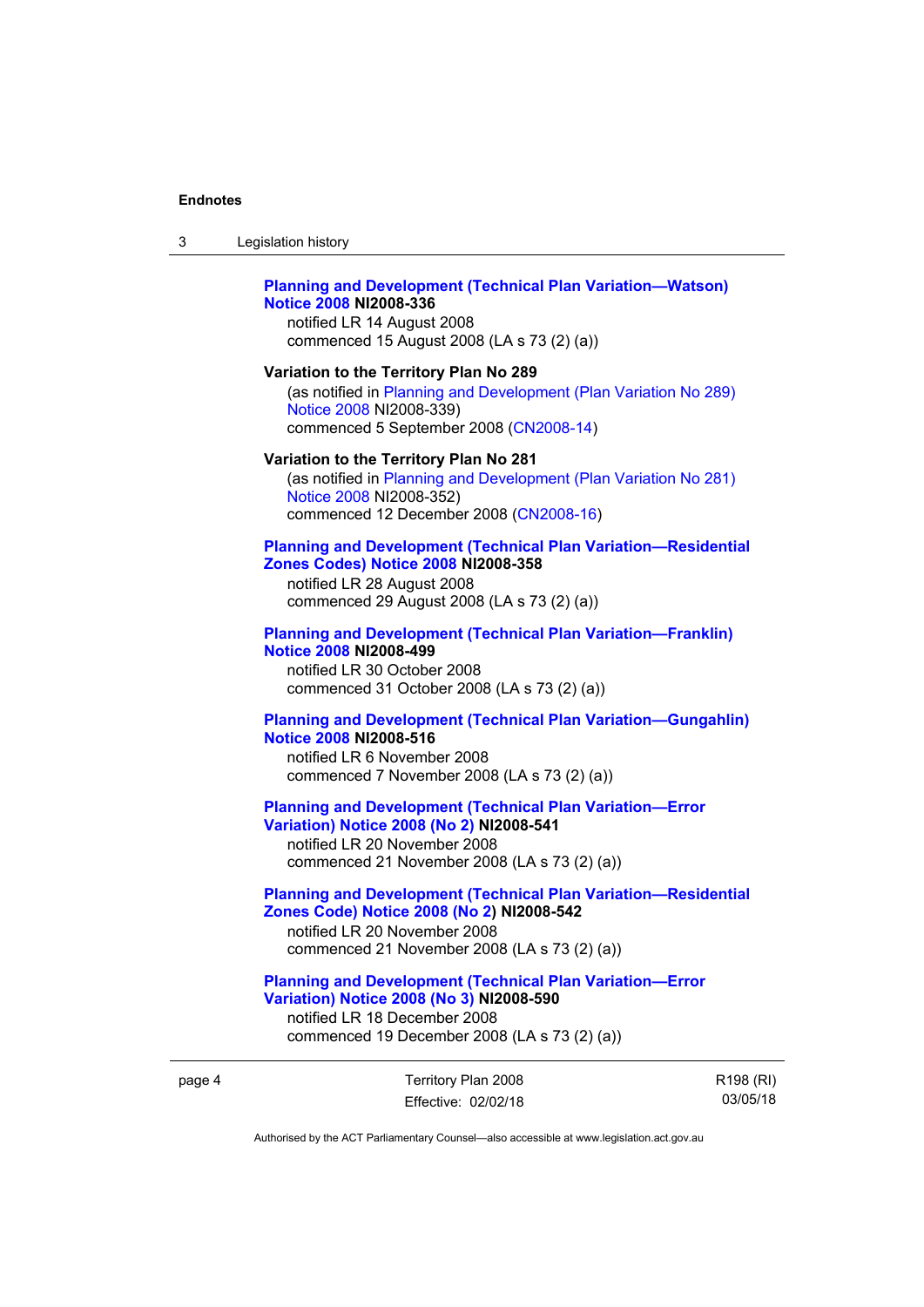## **[Planning and Development \(Technical Plan Variation—Belconnen](http://www.legislation.act.gov.au/ni/2009-6/)  [District\) Notice 2009](http://www.legislation.act.gov.au/ni/2009-6/) NI2009-6**

notified LR 8 January 2009 commenced 9 January 2009 (LA s 73 (2) (a))

## **[Planning and Development \(Technical Plan Variation—Macgregor\)](http://www.legislation.act.gov.au/ni/2009-17/)  [Notice 2009](http://www.legislation.act.gov.au/ni/2009-17/) NI2009-17**

notified LR 15 January 2009 commenced 16 January 2009 (LA s 73 (2) (a))

### **[Planning and Development \(Technical Plan Variation—Error](http://www.legislation.act.gov.au/ni/2009-37/)  [Variation\) Notice 2009](http://www.legislation.act.gov.au/ni/2009-37/) NI2009-37**

notified LR 5 February 2009 commenced 6 February 2009 (LA s 73 (2) (a))

## **[Planning and Development \(Technical Plan Variation—Residential](http://www.legislation.act.gov.au/ni/2009-38/)  [Zones Code\) Notice 2009](http://www.legislation.act.gov.au/ni/2009-38/) NI2009-38**

notified LR 5 February 2009 commenced 6 February 2009 (LA s 73 (2) (a))

### **[Planning and Development \(Technical Plan Variation—Boundary](http://www.legislation.act.gov.au/ni/2009-59/)  [Changes\) Notice 2009](http://www.legislation.act.gov.au/ni/2009-59/) NI2009-59**

notified LR 12 February 2009 commenced 13 February 2009 (LA s 73 (2) (a))

## **[Planning and Development \(Technical Plan Variation—Forde\)](http://www.legislation.act.gov.au/ni/2009-70/)  [Notice 2009](http://www.legislation.act.gov.au/ni/2009-70/) NI2009-70**

notified LR 26 February 2009 commenced 27 February 2009 (LA s 73 (2) (a))

## **[Planning and Development \(Technical Plan Variation—Error](http://www.legislation.act.gov.au/ni/2009-99/)  [Variation\) Notice 2009 \(No 2\)](http://www.legislation.act.gov.au/ni/2009-99/) NI2009-99**

notified LR 19 March 2009 commenced 20 March 2009 (LA s 73 (2) (a))

## **Variation to the Territory Plan No 261**

(as notified in [Planning and Development \(Plan Variation No 261\)](http://www.legislation.act.gov.au/ni/2009-107/)  [Notice 2009](http://www.legislation.act.gov.au/ni/2009-107/) NI2009-107) commenced 17 April 2009 [\(CN2009-10\)](http://www.legislation.act.gov.au/cn/2009-10/)

## **Variation to the Territory Plan No 296**

(as notified in [Planning and Development \(Plan Variation No 296\)](http://www.legislation.act.gov.au/ni/2009-108/)  [Notice 2009](http://www.legislation.act.gov.au/ni/2009-108/) NI2009-108) commenced 17 April 2009 [\(CN2009-9\)](http://www.legislation.act.gov.au/cn/2009-9/)

R198 (RI) 03/05/18

Territory Plan 2008 Effective: 02/02/18 page 5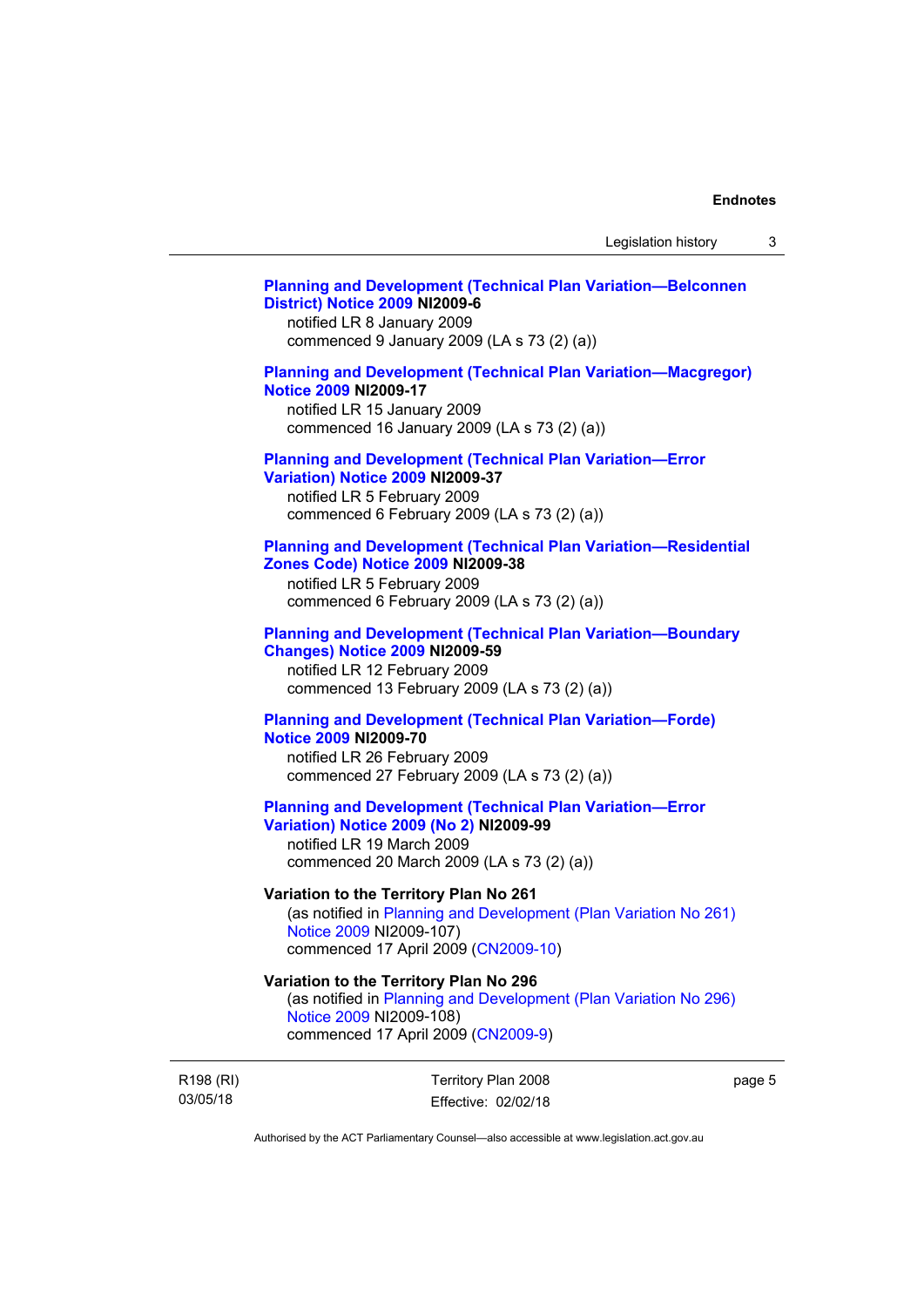| 3 | Legislation history                                                                                                                                                             |
|---|---------------------------------------------------------------------------------------------------------------------------------------------------------------------------------|
|   | <b>Planning and Development (Technical Plan Variation-Gungahlin)</b><br><b>Notice 2009 NI2009-181</b><br>notified LR 16 April 2009<br>commenced 17 April 2009 (LA s 73 (2) (a)) |
|   | <b>Planning and Development (Technical Plan Variation-Gungahlin)</b><br>Notice 2009 (No 2) NI2009-199<br>notified LR 30 April 2009<br>commenced 1 May 2009 (LA s 73 (2) (a))    |
|   | <b>Planning and Development (Technical Plan Variation-Harrison)</b><br><b>Notice 2009 NI2009-200</b><br>notified LR 30 April 2009<br>commenced 1 May 2009 (LA s 73 (2) (a))     |
|   | <b>Planning and Development (Technical Plan Variation-Franklin)</b><br>Notice 2009 NI2009-216<br>notified LR 14 May 2009<br>commenced 15 May 2009 (LA s 73 (2) (a))             |
|   | <b>Planning and Development (Technical Plan Variation-Macgregor)</b><br>Notice 2009 (No 2) NI2009-217<br>notified LR 14 May 2009<br>commenced 15 May 2009 (LA s 73 (2) (a))     |
|   | <b>Planning and Development (Technical Plan Variation-Harrison)</b><br>Notice 2009 (No 2) NI2009-237<br>notified LR 21 May 2009<br>commenced 22 May 2009 (LA s 73 (2) (a))      |
|   | <b>Planning and Development (Technical Plan Variation-Casey)</b><br>Notice 2009 NI2009-238<br>notified LR 21 May 2009<br>commenced 22 May 2009 (LA s 73 (2) (a))                |
|   | <b>Planning and Development (Technical Plan Variation-Franklin)</b><br>Notice 2009 (No 2) NI2009-254<br>notified LR 4 June 2009<br>commenced 5 June 2009 (LA s 73 (2) (a))      |
|   | <b>Planning and Development (Technical Plan Variation-Dunlop)</b><br><b>Notice 2009 NI2009-255</b><br>notified LR 4 June 2009<br>commenced 5 June 2009 (LA s 73 (2) (a))        |

page 6 Territory Plan 2008 Effective: 02/02/18 R198 (RI) 03/05/18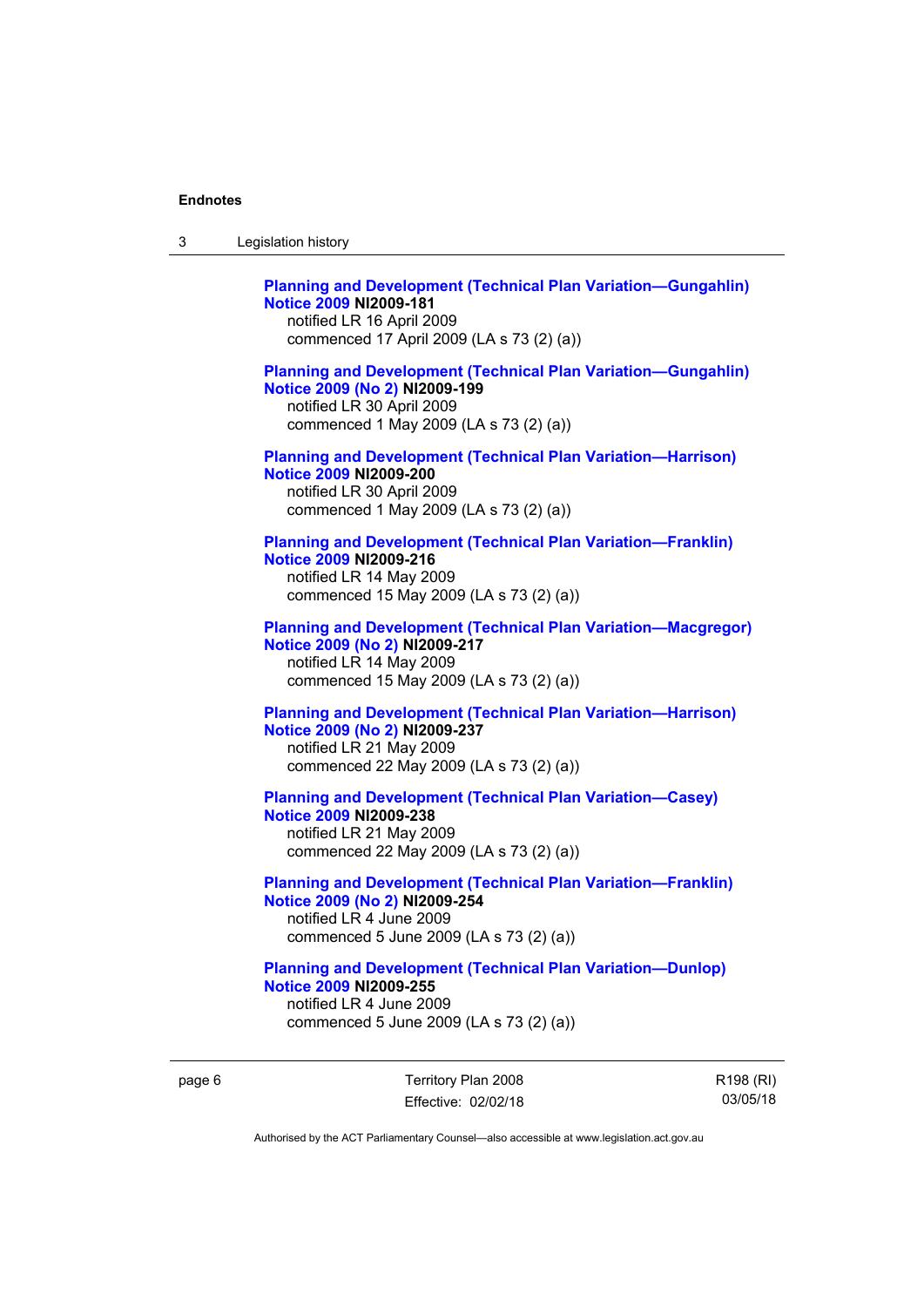| Legislation history |  |
|---------------------|--|
|---------------------|--|

**[Planning and Development \(Technical Plan Variation—Forde\)](http://www.legislation.act.gov.au/ni/2009-256/)  [Notice 2009 \(No 2\)](http://www.legislation.act.gov.au/ni/2009-256/) NI2009-256**  notified LR 4 June 2009 commenced 5 June 2009 (LA s 73 (2) (a)) **[Planning and Development \(Technical Amendment—Harrison and](http://www.legislation.act.gov.au/ni/2009-272/)  [Flemington Road Corridor Concept Plan\) Plan Variation 2009 \(No 1\)](http://www.legislation.act.gov.au/ni/2009-272/) NI2009-272**  notified LR 18 June 2009 commenced 19 June 2009 (LA s 73 (2) (a)) **[Planning and Development \(Technical Amendment—Macgregor West](http://www.legislation.act.gov.au/ni/2009-321/)  [Precinct Code\) Plan Variation 2009 \(No 1\)](http://www.legislation.act.gov.au/ni/2009-321/) NI2009-321**  notified LR 9 July 2009 commenced 10 July 2009 (LA s 73 (2) (a)) **[Planning and Development \(Technical Amendment—Residential](http://www.legislation.act.gov.au/ni/2009-322/)  [Zones Codes and WaterWays General Code\) Plan Variation 2009](http://www.legislation.act.gov.au/ni/2009-322/)  [\(No 1\)](http://www.legislation.act.gov.au/ni/2009-322/) NI2009-322**  notified LR 9 July 2009 commenced 10 July 2009 (LA s 73 (2) (a)) **[Planning and Development \(Technical Amendment—Duffy\) Plan](http://www.legislation.act.gov.au/ni/2009-323/)  [Variation 2009](http://www.legislation.act.gov.au/ni/2009-323/) NI2009-323**  notified LR 16 July 2009 commenced 17 July 2009 (LA s 73 (2) (a)) **[Planning and Development \(Technical Amendment—Error\) Plan](http://www.legislation.act.gov.au/ni/2009-324/)  [Variation 2009 \(No 1\)](http://www.legislation.act.gov.au/ni/2009-324/) NI2009-324**  notified LR 9 July 2009 commenced 10 July 2009 (LA s 73 (2) (a)) **[Planning and Development \(Technical Amendment—Kingston\) Plan](http://www.legislation.act.gov.au/ni/2009-338/)  [Variation 2009](http://www.legislation.act.gov.au/ni/2009-338/) NI2009-338**  notified LR 16 July 2009 commenced 17 July 2009 (LA s 73 (2) (a)) **[Planning and Development \(Technical Amendment—Access and](http://www.legislation.act.gov.au/ni/2009-342/)  [Mobility General Code\) Plan Variation 2009 \(No 1\)](http://www.legislation.act.gov.au/ni/2009-342/) NI2009-342**  notified LR 23 July 2009 commenced 24 July 2009 (LA s 73 (2) (a))

R198 (RI) 03/05/18

Territory Plan 2008 Effective: 02/02/18 page 7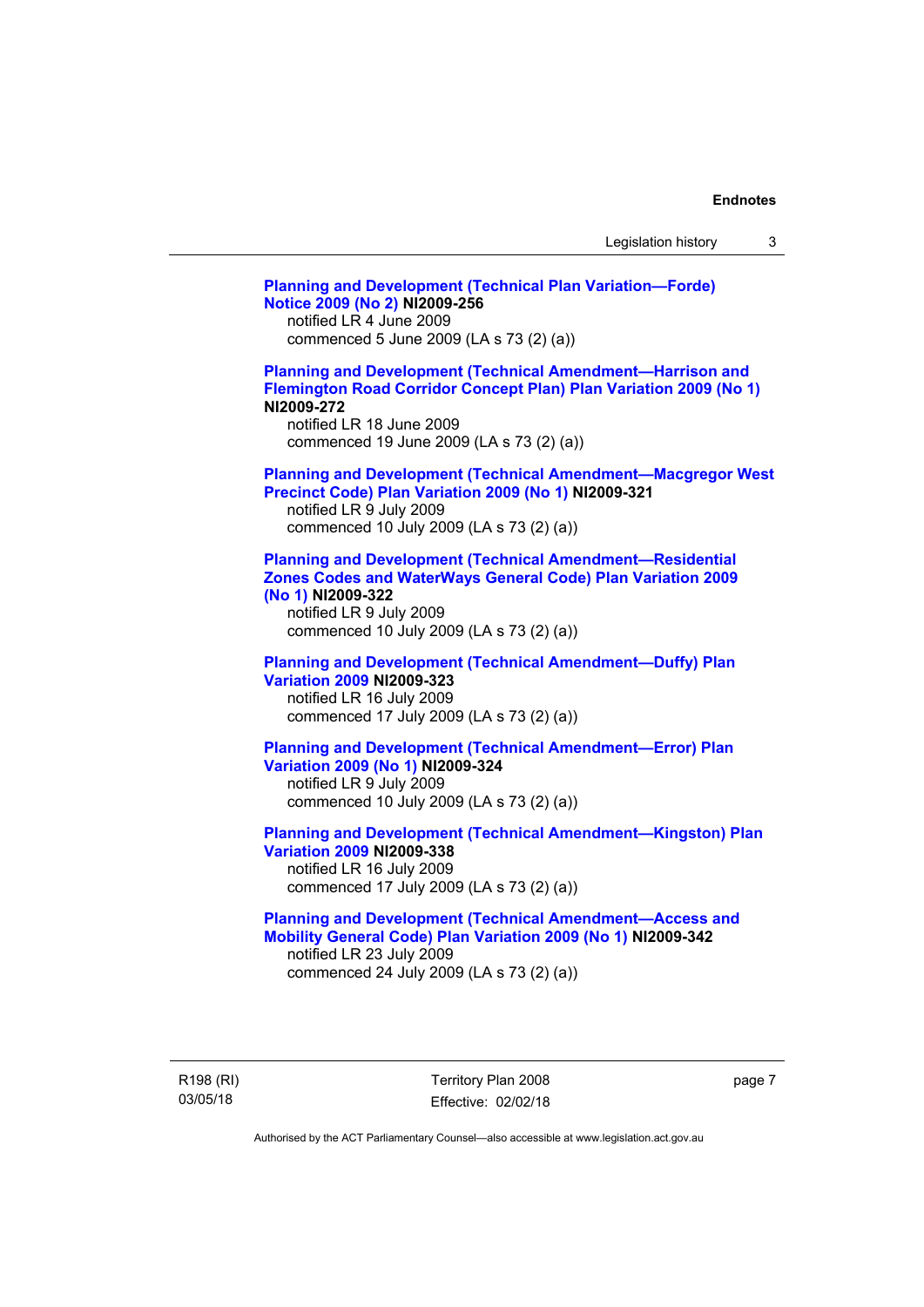3 Legislation history

## **Variation to the Territory Plan No 288**

(as notified in [Planning and Development \(Plan Variation No 288\)](http://www.legislation.act.gov.au/ni/2009-391/)  [Notice 2009](http://www.legislation.act.gov.au/ni/2009-391/) NI2009-391) commenced 4 September 2009 ([CN2009-12\)](http://www.legislation.act.gov.au/cn/2009-12/)

### **[Planning and Development \(Technical Amendment—Miscellaneous](http://www.legislation.act.gov.au/ni/2009-392/)  [Amendments\) Plan Variation 2009 \(No 1\)](http://www.legislation.act.gov.au/ni/2009-392/) NI2009-392**  notified LR 20 August 2009

commenced 21 August 2009 (LA s 73 (2) (a))

## **[Planning and Development \(Technical Amendment—Bonner\) Plan](http://www.legislation.act.gov.au/ni/2009-409/)  [Variation 2009](http://www.legislation.act.gov.au/ni/2009-409/) NI2009-409**

notified LR 27 August 2009 commenced 28 August 2009 (LA s 73 (2) (a))

#### **[Planning and Development \(Technical Amendment—Franklin\) Plan](http://www.legislation.act.gov.au/ni/2009-410/)  [Variation 2009 \(No 1\)](http://www.legislation.act.gov.au/ni/2009-410/) NI2009-410**

notified LR 27 August 2009 commenced 28 August 2009 (LA s 73 (2) (a))

### **[Planning and Development \(Technical Amendment—Griffith\) Plan](http://www.legislation.act.gov.au/ni/2009-418/)  [Variation 2009](http://www.legislation.act.gov.au/ni/2009-418/) NI2009-418**  notified LR 3 September 2009

commenced 4 September 2009 (LA s 73 (2) (a))

## **[Planning and Development \(Technical Amendment—Residential](http://www.legislation.act.gov.au/ni/2009-487/)  [Zones Development Codes and Other Codes\) Plan Variation 2009](http://www.legislation.act.gov.au/ni/2009-487/)  [\(No 1\)](http://www.legislation.act.gov.au/ni/2009-487/) NI2009-487**

notified LR 1 October 2009 commenced 2 October 2009 (LA s 73 (2) (a))

## **[Planning and Development \(Technical Amendment—Single Dwelling](http://www.legislation.act.gov.au/ni/2009-488/)  [Housing Development Code\) Plan Variation 2009 \(No 1\)](http://www.legislation.act.gov.au/ni/2009-488/) NI2009-488**

notified LR 1 October 2009 commenced 2 October 2009 (LA s 73 (2) (a))

## **[Planning and Development \(Technical Amendment—Hume\) Plan](http://www.legislation.act.gov.au/ni/2009-570/)  [Variation 2009](http://www.legislation.act.gov.au/ni/2009-570/) NI2009-570**

notified LR 12 November 2009 commenced 13 November 2009 (LA s 73 (2) (a))

page 8 Territory Plan 2008 Effective: 02/02/18 R198 (RI) 03/05/18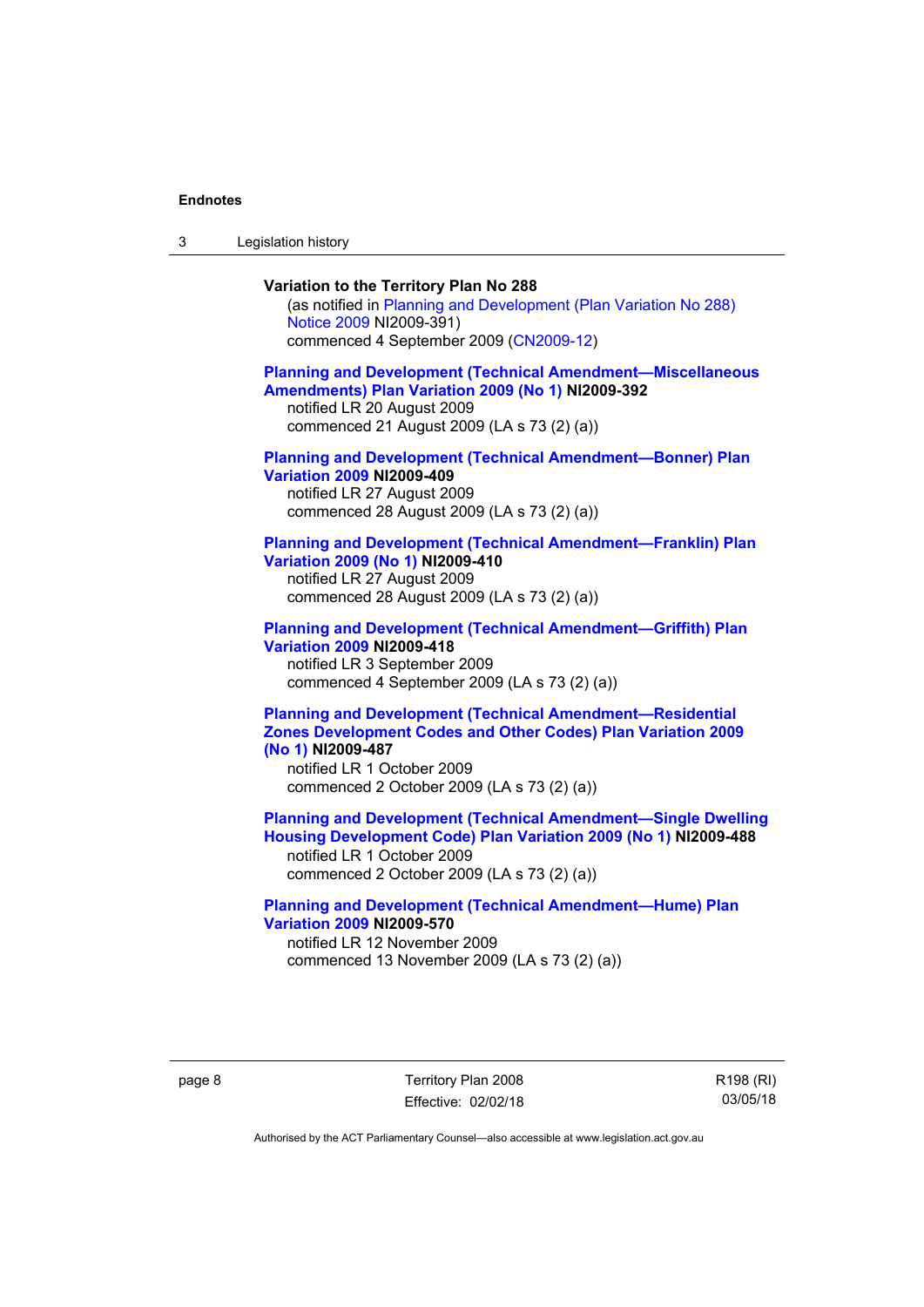Legislation history 3

## **[Planning and Development \(Technical Amendment—Macgregor\) Plan](http://www.legislation.act.gov.au/ni/2009-617/)  [Variation 2009](http://www.legislation.act.gov.au/ni/2009-617/) NI2009-617**

notified LR 3 December 2009 commenced 4 December 2009 (LA s 73 (2) (a))

## **[Planning and Development \(Technical Amendment—Bonner\) Plan](http://www.legislation.act.gov.au/ni/2009-618/)  [Variation 2009 \(No 2\)](http://www.legislation.act.gov.au/ni/2009-618/) NI2009-618**

notified LR 3 December 2009 commenced 4 December 2009 (LA s 73 (2) (a))

## **[Planning and Development \(Technical Amendment—Nicholls\) Plan](http://www.legislation.act.gov.au/ni/2009-619/)  [Variation 2009](http://www.legislation.act.gov.au/ni/2009-619/) NI2009-619**

notified LR 3 December 2009 commenced 4 December 2009 (LA s 73 (2) (a))

## **[Planning and Development \(Technical Amendment—Miscellaneous](http://www.legislation.act.gov.au/ni/2010-21/)  [Amendments\) Plan Variation 2010 \(No 1\)](http://www.legislation.act.gov.au/ni/2010-21/) NI2010-21**

notified LR 21 January 2010 commenced 22 January 2010 (LA s 73 (2) (a))

**[Planning and Development \(Technical Amendment—Changes to](http://www.legislation.act.gov.au/ni/2010-22/)  [concept plans \(Flemington Road corridor, Coombs and Wright\) and](http://www.legislation.act.gov.au/ni/2010-22/)  [various code and miscellaneous changes\) Plan Variation 2010](http://www.legislation.act.gov.au/ni/2010-22/) NI2010-22** 

notified LR 21 January 2010 commenced 22 January 2010 (LA s 73 (2) (a))

**[Planning and Development \(Technical Amendment—Changes to a](http://www.legislation.act.gov.au/ni/2010-23/)  [commercial code and general codes\) Plan Variation 2010](http://www.legislation.act.gov.au/ni/2010-23/) NI2010-23**  notified LR 21 January 2010

commenced 22 January 2010 (LA s 73 (2) (a))

**[Planning and Development \(Technical Amendment—Franklin\) Plan](http://www.legislation.act.gov.au/ni/2010-45/)  [Variation 2010](http://www.legislation.act.gov.au/ni/2010-45/) NI2010-45**  notified LR 4 February 2010 commenced 5 February 2010 (LA s 73 (2) (a))

## **[Planning and Development \(Technical Amendment—Harrison\) Plan](http://www.legislation.act.gov.au/ni/2010-82/)  [Variation 2010](http://www.legislation.act.gov.au/ni/2010-82/) NI2010-82**

notified LR 25 February 2010 commenced 26 February 2010 (LA s 73 (2) (a))

R198 (RI) 03/05/18

Territory Plan 2008 Effective: 02/02/18 page 9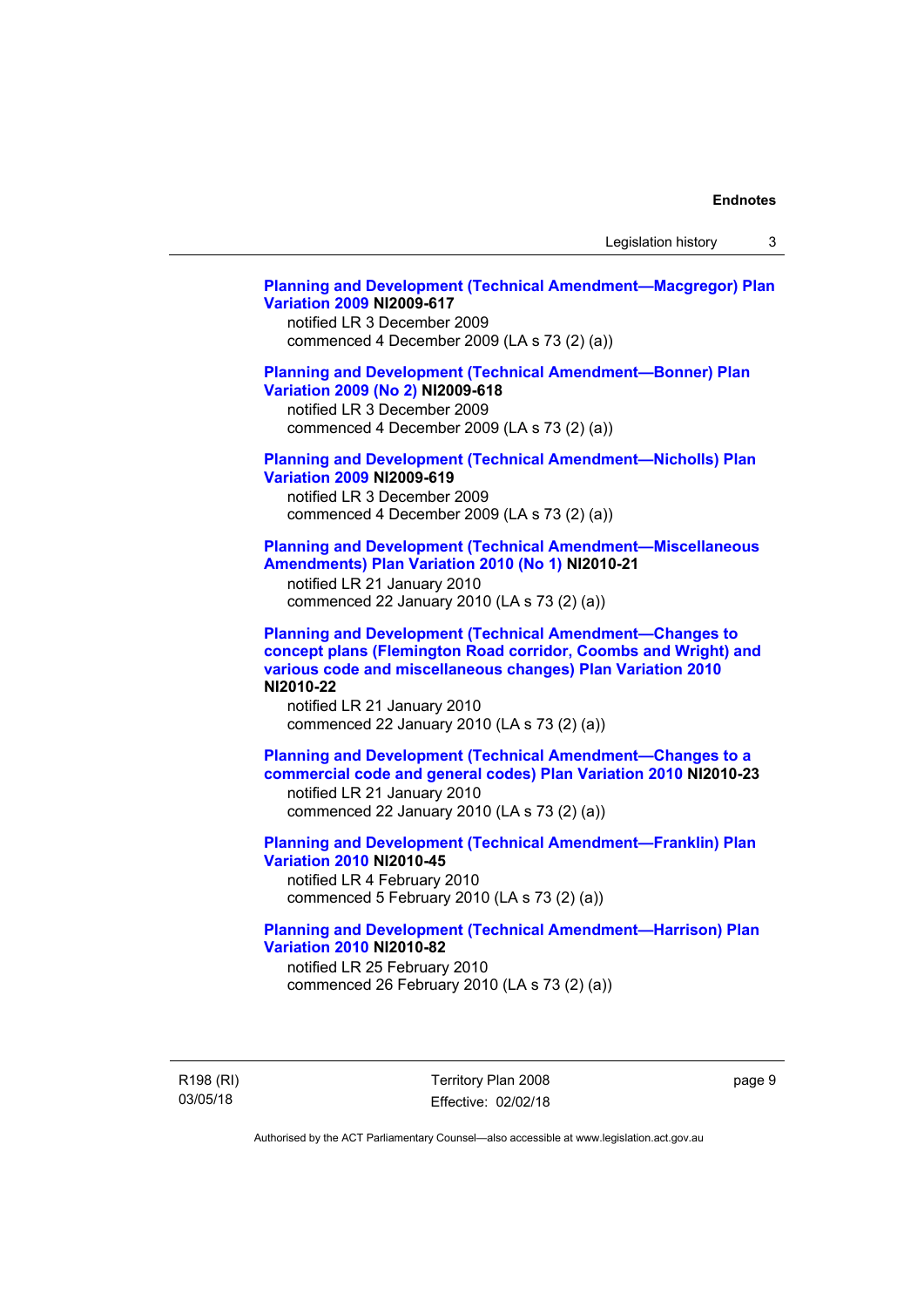| ు | Legislation history |  |
|---|---------------------|--|
|---|---------------------|--|

## **[Planning and Development \(Technical Amendment—Casey\) Plan](http://www.legislation.act.gov.au/ni/2010-83/)  [Variation 2010](http://www.legislation.act.gov.au/ni/2010-83/) NI2010-83**

notified LR 25 February 2010 commenced 26 February 2010 (LA s 73 (2) (a))

## **[Planning and Development \(Technical Amendment—Gungahlin\) Plan](http://www.legislation.act.gov.au/ni/2010-84/)  [Variation 2010](http://www.legislation.act.gov.au/ni/2010-84/) NI2010-84**

notified LR 25 February 2010 commenced 26 February 2010 (LA s 73 (2) (a))

## **[Planning and Development \(Technical Amendment—Macgregor\) Plan](http://www.legislation.act.gov.au/ni/2010-123/)  [Variation 2010](http://www.legislation.act.gov.au/ni/2010-123/) NI2010-123**

notified LR 18 March 2010 commenced 19 March 2010 (LA s 73 (2) (a))

### **[Planning and Development \(Technical Amendment—Bonner\) Plan](http://www.legislation.act.gov.au/ni/2010-124/)  [Variation 2010](http://www.legislation.act.gov.au/ni/2010-124/) NI2010-124**

notified LR 18 March 2010 commenced 19 March 2010 (LA s 73 (2) (a))

### **[Planning and Development \(Technical Amendment—Bruce\) Plan](http://www.legislation.act.gov.au/ni/2010-125/)  [Variation 2010](http://www.legislation.act.gov.au/ni/2010-125/) NI2010-125**

notified LR 18 March 2010 commenced 19 March 2010 (LA s 73 (2) (a))

## **[Planning and Development \(Technical Amendment—Miscellaneous](http://www.legislation.act.gov.au/ni/2010-217/)  [Amendments and Corrections\) Plan Variation 2010 \(No 1\)](http://www.legislation.act.gov.au/ni/2010-217/) NI2010-217**  notified LR 6 May 2010 commenced 7 May 2010 (LA s 73 (2) (a))

**[Planning and Development \(Technical Amendment—Changes to](http://www.legislation.act.gov.au/ni/2010-218/)  [noise attenuation provisions \(single dwelling housing development](http://www.legislation.act.gov.au/ni/2010-218/)  [code and multi unit housing development code\) and other](http://www.legislation.act.gov.au/ni/2010-218/)  [amendments\) Plan Variation 2010](http://www.legislation.act.gov.au/ni/2010-218/) NI2010-218** 

notified LR 6 May 2010 commenced 7 May 2010 (LA s 73 (2) (a))

## **[Planning and Development \(Technical Amendment—Realignment of](http://www.legislation.act.gov.au/ni/2010-219/)  [designated boundary and rezone future urban area – Molonglo\) Plan](http://www.legislation.act.gov.au/ni/2010-219/)  [Variation 2010](http://www.legislation.act.gov.au/ni/2010-219/) NI2010-219**

notified LR 6 May 2010 commenced 7 May 2010 (LA s 73 (2) (a))

page 10 Territory Plan 2008 Effective: 02/02/18 R198 (RI) 03/05/18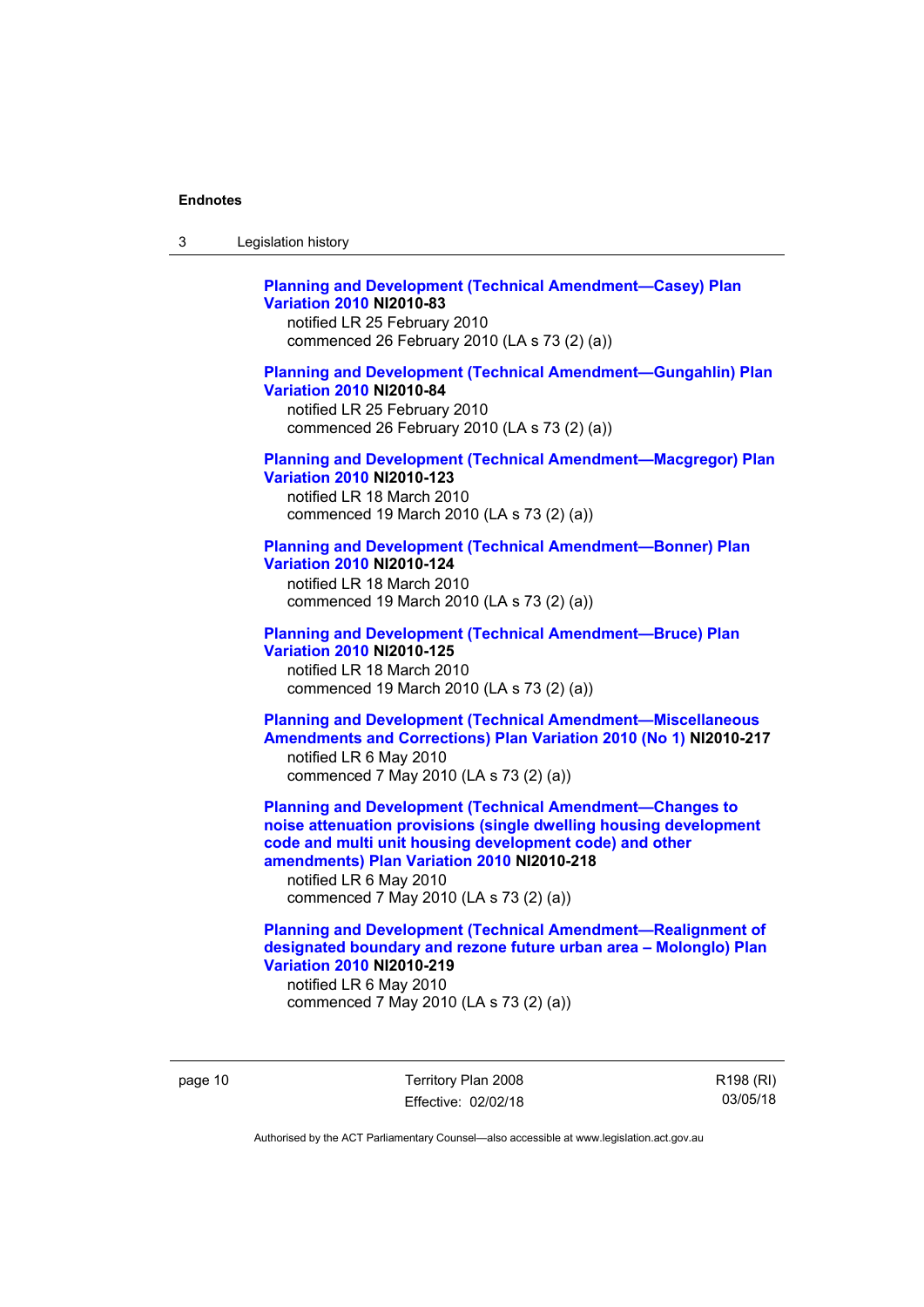## **[Planning and Development \(Technical Amendment—Forde\) Plan](http://www.legislation.act.gov.au/ni/2010-243/)  [Variation 2010](http://www.legislation.act.gov.au/ni/2010-243/) NI2010-243**  notified LR 27 May 2010

commenced 28 May 2010 (LA s 73 (2) (a))

## **[Planning and Development \(Technical Amendment—Crace\) Plan](http://www.legislation.act.gov.au/ni/2010-244/)  [Variation 2010](http://www.legislation.act.gov.au/ni/2010-244/) NI2010-244**

notified LR 27 May 2010 commenced 28 May 2010 (LA s 73 (2) (a))

## **[Planning and Development \(Technical Amendment—Kingston\) Plan](http://www.legislation.act.gov.au/ni/2010-246/)  [Variation 2010](http://www.legislation.act.gov.au/ni/2010-246/) NI2010-246**

notified LR 3 June 2010 commenced 4 June 2010 (LA s 73 (2) (a))

## **[Planning and Development \(Technical Amendment—Rezoning –](http://www.legislation.act.gov.au/ni/2010-258/)  [boundary changes\) Plan Variation 2010 \(No 1\)](http://www.legislation.act.gov.au/ni/2010-258/) NI2010-258**

notified LR 27 May 2010 commenced 28 May 2010 (LA s 73 (2) (a))

### **[Planning and Development \(Technical Amendment—Gungahlin\) Plan](http://www.legislation.act.gov.au/ni/2010-321/)  [Variation 2010 \(No 2\)](http://www.legislation.act.gov.au/ni/2010-321/) NI2010-321**

notified LR 24 June 2010 commenced 25 June 2010 (LA s 73 (2) (a))

## **[Planning and Development \(Technical Amendment—Mitchell and](http://www.legislation.act.gov.au/ni/2010-370/)  [Lyneham\) Plan Variation 2010](http://www.legislation.act.gov.au/ni/2010-370/) NI2010-370**

notified LR 8 July 2010 commenced 9 July 2010 (LA s 73 (2) (a))

## **[Planning and Development \(Technical Amendment—Kingston\) Plan](http://www.legislation.act.gov.au/ni/2010-371/)  [Variation 2010 \(No 2\)](http://www.legislation.act.gov.au/ni/2010-371/) NI2010-371**

notified LR 8 July 2010 commenced 9 July 2010 (LA s 73 (2) (a))

## **[Planning and Development \(Technical Amendment—Casey\) Plan](http://www.legislation.act.gov.au/ni/2010-382/)  [Variation 2010 \(No 2\)](http://www.legislation.act.gov.au/ni/2010-382/) NI2010-382**

notified LR 15 July 2010 commenced 16 July 2010 (LA s 73 (2) (a))

## **[Planning and Development \(Technical Amendment – Miscellaneous](http://www.legislation.act.gov.au/ni/2010-409/)  [Amendments\) Plan Variation 2010 \(No 2\)](http://www.legislation.act.gov.au/ni/2010-409/) NI2010-409**

notified LR 22 July 2010 commenced 23 July 2010 (LA s 73 (2) (a))

R198 (RI) 03/05/18

Territory Plan 2008 Effective: 02/02/18 page 11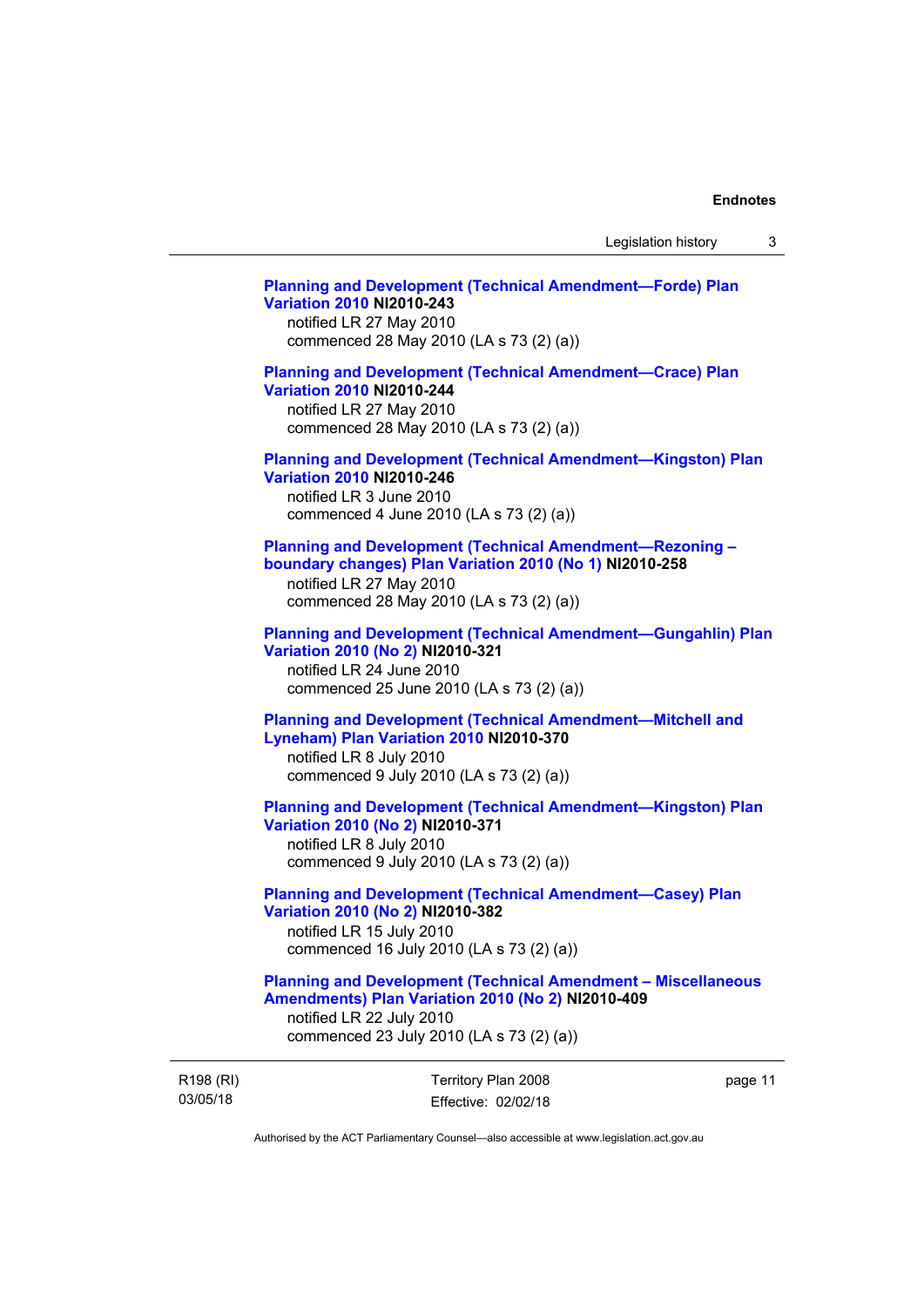| 3       | Legislation history                                                                                                                                                                                                                                                                                                            |
|---------|--------------------------------------------------------------------------------------------------------------------------------------------------------------------------------------------------------------------------------------------------------------------------------------------------------------------------------|
|         | <b>Planning and Development (Technical Amendment-Code and</b><br>miscellaneous changes to parking and vehicular access general<br>code) Plan Variation 2010 NI2010-410<br>notified LR 29 July 2010<br>commenced 30 July 2010 (LA s 73 (2) (a))                                                                                 |
|         | <b>Planning and Development (Technical Amendment-Inclusion of</b><br>definitions to bring the Territory Plan into line with the National<br><b>Capital Plan and miscellaneous amendments and corrections) Plan</b><br><b>Variation 2010 NI2010-411</b><br>notified LR 29 July 2010<br>commenced 30 July 2010 (LA s 73 (2) (a)) |
|         | <b>Planning and Development (Technical Amendment-Code changes</b><br>to Coombs and Wright concept plan and changes to town centres<br>development code) Plan Variation 2010 NI2010-412<br>notified LR 29 July 2010<br>commenced 30 July 2010 (LA s 73 (2) (a))                                                                 |
|         | <b>Planning and Development (Technical Amendment-Harrison) Plan</b><br>Variation 2010 (No 2) NI2010-426<br>notified LR 29 July 2010<br>commenced 30 July 2010 (LA s 73 (2) (a))                                                                                                                                                |
|         | <b>Planning and Development (Technical Amendment-Forde) Plan</b><br>Variation 2010 (No 2) NI2010-440<br>notified LR 12 August 2010<br>commenced 13 August 2010 (LA s 73 (2) (a))                                                                                                                                               |
|         | <b>Planning and Development (Technical Amendment-Weston) Plan</b><br><b>Variation 2010 NI2010-441</b><br>notified LR 12 August 2010<br>commenced 13 August 2010 (LA s 73 (2) (a))                                                                                                                                              |
|         | <b>Planning and Development (Technical Amendment-Casey) Plan</b><br>Variation 2010 (No 3) NI2010-538<br>notified LR 23 September 2010<br>commenced 24 September 2010 (LA s 73 (2) (a))                                                                                                                                         |
|         | <b>Planning and Development (Technical Amendment-Dunlop) Plan</b><br><b>Variation 2010 NI2010-539</b><br>notified LR 23 September 2010<br>commenced 24 September 2010 (LA s 73 (2) (a))                                                                                                                                        |
| page 12 | Territory Plan 2008<br>R <sub>198</sub> (RI)                                                                                                                                                                                                                                                                                   |

Authorised by the ACT Parliamentary Counsel—also accessible at www.legislation.act.gov.au

Effective: 02/02/18

R198 (RI) 03/05/18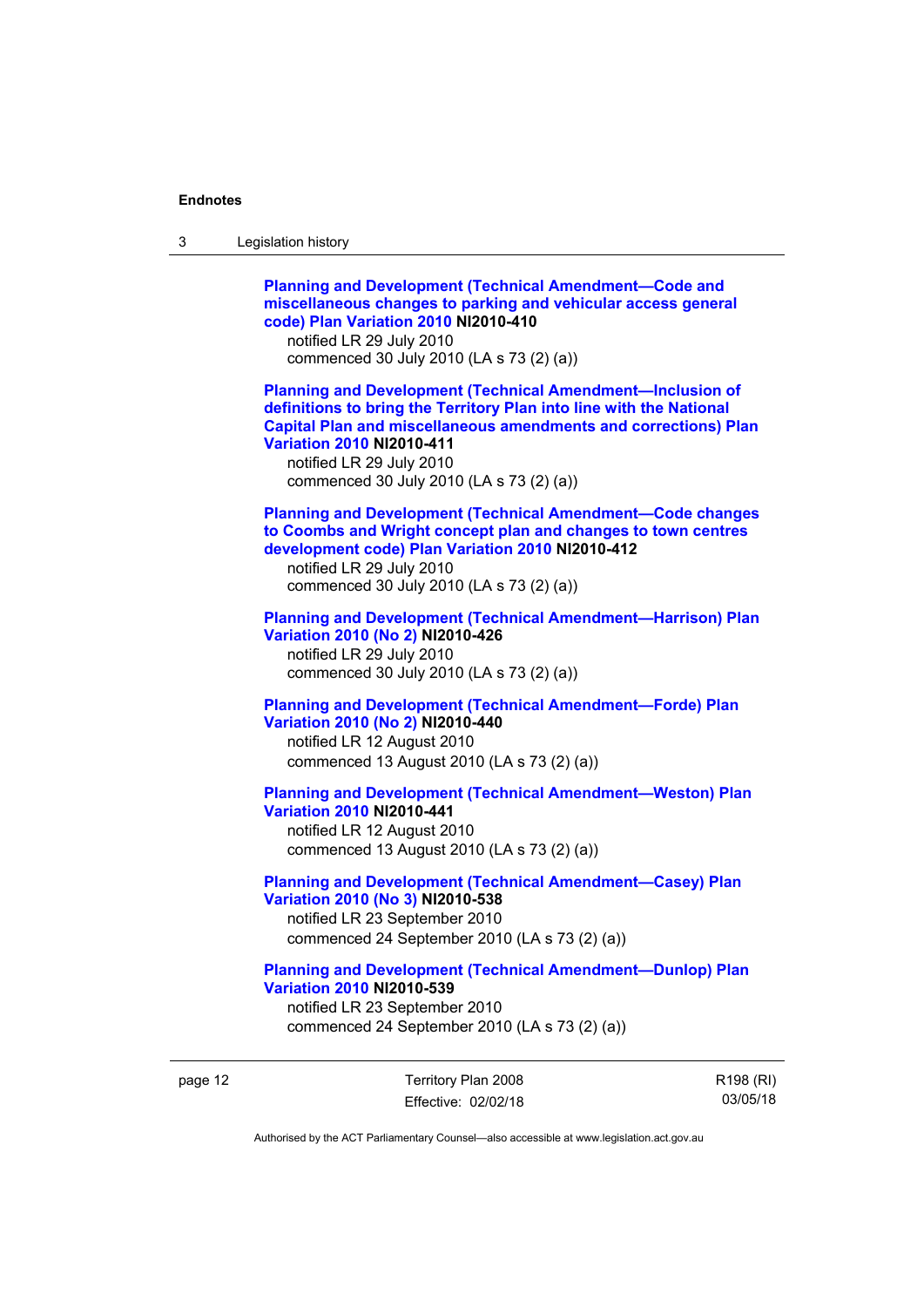Legislation history 3

## **[Planning and Development \(Technical Amendment—Bonner\) Plan](http://www.legislation.act.gov.au/ni/2010-540/)  [Variation 2010 \(No 2\)](http://www.legislation.act.gov.au/ni/2010-540/) NI2010-540**

notified LR 23 September 2010 commenced 24 September 2010 (LA s 73 (2) (a))

## **[Planning and Development \(Technical Amendment—Casey\) Plan](http://www.legislation.act.gov.au/ni/2010-566/)  [Variation 2010 \(No 4\)](http://www.legislation.act.gov.au/ni/2010-566/) NI2010-566**

notified LR 7 October 2010 commenced 8 October 2010 (LA s 73 (2) (a))

### **Variation to the Territory Plan No 299**

(as notified in [Planning and Development \(Plan Variation No 299\)](http://www.legislation.act.gov.au/ni/2010-575/)  [Notice 2010](http://www.legislation.act.gov.au/ni/2010-575/) NI2010-575) commenced 5 November 2010 ([CN2010-12](http://www.legislation.act.gov.au/cn/2010-12/))

**[Planning and Development \(Technical Amendment—Changes to](http://www.legislation.act.gov.au/ni/2010-601/)  [Flemington Road corridor concept plan, non urban zones](http://www.legislation.act.gov.au/ni/2010-601/)  [development code and group centres development code\) Plan](http://www.legislation.act.gov.au/ni/2010-601/)  [Variation 2010](http://www.legislation.act.gov.au/ni/2010-601/) NI2010-601** 

notified LR 28 October 2010 commenced 29 October 2010 (LA s 73 (2) (a))

## **[Planning and Development \(Technical Amendment—Miscellaneous](http://www.legislation.act.gov.au/ni/2010-602/)  [Amendments and Corrections\) Plan Variation 2010 \(No 2\)](http://www.legislation.act.gov.au/ni/2010-602/) NI2010-602**

notified LR 28 October 2010 commenced 29 October 2010 (LA s 73 (2) (a))

## **[Planning and Development \(Technical Amendment—Changes to](http://www.legislation.act.gov.au/ni/2010-697/)  [commercial and industrial codes, PRZ2 restricted access recreation](http://www.legislation.act.gov.au/ni/2010-697/)  [zone and other codes\) Plan Variation 2010](http://www.legislation.act.gov.au/ni/2010-697/) NI2010-697**

notified LR 20 December 2010 commenced 22 December 2010 (LA s 73 (2) (b))

## **[Planning and Development \(Technical Amendment—Forde\) Plan](http://www.legislation.act.gov.au/ni/2011-23/)  [Variation 2011](http://www.legislation.act.gov.au/ni/2011-23/) NI2011-23**  notified LR 1 February 2011 commenced 2 February 2011 (LA s 73 (2) (a))

## **[Planning and Development \(Technical Amendment—Rezoning](http://www.legislation.act.gov.au/ni/2011-30/)[boundary changes\) Plan Variation 2011 \(No 1\)](http://www.legislation.act.gov.au/ni/2011-30/) NI2011-30**  notified LR 3 February 2011 commenced 4 February 2011 (LA s 73 (2) (a))

R198 (RI) 03/05/18

Territory Plan 2008 Effective: 02/02/18 page 13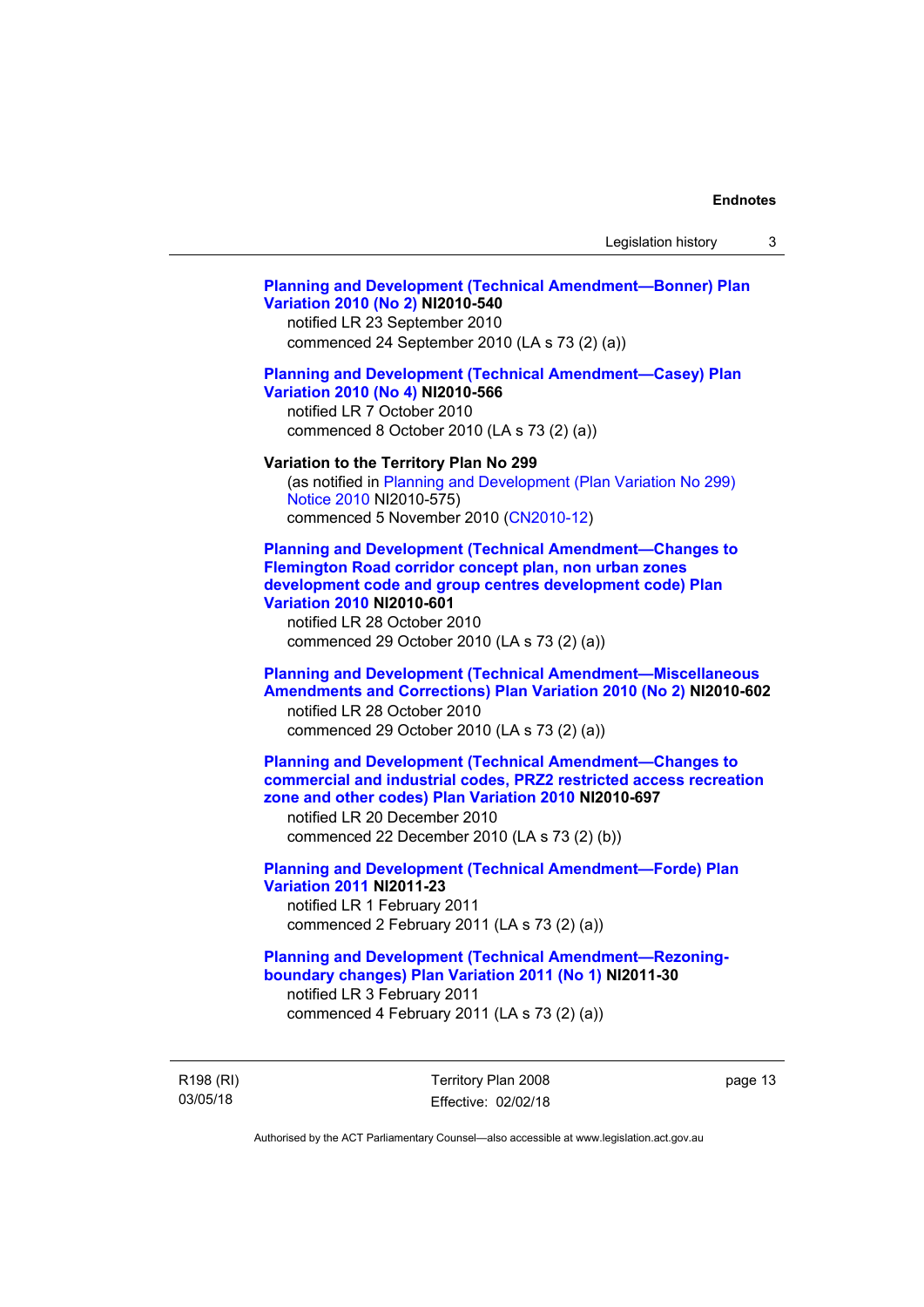| Legislation history<br>-3 |  |
|---------------------------|--|
|---------------------------|--|

## **[Planning and Development \(Technical Amendment—Franklin\) Plan](http://www.legislation.act.gov.au/ni/2011-42/)  [Variation 2011 \(No 1\)](http://www.legislation.act.gov.au/ni/2011-42/) NI2011-42**  notified LR 10 February 2011 commenced 11 February 2011 (LA s 73 (2) (a)) **[Planning and Development \(Technical Amendment—Miscellaneous](http://www.legislation.act.gov.au/ni/2011-81/)  [Amendments\) Plan Variation 2011 \(No 1\)](http://www.legislation.act.gov.au/ni/2011-81/) NI2011-81**  notified LR 3 March 2011 commenced 4 March 2011 (LA s 73 (2) (a)) **[Planning and Development \(Technical Amendment—Casey\) Plan](http://www.legislation.act.gov.au/ni/2011-126/)  [Variation 2011 \(No 1\)](http://www.legislation.act.gov.au/ni/2011-126/) NI2011-126**  notified LR 10 March 2011 commenced 11 March 2011 (LA s 73 (2) (a)) **Variation to the Territory Plan No 298**  (as notified in [Planning and Development \(Plan Variation No 298\)](http://www.legislation.act.gov.au/ni/2011-152/)  [Notice 2011](http://www.legislation.act.gov.au/ni/2011-152/) NI2011-152) commenced 18 March 2011 [\(CN2011-4\)](http://www.legislation.act.gov.au/cn/2011-4/) **[Planning and Development \(Technical Amendment—Bonner\) Plan](http://www.legislation.act.gov.au/ni/2011-153/)  [Variation 2011 \(No 1\)](http://www.legislation.act.gov.au/ni/2011-153/) NI2011-153**  notified LR 17 March 2011 commenced 18 March 2011 (LA s 73 (2) (a)) **[Planning and Development \(Technical Amendment—Macgregor\) Plan](http://www.legislation.act.gov.au/ni/2011-193/)  [Variation 2011 \(No 1\)](http://www.legislation.act.gov.au/ni/2011-193/) NI2011-193**  notified LR 14 April 2011 commenced 15 April 2011 (LA s 73 (2) (a)) **[Planning and Development \(Technical Amendment—Franklin\) Plan](http://www.legislation.act.gov.au/ni/2011-194/)  [Variation 2011 \(No 2\)](http://www.legislation.act.gov.au/ni/2011-194/) NI2011-194**  notified LR 14 April 2011 commenced 15 April 2011 (LA s 73 (2) (a))

## **[Planning and Development \(Technical Amendment—Giralang\) Plan](http://www.legislation.act.gov.au/ni/2011-204/)  [Variation 2011 \(No 1\)](http://www.legislation.act.gov.au/ni/2011-204/) NI2011-204**  notified LR 20 April 2011

commenced 21 April 2011 (LA s 73 (2) (a))

page 14 Territory Plan 2008 Effective: 02/02/18 R198 (RI) 03/05/18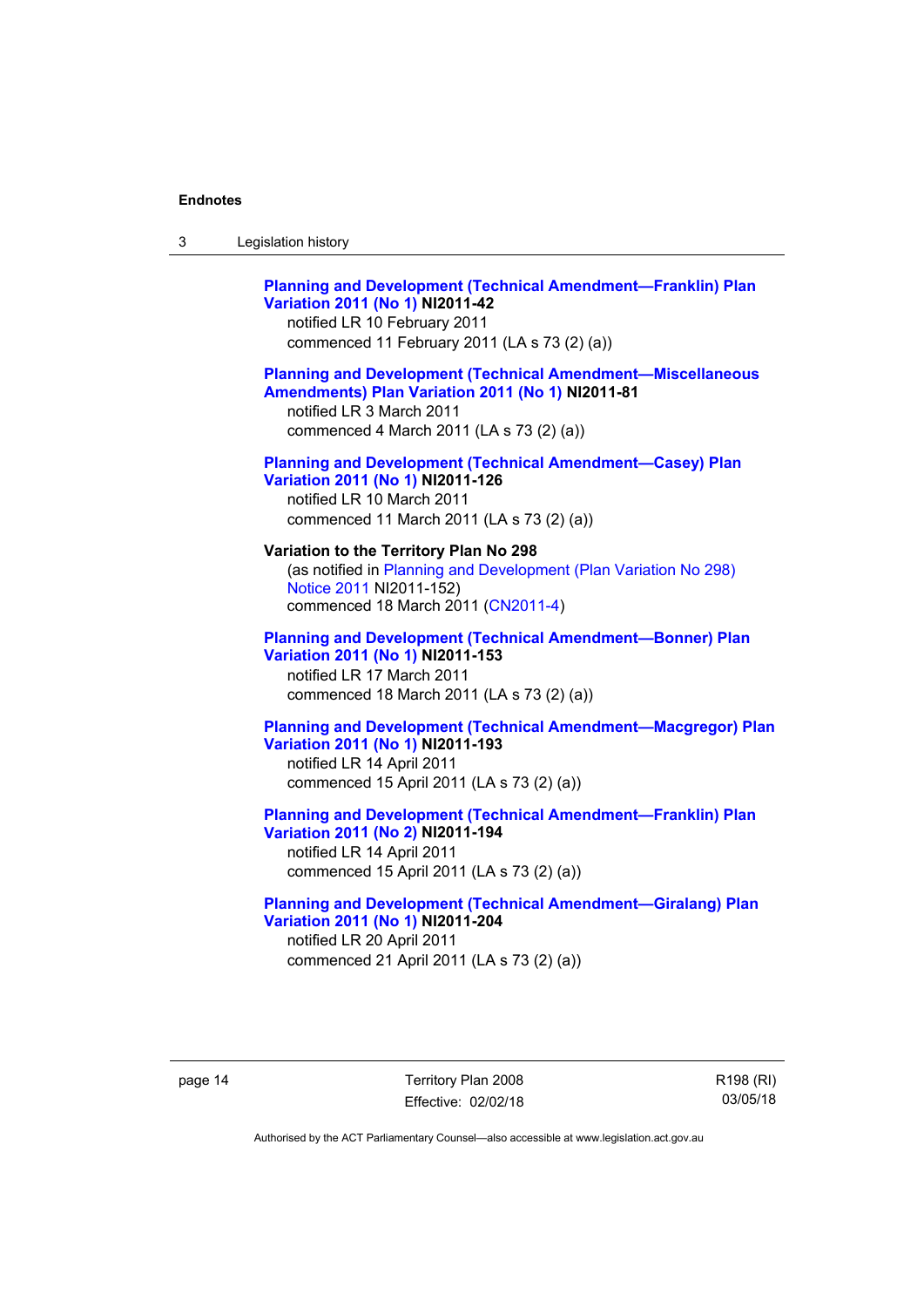R198 (RI) 03/05/18 Territory Plan 2008 Effective: 02/02/18 page 15 **[Planning and Development \(Technical Amendment—Miscellaneous](http://www.legislation.act.gov.au/ni/2011-206/)  [amendments and corrections, changes to bring the Territory Plan in](http://www.legislation.act.gov.au/ni/2011-206/)  [line with the National Capital Plan, and removal of redundant](http://www.legislation.act.gov.au/ni/2011-206/)  [provisions\) Plan Variation 2011](http://www.legislation.act.gov.au/ni/2011-206/) NI2011-206**  notified LR 28 April 2011 commenced 29 April 2011 (LA s 73 (2) (a)) **[Planning and Development \(Technical Amendment—Changes to](http://www.legislation.act.gov.au/ni/2011-207/)  [multi unit housing development code, industrial zones development](http://www.legislation.act.gov.au/ni/2011-207/)  [code, inner north precinct code and parking and vehicular access](http://www.legislation.act.gov.au/ni/2011-207/)  [general code\) Plan Variation 2011](http://www.legislation.act.gov.au/ni/2011-207/) NI2011-207**  notified LR 28 April 2011 commenced 29 April 2011 (LA s 73 (2) (a)) **[Planning and Development \(Technical Amendment—Harrison\) Plan](http://www.legislation.act.gov.au/ni/2011-226/)  [Variation 2011 \(No 1\)](http://www.legislation.act.gov.au/ni/2011-226/) NI2011-226**  notified LR 11 May 2011 commenced 12 May 2011 (LA s 73 (2) (a)) **[Planning and Development \(Technical Amendment—Crace\) Plan](http://www.legislation.act.gov.au/ni/2011-237/)  [Variation 2011 \(No 1\)](http://www.legislation.act.gov.au/ni/2011-237/) NI2011-237**  notified LR 18 May 2011 commenced 19 May 2011 (LA s 73 (2) (a)) **[Planning and Development \(Technical Amendment—Dickson\) Plan](http://www.legislation.act.gov.au/ni/2011-238/)  [Variation 2011 \(No 1\)](http://www.legislation.act.gov.au/ni/2011-238/) NI2011-238**  notified LR 18 May 2011 commenced 19 May 2011 (LA s 73 (2) (a)) **[Planning and Development \(Technical Amendment—Gungahlin\) Plan](http://www.legislation.act.gov.au/ni/2011-255/)  [Variation 2011 \(No 1\)](http://www.legislation.act.gov.au/ni/2011-255/) NI2011-255**  notified LR 26 May 2011 commenced 27 May 2011 (LA s 73 (2) (a)) **[Planning and Development \(Technical Amendment—Bonner\) Plan](http://www.legislation.act.gov.au/ni/2011-256/)  [Variation 2011 \(No 2\)](http://www.legislation.act.gov.au/ni/2011-256/) NI2011-256**  notified LR 26 May 2011 commenced 27 May 2011 (LA s 73 (2) (a)) **[Planning and Development \(Technical Amendment—Bonner\) Plan](http://www.legislation.act.gov.au/ni/2011-257/)  [Variation 2011 \(No 3\)](http://www.legislation.act.gov.au/ni/2011-257/) NI2011-257**  notified LR 26 May 2011 commenced 27 May 2011 (LA s 73 (2) (a))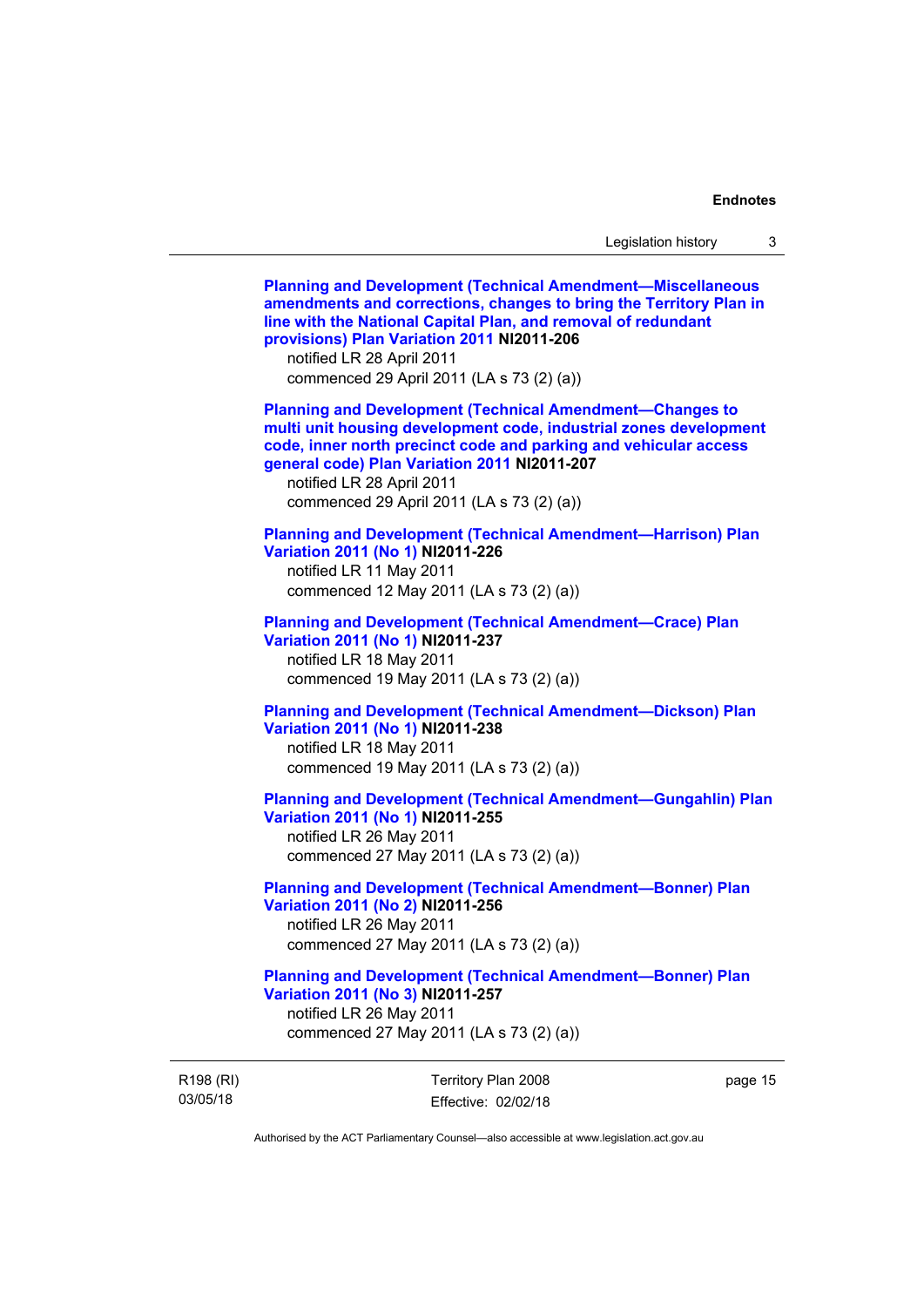| ు | Legislation history |
|---|---------------------|
|---|---------------------|

**[Planning and Development \(Technical Amendment—Crace\) Plan](http://www.legislation.act.gov.au/ni/2011-258/)  [Variation 2011 \(No 2\)](http://www.legislation.act.gov.au/ni/2011-258/) NI2011-258**  notified LR 26 May 2011 commenced 27 May 2011 (LA s 73 (2) (a)) **[Planning and Development \(Technical Amendment—Casey\) Plan](http://www.legislation.act.gov.au/ni/2011-283/)  [Variation 2011 \(No 2\)](http://www.legislation.act.gov.au/ni/2011-283/) NI2011-283**  notified LR 9 June 2011 commenced 10 June 2011 (LA s 73 (2) (a)) **[Planning and Development \(Technical Amendment—Macgregor\) Plan](http://www.legislation.act.gov.au/ni/2011-284/)  [Variation 2011 \(No 2\)](http://www.legislation.act.gov.au/ni/2011-284/) NI2011-284**  notified LR 9 June 2011 commenced 10 June 2011 (LA s 73 (2) (a)) **[Planning and Development \(Technical Amendment—Forde\) Plan](http://www.legislation.act.gov.au/ni/2011-309/)  [Variation 2011 \(No 2\)](http://www.legislation.act.gov.au/ni/2011-309/) NI2011-309**  notified LR 23 June 2011 commenced 24 June 2011 (LA s 73 (2) (a)) **[Planning and Development \(Technical Amendment—Code](http://www.legislation.act.gov.au/ni/2011-353/)  [amendment to the Group Centres Development Code – Proposed](http://www.legislation.act.gov.au/ni/2011-353/)  [supermarket site Chisholm Section 598 Block 7\) Plan Variation 2011](http://www.legislation.act.gov.au/ni/2011-353/) NI2011-353**  notified LR 7 July 2011 commenced 8 July 2011 (LA s 73 (2) (a)) **[Planning and Development \(Technical Amendment—Miscellaneous](http://www.legislation.act.gov.au/ni/2011-354/)  [amendments and corrections\) Plan Variation 2011](http://www.legislation.act.gov.au/ni/2011-354/) NI2011-354**  notified LR 7 July 2011 commenced 8 July 2011 (LA s 73 (2) (a)) **[Planning and Development \(Technical Amendment—Code and](http://www.legislation.act.gov.au/ni/2011-355/)  [clarification changes to various development codes, general codes,](http://www.legislation.act.gov.au/ni/2011-355/)  [definitions and concept plans\) Plan Variation 2011](http://www.legislation.act.gov.au/ni/2011-355/) NI2011-355**  notified LR 7 July 2011 commenced 8 July 2011 (LA s 73 (2) (a)) **[Planning and Development \(Technical Amendment—Casey\) Plan](http://www.legislation.act.gov.au/ni/2011-478/)  [Variation 2011 \(No 3\)](http://www.legislation.act.gov.au/ni/2011-478/) NI2011-478** 

notified LR 1 September 2011 commenced 2 September 2011 (LA s 73 (2) (a))

page 16 Territory Plan 2008 Effective: 02/02/18 R198 (RI) 03/05/18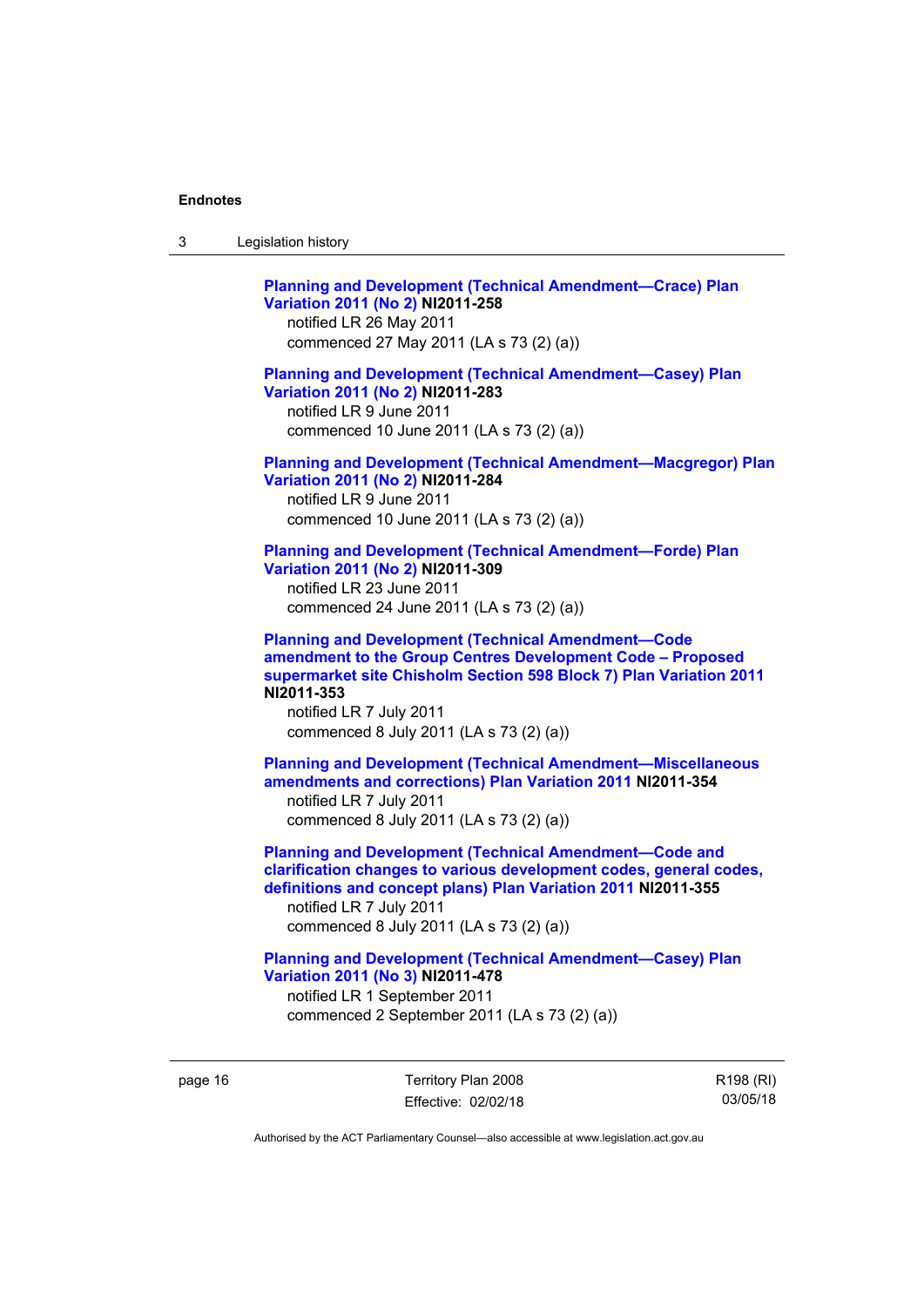## **[Planning and Development \(Technical Amendment—Crace\) Plan](http://www.legislation.act.gov.au/ni/2011-479/)  [Variation 2011 \(No 3\)](http://www.legislation.act.gov.au/ni/2011-479/) NI2011-479**  notified LR 1 September 2011 commenced 2 September 2011 (LA s 73 (2) (a)) **[Planning and Development \(Technical Amendment—Bonner\) Plan](http://www.legislation.act.gov.au/ni/2011-480/)  [Variation 2011 \(No 4\)](http://www.legislation.act.gov.au/ni/2011-480/) NI2011-480**  notified LR 1 September 2011 commenced 2 September 2011 (LA s 73 (2) (a)) **[Planning and Development \(Technical Amendment—Bonner\) Plan](http://www.legislation.act.gov.au/ni/2011-481/)  [Variation 2011 \(No 5\)](http://www.legislation.act.gov.au/ni/2011-481/) NI2011-481**  notified LR 26 August 2011 commenced 27 August 2011 (LA s 73 (2) (a)) **[Planning and Development \(Technical Amendment—Gungahlin\) Plan](http://www.legislation.act.gov.au/ni/2011-541/)  [Variation 2011 \(No 2\)](http://www.legislation.act.gov.au/ni/2011-541/) NI2011-541**  notified LR 15 September 2011 commenced 16 September 2011 (LA s 73 (2) (a)) **Variation to the Territory Plan No 302**  (as notified in [Planning and Development \(Plan Variation No 302\)](http://www.legislation.act.gov.au/ni/2011-573/)  [Notice 2011](http://www.legislation.act.gov.au/ni/2011-573/) NI2011-573) commenced 4 November 2011 ([CN2011-11](http://www.legislation.act.gov.au/cn/2011-11/)) **[Planning and Development \(Technical Amendment—Code and](http://www.legislation.act.gov.au/ni/2011-589/)  [clarification changes to various development codes, general codes,](http://www.legislation.act.gov.au/ni/2011-589/)  [definitions and concept plans\) Plan Variation 2011 \(No 2\)](http://www.legislation.act.gov.au/ni/2011-589/) NI2011-589**  notified LR 6 October 2011 commenced 7 October 2011 (LA s 73 (2) (a)) **[Planning and Development \(Technical Amendment—Miscellaneous](http://www.legislation.act.gov.au/ni/2011-590/)  [amendments and corrections\) Plan Variation 2011 \(No 2\)](http://www.legislation.act.gov.au/ni/2011-590/) NI2011-590**  notified LR 6 October 2011 commenced 7 October 2011 (LA s 73 (2) (a)) **[Planning and Development \(Technical Amendment—Yarralumla\) Plan](http://www.legislation.act.gov.au/ni/2011-650/)  [Variation 2011 \(No 1\)](http://www.legislation.act.gov.au/ni/2011-650/) NI2011-650**

notified LR 27 October 2011 commenced 28 October 2011 (LA s 73 (2) (a))

R198 (RI) 03/05/18

Territory Plan 2008 Effective: 02/02/18 page 17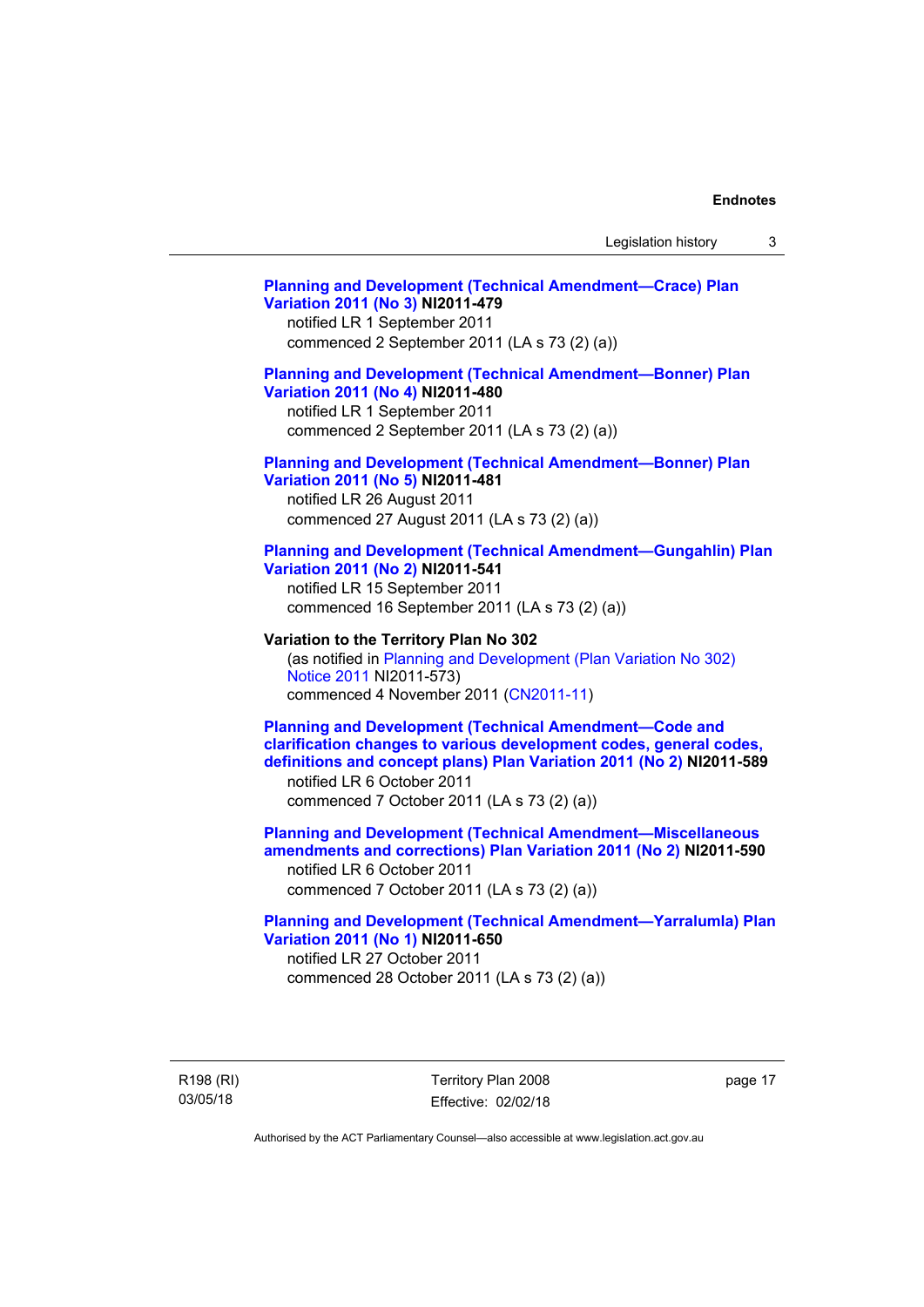| -3 | Legislation history |
|----|---------------------|
|----|---------------------|

## **[Planning and Development \(Technical Amendment—Casey\) Plan](http://www.legislation.act.gov.au/ni/2011-651/)  [Variation 2011 \(No 4\)](http://www.legislation.act.gov.au/ni/2011-651/) NI2011-651**

notified LR 27 October 2011 commenced 28 October 2011 (LA s 73 (2) (a))

## **[Planning and Development \(Technical Amendment—Weston\) Plan](http://www.legislation.act.gov.au/ni/2011-652/)  [Variation 2011 \(No 1\)](http://www.legislation.act.gov.au/ni/2011-652/) NI2011-652**

notified LR 27 October 2011 commenced 28 October 2011 (LA s 73 (2) (a))

## **[Planning and Development \(Technical Amendment—Miscellaneous](http://www.legislation.act.gov.au/ni/2011-667/)  [Amendments\) Plan Variation 2011 \(No 2\)](http://www.legislation.act.gov.au/ni/2011-667/) NI2011-667**

notified LR 3 November 2011 commenced 4 November 2011 (LA s 73 (2) (a))

### **[Planning and Development \(Technical Amendment—Forde\) Plan](http://www.legislation.act.gov.au/ni/2011-668/)  [Variation 2011 \(No 3\)](http://www.legislation.act.gov.au/ni/2011-668/) NI2011-668**

notified LR 3 November 2011 commenced 4 November 2011 (LA s 73 (2) (a))

**Variation to the Territory Plan No 310**  (as notified in [Planning and Development \(Plan Variation No 310\)](http://www.legislation.act.gov.au/ni/2011-688/)  [Notice 2011](http://www.legislation.act.gov.au/ni/2011-688/) NI2011-688) commenced 16 December 2011 [\(CN2011-14\)](http://www.legislation.act.gov.au/cn/2011-14/)

## **Variation to the Territory Plan No 300**  (as notified in [Planning and Development \(Plan Variation No 300\)](http://www.legislation.act.gov.au/ni/2011-691/)  [Notice 2011](http://www.legislation.act.gov.au/ni/2011-691/) NI2011-691) commenced 16 December 2011 [\(CN2011-13\)](http://www.legislation.act.gov.au/cn/2011-13/)

### **[Planning and Development \(Technical Amendment—Watson\) Plan](http://www.legislation.act.gov.au/ni/2011-728/)  [Variation 2011 \(No 1\)](http://www.legislation.act.gov.au/ni/2011-728/) NI2011-728**

notified LR 30 November 2011 commenced 1 December 2011 (LA s 73 (2) (a))

## **[Planning and Development \(Technical Amendment—Gungahlin\) Plan](http://www.legislation.act.gov.au/ni/2011-729/)  [Variation 2011 \(No 3\)](http://www.legislation.act.gov.au/ni/2011-729/) NI2011-729**

notified LR 30 November 2011 commenced 1 December 2011 (LA s 73 (2) (a))

page 18 Territory Plan 2008 Effective: 02/02/18 R198 (RI) 03/05/18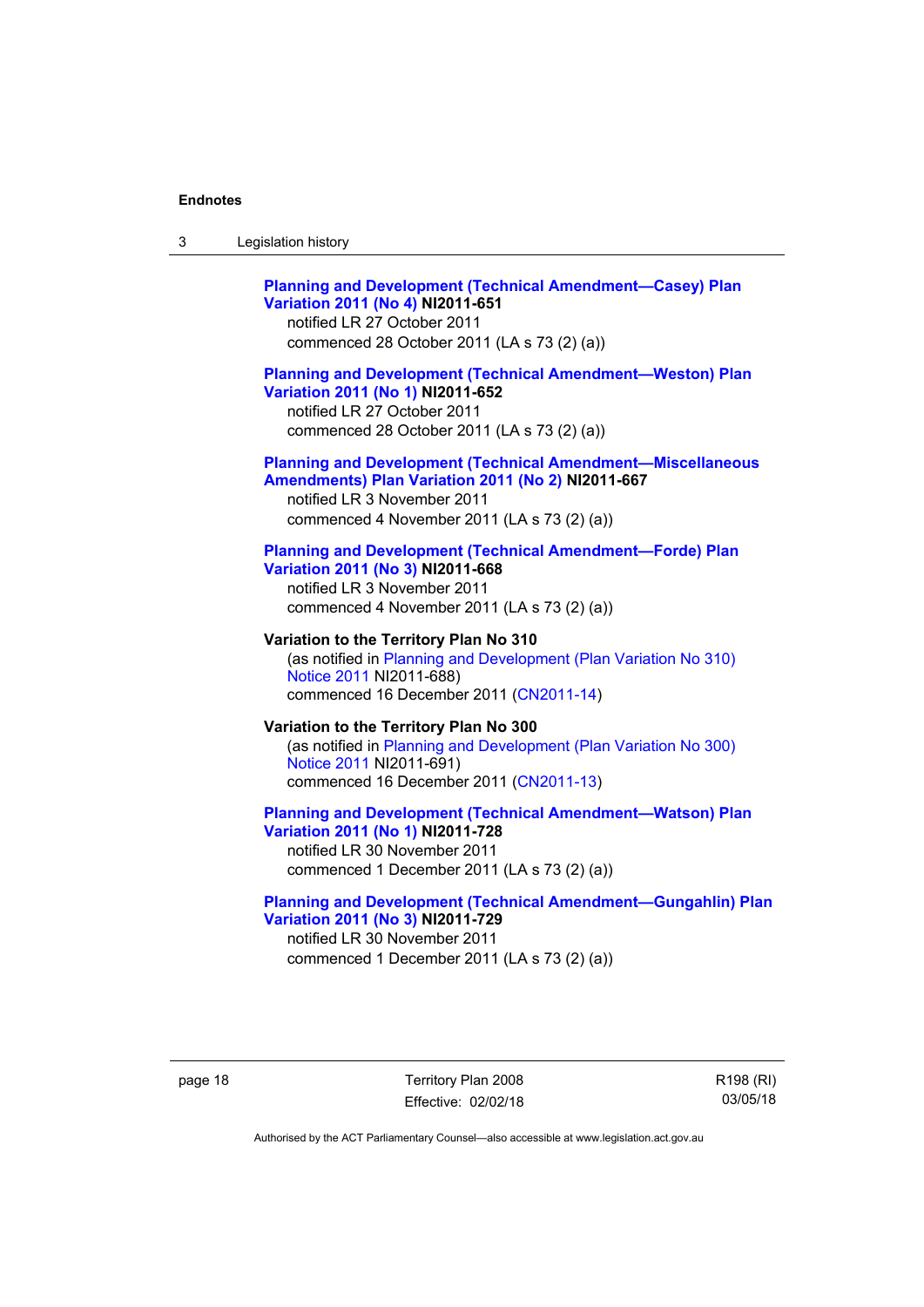Legislation history 3

**[Planning and Development \(Technical Amendment—Dunlop\) Plan](http://www.legislation.act.gov.au/ni/2011-730/)  [Variation 2011 \(No 1\)](http://www.legislation.act.gov.au/ni/2011-730/) NI2011-730**  notified LR 30 November 2011 commenced 1 December 2011 (LA s 73 (2) (a)) **[Planning and Development \(Technical Amendment—Weston\) Plan](http://www.legislation.act.gov.au/ni/2011-731/)  [Variation 2011 \(No 2\)](http://www.legislation.act.gov.au/ni/2011-731/) NI2011-731**  notified LR 30 November 2011 commenced 1 December 2011 (LA s 73 (2) (a)) **[Planning and Development \(Technical Amendment—Macgregor\) Plan](http://www.legislation.act.gov.au/ni/2011-785/)  [Variation 2011 \(No 3\)](http://www.legislation.act.gov.au/ni/2011-785/) NI2011-785**  notified LR 15 December 2011 commenced 16 December 2011 (LA s 73 (2) (a)) **[Planning and Development \(Technical Amendment—Bonner\) Plan](http://www.legislation.act.gov.au/ni/2011-786/)  [Variation 2011 \(No 6\)](http://www.legislation.act.gov.au/ni/2011-786/) NI2011-786**  notified LR 15 December 2011 commenced 16 December 2011 (LA s 73 (2) (a)) **[Planning and Development \(Technical Amendment—Code,](http://www.legislation.act.gov.au/ni/2011-787/)  [clarification and miscellaneous\) Plan Variation 2011](http://www.legislation.act.gov.au/ni/2011-787/) NI2011-787**  notified LR 15 December 2011 commenced 16 December 2011 (LA s 73 (2) (a)) **[Planning and Development \(Technical Amendment—Miscellaneous](http://www.legislation.act.gov.au/ni/2011-788/)  [amendments and corrections\) Plan Variation 2011 \(No 3\)](http://www.legislation.act.gov.au/ni/2011-788/) NI2011-788**  notified LR 15 December 2011 commenced 16 December 2011 (LA s 73 (2) (a)) **[Planning and Development \(Technical Amendment—Crace\) Plan](http://www.legislation.act.gov.au/ni/2012-26/)  [Variation 2012 \(No 1\)](http://www.legislation.act.gov.au/ni/2012-26/) NI2012-26**  notified LR 27 January 2012 commenced 28 January 2012 (LA s 73 (2) (a)) **[Planning and Development \(Technical Amendment—Franklin\) Plan](http://www.legislation.act.gov.au/ni/2012-28/)  [Variation 2012 \(No 1\)](http://www.legislation.act.gov.au/ni/2012-28/) NI2012-28**  notified LR 27 January 2012 commenced 28 January 2012 (LA s 73 (2) (a))

R198 (RI) 03/05/18

Territory Plan 2008 Effective: 02/02/18 page 19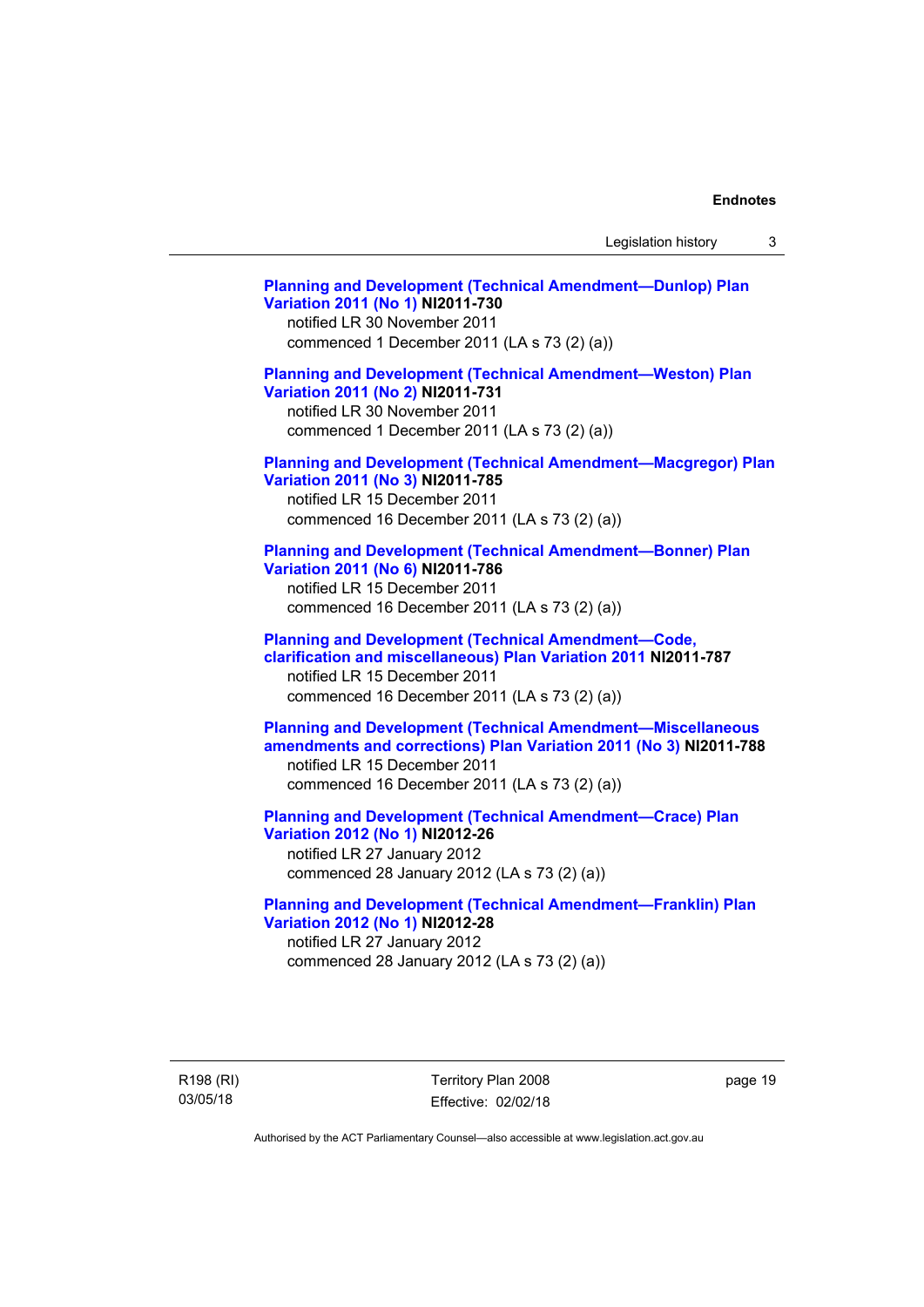**[Planning and Development \(Technical Amendment—Casey\) Plan](http://www.legislation.act.gov.au/ni/2012-29/)  [Variation 2012 \(No 1\)](http://www.legislation.act.gov.au/ni/2012-29/) NI2012-29**  notified LR 27 January 2012 commenced 28 January 2012 (LA s 73 (2) (a)) **[Planning and Development \(Technical Amendment—Forde\) Plan](http://www.legislation.act.gov.au/ni/2012-30/)  [Variation 2012 \(No 1\)](http://www.legislation.act.gov.au/ni/2012-30/) NI2012-30**  notified LR 27 January 2012 commenced 28 January 2012 (LA s 73 (2) (a)) **[Planning and Development \(Technical Amendment—Crace\) Plan](http://www.legislation.act.gov.au/ni/2012-31/)  [Variation 2012 \(No 2\)](http://www.legislation.act.gov.au/ni/2012-31/) NI2012-31**  notified LR 27 January 2012 commenced 28 January 2012 (LA s 73 (2) (a)) **[Planning and Development \(Technical Amendment—Bonner\) Plan](http://www.legislation.act.gov.au/ni/2012-32/)  [Variation 2012 \(No 1\)](http://www.legislation.act.gov.au/ni/2012-32/) NI2012-32**  notified LR 27 January 2012 commenced 28 January 2012 (LA s 73 (2) (a)) **[Planning and Development \(Technical Amendment—Crace\) Plan](http://www.legislation.act.gov.au/ni/2012-82/)  [Variation 2012 \(No 3\)](http://www.legislation.act.gov.au/ni/2012-82/) NI2012-82**  notified LR 23 February 2012 commenced 24 February 2012 (LA s 73 (2) (a)) **[Planning and Development \(Technical Amendment—Watson\) Plan](http://www.legislation.act.gov.au/ni/2012-83/)  [Variation 2012 \(No 1\)](http://www.legislation.act.gov.au/ni/2012-83/) NI2012-83**  notified LR 23 February 2012 commenced 24 February 2012 (LA s 73 (2) (a)) **[Planning and Development \(Technical Amendment—Casey\) Plan](http://www.legislation.act.gov.au/ni/2012-86/)  [Variation 2012 \(No 2\)](http://www.legislation.act.gov.au/ni/2012-86/) NI2012-86** 

notified LR 27 February 2012 commenced 28 February 2012 (LA s 73 (2) (a))

**[Planning and Development \(Technical Amendment—Forde\) Plan](http://www.legislation.act.gov.au/ni/2012-87/)  [Variation 2012 \(No 2\)](http://www.legislation.act.gov.au/ni/2012-87/) NI2012-87**  notified LR 27 February 2012 commenced 28 February 2012 (LA s 73 (2) (a))

page 20 Territory Plan 2008 Effective: 02/02/18 R198 (RI) 03/05/18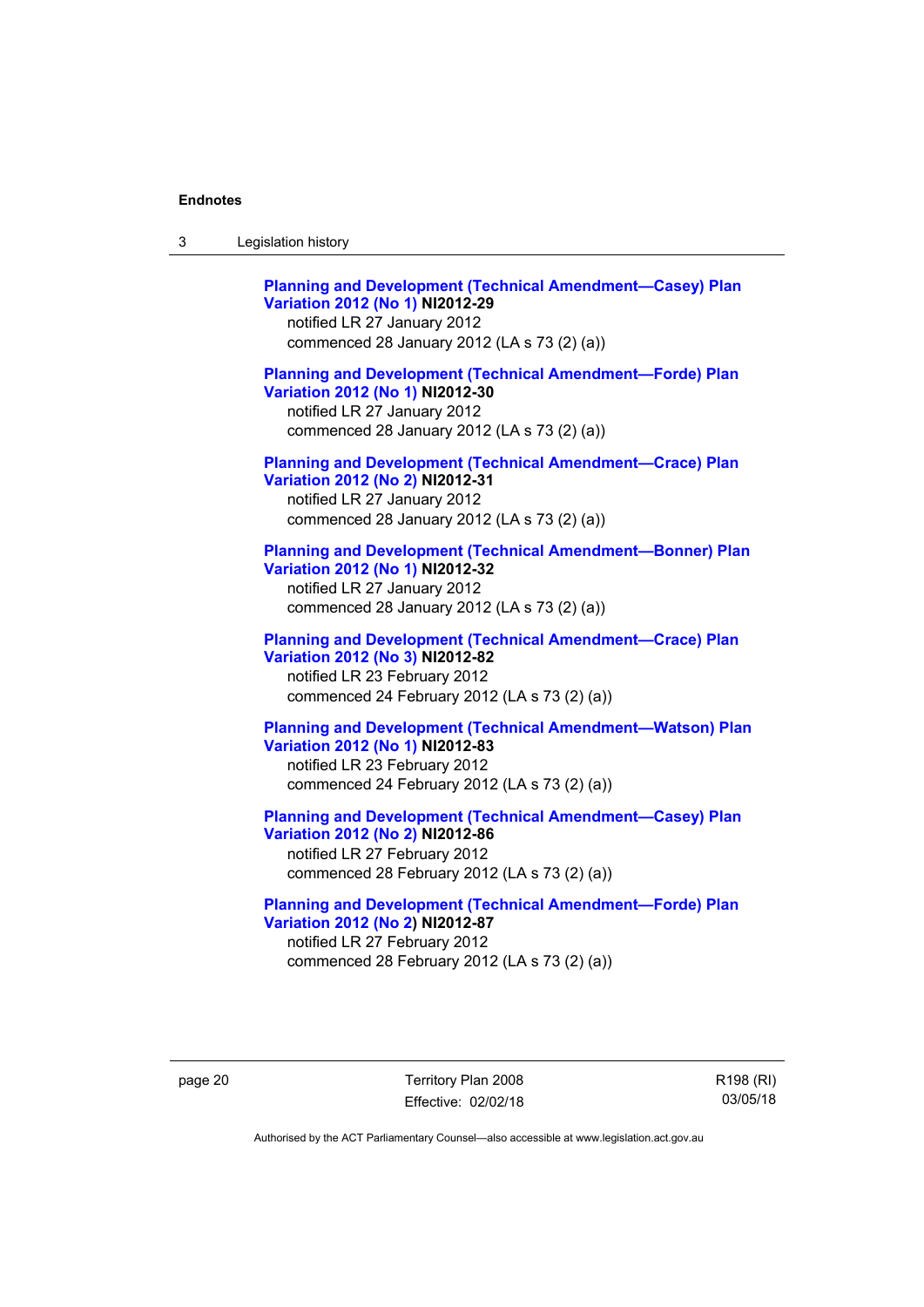Legislation history 3

**[Planning and Development \(Technical Amendment—Macgregor\) Plan](http://www.legislation.act.gov.au/ni/2012-125/)  [Variation 2012 \(No 1\)](http://www.legislation.act.gov.au/ni/2012-125/) NI2012-125**  notified LR 13 March 2012 commenced 14 March 2012 (LA s 73 (2) (a)) **[Planning and Development \(Technical Amendment—Weston\) Plan](http://www.legislation.act.gov.au/ni/2012-145/)  [Variation 2012 \(No 1\)](http://www.legislation.act.gov.au/ni/2012-145/) NI2012-145**  notified LR 19 March 2012 commenced 20 March 2012 (LA s 73 (2) (a)) **[Planning and Development \(Technical Amendment—Districts of](http://www.legislation.act.gov.au/ni/2012-146/)  [Paddys River and Tennent\) Plan Variation 2012 \(No 1\)](http://www.legislation.act.gov.au/ni/2012-146/) NI2012-146**  notified LR 20 March 2012 commenced 21 March 2012 (LA s 73 (2) (a)) **[Planning and Development \(Technical Amendment—District of](http://www.legislation.act.gov.au/ni/2012-162/)  [Molonglo Valley\) Plan Variation 2012 \(No 1\)](http://www.legislation.act.gov.au/ni/2012-162/) NI2012-162**  notified LR 27 March 2012 commenced 28 March 2012 (LA s 73 (2) (a)) **[Planning and Development \(Technical Amendment—Harrison\) Plan](http://www.legislation.act.gov.au/ni/2012-164/)  [Variation 2012 \(No 1\)](http://www.legislation.act.gov.au/ni/2012-164/) NI2012-164**  notified LR 27 March 2012 commenced 28 March 2012 (LA s 73 (2) (a)) **[Planning and Development \(Technical Amendment—Code and](http://www.legislation.act.gov.au/ni/2012-189/)  [clarification amendment\) Plan Variation 2012 \(No 1\)](http://www.legislation.act.gov.au/ni/2012-189/) NI2012-189**  notified LR 12 April 2012 commenced 13 April 2012 (LA s 73 (2) (a)) **[Planning and Development \(Technical Amendment—Miscellaneous](http://www.legislation.act.gov.au/ni/2012-190/)  [Amendments and Removal of Redundant Provisions\) Plan](http://www.legislation.act.gov.au/ni/2012-190/)  [Variation 2012 \(No 1\)](http://www.legislation.act.gov.au/ni/2012-190/) NI2012-190**  notified LR 12 April 2012 commenced 13 April 2012 (LA s 73 (2) (a)) **[Planning and Development \(Technical Amendment—Macgregor\) Plan](http://www.legislation.act.gov.au/ni/2012-194/)  [Variation 2012 \(No 2\)](http://www.legislation.act.gov.au/ni/2012-194/) NI2012-194**  notified LR 18 April 2012 commenced 19 April 2012 (LA s 73 (2) (a))

R198 (RI) 03/05/18

Territory Plan 2008 Effective: 02/02/18 page 21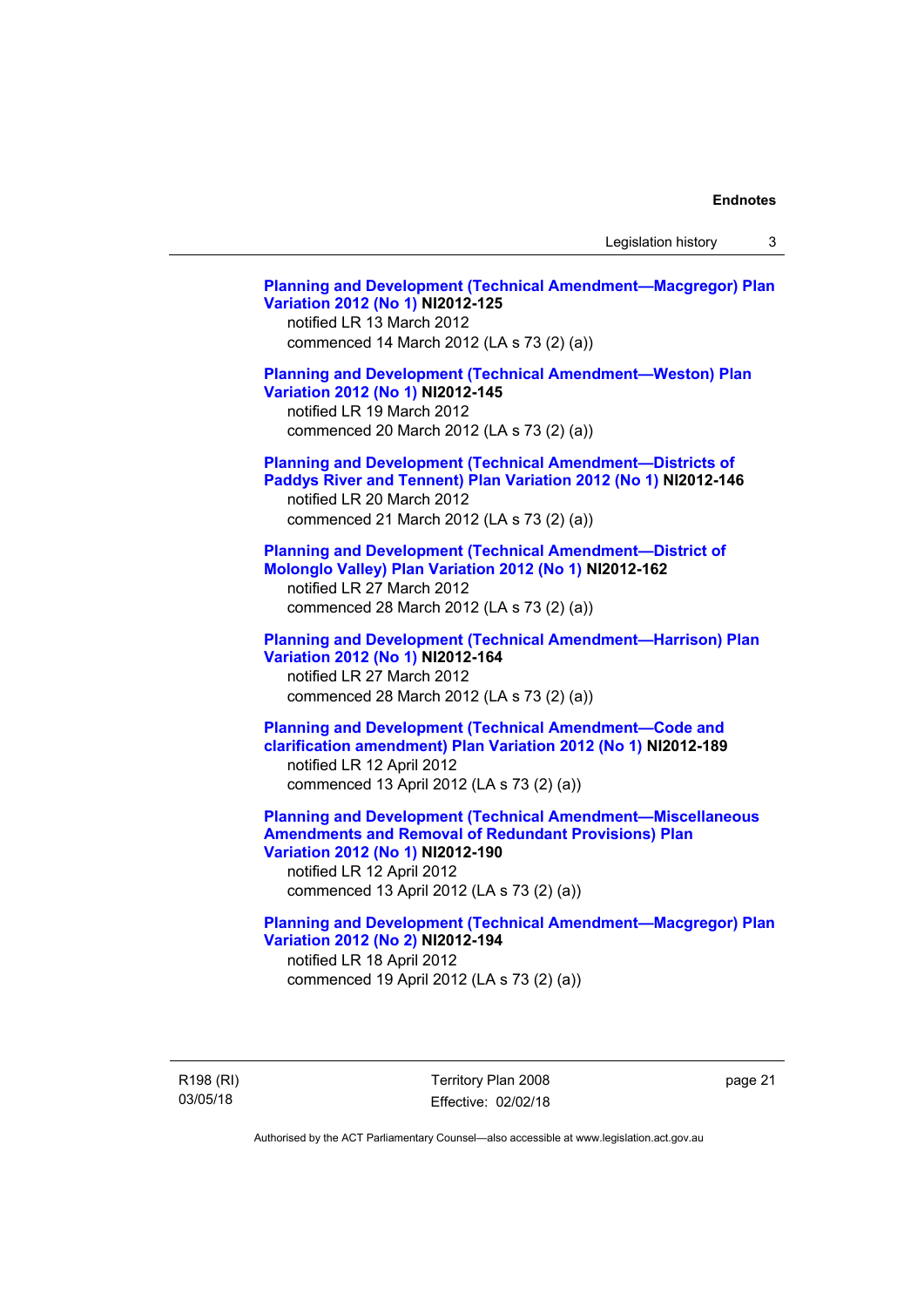3 Legislation history

## **Variation to the Territory Plan No 307**

(as notified in [Planning and Development \(Plan Variation No 307\)](http://www.legislation.act.gov.au/ni/2012-201/)  [Notice 2012](http://www.legislation.act.gov.au/ni/2012-201/) NI2012-201) commenced 18 May 2012 [\(CN2012-9\)](http://www.legislation.act.gov.au/cn/2012-9/)

## **[Planning and Development \(Technical Amendment—Wright\) Plan](http://www.legislation.act.gov.au/ni/2012-209/)  [Variation 2012 \(No 1\)](http://www.legislation.act.gov.au/ni/2012-209/) NI2012-209**

notified LR 30 April 2012 commenced 1 May 2012 (LA s 73 (2) (a))

### **[Planning and Development \(Technical Amendment—Phillip\) Plan](http://www.legislation.act.gov.au/ni/2012-223/)  [Variation 2012 \(No 1\)](http://www.legislation.act.gov.au/ni/2012-223/) NI2012-223**

notified LR 7 May 2012 commenced 8 May 2012 (LA s 73 (2) (a))

## **[Planning and Development \(Technical Amendment—Bonner\) Plan](http://www.legislation.act.gov.au/ni/2012-224/)  [Variation 2012 \(No 2\)](http://www.legislation.act.gov.au/ni/2012-224/) NI2012-224**

notified LR 7 May 2012 commenced 8 May 2012 (LA s 73 (2) (a))

## **[Planning and Development \(Technical Amendment—Gungahlin\) Plan](http://www.legislation.act.gov.au/ni/2012-243/)  [Variation 2012 \(No 1\)](http://www.legislation.act.gov.au/ni/2012-243/) NI2012-243**  notified LR 23 May 2012

commenced 24 May 2012 (LA s 73 (2) (a))

## **[Planning and Development \(Technical Amendment—Nicholls\) Plan](http://www.legislation.act.gov.au/ni/2012-265/)  [Variation 2012 \(No 1\)](http://www.legislation.act.gov.au/ni/2012-265/) NI2012-265**

notified LR 23 May 2012 commenced 24 May 2012 (LA s 73 (2) (a))

## **Variation to the Territory Plan No 313**

(as notified in [Planning and Development \(Plan Variation No 313\)](http://www.legislation.act.gov.au/ni/2012-287/default.asp)  [Notice 2012](http://www.legislation.act.gov.au/ni/2012-287/default.asp) NI2012-287) commenced 7 December 2012 ([CN2012-17](http://www.legislation.act.gov.au/cn/2012-17/default.asp))

## **[Planning and Development \(Technical Amendment—Crace\) Plan](http://www.legislation.act.gov.au/ni/2012-304/)  [Variation 2012 \(No 4\)](http://www.legislation.act.gov.au/ni/2012-304/) NI2012-304**

notified LR 19 June 2012 commenced 20 June 2012 (LA s 73 (2) (a))

page 22 Territory Plan 2008 Effective: 02/02/18 R198 (RI) 03/05/18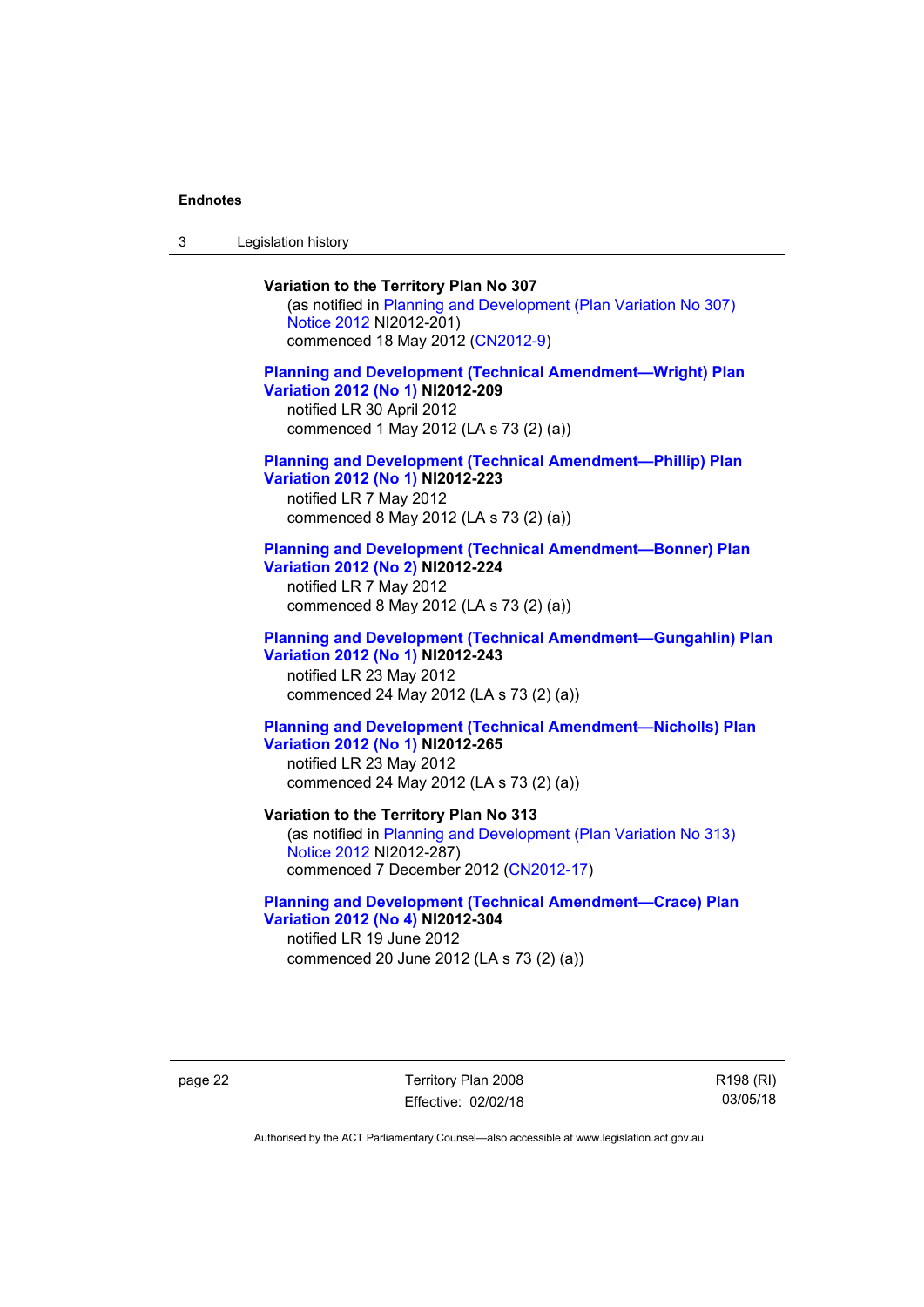Legislation history 3

## **[Planning and Development \(Technical Amendment—Wright\) Plan](http://www.legislation.act.gov.au/ni/2012-314/)  [Variation 2012 \(No 2\)](http://www.legislation.act.gov.au/ni/2012-314/) NI2012-314**  notified LR 25 June 2012 commenced 26 June 2012 (LA s 73 (2) (a)) **[Planning and Development \(Technical Amendment—Casey\) Plan](http://www.legislation.act.gov.au/ni/2012-352/)  [Variation 2012 \(No 3\)](http://www.legislation.act.gov.au/ni/2012-352/) NI2012-352**  notified LR 10 July 2012 commenced 11 July 2012 (LA s 73 (2) (a)) **Variation to the Territory Plan No 312**  (as notified in [Planning and Development \(Plan Variation No 312\)](http://www.legislation.act.gov.au/ni/2012-366/default.asp)  [Notice 2012](http://www.legislation.act.gov.au/ni/2012-366/default.asp) NI2012-366) commenced 7 December 2012 ([CN2012-16](http://www.legislation.act.gov.au/cn/2012-16/default.asp)) **[Planning and Development \(Technical Amendment—Casey\) Plan](http://www.legislation.act.gov.au/ni/2012-374/)  [Variation 2012 \(No 4\)](http://www.legislation.act.gov.au/ni/2012-374/) NI2012-374**  notified LR 19 July 2012 commenced 20 July 2012 (LA s 73 (2) (a)) **[Planning and Development \(Technical Amendment—Bonner\) Plan](http://www.legislation.act.gov.au/ni/2012-394/)  [Variation 2012 \(No 3\)](http://www.legislation.act.gov.au/ni/2012-394/) NI2012-394**  notified LR 31 July 2012 commenced 1 August 2012 (LA s 73 (2) (a)) **[Planning and Development \(Technical Amendment—Code and](http://www.legislation.act.gov.au/ni/2012-410/)  [clarification amendment\) Plan Variation 2012 \(No 2\)](http://www.legislation.act.gov.au/ni/2012-410/) NI2012-410**  notified LR 9 August 2012 commenced 10 August 2012 (LA s 73 (2) (a)) **[Planning and Development \(Technical Amendment—Code and](http://www.legislation.act.gov.au/ni/2012-411/)  [clarification amendment\) Plan Variation 2012 \(No 3\)](http://www.legislation.act.gov.au/ni/2012-411/) NI2012-411**  notified LR 9 August 2012 commenced 10 August 2012 (LA s 73 (2) (a)) **[Planning and Development \(Technical Amendment—Miscellaneous](http://www.legislation.act.gov.au/ni/2012-412/)  [Amendments\) Plan Variation 2012 \(No 1\)](http://www.legislation.act.gov.au/ni/2012-412/) NI2012-412**  notified LR 9 August 2012 commenced 10 August 2012 (LA s 73 (2) (a))

R198 (RI) 03/05/18

Territory Plan 2008 Effective: 02/02/18 page 23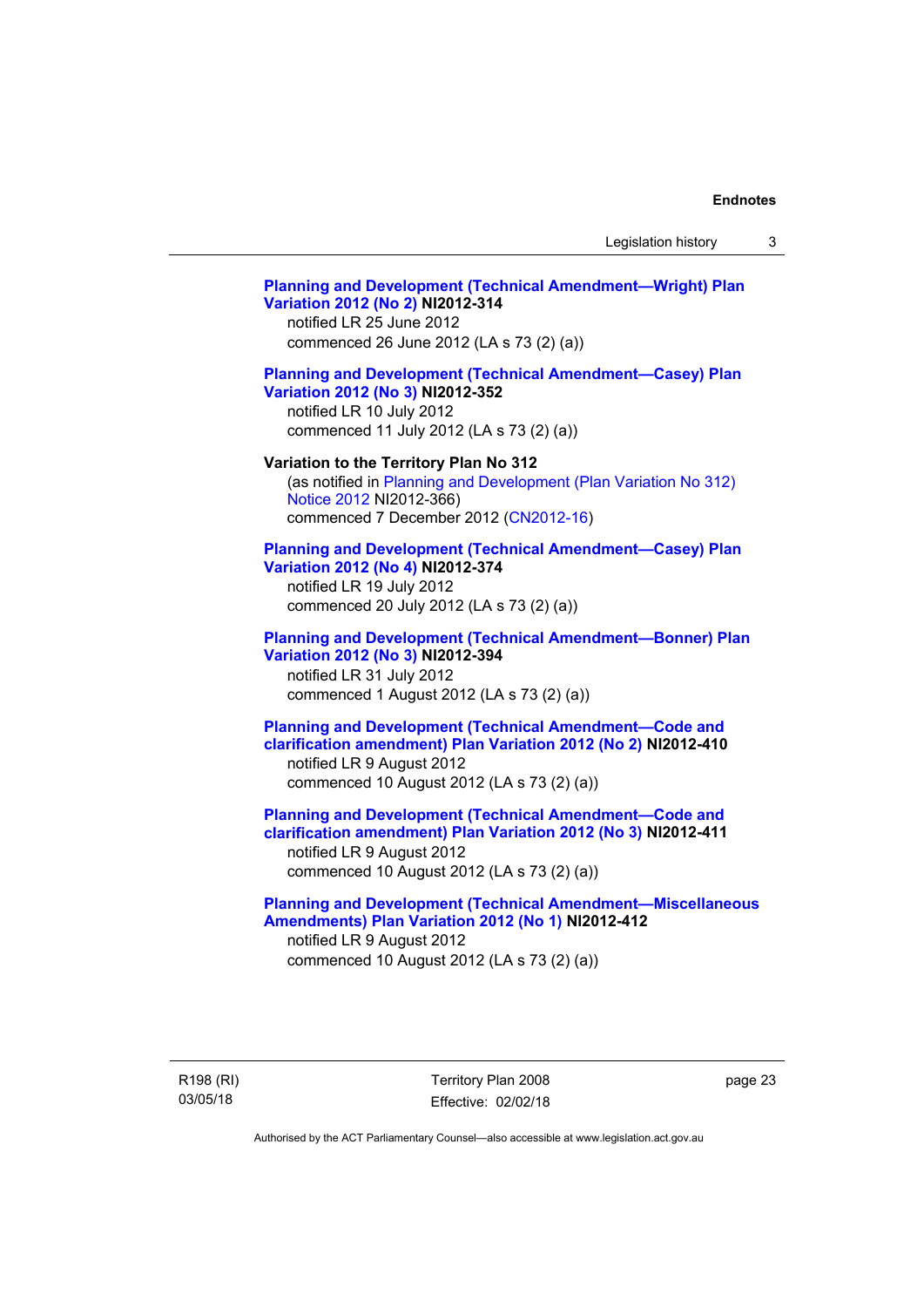**[Planning and Development \(Technical Amendment—Casey\) Plan](http://www.legislation.act.gov.au/ni/2012-476/)  [Variation 2012 \(No 5\)](http://www.legislation.act.gov.au/ni/2012-476/) NI2012-476**  notified LR 11 September 2012 commenced 12 September 2012 (LA s 73 (2) (a)) **[Planning and Development \(Technical Amendment—Crace\) Plan](http://www.legislation.act.gov.au/ni/2012-507/)  [Variation 2012 \(No 5\)](http://www.legislation.act.gov.au/ni/2012-507/) NI2012-507**  notified LR 20 September 2012 commenced 21 September 2012 (LA s 73 (2) (a)) **[Planning and Development \(Technical Amendment—Casey\) Plan](http://www.legislation.act.gov.au/ni/2012-568/default.asp)  [Variation 2012 \(No 6\)](http://www.legislation.act.gov.au/ni/2012-568/default.asp) NI2012-568**  notified LR 8 November 2012 commenced 9 November 2012 (LA s 73 (2) (a)) **[Planning and Development \(Technical Amendment—Macgregor\) Plan](http://www.legislation.act.gov.au/ni/2012-587/default.asp)  [Variation 2012 \(No 3\)](http://www.legislation.act.gov.au/ni/2012-587/default.asp) NI2012-587**  notified LR 19 November 2012 commenced 20 November 2012 (LA s 73 (2) (a)) **[Planning and Development \(Technical Amendment—Belconnen\) Plan](http://www.legislation.act.gov.au/ni/2012-588/default.asp)  [Variation 2012](http://www.legislation.act.gov.au/ni/2012-588/default.asp) NI2012-588**  notified LR 19 November 2012 commenced 20 November 2012 (LA s 73 (2) (a)) **[Planning and Development \(Technical Amendment—Jacka\) Plan](http://www.legislation.act.gov.au/ni/2012-611/default.asp)  [Variation 2012 \(No 1\)](http://www.legislation.act.gov.au/ni/2012-611/default.asp) NI2012-611**  notified LR 4 December 2012 commenced 5 December 2012 (LA s 73 (2) (a)) **[Planning and Development \(Technical Amendment—Casey\) Plan](http://www.legislation.act.gov.au/ni/2012-612/default.asp)  [Variation 2012 \(No 7\)](http://www.legislation.act.gov.au/ni/2012-612/default.asp) NI2012-612**  notified LR 4 December 2012

commenced 5 December 2012 (LA s 73 (2) (a))

## **[Planning and Development \(Technical Amendment—Clarification,](http://www.legislation.act.gov.au/ni/2012-622/default.asp)  [Relocation and Miscellaneous Amendments\) Plan Variation 2012](http://www.legislation.act.gov.au/ni/2012-622/default.asp)  [\(No 1\)](http://www.legislation.act.gov.au/ni/2012-622/default.asp) NI2012-622**

notified LR 13 December 2012 commenced 14 December 2012 (LA s 73 (2) (a))

page 24 Territory Plan 2008 Effective: 02/02/18 R198 (RI) 03/05/18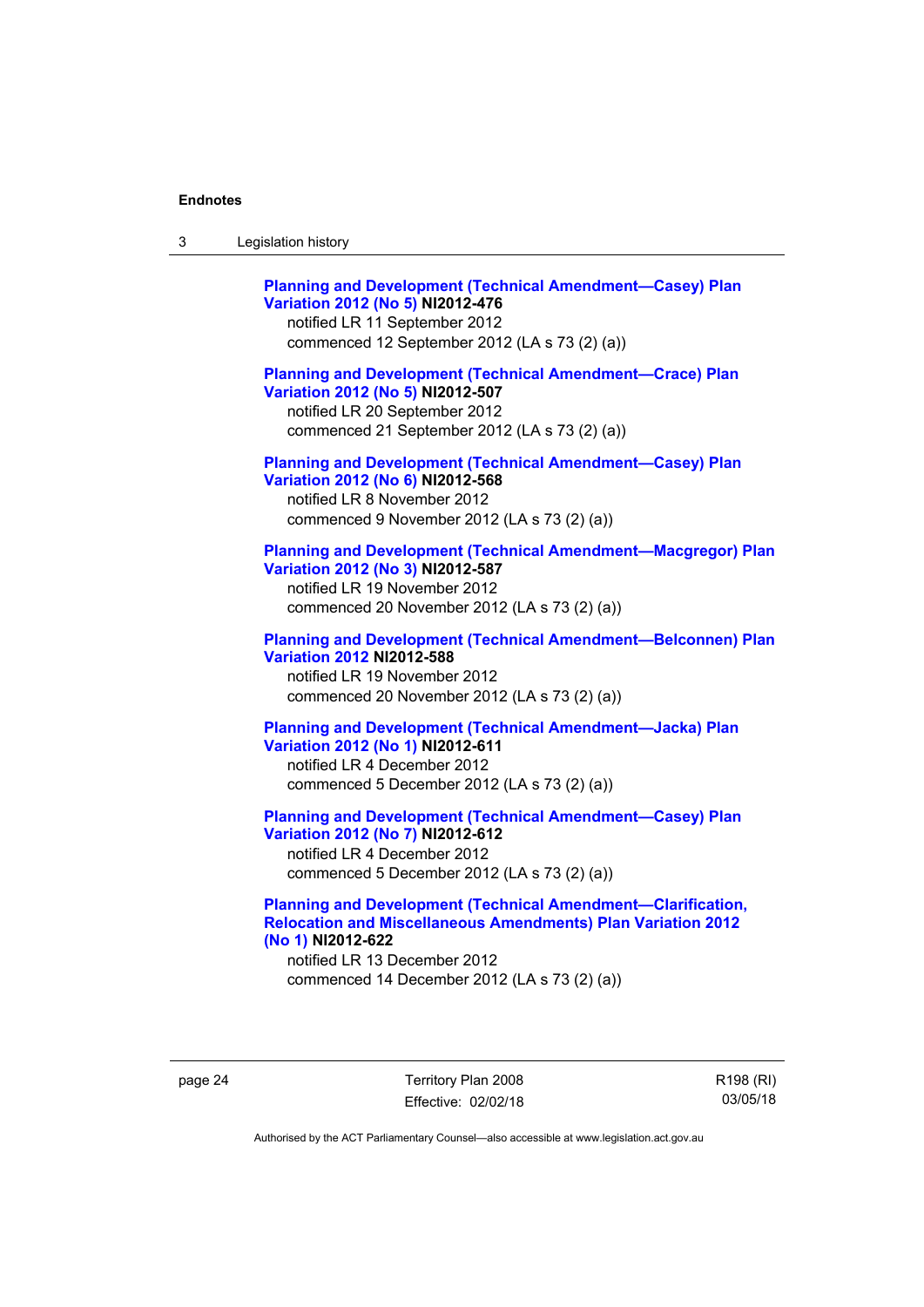| Legislation history |  |  |
|---------------------|--|--|
|---------------------|--|--|

## **[Planning and Development \(Technical Amendment—Code and](http://www.legislation.act.gov.au/ni/2012-631/default.asp)  [clarification amendment\) Plan Variation 2012 \(No 4\)](http://www.legislation.act.gov.au/ni/2012-631/default.asp) NI2012-631**  notified LR 17 December 2012 commenced 18 December 2012 (LA s 73 (2) (a)) **[Planning and Development \(Technical Amendment—Miscellaneous](http://www.legislation.act.gov.au/ni/2012-632/default.asp)  [Amendments\) Plan Variation 2012 \(No 2\)](http://www.legislation.act.gov.au/ni/2012-632/default.asp) NI2012-632**  notified LR 17 December 2012 commenced 18 December 2012 (LA s 73 (2) (a)) **[Planning and Development \(Technical Amendment—Greenway\) Plan](http://www.legislation.act.gov.au/ni/2012-645/default.asp)  [Variation 2012](http://www.legislation.act.gov.au/ni/2012-645/default.asp) NI2012-645**  notified LR 20 December 2012 commenced 21 December 2012 (LA s 73 (2) (a)) **[Planning and Development \(Technical Amendment—Miscellaneous](http://www.legislation.act.gov.au/ni/2013-5/default.asp)  [Amendments\) Plan Variation 2013 \(No 1\)](http://www.legislation.act.gov.au/ni/2013-5/default.asp) NI2013-5**  notified LR 10 January 2013 commenced 11 January 2013 (LA s 73 (2) (a)) **[Planning and Development \(Technical Amendment—Kingston\) Plan](http://www.legislation.act.gov.au/ni/2013-53/default.asp)  [Variation 2013 \(No 1\)](http://www.legislation.act.gov.au/ni/2013-53/default.asp) NI2013-53**  notified LR 5 February 2013 commenced 6 February 2013 (LA s 73 (2) (a)) **Variation to the Territory Plan No 306**  as notified in [Planning and Development \(Plan Variation No 306\)](http://www.legislation.act.gov.au/ni/2013-93/default.asp)  [Notice 2013](http://www.legislation.act.gov.au/ni/2013-93/default.asp) NI2013-93) commenced 5 July 2013 ([CN2013-7](http://www.legislation.act.gov.au/cn/2013-7/default.asp)) **[Planning and Development \(Technical Amendment—Jacka\) Plan](http://www.legislation.act.gov.au/ni/2013-109/default.asp)  [Variation 2013](http://www.legislation.act.gov.au/ni/2013-109/default.asp) NI2013-109**  notified LR 5 March 2013 commenced 6 March 2013 (LA s 73 (2) (a)) **Variation to the Territory Plan No 315**  (as notified in [Planning and Development \(Plan Variation No 315\)](http://www.legislation.act.gov.au/ni/2013-112/default.asp)  [Notice 2013](http://www.legislation.act.gov.au/ni/2013-112/default.asp) NI2013-112) commenced 17 May 2013 [\(CN2013-4\)](http://www.legislation.act.gov.au/cn/2013-4/default.asp)

R198 (RI) 03/05/18

Territory Plan 2008 Effective: 02/02/18 page 25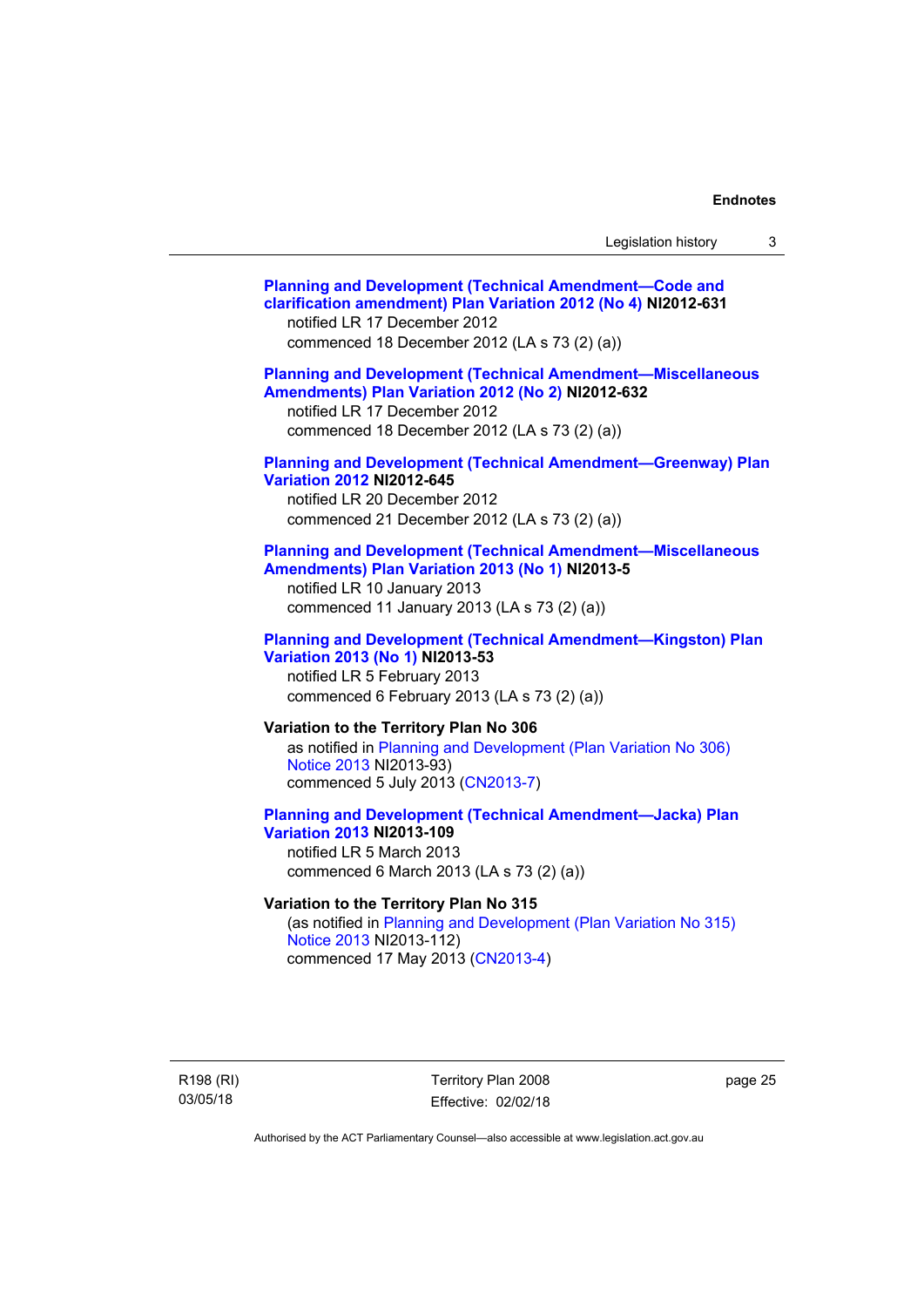3 Legislation history

## **Variation to the Territory Plan No 316**  (as notified in [Planning and Development \(Plan Variation No 316\)](http://www.legislation.act.gov.au/ni/2013-114/default.asp)  [Notice 2013](http://www.legislation.act.gov.au/ni/2013-114/default.asp) NI2013-114) commenced 17 May 2013 [\(CN2013-5\)](http://www.legislation.act.gov.au/cn/2013-5/default.asp) **[Planning and Development \(Technical Amendment—Districts of](http://www.legislation.act.gov.au/ni/2013-124/default.asp)  [Tennent and Booth\) Plan Variation 2013 \(No 1\)](http://www.legislation.act.gov.au/ni/2013-124/default.asp) NI2013-124**  notified LR 19 March 2013 commenced 20 March 2013 (LA s 73 (2) (a)) **[Planning and Development \(Technical Amendment—Griffith\) Plan](http://www.legislation.act.gov.au/ni/2013-127/default.asp)  [Variation 2013 \(No 1\)](http://www.legislation.act.gov.au/ni/2013-127/default.asp) NI2013-127**  notified LR 19 March 2013 commenced 20 March 2013 (LA s 73 (2) (a)) **[Planning and Development \(Technical Amendment—Ngunnawal\)](http://www.legislation.act.gov.au/ni/2013-146/default.asp)  [Plan Variation 2013 \(No 1\)](http://www.legislation.act.gov.au/ni/2013-146/default.asp) NI2013-146**  notified LR 3 April 2013 commenced 4 April 2013 (LA s 73 (2) (a)) **[Planning and Development \(Technical Amendment—Casey\) Plan](http://www.legislation.act.gov.au/ni/2013-147/default.asp)  [Variation 2013 \(No 1\)](http://www.legislation.act.gov.au/ni/2013-147/default.asp) NI2013-147**  notified LR 3 April 2013 commenced 4 April 2013 (LA s 73 (2) (a)) **[Planning and Development \(Technical Amendment—Miscellaneous](http://www.legislation.act.gov.au/ni/2013-207/default.asp)  [Amendments\) Plan Variation 2013 \(No 2\)](http://www.legislation.act.gov.au/ni/2013-207/default.asp) NI2013-207**  notified LR 2 May 2013 commenced 3 May 2013 (LA s 73 (2) (a)) **Variation to the Territory Plan No 311**  (as notified in [Planning and Development \(Plan Variation No 311\)](http://www.legislation.act.gov.au/ni/2013-208/default.asp)  [Notice 2013](http://www.legislation.act.gov.au/ni/2013-208/default.asp) NI2013-208) commenced 21 June 2013 ([CN2013-8\)](http://www.legislation.act.gov.au/cn/2013-8/default.asp) **[Planning and Development \(Technical Amendment—Code and](http://www.legislation.act.gov.au/ni/2013-245/default.asp)  [Clarification Amendment\) Plan Variation 2013 \(No 1\)](http://www.legislation.act.gov.au/ni/2013-245/default.asp) NI2013-245**

notified LR 30 May 2013 commenced 31 May 2013 (LA s 73 (2) (a))

page 26 Territory Plan 2008 Effective: 02/02/18 R198 (RI) 03/05/18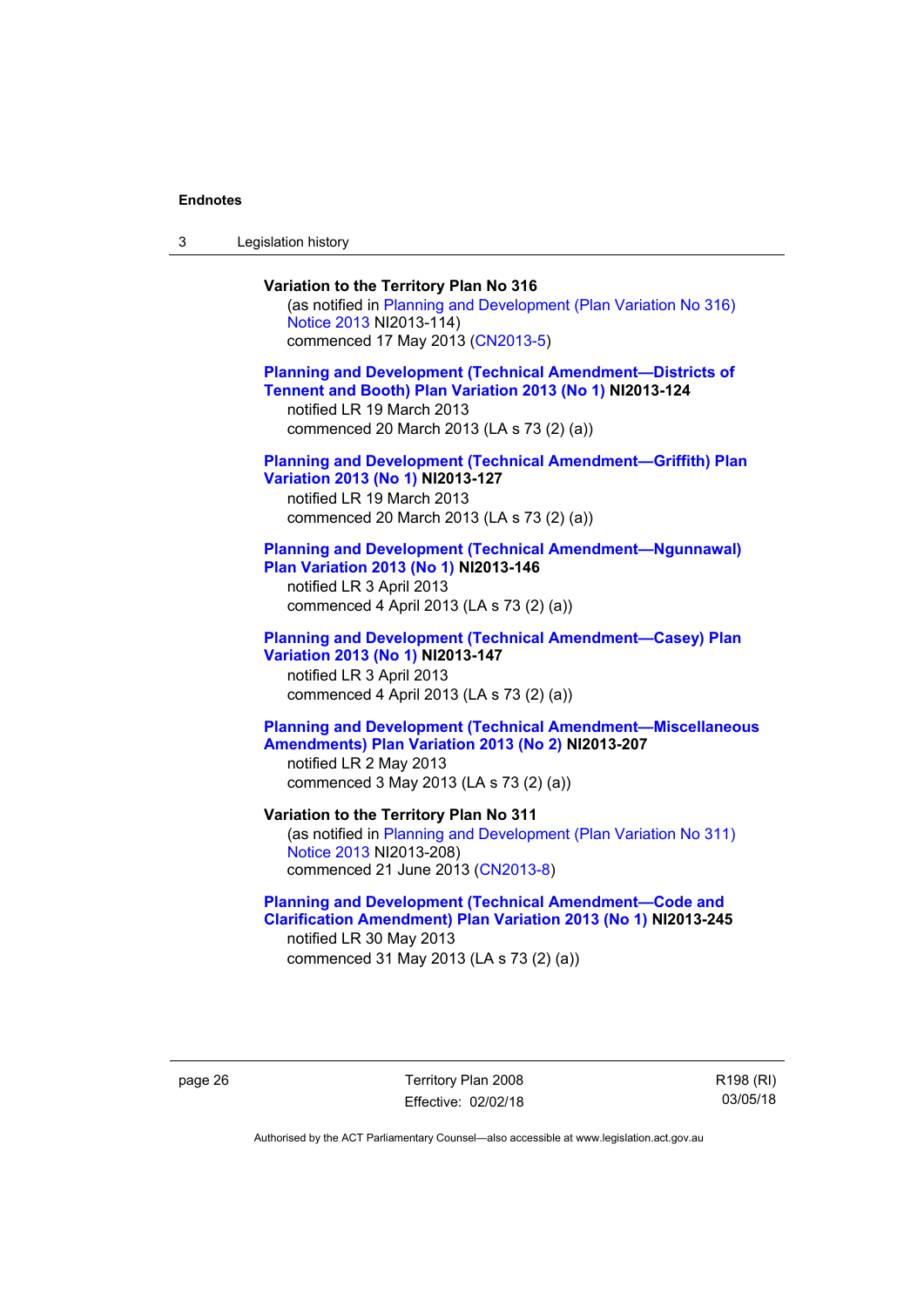Legislation history 3

| <b>Planning and Development (Technical Amendment-Miscellaneous</b><br>Amendments) Plan Variation 2013 (No 3) NI2013-246<br>notified LR 30 May 2013<br>commenced 31 May 2013 (LA s 73 (2) (a))               |  |
|-------------------------------------------------------------------------------------------------------------------------------------------------------------------------------------------------------------|--|
| <b>Planning and Development (Technical Amendment-Crace) Plan</b><br>Variation 2013 (No 1) NI2013-249<br>notified LR 4 June 2013<br>commenced 5 June 2013 (LA s 73 (2) (a))                                  |  |
| <b>Planning and Development (Technical Amendment-Dickson) Plan</b><br>Variation 2013 (No 1) NI2013-358<br>notified LR 20 August 2013<br>commenced 21 August 2013 (LA s 73 (2) (a))                          |  |
| <b>Planning and Development (Technical Amendment-Miscellaneous</b><br>Amendments) Plan Variation 2013 (No 4) NI2013-390<br>notified LR 5 September 2013<br>commenced 6 September 2013 (LA s 73 (2) (a))     |  |
| <b>Planning and Development (Technical Amendment-Harrison) Plan</b><br>Variation 2013 (No 1) NI2013-402<br>notified LR 17 September 2013<br>commenced 18 September 2013 (LA s 73 (2) (a))                   |  |
| <b>Planning and Development (Technical Amendment-Ngunnawal)</b><br>Plan Variation 2013 (No 2) NI2013-435<br>notified LR 1 October 2013<br>commenced 2 October 2013 (LA s 73 (2) (a))                        |  |
| <b>Planning and Development (Technical Amendment-Code and</b><br>Clarification Amendment) Plan Variation 2013 (No 2) NI2013-436<br>notified LR 3 October 2013<br>commenced 4 October 2013 (LA s 73 (2) (a)) |  |
| <b>Planning and Development (Technical Amendment-Miscellaneous</b><br>Amendments) Plan Variation 2013 (No 5) NI2013-437<br>notified LR 3 October 2013<br>commenced 4 October 2013 (LA s 73 (2) (a))         |  |

R198 (RI) 03/05/18

Territory Plan 2008 Effective: 02/02/18

page 27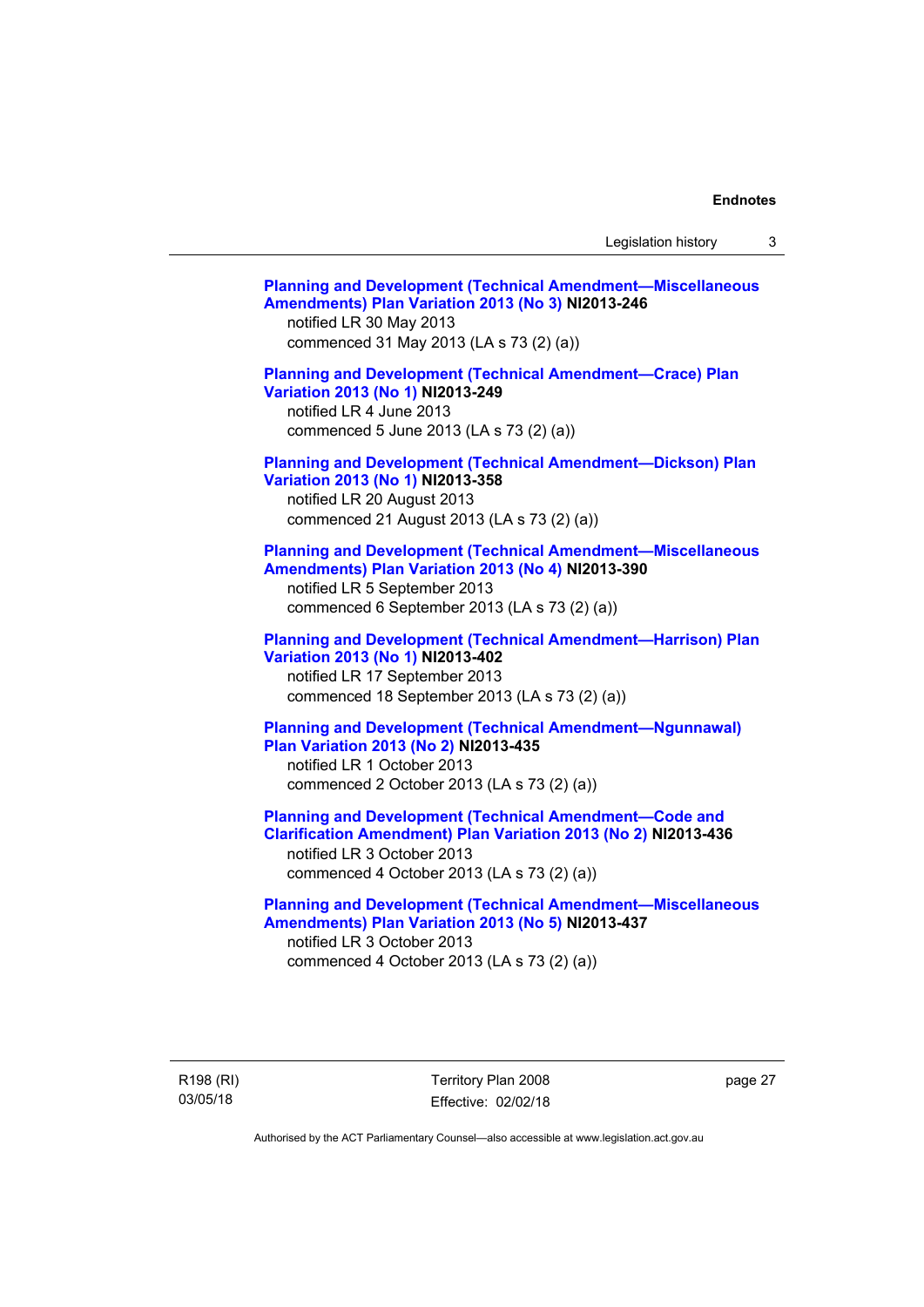| Legislation history<br>-3 |  |
|---------------------------|--|
|---------------------------|--|

## **[Planning and Development \(Technical Amendment—Amaroo\) Plan](http://www.legislation.act.gov.au/ni/2013-484/default.asp)  [Variation 2013 \(No 1\)](http://www.legislation.act.gov.au/ni/2013-484/default.asp) NI2013-484**

notified LR 29 October 2013 commenced 30 October 2013 (LA s 73 (2) (a))

#### **Variation to the Territory Plan No 305**

(as notified in [Planning and Development \(Plan Variation No 305\)](http://www.legislation.act.gov.au/ni/2013-530/default.asp)  [Notice 2013](http://www.legislation.act.gov.au/ni/2013-530/default.asp) NI2013-530) commenced 28 March 2014 [\(CN2014-4\)](http://www.legislation.act.gov.au/cn/2014-4/default.asp)

#### **[Planning and Development \(Technical Amendment—Miscellaneous](http://www.legislation.act.gov.au/ni/2013-535/default.asp)  [Amendments\) Plan Variation 2013 \(No 6\)](http://www.legislation.act.gov.au/ni/2013-535/default.asp) NI2013-535**

notified LR 28 November 2013 commenced 29 November 2013 (LA s 73 (2) (a))

## **[Planning and Development \(Technical Amendment—Coombs\) Plan](http://www.legislation.act.gov.au/ni/2013-557/default.asp)  [Variation 2013 \(No 1\)](http://www.legislation.act.gov.au/ni/2013-557/default.asp) NI2013-557**

notified LR 10 December 2013 commenced 11 December 2013 (LA s 73 (2) (a))

## **[Planning and Development \(Technical Amendment—Macgregor\) Plan](http://www.legislation.act.gov.au/ni/2013-576/default.asp)  [Variation 2013 \(No 1\)](http://www.legislation.act.gov.au/ni/2013-576/default.asp) NI2013-576**  notified LR 16 December 2013

commenced 17 December 2013 (LA s 73 (2) (a))

#### **[Planning and Development \(Technical Amendment—code, relocation](http://www.legislation.act.gov.au/ni/2014-10/default.asp)  [and rezoning of FUA amendment\) Plan Variation 2014 \(No 1\)](http://www.legislation.act.gov.au/ni/2014-10/default.asp) NI2014-10**

notified LR 14 January 2014 commenced 15 January 2014 (LA s 73 (2) (a))

## **[Planning and Development \(Technical Amendment—Lawson\) Plan](http://www.legislation.act.gov.au/ni/2014-11/default.asp)  [Variation 2014 \(No 1\)](http://www.legislation.act.gov.au/ni/2014-11/default.asp) NI2014-11**

notified LR 14 January 2014 commenced 15 January 2014 (LA s 73 (2) (a))

## **[Planning and Development \(Technical Amendment—code,](http://www.legislation.act.gov.au/ni/2014-13/default.asp)  [clarification and redundancy amendment\) Plan Variation 2014 \(No 1\)](http://www.legislation.act.gov.au/ni/2014-13/default.asp) NI2014-13**

notified LR 16 January 2014 commenced 17 January 2014 (LA s 73 (2) (a))

page 28 Territory Plan 2008 Effective: 02/02/18 R198 (RI) 03/05/18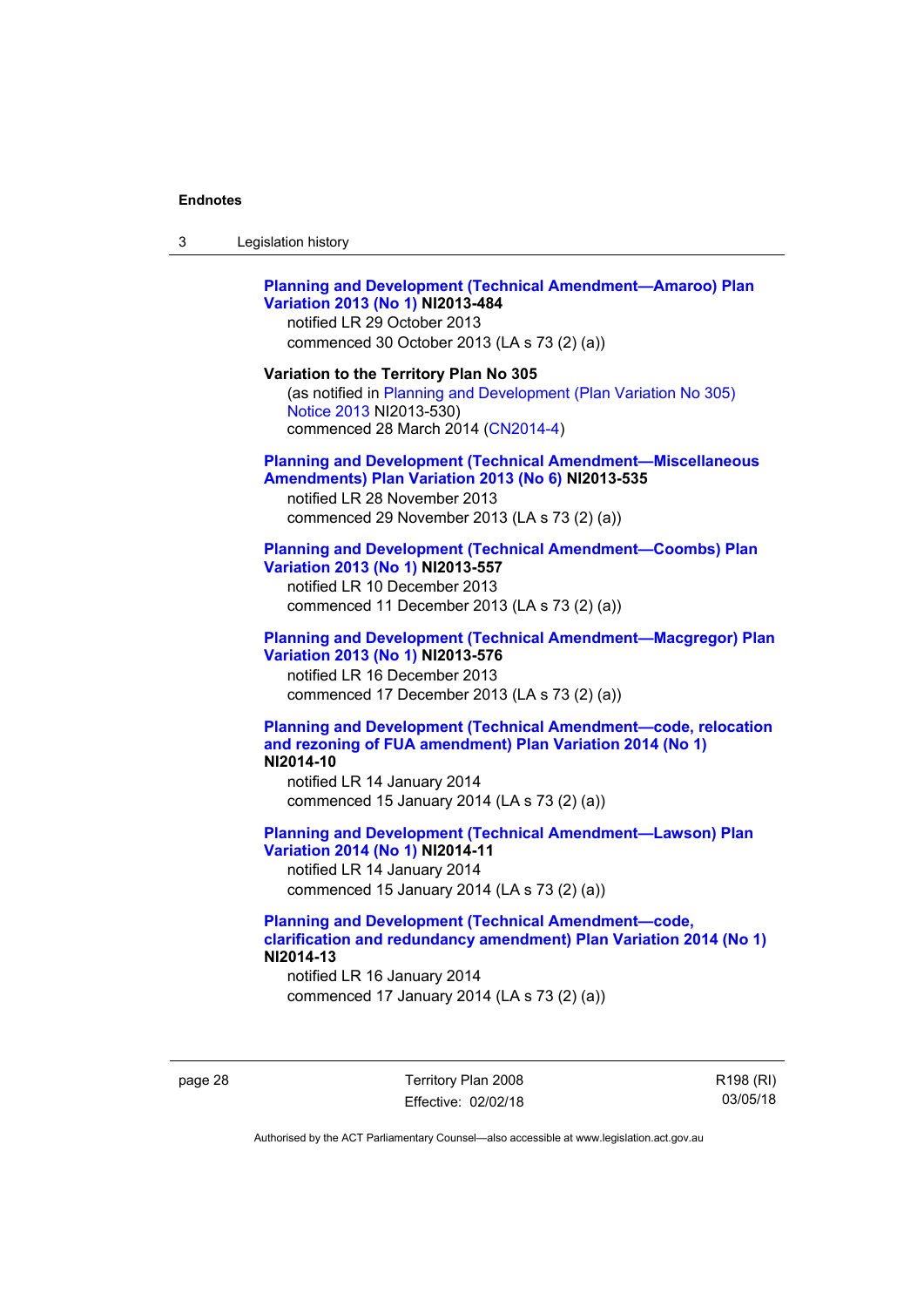## **Variation to the Territory Plan No 324**

(as notified in [Planning and Development \(Plan Variation No 324\)](http://www.legislation.act.gov.au/ni/2014-20/default.asp)  [Notice 2014](http://www.legislation.act.gov.au/ni/2014-20/default.asp) NI2014-20) commenced 4 April 2014 ([CN2014-5](http://www.legislation.act.gov.au/cn/2014-5/default.asp))

## **[Planning and Development \(Technical Amendment—Casey\) Plan](http://www.legislation.act.gov.au/ni/2014-33/default.asp)  [Variation 2014 \(No 1\)](http://www.legislation.act.gov.au/ni/2014-33/default.asp) NI2014-33**

notified LR 4 February 2014 commenced 5 February 2014 (LA s 73 (2) (a))

#### **Variation to the Territory Plan No 308**

(as notified in [Planning and Development \(Plan Variation No 308\)](http://www.legislation.act.gov.au/ni/2014-60/default.asp)  [Notice 2014](http://www.legislation.act.gov.au/ni/2014-60/default.asp) NI2014-60) commenced 4 April 2014 ([CN2014-6](http://www.legislation.act.gov.au/cn/2014-6/default.asp))

#### **[Planning and Development \(Technical Amendment—Casey\) Plan](http://www.legislation.act.gov.au/ni/2014-89/default.asp)  [Variation 2014 \(No 2\)](http://www.legislation.act.gov.au/ni/2014-89/default.asp) NI2014-89**

notified LR 17 March 2014 commenced 18 March 2014 (LA s 73 (2) (a))

## **[Planning and Development \(Technical Amendment—Miscellaneous](http://www.legislation.act.gov.au/ni/2014-90/default.asp)  [Amendment\) Plan Variation 2014 \(No 1\)](http://www.legislation.act.gov.au/ni/2014-90/default.asp) NI2014-90**  notified LR 20 March 2014

commenced 21 March 2014 (LA s 73 (2) (a))

## **Variation to the Territory Plan No 317**

(as notified in [Planning and Development \(Plan Variation No 317\)](http://www.legislation.act.gov.au/ni/2014-137/default.asp)  [Notice 2014](http://www.legislation.act.gov.au/ni/2014-137/default.asp) NI2014-137) commenced 30 May 2014 [\(CN2014-7\)](http://www.legislation.act.gov.au/cn/2014-7/default.asp)

## **[Planning and Development \(Technical Amendment—Lawson\) Plan](http://www.legislation.act.gov.au/ni/2014-149/default.asp)  [Variation 2014 \(No 2\)](http://www.legislation.act.gov.au/ni/2014-149/default.asp) NI2014-149**

notified LR 10 April 2014 commenced 11 April 2014 (LA s 73 (2) (a))

## **[Planning and Development \(Technical Amendment—Hume\) Plan](http://www.legislation.act.gov.au/ni/2014-152/default.asp)  [Variation 2014 \(No 1\)](http://www.legislation.act.gov.au/ni/2014-152/default.asp) NI2014-152**

notified LR 14 April 2014 commenced 15 April 2014 (LA s 73 (2) (a))

R198 (RI) 03/05/18

Territory Plan 2008 Effective: 02/02/18 page 29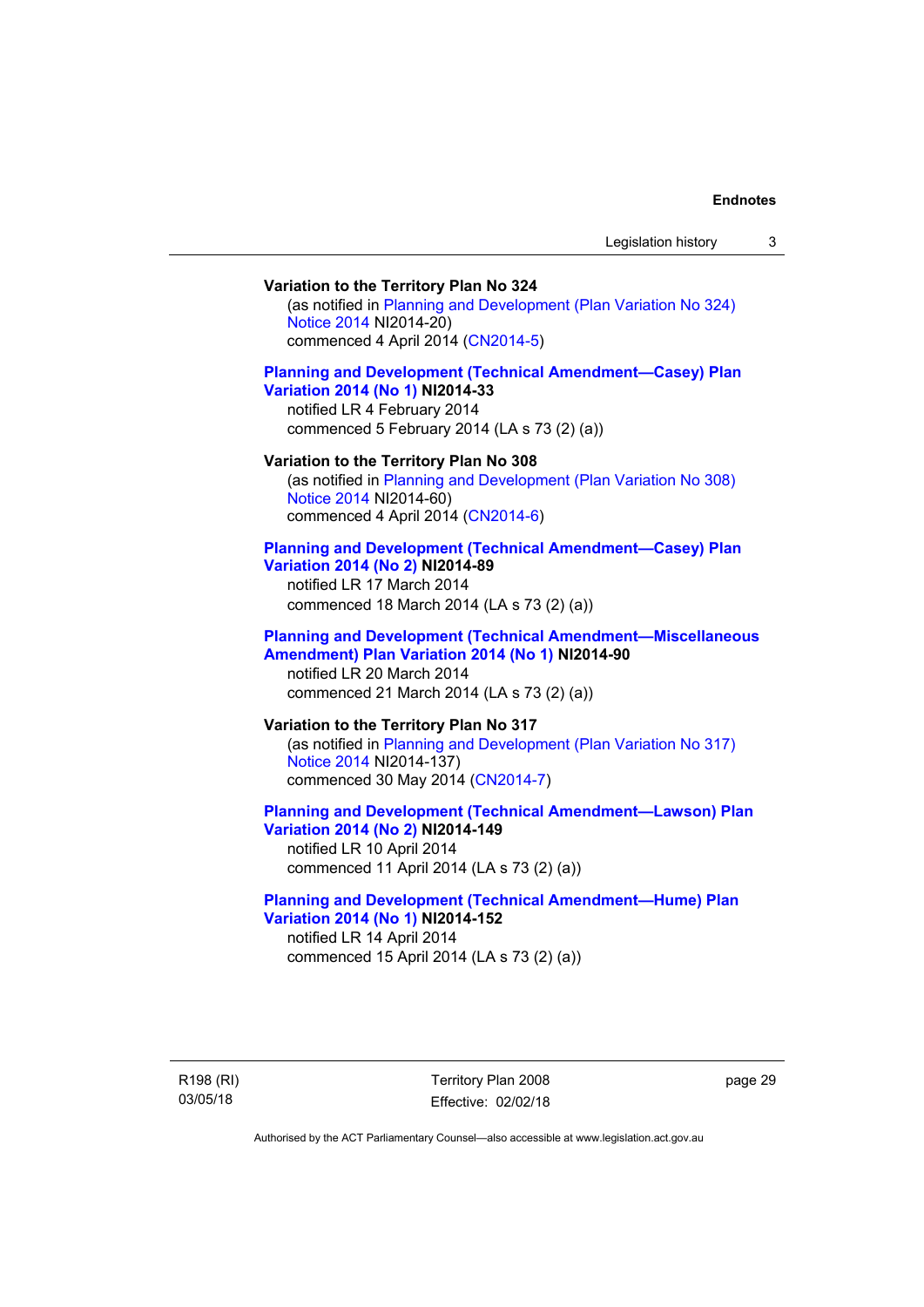## **[Planning and Development \(Technical Amendment—Miscellaneous](http://www.legislation.act.gov.au/ni/2014-180/default.asp)  [Amendment\) Plan Variation 2014 \(No 2\)](http://www.legislation.act.gov.au/ni/2014-180/default.asp) NI2014-180**  notified LR 30 April 2014

commenced 2 May 2014 (LA s 73 (2) (b))

**Variation to the Territory Plan No 314**  (as notified in [Planning and Development \(Plan Variation No 314\)](http://www.legislation.act.gov.au/ni/2014-187/default.asp)  [Notice 2014](http://www.legislation.act.gov.au/ni/2014-187/default.asp) NI2014-187) commenced 30 May 2014 [\(CN2014-8\)](http://www.legislation.act.gov.au/cn/2014-8/default.asp)

#### **Variation to the Territory Plan No 326**

(as notified in [Planning and Development \(Plan Variation No 326\)](http://www.legislation.act.gov.au/ni/2014-189/default.asp)  [Notice 2014](http://www.legislation.act.gov.au/ni/2014-189/default.asp) NI2014-189) commenced 30 May 2014 [\(CN2014-9\)](http://www.legislation.act.gov.au/cn/2014-9/default.asp)

#### **[Planning and Development \(Technical Amendment—Weston\) Plan](http://www.legislation.act.gov.au/ni/2014-222/default.asp)  [Variation 2014 \(No 1\)](http://www.legislation.act.gov.au/ni/2014-222/default.asp) NI2014-222**

notified LR 26 May 2014 commenced 27 May 2014 (LA s 73 (2) (a))

## **[Planning and Development \(Technical Amendment—Gungahlin\) Plan](http://www.legislation.act.gov.au/ni/2014-223/default.asp)  [Variation 2014 \(No 1\)](http://www.legislation.act.gov.au/ni/2014-223/default.asp) NI2014-223**  notified LR 26 May 2014

commenced 27 May 2014 (LA s 73 (2) (a))

## **[Planning and Development \(Technical Amendment—Lawson\) Plan](http://www.legislation.act.gov.au/ni/2014-260/default.asp)  [Variation 2014 \(No 3\)](http://www.legislation.act.gov.au/ni/2014-260/default.asp) NI2014-260**

notified LR 12 June 2014 commenced 13 June 2014 (LA s 73 (2) (a))

**[Planning and Development \(Technical Amendment—Coombs\) Plan](http://www.legislation.act.gov.au/ni/2014-268/default.asp)  [Variation 2014 \(No 1\)](http://www.legislation.act.gov.au/ni/2014-268/default.asp) NI2014-268** 

notified LR 18 June 2014 commenced 19 June 2014 (LA s 73 (2) (a))

## **[Planning and Development \(Technical Amendment—Harrison\) Plan](http://www.legislation.act.gov.au/ni/2014-269/default.asp)  [Variation 2014 \(No 1\)](http://www.legislation.act.gov.au/ni/2014-269/default.asp) NI2014-269**  notified LR 18 June 2014

commenced 19 June 2014 (LA s 73 (2) (a))

page 30 Territory Plan 2008 Effective: 02/02/18 R198 (RI) 03/05/18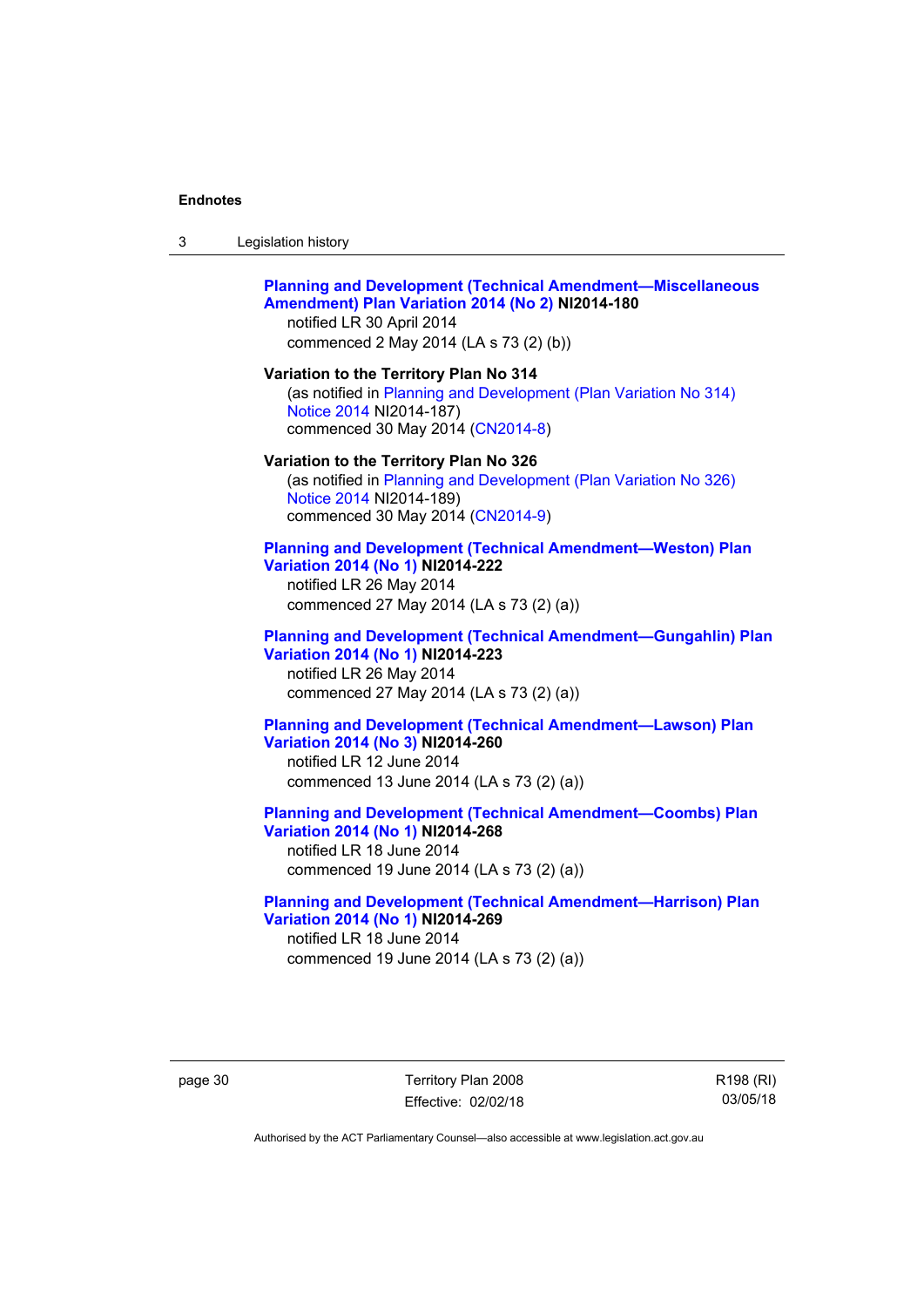# **[Planning and Development \(Technical Amendment—Clarification](http://www.legislation.act.gov.au/ni/2014-274/default.asp)  [Amendment\) Plan Variation 2014 \(No 1\)](http://www.legislation.act.gov.au/ni/2014-274/default.asp) NI2014-274**  notified LR 19 June 2014 commenced 20 June 2014 (LA s 73 (2) (a)) **[Planning and Development \(Technical Amendment—Code](http://www.legislation.act.gov.au/ni/2014-275/default.asp)  [Amendment\) Plan Variation 2014 \(No 1\)](http://www.legislation.act.gov.au/ni/2014-275/default.asp) NI2014-275**  notified LR 19 June 2014 commenced 20 June 2014 (LA s 73 (2) (a)) **[Planning and Development \(Technical Amendment—Miscellaneous](http://www.legislation.act.gov.au/ni/2014-276/default.asp)  [Amendment\) Plan Variation 2014 \(No 3\)](http://www.legislation.act.gov.au/ni/2014-276/default.asp) NI2014-276**  notified LR 19 June 2014 commenced 20 June 2014 (LA s 73 (2) (a)) **Variation to the Territory Plan No 318**  (as notified in [Planning and Development \(Plan Variation No 318\)](http://www.legislation.act.gov.au/ni/2014-294/default.asp)  [Notice 2014](http://www.legislation.act.gov.au/ni/2014-294/default.asp) NI2014-294) commenced 3 October 2014 [\(CN2014-12\)](http://www.legislation.act.gov.au/cn/2014-12/default.asp) **[Planning and Development \(Technical Amendment—Casey\) Plan](http://www.legislation.act.gov.au/ni/2014-329/default.asp)  [Variation 2014 \(No 3\)](http://www.legislation.act.gov.au/ni/2014-329/default.asp) NI2014-329**  notified LR 10 July 2014 commenced 11 July 2014 (LA s 73 (2) (a)) **[Planning and Development \(Special Variation No S323 Symonston](http://www.legislation.act.gov.au/ni/2014-371/default.asp)  [Mental Health Facility\) Special Variation 2014](http://www.legislation.act.gov.au/ni/2014-371/default.asp) NI2014-371**  notified LR 7 August 2014 commenced 8 August 2014 (LA s 73 (2) (a)) **Variation to the Territory Plan No 325**  (as notified in [Planning and Development \(Plan Variation No 325\)](http://www.legislation.act.gov.au/ni/2014-427/default.asp)  [Notice 2014](http://www.legislation.act.gov.au/ni/2014-427/default.asp) NI2014-427) commenced 3 October 2014 [\(CN2014-13\)](http://www.legislation.act.gov.au/cn/2014-13/default.asp) **[Planning and Development \(Technical Amendment—Casey\) Plan](http://www.legislation.act.gov.au/ni/2014-474/default.asp)  [Variation 2014 \(No 4\)](http://www.legislation.act.gov.au/ni/2014-474/default.asp) NI2014-474**  notified LR 7 October 2014 commenced 8 October 2014 (LA s 73 (2) (a))

R198 (RI) 03/05/18

Territory Plan 2008 Effective: 02/02/18 page 31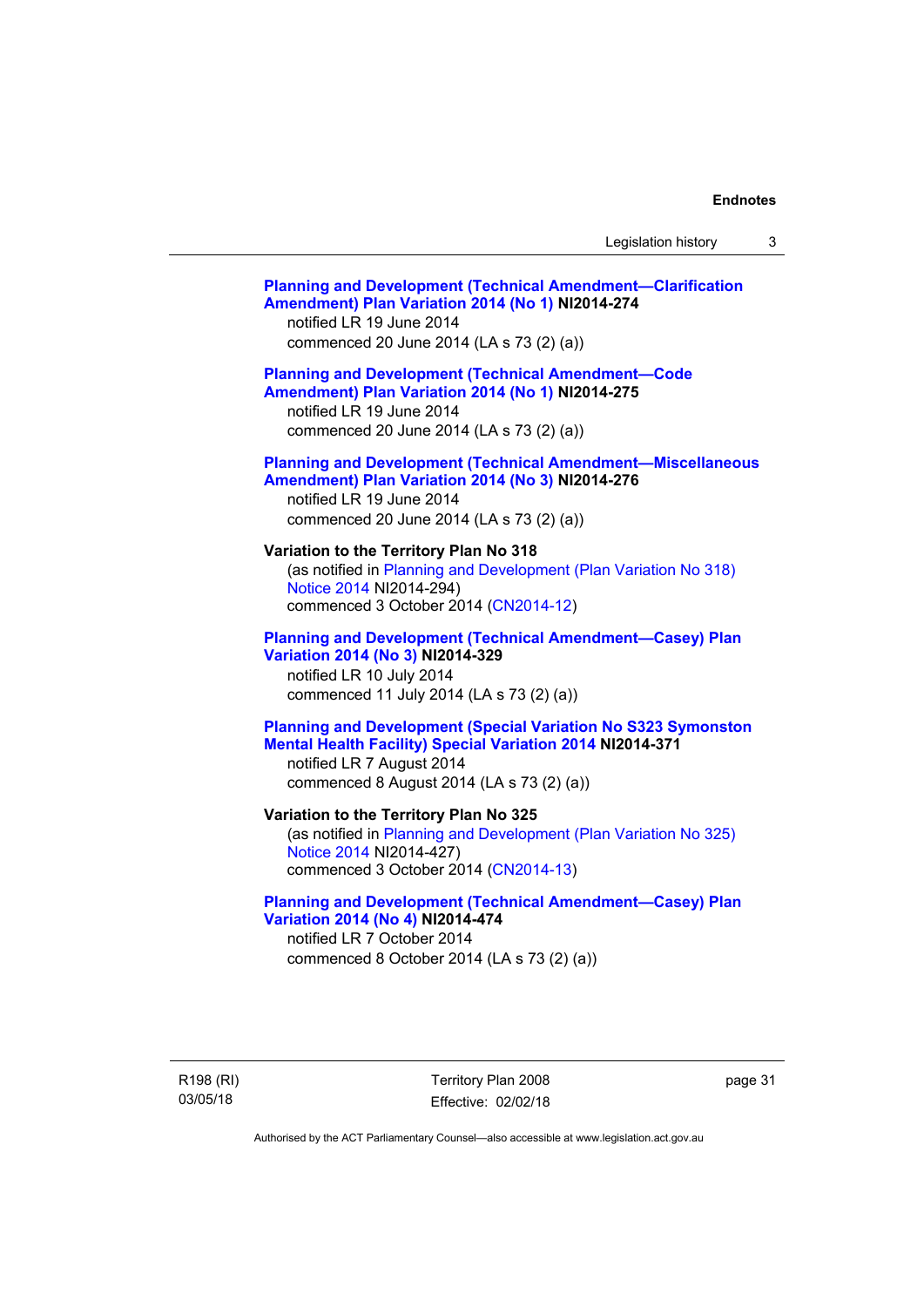| ు | Legislation history |  |
|---|---------------------|--|
|---|---------------------|--|

**Variation to the Territory Plan No 319**  (as notified in [Planning and Development \(Plan Variation No 319\)](http://www.legislation.act.gov.au/ni/2014-501/default.asp)  [Notice 2014](http://www.legislation.act.gov.au/ni/2014-501/default.asp) NI2014-501) commenced 7 November 2014 ([CN2014-14](http://www.legislation.act.gov.au/cn/2014-14/default.asp)) **Variation to the Territory Plan No 297**  (as notified in [Planning and Development \(Plan Variation No 297\)](http://www.legislation.act.gov.au/ni/2014-552/default.asp)  [Notice 2014](http://www.legislation.act.gov.au/ni/2014-552/default.asp) NI2014-552) commenced 12 December 2014 [\(CN2014-16\)](http://www.legislation.act.gov.au/cn/2014-16/default.asp) **[Planning and Development \(Technical Amendment—Casey\) Plan](http://www.legislation.act.gov.au/ni/2014-569/default.asp)  [Variation 2014 \(No 5\)](http://www.legislation.act.gov.au/ni/2014-569/default.asp) NI2014-569**  notified LR 4 November 2014 commenced 5 November 2014 (LA s 73 (2) (a)) **[Planning and Development \(Technical Amendment—Ngunnawal\)](http://www.legislation.act.gov.au/ni/2014-570/default.asp)  [Plan Variation 2014 \(No 1\)](http://www.legislation.act.gov.au/ni/2014-570/default.asp) NI2014-570**  notified LR 4 November 2014 commenced 5 November 2014 (LA s 73 (2) (a)) **[Planning and Development \(Technical Amendment—Gungahlin\) Plan](http://www.legislation.act.gov.au/ni/2014-596/default.asp)  [Variation 2014 \(No 2\)](http://www.legislation.act.gov.au/ni/2014-596/default.asp) NI2014-596**  notified LR 20 November 2014 commenced 21 November 2014 (LA s 73 (2) (a)) **[Planning and Development \(Technical Amendment—Franklin\) Plan](http://www.legislation.act.gov.au/ni/2014-619/default.asp)  [Variation 2014 \(No 1\)](http://www.legislation.act.gov.au/ni/2014-619/default.asp) NI2014-619**  notified LR 2 December 2014 commenced 3 December 2014 (LA s 73 (2) (a)) **[Planning and Development \(Technical Amendment—Barton and](http://www.legislation.act.gov.au/ni/2014-649/default.asp)  [Campbell\) Plan Variation 2014 \(No 1\)](http://www.legislation.act.gov.au/ni/2014-649/default.asp) NI2014-649**  notified LR 11 December 2014 commenced 12 December 2014 (LA s 73 (2) (a))

**[Planning and Development \(Technical Amendment—Miscellaneous](http://www.legislation.act.gov.au/ni/2014-656/default.asp)  [Amendment\) Plan Variation 2014 \(No 4\)](http://www.legislation.act.gov.au/ni/2014-656/default.asp) NI2014-656**  notified LR 18 December 2014 commenced 19 December 2014 (LA s 73 (2) (a))

page 32 Territory Plan 2008 Effective: 02/02/18 R198 (RI) 03/05/18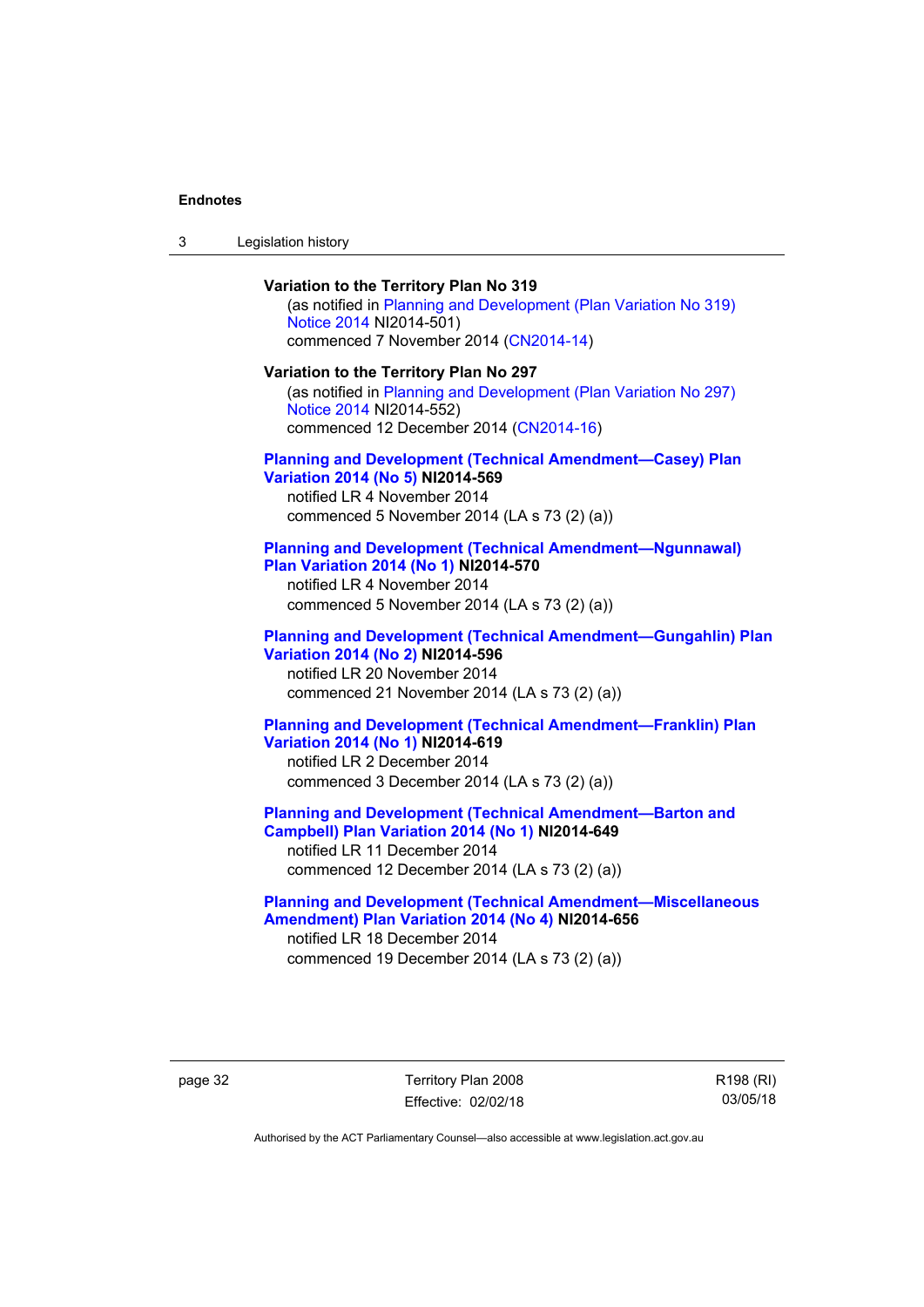## **[Planning and Development \(Technical Amendment—Coombs\) Plan](http://www.legislation.act.gov.au/ni/2014-662/default.asp)  [Variation 2014 \(No 2\)](http://www.legislation.act.gov.au/ni/2014-662/default.asp) NI2014-662**

notified LR 18 December 2014 commenced 19 December 2014 (LA s 73 (2) (a))

## **[Planning and Development \(Technical Amendment—Miscellaneous](http://www.legislation.act.gov.au/ni/2015-81/default.asp)  [Amendment\) Plan Variation 2015 \(No 1\)](http://www.legislation.act.gov.au/ni/2015-81/default.asp) NI2015-81**

notified LR 19 February 2015 commenced 20 February 2015 (LA s 73 (2) (a))

### **Variation to the Territory Plan No 304**

(as notified in [Planning and Development \(Plan Variation No 304\)](http://www.legislation.act.gov.au/ni/2015-99/default.asp)  [Notice 2015](http://www.legislation.act.gov.au/ni/2015-99/default.asp) NI2015-99) commenced 10 April 2015 [\(CN2015-3\)](http://www.legislation.act.gov.au/cn/2015-3/default.asp)

### **Variation to the Territory Plan No 336**

(as notified in [Planning and Development \(Plan Variation No 336\)](http://www.legislation.act.gov.au/ni/2015-100/default.asp)  [Notice 2015](http://www.legislation.act.gov.au/ni/2015-100/default.asp) NI2015-100) commenced 10 April 2015 [\(CN2015-4\)](http://www.legislation.act.gov.au/cn/2015-4/default.asp)

## **Variation to the Territory Plan No 338**

(as notified in [Planning and Development \(Plan Variation No 338\)](http://www.legislation.act.gov.au/ni/2015-101/default.asp)  [Notice 2015](http://www.legislation.act.gov.au/ni/2015-101/default.asp) NI2015-101) commenced 10 April 2015 [\(CN2015-5\)](http://www.legislation.act.gov.au/cn/2015-5/default.asp)

## **[Planning and Development \(Technical Amendment—Kingston\) Plan](http://www.legislation.act.gov.au/ni/2015-115/default.asp)  [Variation 2015 \(No 1\)](http://www.legislation.act.gov.au/ni/2015-115/default.asp) NI2015-115**

notified LR 18 March 2015 commenced 19 March 2015 (LA s 73 (2) (a))

## **[Planning and Development \(Technical Amendment—Coombs\) Plan](http://www.legislation.act.gov.au/ni/2015-138/default.asp)  [Variation 2015 \(No 1\)](http://www.legislation.act.gov.au/ni/2015-138/default.asp) NI2015-138**

notified LR 9 April 2015 commenced 10 April 2015 (LA s 73 (2) (a))

## **[Planning and Development \(Technical Amendment—Greenway\) Plan](http://www.legislation.act.gov.au/ni/2015-139/default.asp)  [Variation 2015 \(No 1\)](http://www.legislation.act.gov.au/ni/2015-139/default.asp) NI2015-139**

notified LR 9 April 2015 commenced 10 April 2015 (LA s 73 (2) (a))

R198 (RI) 03/05/18

Territory Plan 2008 Effective: 02/02/18 page 33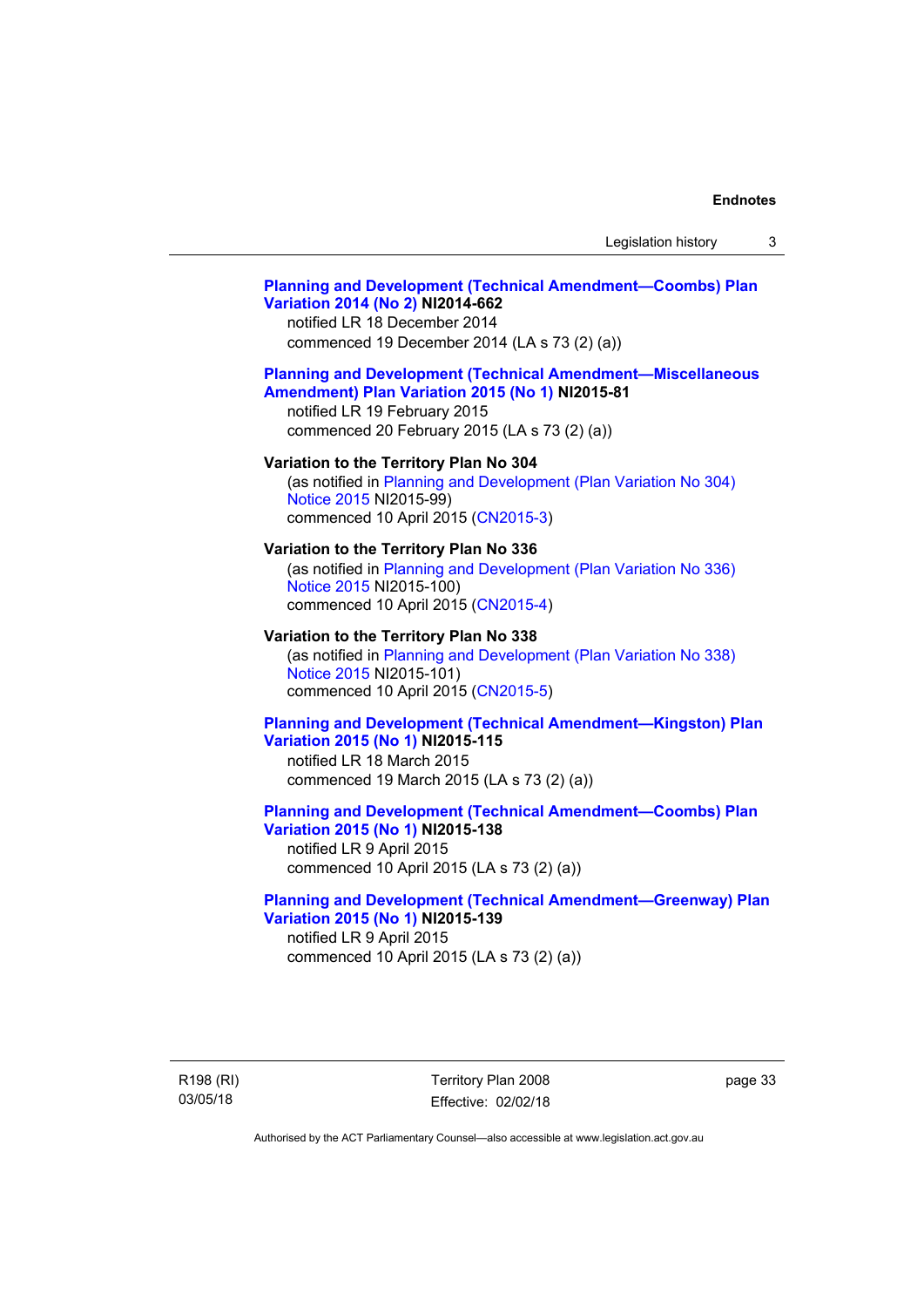| -3 | Legislation history |  |
|----|---------------------|--|
|----|---------------------|--|

## **[Planning and Development \(Technical Amendment—Moncrieff\) Plan](http://www.legislation.act.gov.au/ni/2015-148/default.asp)  [Variation 2015 \(No 1\)](http://www.legislation.act.gov.au/ni/2015-148/default.asp) NI2015-148**  notified LR 29 April 2015

commenced 30 April 2015 (LA s 73 (2) (a))

### **[Planning and Development \(Technical Amendment—Coombs\) Plan](http://www.legislation.act.gov.au/ni/2015-181/default.asp)  [Variation 2015 \(No 2\)](http://www.legislation.act.gov.au/ni/2015-181/default.asp) NI2015-181**

notified LR 29 April 2015 commenced 30 April 2015 (LA s 73 (2) (a))

#### **Variation to the Territory Plan No 322**

(as notified in [Planning and Development \(Plan Variation No 322\)](http://www.legislation.act.gov.au/ni/2015-185/default.asp)  [Notice 2015](http://www.legislation.act.gov.au/ni/2015-185/default.asp) NI2015-185) commenced 22 May 2015 [\(CN2015-7\)](http://www.legislation.act.gov.au/cn/2015-7/default.asp)

## **[Planning and Development \(Technical Amendment—District of](http://www.legislation.act.gov.au/ni/2015-200/default.asp)  [Stromlo and Tuggeranong\) Plan Variation 2015 \(No 1\)](http://www.legislation.act.gov.au/ni/2015-200/default.asp) NI2015-200**

notified LR 13 May 2015 commenced 14 May 2015 (LA s 73 (2) (a))

### **[Planning and Development \(Technical Amendment—Rezoning of](http://www.legislation.act.gov.au/ni/2015-334/default.asp)  [FUA\) Plan Variation 2015 \(No 1\)](http://www.legislation.act.gov.au/ni/2015-334/default.asp) NI2015-334**  notified LR 25 June 2015

commenced 26 June 2015 (LA s 73 (2) (a))

## **Variation to the Territory Plan No 331**

(as notified in [Planning and Development \(Plan Variation No 337\)](http://www.legislation.act.gov.au/ni/2015-375/default.asp)  [Notice 2015](http://www.legislation.act.gov.au/ni/2015-375/default.asp) NI2015-375) commenced 21 August 2015 [\(CN2015-16\)](http://www.legislation.act.gov.au/cn/2015-16/default.asp)

## **[Planning and Development \(Technical Amendment—Moncrieff\) Plan](http://www.legislation.act.gov.au/ni/2015-441/default.asp)  [Variation 2015 \(No 2\)](http://www.legislation.act.gov.au/ni/2015-441/default.asp) NI2015-441**

notified LR 29 July 2015 commenced 30 July 2015 (LA s 73 (2) (a))

## **Variation to the Territory Plan No 321**

(as notified in [Planning and Development \(Plan Variation No 321\)](http://www.legislation.act.gov.au/ni/2015-446/default.asp)  [Notice 2015](http://www.legislation.act.gov.au/ni/2015-446/default.asp) NI2015-446) commenced 21 August 2015 [\(CN2015-13\)](http://www.legislation.act.gov.au/cn/2015-13/default.asp)

page 34 Territory Plan 2008 Effective: 02/02/18 R198 (RI) 03/05/18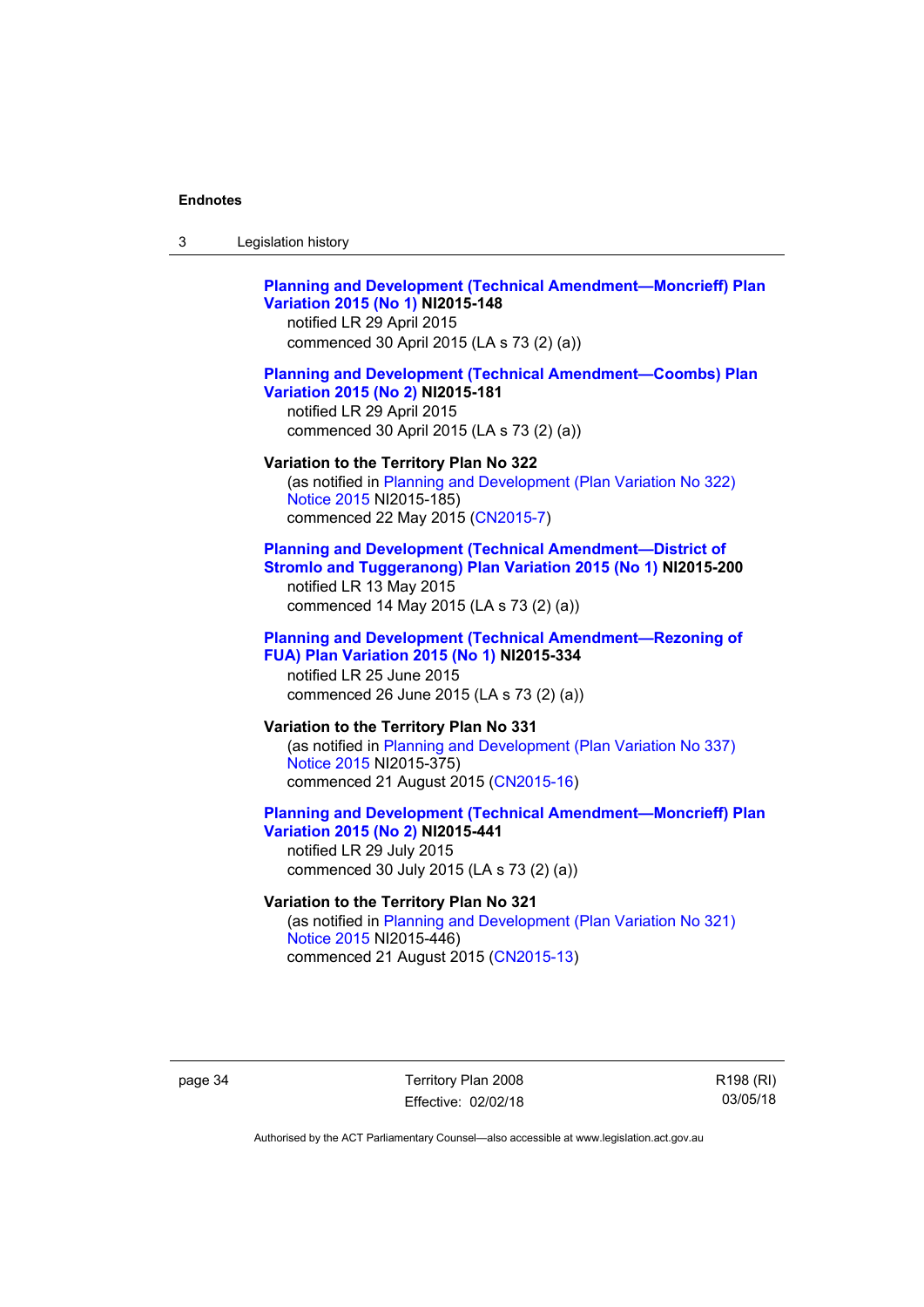## **Variation to the Territory Plan No 347**  (as notified in [Planning and Development \(Plan Variation No 347\)](http://www.legislation.act.gov.au/ni/2015-447/default.asp)  [Notice 2015](http://www.legislation.act.gov.au/ni/2015-447/default.asp) NI2015-447) commenced 21 August 2015 [\(CN2015-17\)](http://www.legislation.act.gov.au/cn/2015-17/default.asp) **Variation to the Territory Plan No 331**  (as notified in [Planning and Development \(Plan Variation No 331\)](http://www.legislation.act.gov.au/ni/2015-448/default.asp)  [Notice 2015](http://www.legislation.act.gov.au/ni/2015-448/default.asp) NI2015-448) commenced 21 August 2015 [\(CN2015-15\)](http://www.legislation.act.gov.au/cn/2015-15/default.asp) **Variation to the Territory Plan No 327**  (as notified in [Planning and Development \(Plan Variation No 327\)](http://www.legislation.act.gov.au/ni/2015-449/default.asp)  [Notice 2015](http://www.legislation.act.gov.au/ni/2015-449/default.asp) NI2015-449) commenced 21 August 2015 [\(CN2015-14\)](http://www.legislation.act.gov.au/cn/2015-14/default.asp) **Variation to the Territory Plan No 309**  (as notified in [Planning and Development \(Plan Variation No 309\)](http://www.legislation.act.gov.au/ni/2015-450/default.asp)  [Notice 2015](http://www.legislation.act.gov.au/ni/2015-450/default.asp) NI2015-450) commenced 21 August 2015 [\(CN2015-12\)](http://www.legislation.act.gov.au/cn/2015-12/default.asp) **[Planning and Development \(Technical Amendment—Miscellaneous](http://www.legislation.act.gov.au/ni/2015-452/default.asp)  [Amendment\) Plan Variation 2015 \(No 3\)](http://www.legislation.act.gov.au/ni/2015-452/default.asp) NI2015-452**  notified LR 24 August 2015 commenced 28 August 2015 (LA s 73 (2) (b)) **[Planning and Development \(Technical Amendment—Miscellaneous](http://www.legislation.act.gov.au/ni/2015-471/default.asp)  [Amendment\) Plan Variation 2015 \(No 2\)](http://www.legislation.act.gov.au/ni/2015-471/default.asp) NI2015-471**  notified LR 13 August 2015 commenced 14 August 2015 (LA s 73 (2) (a)) **[Planning and Development \(Technical Amendment—Moncrieff\) Plan](http://www.legislation.act.gov.au/ni/2015-493/default.asp)  [Variation 2015 \(No 3\)](http://www.legislation.act.gov.au/ni/2015-493/default.asp) NI2015-493**  notified LR 3 September 2015 commenced 4 September 2015 (LA s 73 (2) (a)) **[Planning and Development \(Technical Amendment—Minor Zone and](http://www.legislation.act.gov.au/ni/2015-539/default.asp)**

**[Overlay Amendments\) Plan Variation 2015](http://www.legislation.act.gov.au/ni/2015-539/default.asp) NI2015-539**  notified LR 17 September 2015 commenced 18 September 2015 (LA s 73 (2) (a))

R198 (RI) 03/05/18

Territory Plan 2008 Effective: 02/02/18 page 35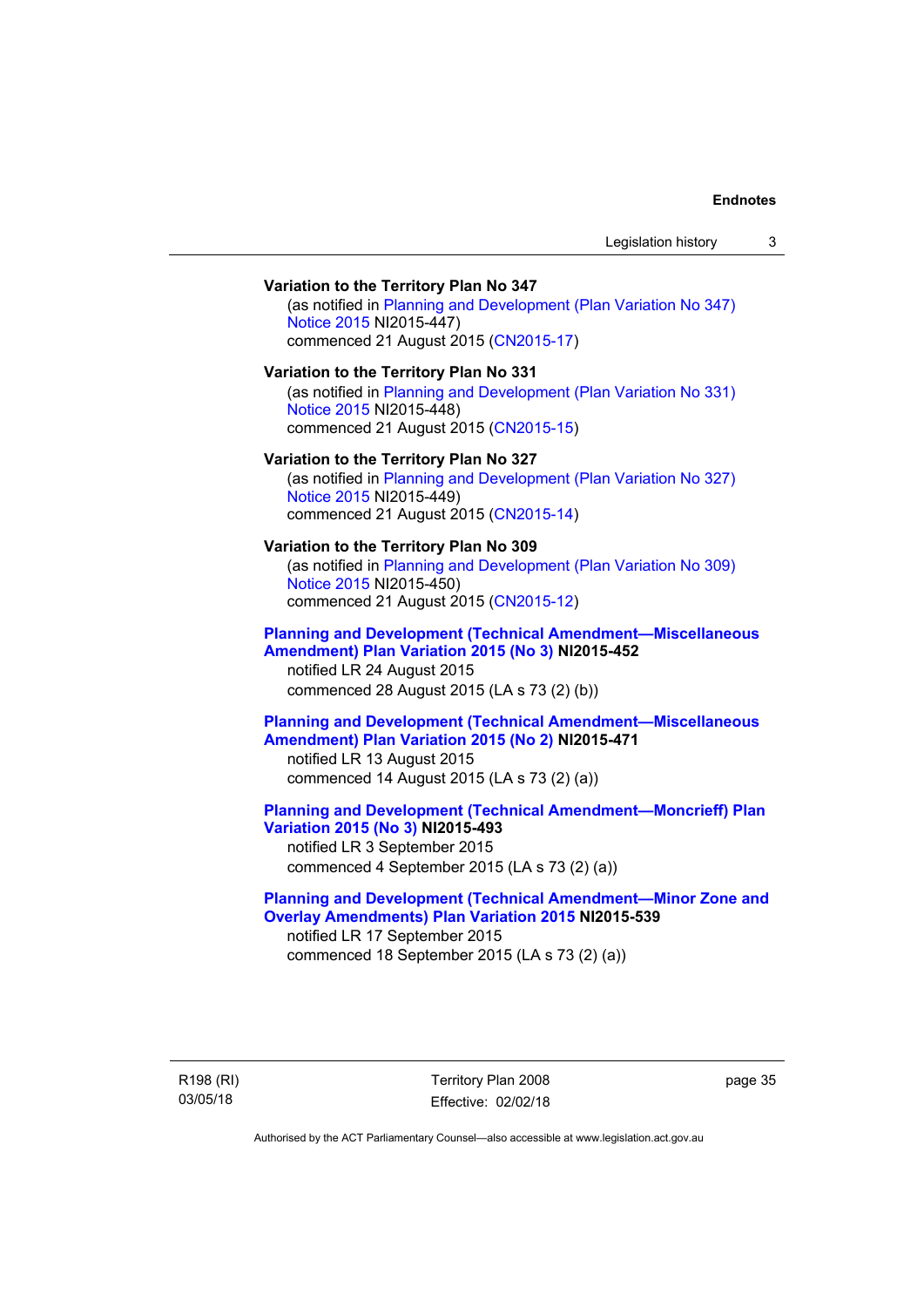## **Variation to the Territory Plan No 320**

(as notified in [Planning and Development \(Plan Variation No 320\)](http://www.legislation.act.gov.au/ni/2015-540/default.asp)  [Notice 2015](http://www.legislation.act.gov.au/ni/2015-540/default.asp) NI2015-540) commenced 6 November 2015 ([CN2015-20](http://www.legislation.act.gov.au/cn/2015-20/default.asp))

#### **Variation to the Territory Plan No 335**

(as notified in [Planning and Development \(Plan Variation No 335\)](http://www.legislation.act.gov.au/ni/2015-604/default.asp)  [Notice 2015](http://www.legislation.act.gov.au/ni/2015-604/default.asp) NI2015-604) commenced 17 February 2016 [\(CN2016-2\)](http://www.legislation.act.gov.au/cn/2016-2/default.asp)

#### **Variation to the Territory Plan No 351**

(as notified in [Planning and Development \(Plan Variation No 351\)](http://www.legislation.act.gov.au/ni/2015-610/default.asp)  [Notice 2015](http://www.legislation.act.gov.au/ni/2015-610/default.asp) NI2015-610) commenced 22 July 2016 [\(CN2016-14](http://www.legislation.act.gov.au/cn/2016-14/default.asp))

## **[Planning and Development \(Technical Amendment—Casey\) Plan](http://www.legislation.act.gov.au/ni/2015-612/default.asp)  [Variation 2015 \(No 1\)](http://www.legislation.act.gov.au/ni/2015-612/default.asp) NI2015-612**

notified LR 27 October 2015 commenced 28 October 2015 (LA s 73 (2) (a))

### **[Planning and Development \(Technical Amendment—Coombs\) Plan](http://www.legislation.act.gov.au/ni/2015-633/default.asp)  [Variation 2015 \(No 3\)](http://www.legislation.act.gov.au/ni/2015-633/default.asp) NI2015-633**

notified LR 10 November 2015 commenced 11 November 2015 (LA s 73 (2) (a))

## **[Planning and Development \(Technical Amendment—Moncrieff\) Plan](http://www.legislation.act.gov.au/ni/2015-634/default.asp)  [Variation 2015 \(No 4\)](http://www.legislation.act.gov.au/ni/2015-634/default.asp) NI2015-634**

notified LR 10 November 2015 commenced 11 November 2015 (LA s 73 (2) (a))

# **Variation to the Territory Plan No 343**

(as notified in [Planning and Development \(Plan Variation No 343\)](http://www.legislation.act.gov.au/ni/2015-642/default.asp)  [Notice 2015](http://www.legislation.act.gov.au/ni/2015-642/default.asp) NI2015-642) commenced 17 February 2016 [\(CN2016-1\)](http://www.legislation.act.gov.au/cn/2016-1/default.asp)

## **[Planning and Development \(Technical Amendment—Miscellaneous](http://www.legislation.act.gov.au/ni/2015-704/default.asp)  [Amendment\) Plan Variation 2015 \(No 4\)](http://www.legislation.act.gov.au/ni/2015-704/default.asp) NI2015-704**

notified LR 17 December 2015 commenced 18 December 2015 (LA s 73 (2) (a))

page 36 Territory Plan 2008 Effective: 02/02/18 R198 (RI) 03/05/18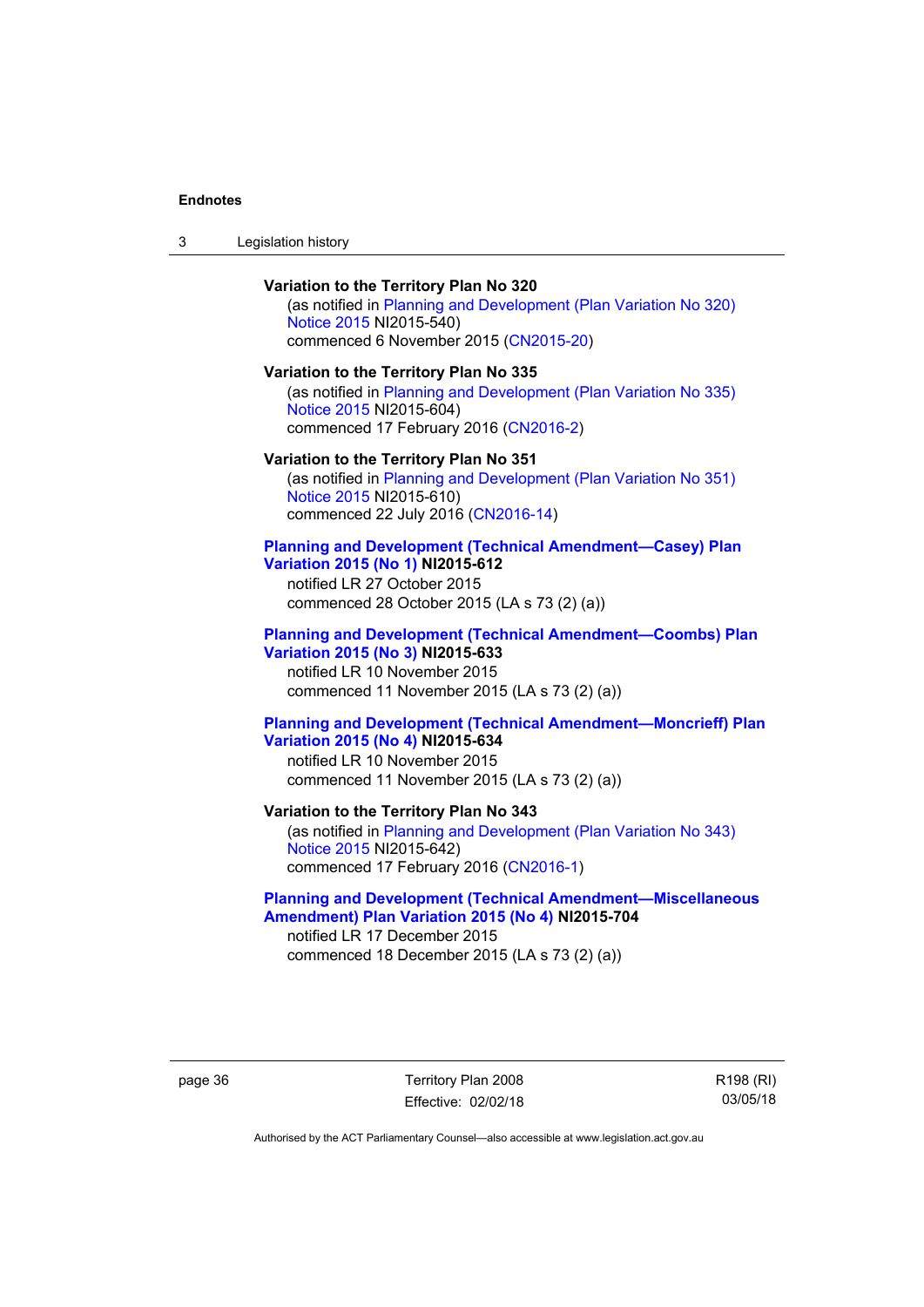Legislation history 3

# **[Planning and Development \(Technical Amendment—Moncrieff\) Plan](http://www.legislation.act.gov.au/ni/2016-13/default.asp)  [Variation 2016 \(No 1\)](http://www.legislation.act.gov.au/ni/2016-13/default.asp) NI2016-13**

notified LR 4 February 2016 commenced 5 February 2016 (s 3)

# **Variation to the Territory Plan No 340**

(as notified in [Planning and Development \(Plan Variation No 340\)](http://www.legislation.act.gov.au/ni/2016-56/default.asp)  [Approval 2016](http://www.legislation.act.gov.au/ni/2016-56/default.asp) NI2016-56) commenced 26 February 2016 [\(CN2016-3\)](http://www.legislation.act.gov.au/cn/2016-3/default.asp)

#### **Variation to the Territory Plan No 332**

(as notified in [Planning and Development \(Plan Variation No 332\)](http://www.legislation.act.gov.au/ni/2016-64/default.asp)  [Approval 2016](http://www.legislation.act.gov.au/ni/2016-64/default.asp) NI2016-64) commenced 15 April 2016 [\(CN2016-5\)](http://www.legislation.act.gov.au/cn/2016-5/default.asp)

#### **Variation to the Territory Plan No 333**

(as notified in [Planning and Development \(Plan Variation No 333\)](http://www.legislation.act.gov.au/ni/2016-65/default.asp)  [Approval 2016](http://www.legislation.act.gov.au/ni/2016-65/default.asp) NI2016-65) commenced 15 April 2016 [\(CN2016-6\)](http://www.legislation.act.gov.au/cn/2016-6/default.asp)

#### **Variation to the Territory Plan No 341**

(as notified in [Planning and Development \(Plan Variation No 341\)](http://www.legislation.act.gov.au/ni/2016-66/default.asp)  [Approval 2016](http://www.legislation.act.gov.au/ni/2016-66/default.asp) NI2016-66) commenced 15 April 2016 [\(CN2016-8\)](http://www.legislation.act.gov.au/cn/2016-8/default.asp)

#### **Variation to the Territory Plan No 334**

(as notified in [Planning and Development \(Plan Variation No 334\)](http://www.legislation.act.gov.au/ni/2016-91/default.asp)  [Approval 2016](http://www.legislation.act.gov.au/ni/2016-91/default.asp) NI2016-91) commenced 15 April 2016 [\(CN2016-7\)](http://www.legislation.act.gov.au/cn/2016-7/default.asp)

#### **Variation to the Territory Plan No 339**

(as notified in [Planning and Development \(Plan Variation No 339\)](http://www.legislation.act.gov.au/ni/2016-286/default.asp)  [Approval 2016](http://www.legislation.act.gov.au/ni/2016-286/default.asp) NI2016-286) commenced 19 August 2016 [\(CN2016-15\)](http://www.legislation.act.gov.au/cn/2016-15/default.asp)

#### **[Planning and Development \(Technical Amendment—Denman](http://www.legislation.act.gov.au/ni/2016-306/default.asp)  [Prospect\) Plan Variation 2016 \(No 1\)](http://www.legislation.act.gov.au/ni/2016-306/default.asp) NI2016-306**

notified LR 20 June 2016 commenced 21 June 2016 (s 3)

R198 (RI) 03/05/18

Territory Plan 2008 Effective: 02/02/18 page 37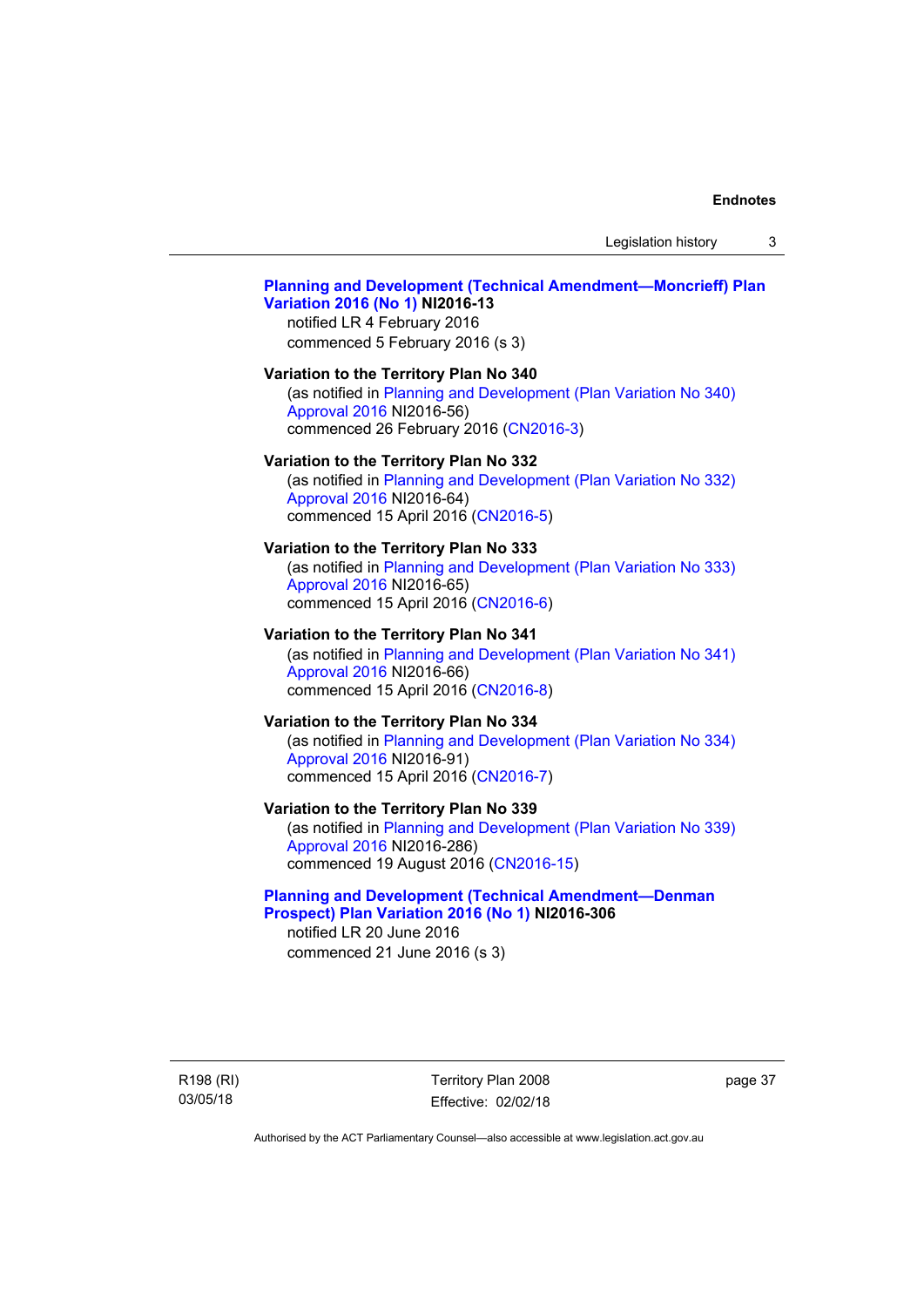3 Legislation history

# **Variation to the Territory Plan No 349**

(as notified in [Planning and Development \(Plan Variation No 349\)](http://www.legislation.act.gov.au/ni/2016-367/default.asp)  [Approval 2016](http://www.legislation.act.gov.au/ni/2016-367/default.asp) NI2016-367) commenced 19 August 2016 [\(CN2016-16\)](http://www.legislation.act.gov.au/cn/2016-16/default.asp)

#### **[Planning and Development \(Technical Amendment—Various\) Plan](http://www.legislation.act.gov.au/ni/2016-391/default.asp)  [Variation 2016 \(No 1\)](http://www.legislation.act.gov.au/ni/2016-391/default.asp) NI2016-391**

notified LR 28 July 2016 commenced 29 July 2016 (s 3)

#### **[Planning and Development \(Technical Amendment—Moncrieff\) Plan](http://www.legislation.act.gov.au/ni/2016-392/default.asp)  [Variation 2016 \(No 2\)](http://www.legislation.act.gov.au/ni/2016-392/default.asp) NI2016-392**

notified LR 28 July 2016 commenced 29 July 2016 (s 3)

# **Variation to the Territory Plan No 353**

(as notified in [Planning and Development \(Plan Variation No 353\)](http://www.legislation.act.gov.au/ni/2016-393/default.asp)  [Approval 2016](http://www.legislation.act.gov.au/ni/2016-393/default.asp) NI2016-393) commenced 19 August 2016 [\(CN2016-17\)](http://www.legislation.act.gov.au/cn/2016-17/default.asp)

#### **Variation to the Territory Plan No 346**

(as notified in [Planning and Development \(Plan Variation No 346\)](http://www.legislation.act.gov.au/ni/2016-410/default.asp)  [Approval 2016](http://www.legislation.act.gov.au/ni/2016-410/default.asp) NI2016-410) commenced 7 September 2016 ([CN2016-18\)](http://www.legislation.act.gov.au/cn/2016-18/default.asp)

#### **[Planning and Development \(Technical Amendment—Coombs\) Plan](http://www.legislation.act.gov.au/ni/2016-454/default.asp)  [Variation 2016 \(No 1\)](http://www.legislation.act.gov.au/ni/2016-454/default.asp) NI2016-454**

notified LR 18 August 2016 commenced 19 August 2016 (s 3)

#### **[Planning and Development \(Technical Amendment—Red Hill\) Plan](http://www.legislation.act.gov.au/ni/2016-501/default.asp)  [Variation 2016](http://www.legislation.act.gov.au/ni/2016-501/default.asp) NI2016-501**

notified LR 6 September 2016 commenced 7 September 2016 (s 3)

#### **[Planning and Development \(Technical Amendment—Moncrieff\) Plan](http://www.legislation.act.gov.au/ni/2016-596/default.asp)  [Variation 2016 \(No 3\)](http://www.legislation.act.gov.au/ni/2016-596/default.asp) NI2016-596**

notified LR 27 October 2016 commenced 28 October 2016 (s 3)

page 38 Territory Plan 2008 Effective: 02/02/18 R198 (RI) 03/05/18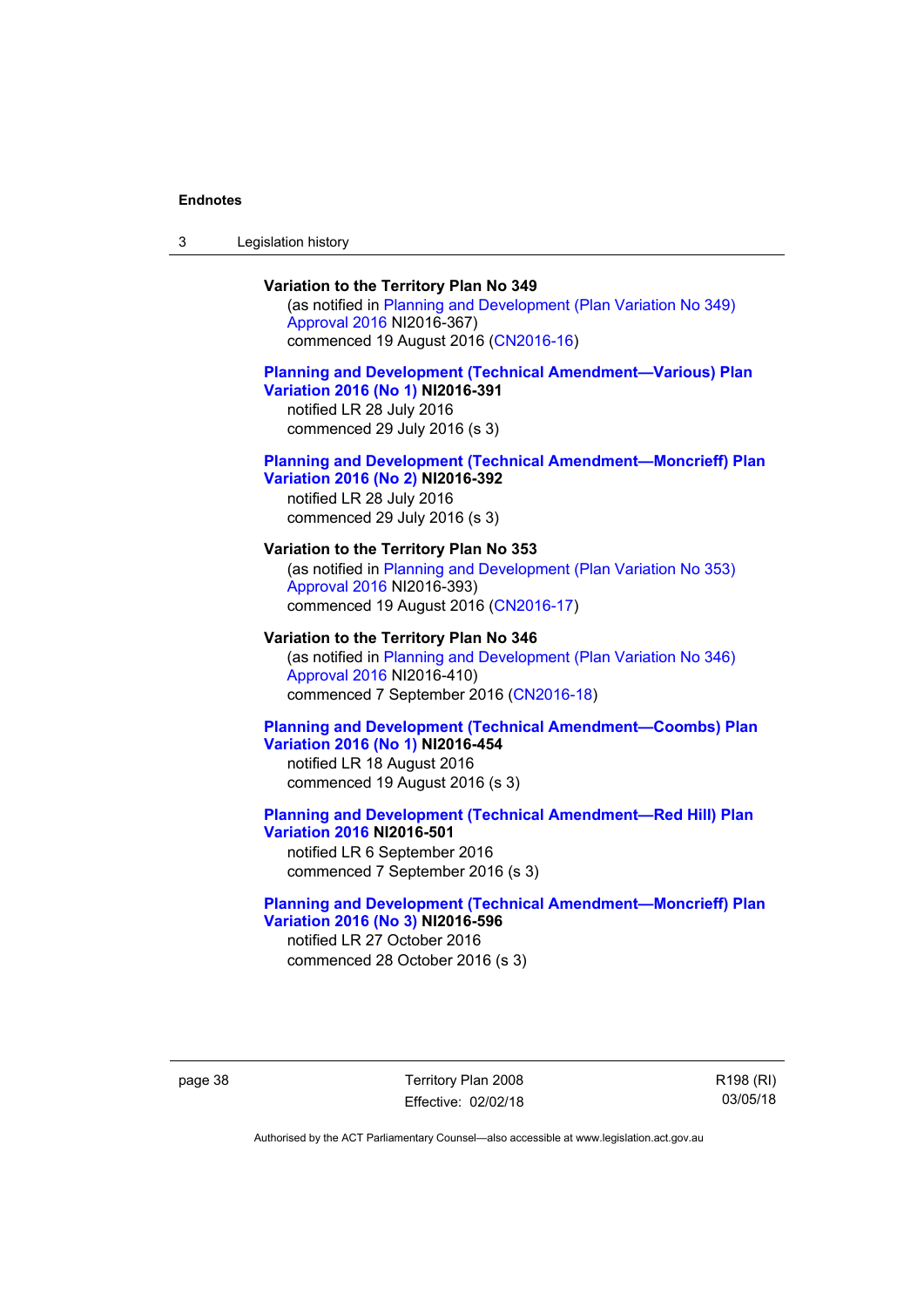Legislation history 3

**[Planning and Development \(Technical Amendment—Various\) Plan](http://www.legislation.act.gov.au/ni/2016-597/default.asp)  [Variation 2016 \(No 2\)](http://www.legislation.act.gov.au/ni/2016-597/default.asp) NI2016-597**  notified LR 27 October 2016 commenced 28 October 2016 (s 3) **[Planning and Development \(Technical Amendment—Kingston\) Plan](http://www.legislation.act.gov.au/ni/2016-619/default.asp)  [Variation 2016 \(No 1\)](http://www.legislation.act.gov.au/ni/2016-619/default.asp) NI2016-619**  notified LR 10 November 2016 commenced 11 November 2016 (s 3) **[Planning and Development \(Technical Amendment—Nature](http://www.legislation.act.gov.au/ni/2016-684/default.asp)  [Reserves\) Plan Variation 2016 \(No 1\)](http://www.legislation.act.gov.au/ni/2016-684/default.asp) NI2016-684**  notified LR 20 December 2016 commenced 21 December 2016 (s 3) **[Planning and Development \(Technical Amendment—West](http://www.legislation.act.gov.au/ni/2017-20/default.asp)  [Belconnen\) Plan Variation 2017 \(No 1\)](http://www.legislation.act.gov.au/ni/2017-20/default.asp) NI2017-20**  notified LR 19 January 2017 commenced 20 January 2017 (s 3) **[Planning and Development \(Technical Amendment—Coombs and](http://www.legislation.act.gov.au/ni/2017-21/default.asp)  [Wright\) Plan Variation 2017 \(No 1\)](http://www.legislation.act.gov.au/ni/2017-21/default.asp) NI2017-21**  notified LR 19 January 2017 commenced 20 January 2017 (s 3) **[Planning and Development \(Technical Amendment—Gungahlin\) Plan](http://www.legislation.act.gov.au/ni/2017-49/default.asp)  [Variation 2017 \(No 1\)](http://www.legislation.act.gov.au/ni/2017-49/default.asp) NI2017-49**  notified LR 7 February 2017 commenced 8 February 2017 (s 3) **[Planning and Development \(Technical Amendment—Throsby\) Plan](http://www.legislation.act.gov.au/ni/2017-72/default.asp)  [Variation 2017 \(No 1\)](http://www.legislation.act.gov.au/ni/2017-72/default.asp) NI2017-72**  notified LR 16 February 2017 commenced 17 February 2017 (s 3) **[Planning and Development \(Technical Amendment—City\) Plan](http://www.legislation.act.gov.au/ni/2017-90/default.asp)  [Variation 2017 \(No 1\)](http://www.legislation.act.gov.au/ni/2017-90/default.asp) NI2017-90**  notified LR 23 February 2017 commenced 24 February 2017 (s 3)

R198 (RI) 03/05/18

Territory Plan 2008 Effective: 02/02/18 page 39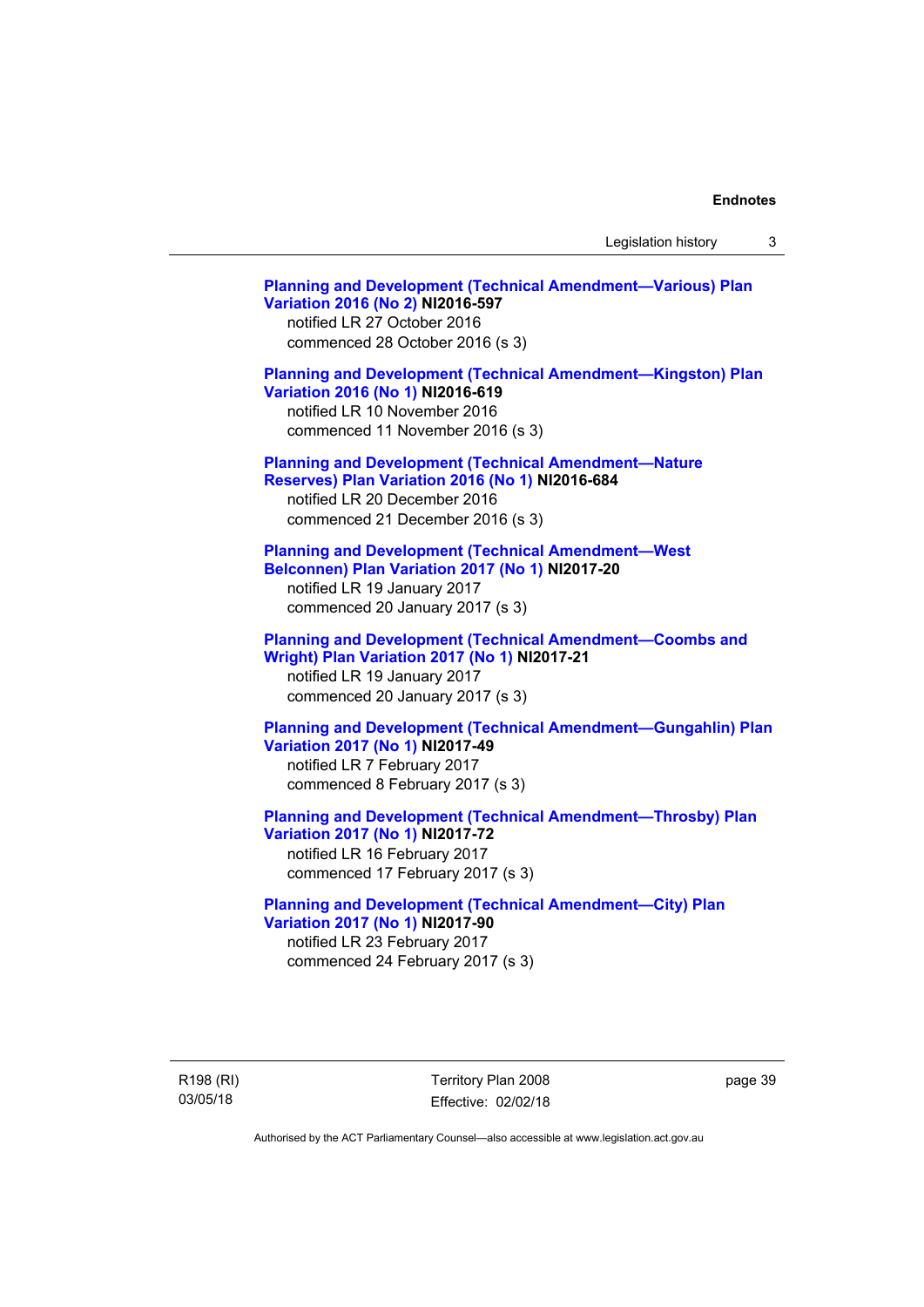| Legislation history<br>-3 |  |
|---------------------------|--|
|---------------------------|--|

**[Planning and Development \(Technical Amendment—Throsby\) Plan](http://www.legislation.act.gov.au/ni/2017-136/default.asp)  [Variation 2017 \(No 2\)](http://www.legislation.act.gov.au/ni/2017-136/default.asp) NI2017-136**  notified LR 23 March 2017 commenced 24 March 2017 (s 3) **[Planning and Development \(Technical Amendment—Denman](http://www.legislation.act.gov.au/ni/2017-159/default.asp)  [Prospect\) Plan Variation 2017 \(No 1\)](http://www.legislation.act.gov.au/ni/2017-159/default.asp) NI2017-159**  notified LR 30 March 2017 commenced 31 March 2017 (s 3) **[Planning and Development \(Technical Amendment—Watson\) Plan](http://www.legislation.act.gov.au/ni/2017-167/default.asp)  [Variation 2017 \(No 1\)](http://www.legislation.act.gov.au/ni/2017-167/default.asp) NI2017-167**  notified LR 6 April 2017 commenced 7 April 2017 (s 3) **[Planning and Development \(Technical Amendment—Holt\) Plan](http://www.legislation.act.gov.au/ni/2017-168/default.asp)  [Variation 2017 \(No 1\)](http://www.legislation.act.gov.au/ni/2017-168/default.asp) NI2017-168**  notified LR 6 April 2017 commenced 7 April 2017 (s 3) **[Planning and Development \(Technical Amendment—Taylor\) Plan](http://www.legislation.act.gov.au/ni/2017-254/default.asp)  [Variation 2017 \(No 1\)](http://www.legislation.act.gov.au/ni/2017-254/default.asp) NI2017-254**  notified LR 24 May 2017 commenced 25 May 2017 (s 3) **[Planning and Development \(Technical Amendment—Miscellaneous\)](http://www.legislation.act.gov.au/ni/2017-263/default.asp)  [Plan Variation 2017 \(No 1\)](http://www.legislation.act.gov.au/ni/2017-263/default.asp) NI2017-263**  notified LR 24 May 2017 commenced 25 May 2017 (s 3) **[Planning and Development \(Technical Amendment—Revised](http://www.legislation.act.gov.au/ni/2017-265/default.asp)  [National Capital Plan\) Plan Variation 2017](http://www.legislation.act.gov.au/ni/2017-265/default.asp) NI2017-265**  notified LR 1 June 2017 commenced 2 June 2017 (s 3)

**[Planning and Development \(Technical Amendment—North Wright\)](http://www.legislation.act.gov.au/ni/2017-277/default.asp)  [Plan Variation 2017](http://www.legislation.act.gov.au/ni/2017-277/default.asp) NI2017-277**  notified LR 1 June 2017 commenced 2 June 2017 (s 3)

page 40 Territory Plan 2008 Effective: 02/02/18 R198 (RI) 03/05/18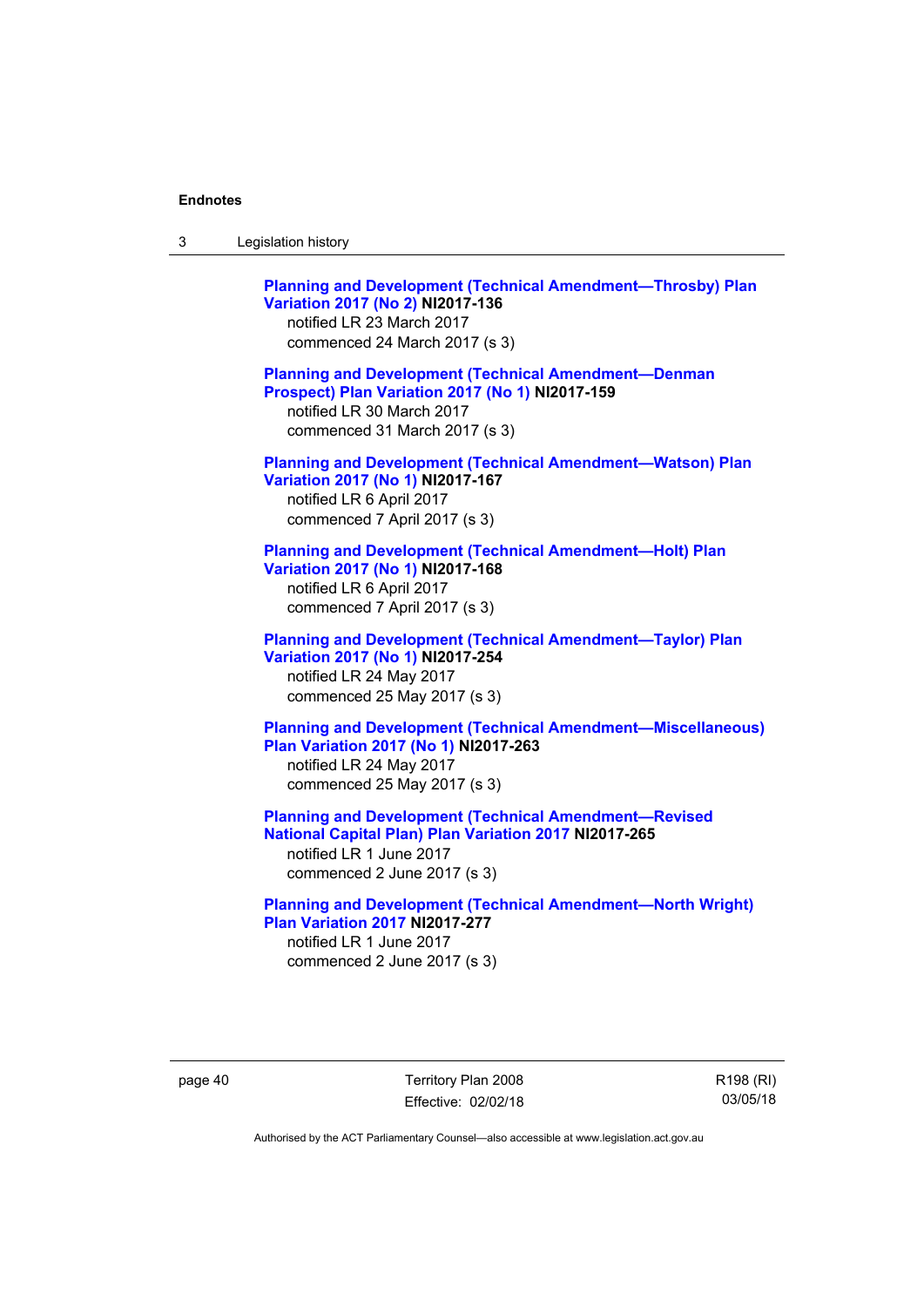Legislation history 3

| <b>Planning and Development (Technical Amendment-East Greenway)</b><br>Plan Variation 2017 (No 1) NI2017-295<br>notified LR 8 June 2017<br>commenced 9 June 2017 (s 3)        |
|-------------------------------------------------------------------------------------------------------------------------------------------------------------------------------|
| <b>Planning and Development (Technical Amendment-Weston) Plan</b><br>Variation 2017 (No 1) NI2017-300<br>notified LR 19 June 2017<br>commenced 20 June 2017 (s 3)             |
| <b>Planning and Development (Technical Amendment-Taylor) Plan</b><br>Variation 2017 (No 2) NI2017-353<br>notified LR 4 July 2017<br>commenced 5 July 2017 (s 3)               |
| <b>Planning and Development (Technical Amendment-Lawson) Plan</b><br>Variation 2017 (No 1) NI2017-354<br>notified LR 4 July 2017<br>commenced 5 July 2017 (s 3)               |
| <b>Planning and Development (Technical Amendment-Moncrieff) Plan</b><br><b>Variation 2017 NI2017-404</b><br>notified LR 31 July 2017<br>commenced 1 August 2017 (s 3)         |
| <b>Planning and Development (Technical Amendment-Casey) Plan</b><br>Variation 2017 (No 1) NI2017-429<br>notified LR 10 August 2017<br>commenced 11 August 2017 (s 3)          |
| <b>Planning and Development (Technical Amendment-Kingston) Plan</b><br>Variation 2017 (No 1) NI2017-479<br>notified LR 11 September 2017<br>commenced 12 September 2017 (s 3) |
| <b>Planning and Development (Technical Amendment-Nature</b><br>Reserves) Plan Variation 2017 NI2017-488<br>notified LR 21 September 2017<br>commenced 22 September 2017 (s 3) |

R198 (RI) 03/05/18

Territory Plan 2008 Effective: 02/02/18 page 41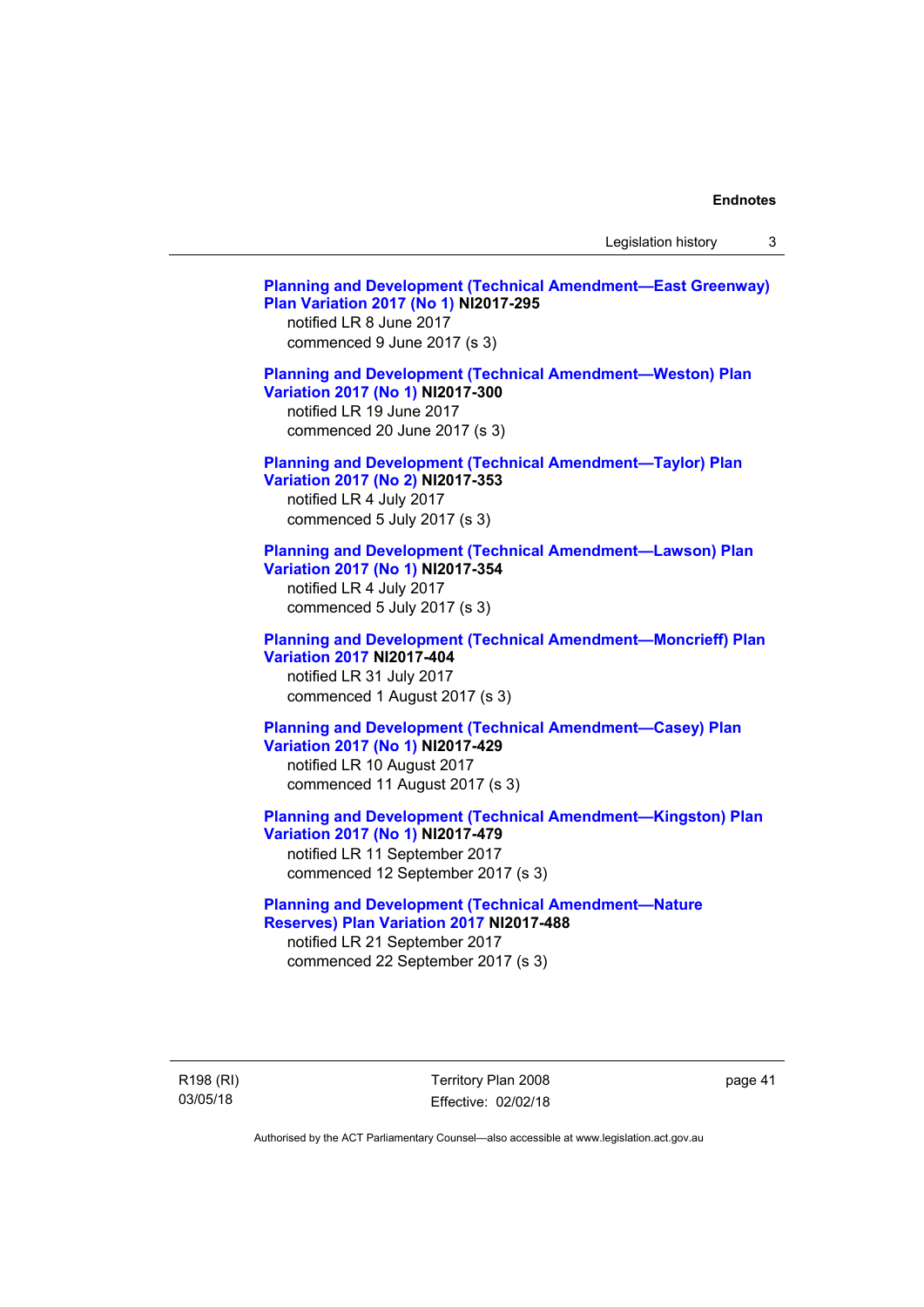|  | Amendment history |
|--|-------------------|
|--|-------------------|

#### **Variation to the Territory Plan No 348**

(as notified in [Planning and Development \(Plan Variation No 348\)](http://www.legislation.act.gov.au/ni/2017-501/default.asp)  [Approval 2017](http://www.legislation.act.gov.au/ni/2017-501/default.asp) NI2017-501) commenced 8 December 2017 ([CN2017-6](http://www.legislation.act.gov.au/cn/2017-6/default.asp)) *Note* [CN2017-6](http://www.legislation.act.gov.au/cn/2017-6/default.asp) was never effective

#### **[Planning and Development \(Technical Amendment—Denman](http://www.legislation.act.gov.au/ni/2017-549/default.asp)  [Prospect\) Plan Variation 2017 \(No 2\)](http://www.legislation.act.gov.au/ni/2017-549/default.asp) NI2017-549**  notified LR 9 November 2017

commenced 10 November 2017 (s 3)

#### **[Planning and Development \(Technical Amendment—Various\) Plan](http://www.legislation.act.gov.au/ni/2017-655/default.asp)  [Variation 2017 \(No 1\)](http://www.legislation.act.gov.au/ni/2017-655/default.asp) NI2017-655**

notified LR 11 December 2017 commenced 12 December 2017 (s 3)

#### **[Planning and Development \(Technical Amendment—Red Hill\) Plan](http://www.legislation.act.gov.au/ni/2018-22/default.asp)  [Variation 2018 \(No 1\)](http://www.legislation.act.gov.au/ni/2018-22/default.asp) NI2018-22**

notified LR 18 January 2018 commenced 19 January 2018 (s 3)

#### **[Planning and Development \(Technical Amendment—Coombs\) Plan](http://www.legislation.act.gov.au/ni/2018-35/default.asp)  [Variation 2018 \(No 1\)](http://www.legislation.act.gov.au/ni/2018-35/default.asp) NI2018-35**

notified LR 1 February 2018 commenced 2 February 2018 (s 2)

# **4 Amendment history**

 **Maps** 

reloc [NI2008-590](http://www.legislation.act.gov.au/ni/2008-590/default.asp) R13 Australian Capital Territory sub [NI2008-201](http://www.legislation.act.gov.au/ni/2008-201/); [NI2008-290](http://www.legislation.act.gov.au/ni/2008-290/); [NI2008-298](http://www.legislation.act.gov.au/ni/2008-298/); [NI2008-328](http://www.legislation.act.gov.au/ni/2008-328/); [NI2008-336](http://www.legislation.act.gov.au/ni/2008-336/); [Variation No 289](http://www.legislation.act.gov.au/ni/2008-339/); [NI2008-499](http://www.legislation.act.gov.au/ni/2008-499/); [NI2008-516](http://www.legislation.act.gov.au/ni/2008-516/); [Variation No 281](http://www.legislation.act.gov.au/ni/2008-352/); [NI2009-6](http://www.legislation.act.gov.au/ni/2009-6/); [NI2009-17](http://www.legislation.act.gov.au/ni/2009-17/); [NI2009-59](http://www.legislation.act.gov.au/ni/2009-59/); [NI2009-70](http://www.legislation.act.gov.au/ni/2009-70/); [Variation No 261](http://www.legislation.act.gov.au/ni/2009-107/); [NI2009-181](http://www.legislation.act.gov.au/ni/2009-181/); [NI2009-199](http://www.legislation.act.gov.au/ni/2009-199/); [NI2009-200](http://www.legislation.act.gov.au/ni/2009-200/); [NI2009-216](http://www.legislation.act.gov.au/ni/2009-216/); [NI2009-217](http://www.legislation.act.gov.au/ni/2009-217/); [NI2009-237](http://www.legislation.act.gov.au/ni/2009-237/); [NI2009-238](http://www.legislation.act.gov.au/ni/2009-238/); [NI2009-254](http://www.legislation.act.gov.au/ni/2009-254/); [NI2009-255](http://www.legislation.act.gov.au/ni/2009-255/); [NI2009-256](http://www.legislation.act.gov.au/ni/2009-256/); [NI2009-272](http://www.legislation.act.gov.au/ni/2009-272/); [NI2009-323](http://www.legislation.act.gov.au/ni/2009-323/); [NI2009-338](http://www.legislation.act.gov.au/ni/2009-338/); [NI2009-409](http://www.legislation.act.gov.au/ni/2009-409/); [NI2009-410](http://www.legislation.act.gov.au/ni/2009-410/); [Variation No 288](http://www.legislation.act.gov.au/ni/2009-391/); [NI2009-418](http://www.legislation.act.gov.au/ni/2009-418/); [NI2009-570](http://www.legislation.act.gov.au/ni/2009-570/); [NI2009-617](http://www.legislation.act.gov.au/ni/2009-617/); [NI2009-618;](http://www.legislation.act.gov.au/ni/2009-618/) [NI2009-619;](http://www.legislation.act.gov.au/ni/2009-619/) [NI2010-21;](http://www.legislation.act.gov.au/ni/2010-21/) [NI2010-22](http://www.legislation.act.gov.au/ni/2010-22/); [NI2010-45](http://www.legislation.act.gov.au/ni/2010-45/); [NI2010-82](http://www.legislation.act.gov.au/ni/2010-82/); [NI2010-83](http://www.legislation.act.gov.au/ni/2010-83/); [NI2010-84](http://www.legislation.act.gov.au/ni/2010-84/); [NI2010-123](http://www.legislation.act.gov.au/ni/2010-123/); [NI2010-124](http://www.legislation.act.gov.au/ni/2010-124/); [NI2010-125](http://www.legislation.act.gov.au/ni/2010-125/); [NI2010-219](http://www.legislation.act.gov.au/ni/2010-219/); [NI2010-243](http://www.legislation.act.gov.au/ni/2010-243/); [NI2010-244](http://www.legislation.act.gov.au/ni/2010-244/); [NI2010-258](http://www.legislation.act.gov.au/ni/2010-258/); [NI2010-246](http://www.legislation.act.gov.au/ni/2010-246/); [NI2010-321](http://www.legislation.act.gov.au/ni/2010-321/); [NI2010-370](http://www.legislation.act.gov.au/ni/2010-370/); [NI2010-371](http://www.legislation.act.gov.au/ni/2010-371/); [NI2010-382](http://www.legislation.act.gov.au/ni/2010-382/); [NI2010-426](http://www.legislation.act.gov.au/ni/2010-426/);

page 42 Territory Plan 2008 Effective: 02/02/18 R198 (RI) 03/05/18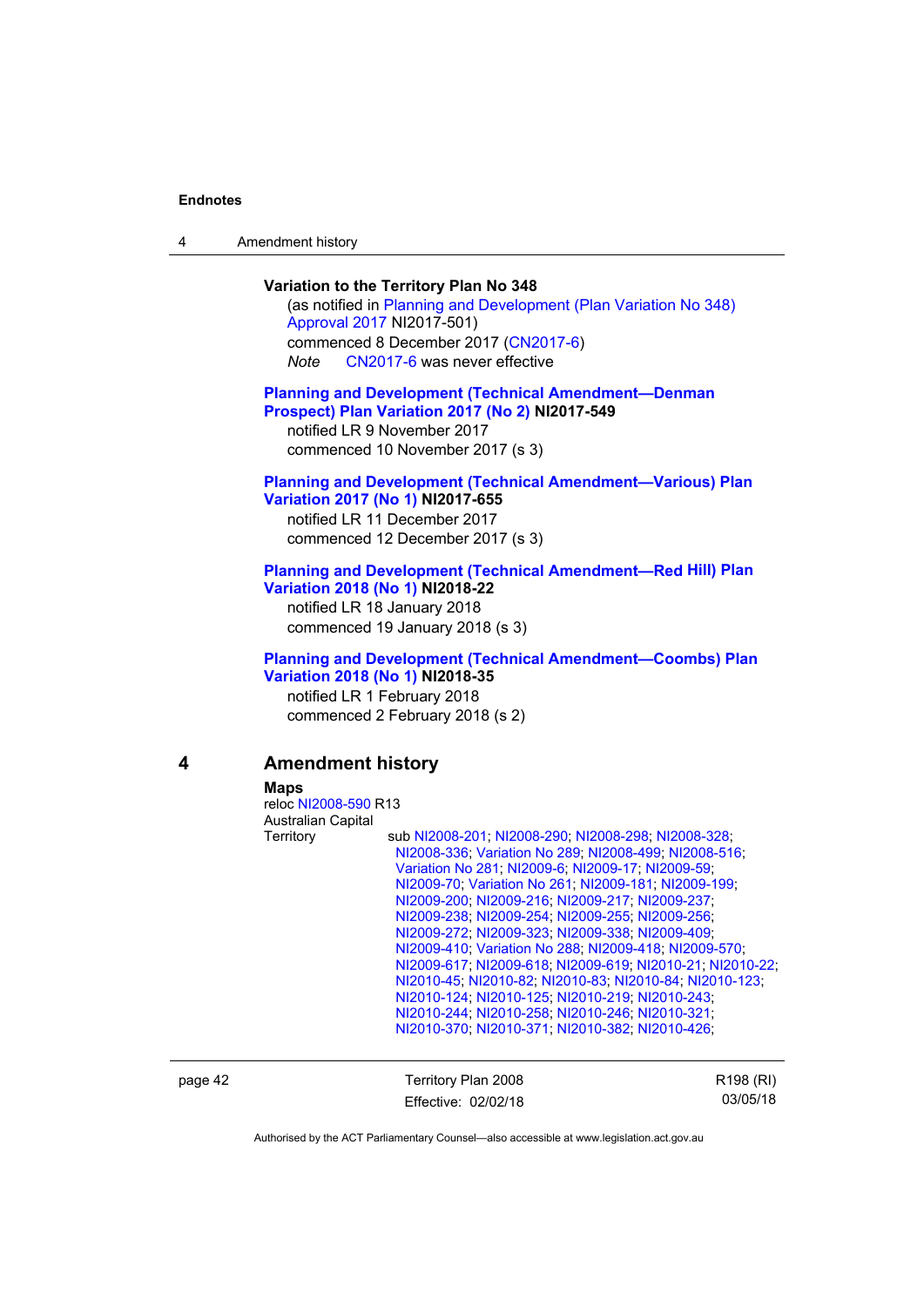Amendment history 4

[NI2010-440](http://www.legislation.act.gov.au/ni/2010-440/); [NI2010-441](http://www.legislation.act.gov.au/ni/2010-441/); [NI2010-538](http://www.legislation.act.gov.au/ni/2010-538/); [NI2010-539](http://www.legislation.act.gov.au/ni/2010-539/); [NI2010-540](http://www.legislation.act.gov.au/ni/2010-540/); [NI2010-566](http://www.legislation.act.gov.au/ni/2010-566/); [Variation No 299](http://www.legislation.act.gov.au/ni/2010-575/); [NI2011-23](http://www.legislation.act.gov.au/ni/2011-23/); [NI2011-30;](http://www.legislation.act.gov.au/ni/2011-30/) [NI2011-42](http://www.legislation.act.gov.au/ni/2011-42/); [NI2011-126](http://www.legislation.act.gov.au/ni/2011-126/); [Variation No 298](http://www.legislation.act.gov.au/ni/2011-152/); [NI2011-153](http://www.legislation.act.gov.au/ni/2011-153/); [NI2011-193](http://www.legislation.act.gov.au/ni/2011-193/); [NI2011-194](http://www.legislation.act.gov.au/ni/2011-194/); [NI2011-204](http://www.legislation.act.gov.au/ni/2011-204/); [NI2011-206](http://www.legislation.act.gov.au/ni/2011-206/); [NI2011-226](http://www.legislation.act.gov.au/ni/2011-226/); [NI2011-237](http://www.legislation.act.gov.au/ni/2011-237/); [NI2011-238](http://www.legislation.act.gov.au/ni/2011-238/); [NI2011-255](http://www.legislation.act.gov.au/ni/2011-255/); [NI2011-256](http://www.legislation.act.gov.au/ni/2011-256/); [NI2011-257](http://www.legislation.act.gov.au/ni/2011-257/); [NI2011-258](http://www.legislation.act.gov.au/ni/2011-258/); [NI2011-283](http://www.legislation.act.gov.au/ni/2011-283/); [NI2011-284](http://www.legislation.act.gov.au/ni/2011-284/); [NI2011-309](http://www.legislation.act.gov.au/ni/2011-309/); [NI2011-481](http://www.legislation.act.gov.au/ni/2011-481/); [NI2011-478](http://www.legislation.act.gov.au/ni/2011-478/); [NI2011-479](http://www.legislation.act.gov.au/ni/2011-479/); [NI2011-480](http://www.legislation.act.gov.au/ni/2011-480/); [NI2011-541](http://www.legislation.act.gov.au/ni/2011-541/); [NI2011-590](http://www.legislation.act.gov.au/ni/2011-590/); [NI2011-650](http://www.legislation.act.gov.au/ni/2011-650/); [NI2011-651](http://www.legislation.act.gov.au/ni/2011-651/); [NI2011-652](http://www.legislation.act.gov.au/ni/2011-652/); [Variation No 302](http://www.legislation.act.gov.au/ni/2011-573/); [NI2011-668](http://www.legislation.act.gov.au/ni/2011-668/); [NI2011-728](http://www.legislation.act.gov.au/ni/2011-728/); [NI2011-729](http://www.legislation.act.gov.au/ni/2011-729/); [NI2011-730](http://www.legislation.act.gov.au/ni/2011-730/); [NI2011-731](http://www.legislation.act.gov.au/ni/2011-731/); [Variation No 300](http://www.legislation.act.gov.au/ni/2011-691/); [NI2011-785](http://www.legislation.act.gov.au/ni/2011-785/); [NI2011-786](http://www.legislation.act.gov.au/ni/2011-786/); [NI2012-26](http://www.legislation.act.gov.au/ni/2012-26/); [NI2012-28](http://www.legislation.act.gov.au/ni/2012-28/); [NI2012-29](http://www.legislation.act.gov.au/ni/2012-29/); [NI2012-30](http://www.legislation.act.gov.au/ni/2012-30/); [NI2012-31](http://www.legislation.act.gov.au/ni/2012-31/); [NI2012-32](http://www.legislation.act.gov.au/ni/2012-32/); [NI2012-82](http://www.legislation.act.gov.au/ni/2012-82/); [NI2012-83](http://www.legislation.act.gov.au/ni/2012-83/); [NI2012-86](http://www.legislation.act.gov.au/ni/2012-86/); [NI2012-87](http://www.legislation.act.gov.au/ni/2012-87/); [NI2012-125](http://www.legislation.act.gov.au/ni/2012-125/); [NI2012-145](http://www.legislation.act.gov.au/ni/2012-145/); [NI2012-146](http://www.legislation.act.gov.au/ni/2012-146/); [NI2012-162](http://www.legislation.act.gov.au/ni/2012-162/); [NI2012-164](http://www.legislation.act.gov.au/ni/2012-164/); [NI2012-194](http://www.legislation.act.gov.au/ni/2012-194/); [NI2012-209](http://www.legislation.act.gov.au/ni/2012-209/); [NI2012-223](http://www.legislation.act.gov.au/ni/2012-223/); [NI2012-224](http://www.legislation.act.gov.au/ni/2012-224/); [Variation No 307](http://www.legislation.act.gov.au/ni/2012-201/); [NI2012-243](http://www.legislation.act.gov.au/ni/2012-243/); [NI2012-265](http://www.legislation.act.gov.au/ni/2012-265/); [NI2012-304](http://www.legislation.act.gov.au/ni/2012-304/); [NI2012-314](http://www.legislation.act.gov.au/ni/2012-314/); [NI2012-352](http://www.legislation.act.gov.au/ni/2012-352/); [NI2012-374](http://www.legislation.act.gov.au/ni/2012-374/); [NI2012-394](http://www.legislation.act.gov.au/ni/2012-394/); [NI2012-411](http://www.legislation.act.gov.au/ni/2012-411/); [NI2012-476](http://www.legislation.act.gov.au/ni/2012-476/default.asp); [NI2012-507](http://www.legislation.act.gov.au/ni/2012-507/); [NI2012-568](http://www.legislation.act.gov.au/ni/2012-568/default.asp); [NI2012-587](http://www.legislation.act.gov.au/ni/2012-587/default.asp); [NI2012-588](http://www.legislation.act.gov.au/ni/2012-588/default.asp); [NI2012-611](http://www.legislation.act.gov.au/ni/2012-611/default.asp); [NI2012-612](http://www.legislation.act.gov.au/ni/2012-612/default.asp); [Variation No 312](http://www.legislation.act.gov.au/ni/2012-366/default.asp); [Variation No 313](http://www.legislation.act.gov.au/ni/2012-287/default.asp); [NI2012-622](http://www.legislation.act.gov.au/ni/2012-622/default.asp); [NI2012-645](http://www.legislation.act.gov.au/ni/2012-645/default.asp); [NI2013-53](http://www.legislation.act.gov.au/ni/2013-53/default.asp); [NI2013-109](http://www.legislation.act.gov.au/ni/2013-109/default.asp); [NI2013-124](http://www.legislation.act.gov.au/ni/2013-124/default.asp); [NI2013-127](http://www.legislation.act.gov.au/ni/2013-127/default.asp); [NI2013-146](http://www.legislation.act.gov.au/ni/2013-146/default.asp); [NI2013-147](http://www.legislation.act.gov.au/ni/2013-147/default.asp); [NI2013-249](http://www.legislation.act.gov.au/ni/2013-248/default.asp); [Variation No 311](http://www.legislation.act.gov.au/ni/2013-208/default.asp); [NI2013-358](http://www.legislation.act.gov.au/ni/2013-358/default.asp); [NI2013-402](http://www.legislation.act.gov.au/ni/2013-402/default.asp); [NI2013-435](http://www.legislation.act.gov.au/ni/2013-435/default.asp); [NI2013-437](http://www.legislation.act.gov.au/ni/2013-437/default.asp); [NI2013-484](http://www.legislation.act.gov.au/ni/2013-484/default.asp); [NI2013-557](http://www.legislation.act.gov.au/ni/2013-557/default.asp); [NI2013-576](http://www.legislation.act.gov.au/ni/2013-576/default.asp); [NI2014-10](http://www.legislation.act.gov.au/ni/2014-10/default.asp); [NI2014-11](http://www.legislation.act.gov.au/ni/2014-11/default.asp); [NI2014-33](http://www.legislation.act.gov.au/ni/2014-33/default.asp); [NI2014-89](http://www.legislation.act.gov.au/ni/2014-89/default.asp); [Variation No 308](http://www.legislation.act.gov.au/ni/2014-60/default.asp); [Variation No 324](http://www.legislation.act.gov.au/ni/2014-20/default.asp); [NI2014-149](http://www.legislation.act.gov.au/ni/2014-149/default.asp); [NI2014-222](http://www.legislation.act.gov.au/ni/2014-222/default.asp); [NI2014-223](http://www.legislation.act.gov.au/ni/2014-223/default.asp); [Variation No 314](http://www.legislation.act.gov.au/ni/2014-187/default.asp); [Variation No 317](http://www.legislation.act.gov.au/ni/2014-137/default.asp), [Variation](http://www.legislation.act.gov.au/ni/2014-189/default.asp)  [No 326](http://www.legislation.act.gov.au/ni/2014-189/default.asp); [NI2014-260](http://www.legislation.act.gov.au/ni/2014-260/default.asp); [NI2014-268](http://www.legislation.act.gov.au/ni/2014-268/default.asp); [NI2014-269](http://www.legislation.act.gov.au/ni/2014-269/default.asp); [NI2014-329](http://www.legislation.act.gov.au/ni/2014-329/default.asp); [Variation No 318](http://www.legislation.act.gov.au/ni/2014-294/default.asp); [Variation No 325](http://www.legislation.act.gov.au/ni/2014-427/default.asp); [NI2014-474](http://www.legislation.act.gov.au/ni/2014-474/default.asp); [NI2014-569](http://www.legislation.act.gov.au/ni/2014-569/default.asp); [NI2014-570](http://www.legislation.act.gov.au/ni/2014-570/default.asp); [Variation No 319](http://www.legislation.act.gov.au/ni/2014-501/default.asp); [NI2014-596](http://www.legislation.act.gov.au/ni/2014-596/default.asp); [NI2014-619](http://www.legislation.act.gov.au/ni/2014-619/default.asp); [Variation No 297](http://www.legislation.act.gov.au/ni/2014-552/default.asp); [NI2014-649](http://www.legislation.act.gov.au/ni/2014-649/default.asp); [NI2014-662](http://www.legislation.act.gov.au/ni/2014-662/default.asp); [NI2015-115](http://www.legislation.act.gov.au/ni/2015-115/default.asp); [Variation No 336](http://www.legislation.act.gov.au/ni/2015-100/default.asp); [NI2015-138](http://www.legislation.act.gov.au/ni/2015-138/default.asp); [NI2015-139](http://www.legislation.act.gov.au/ni/2015-139/default.asp); [NI2015-148](http://www.legislation.act.gov.au/ni/2015-148/default.asp); [NI2015-181](http://www.legislation.act.gov.au/ni/2015-181/default.asp); [NI2015-200](http://www.legislation.act.gov.au/ni/2015-200/default.asp); [Variation No 322](http://www.legislation.act.gov.au/ni/2015-185/default.asp); [NI2015-334](http://www.legislation.act.gov.au/ni/2015-334/default.asp); [NI2015-441](http://www.legislation.act.gov.au/ni/2015-441/default.asp), [Variation No 327](http://www.legislation.act.gov.au/ni/2015-449/default.asp), [Variation No 331](http://www.legislation.act.gov.au/ni/2015-448/default.asp), [Variation](http://www.legislation.act.gov.au/ni/2015-375/default.asp)  [No 337](http://www.legislation.act.gov.au/ni/2015-375/default.asp); [NI2015-493](http://www.legislation.act.gov.au/ni/2015-493/default.asp); [NI2015-539](http://www.legislation.act.gov.au/ni/2015-539/default.asp); [NI2015-612](http://www.legislation.act.gov.au/ni/2015-612/default.asp); [Variation](http://www.legislation.act.gov.au/ni/2015-540/default.asp)  [No 320](http://www.legislation.act.gov.au/ni/2015-540/default.asp); [NI2015-633](http://www.legislation.act.gov.au/ni/2015-633/default.asp); [NI2015-634](http://www.legislation.act.gov.au/ni/2015-634/default.asp); [NI2016-13](http://www.legislation.act.gov.au/ni/2016-13/default.asp); [Variation](http://www.legislation.act.gov.au/ni/2015-604/default.asp)  [No 335](http://www.legislation.act.gov.au/ni/2015-604/default.asp); [Variation No 340](http://www.legislation.act.gov.au/ni/2016-56/default.asp); [Variation No 332](http://www.legislation.act.gov.au/ni/2016-64/default.asp); [Variation No 333](http://www.legislation.act.gov.au/ni/2016-65/default.asp); [Variation No 334](http://www.legislation.act.gov.au/ni/2016-91/default.asp); [Variation No 341](http://www.legislation.act.gov.au/ni/2016-66/default.asp); [NI2016-306](http://www.legislation.act.gov.au/ni/2016-306/default.asp); [Variation](http://www.legislation.act.gov.au/ni/2015-610/default.asp)  [No 351](http://www.legislation.act.gov.au/ni/2015-610/default.asp); [NI2016-391](http://www.legislation.act.gov.au/ni/2016-391/default.asp); [NI2016-392](http://www.legislation.act.gov.au/ni/2016-392/default.asp); [Variation No 339](http://www.legislation.act.gov.au/ni/2016-286/default.asp); [Variation](http://www.legislation.act.gov.au/ni/2016-367/default.asp)  [No 349](http://www.legislation.act.gov.au/ni/2016-367/default.asp); [NI2016-454](http://www.legislation.act.gov.au/ni/2016-454/default.asp); [NI2016-596](http://www.legislation.act.gov.au/ni/2016-596/default.asp); [NI2016-684](http://www.legislation.act.gov.au/ni/2016-684/default.asp); [NI2017-21](http://www.legislation.act.gov.au/ni/2017-21/default.asp); [NI2017-49](http://www.legislation.act.gov.au/ni/2017-49/default.asp); [NI2017-72](http://www.legislation.act.gov.au/ni/2017-72/default.asp); [NI2017-90](http://www.legislation.act.gov.au/ni/2017-90/default.asp); [NI2017-136](http://www.legislation.act.gov.au/ni/2017-136/default.asp); [NI2017-159](http://www.legislation.act.gov.au/ni/2017-159/default.asp); [NI2017-167](http://www.legislation.act.gov.au/ni/2017-167/default.asp); [NI2017-168](http://www.legislation.act.gov.au/ni/2017-168/default.asp); [NI2017-254](http://www.legislation.act.gov.au/ni/2017-254/default.asp); [NI2017-265](http://www.legislation.act.gov.au/ni/2017-265/default.asp); [NI2017-295](http://www.legislation.act.gov.au/ni/2017-295/default.asp); [NI2017-300](http://www.legislation.act.gov.au/ni/2017-300/default.asp); [NI2017-354](http://www.legislation.act.gov.au/ni/2017-354/default.asp); [NI2017-429](http://www.legislation.act.gov.au/ni/2017-429/default.asp); [NI2017-479](http://www.legislation.act.gov.au/ni/2017-479/default.asp); [NI2017-488](http://www.legislation.act.gov.au/ni/2017-488/default.asp); [NI2017-549](http://www.legislation.act.gov.au/ni/2017-549/default.asp); [NI2018-35](http://www.legislation.act.gov.au/ni/2018-35/default.asp) Belconnen sub [NI2008-298](http://www.legislation.act.gov.au/ni/2008-298/); [NI2008-328](http://www.legislation.act.gov.au/ni/2008-328/); [Variation No 289](http://www.legislation.act.gov.au/ni/2008-339/); [Variation No 281](http://www.legislation.act.gov.au/ni/2008-352/); [NI2009-6](http://www.legislation.act.gov.au/ni/2009-6/); [NI2009-17](http://www.legislation.act.gov.au/ni/2009-17/); [NI2009-59](http://www.legislation.act.gov.au/ni/2009-59/); [NI2009-217](http://www.legislation.act.gov.au/ni/2009-217/); [NI2009-255](http://www.legislation.act.gov.au/ni/2009-255/); [NI2009-617](http://www.legislation.act.gov.au/ni/2009-617/); [NI2010-123](http://www.legislation.act.gov.au/ni/2010-123/);

R198 (RI) 03/05/18

Territory Plan 2008 Effective: 02/02/18 page 43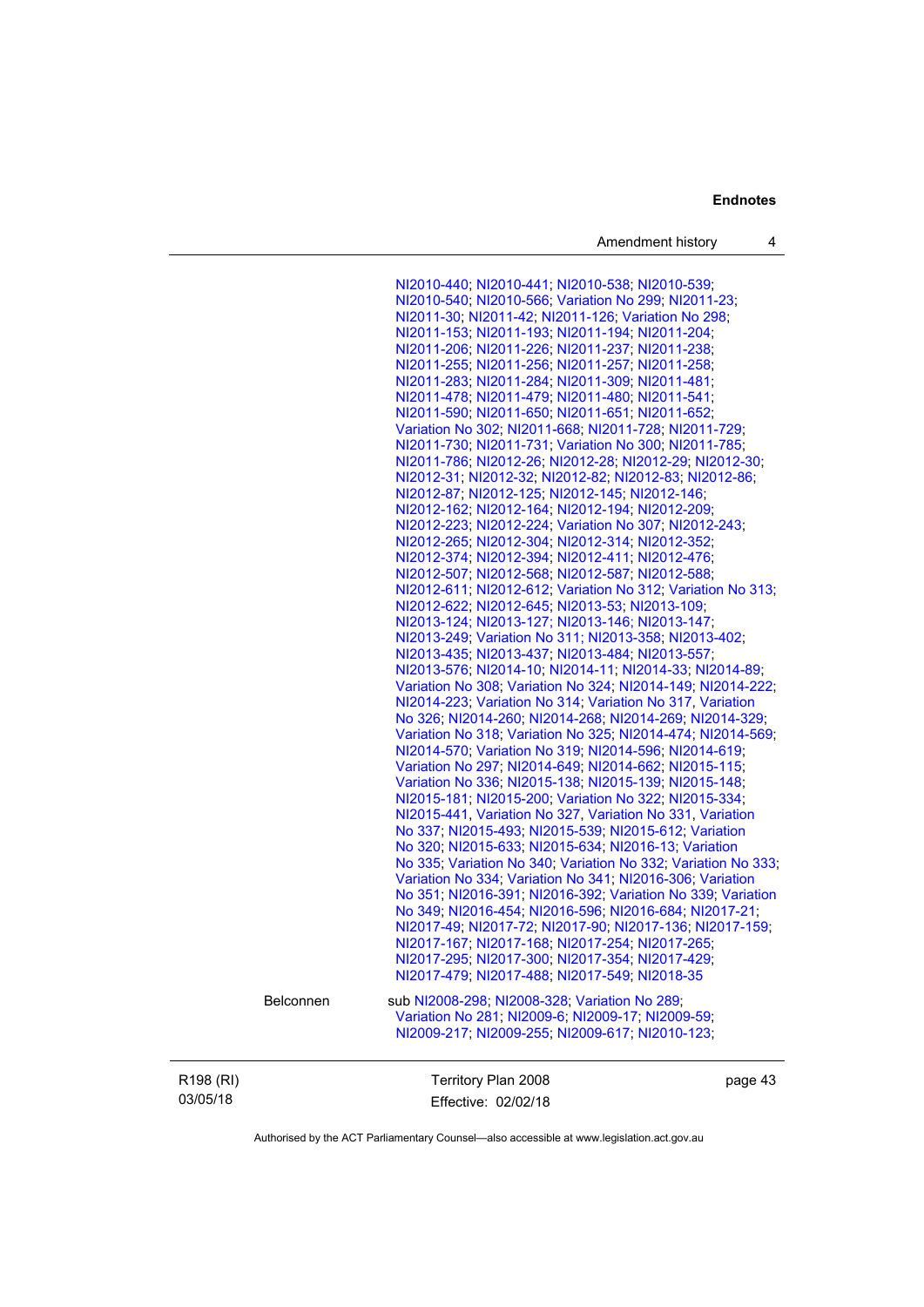4 Amendment history

| NI2010-125; NI2010-258; NI2010-538; NI2010-539;<br>NI2010-540; Variation No 299; NI2011-30; Variation No 298;<br>NI2011-193; NI2011-204; NI2011-284; Variation No 302;<br>NI2011-730; NI2011-785; NI2012-125; NI2012-194;<br>NI2012-411; NI2012-507; NI2012-587; NI2012-588; Variation<br>No 313: NI2012-622; NI2013-576; NI2014-11; NI2014-149;<br>NI2014-260; NI2014-474; NI2014-596; Variation No 297;<br>NI2015-612; Variation No 335; Variation No 340; Variation<br>No 351; Variation No 339; Variation No 349; NI2016-684;<br>NI2017-168; NI2017-265; NI2017-354; NI2017-488                                                                                                                                                                                                                                                                                                                                                                                                                                                                                                                                     |
|-------------------------------------------------------------------------------------------------------------------------------------------------------------------------------------------------------------------------------------------------------------------------------------------------------------------------------------------------------------------------------------------------------------------------------------------------------------------------------------------------------------------------------------------------------------------------------------------------------------------------------------------------------------------------------------------------------------------------------------------------------------------------------------------------------------------------------------------------------------------------------------------------------------------------------------------------------------------------------------------------------------------------------------------------------------------------------------------------------------------------|
|                                                                                                                                                                                                                                                                                                                                                                                                                                                                                                                                                                                                                                                                                                                                                                                                                                                                                                                                                                                                                                                                                                                         |
| sub NI2008-336; Variation No 281; NI2009-59;<br>Variation No 261, NI2009-338, NI2009-418, NI2010-22,<br>NI2010-246: NI2010-370: NI2010-371: Variation No 299:<br>NI2011-30; NI2011-206; NI2011-238; NI2011-590;<br>NI2011-650; Variation No 302; NI2011-728; NI2012-83;<br>Variation No 307: Variation No 313: NI2012-622: NI2013-53:<br>NI2013-127; Variation No 311; NI2013-358; Variation<br>No 308: Variation No 324: NI2014-149: Variation No 314:<br>NI2014-260; Variation No 325; Variation No 297;<br>NI2014-649; NI2015-115; Variation No 336; Variation<br>No 322, Variation No 327, Variation No 331; NI2015-539;<br>Variation No 332; Variation No 333; Variation No 334;<br>NI2016-391; Variation No 349; NI2016-684; NI2017-90;<br>NI2017-167; NI2017-265; NI2017-354; NI2017-479;<br>NI2017-488                                                                                                                                                                                                                                                                                                          |
| sub NI2008-201; NI2008-336; NI2008-499; NI2008-516;<br>NI2009-59; NI2009-70; NI2009-181; NI2009-199; NI2009-200;<br>NI2009-216; NI2009-237; NI2009-238; NI2009-254;<br>NI2009-256; NI2009-272; NI2009-409; NI2009-410;<br>NI2009-618; NI2009-619; NI2010-45; NI2010-82; NI2010-83;<br>NI2010-84: NI2010-124: NI2010-243: NI2010-244:<br>NI2010-258; NI2010-321; NI2010-370; NI2010-382;<br>NI2010-426: NI2010-440: NI2010-538: NI2010-539:<br>NI2010-540; NI2010-566; Variation No 299; NI2011-23;<br>NI2011-30: NI2011-42: NI2011-126: NI2011-153: NI2011-194:<br>NI2011-226; NI2011-237; NI2011-255; NI2011-256;<br>NI2011-257; NI2011-258; NI2011-283; NI2011-309;<br>NI2011-481, NI2011-478, NI2011-479, NI2011-480,<br>NI2011-541; NI2011-590; NI2011-651; Variation No 302;<br>NI2011-668; NI2011-729; Variation No 300; NI2011-786;<br>NI2012-26; NI2012-28; NI2012-29; NI2012-30; NI2012-31;<br>NI2012-32, NI2012-82, NI2012-86, NI2012-87, NI2012-164;<br>NI2012-224; NI2012-243; NI2012-265; NI2012-304;<br>NI2012-352; NI2012-374; NI2012-394; NI2012-476;<br>NI2012-507; NI2012-568 NI2012-587; NI2012-588; |
|                                                                                                                                                                                                                                                                                                                                                                                                                                                                                                                                                                                                                                                                                                                                                                                                                                                                                                                                                                                                                                                                                                                         |

page 44 Territory Plan 2008 Effective: 02/02/18

R198 (RI) 03/05/18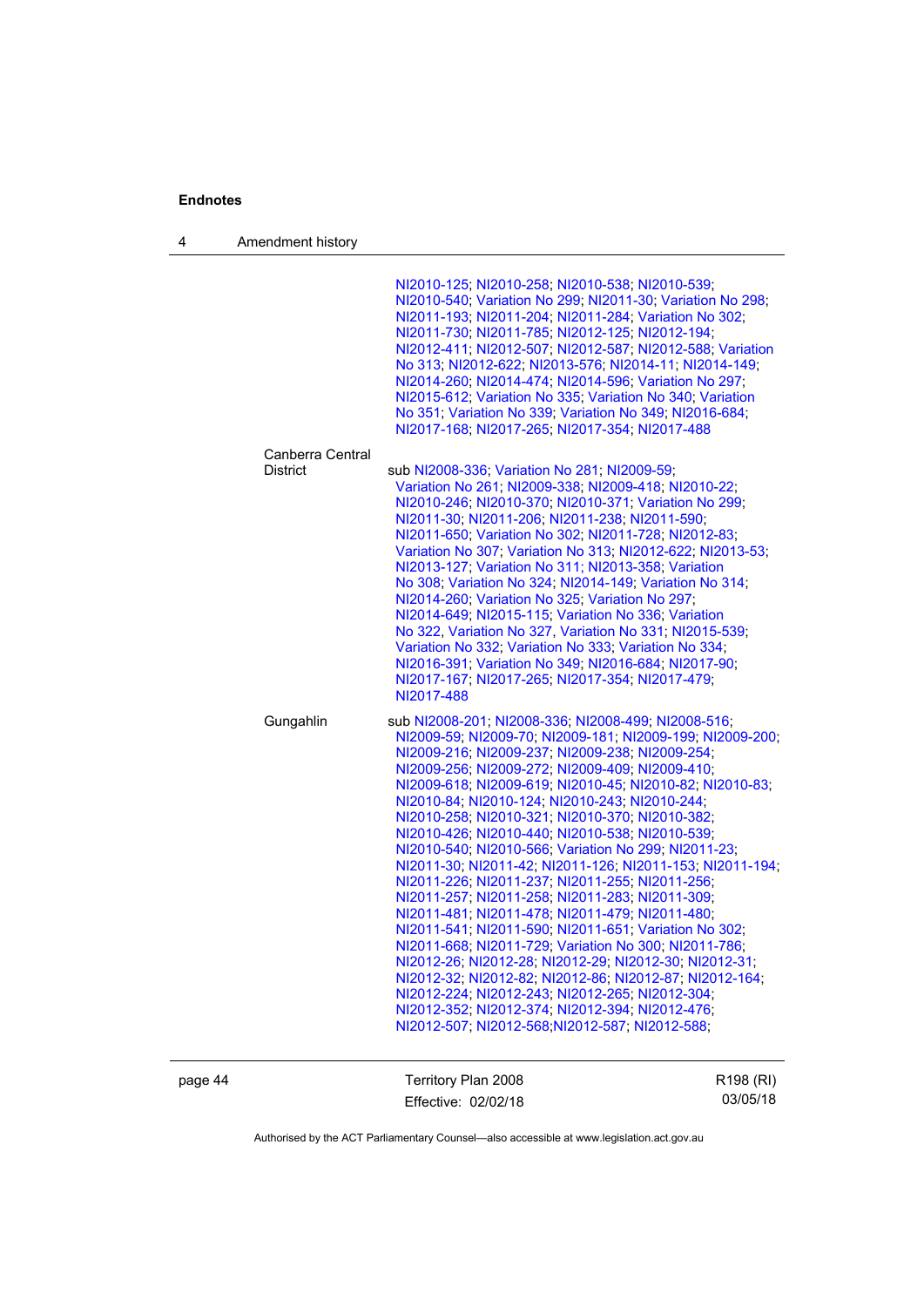| Amendment history |  |  |
|-------------------|--|--|
|-------------------|--|--|

|                                                | NI2012-611; NI2012-612; NI2012-622; NI2013-109;<br>NI2013-146; NI2013-147; NI2013-249; NI2013-402;<br>NI2013-435; NI2013-437; NI2013-484; NI2014-11; NI2014-33;<br>NI2014-89; NI2014-149; NI2014-223; NI2014-260;<br>NI2014-269; NI2014-329; NI2014-474; NI2014-569;<br>NI2014-570. Variation No 319; NI2014-596; NI2014-619;<br>Variation No 297; NI2015-148; NI2015-441, Variation No 327;<br>NI2015-493; NI2015-539; NI2015-612; NI2015-634;<br>NI2016-13; Variation No 341; NI2016-392; Variation No 349;<br>NI2016-596; NI2017-49; NI2017-72; NI2017-136; NI2017-167;<br>NI2017-254; NI2017-265; NI2017-354; NI2017-429;<br>NI2017-488 |
|------------------------------------------------|---------------------------------------------------------------------------------------------------------------------------------------------------------------------------------------------------------------------------------------------------------------------------------------------------------------------------------------------------------------------------------------------------------------------------------------------------------------------------------------------------------------------------------------------------------------------------------------------------------------------------------------------|
| Molonglo                                       | sub NI2009-6; NI2009-323; NI2010-219; NI2010-258;<br>Variation No 302; NI2012-162; NI2012-209; NI2012-314;<br>NI2012-411; NI2012-587; NI2012-588; NI2012-622;<br>NI2013-557; NI2014-10; NI2014-222; NI2014-268;<br>NI2014-662; NI2015-138; NI2015-181; NI2015-334;<br>NI2015-633; NI2016-306; NI2016-454; NI2016-684;<br>NI2017-21; NI2017-159; NI2017-265; NI2017-300;<br>NI2017-488; NI2017-549; NI2018-35                                                                                                                                                                                                                                |
| Tuggeranong, Hume<br>and Tharwa                | sub NI2009-570; NI2010-22; NI2010-258; Variation No 302;<br>Variation No 312; NI2012-622; NI2012-645; Variation<br>No 317; Variation No 326; Variation No 318; Variation<br>No 297; NI2015-139; NI2015-200, Variation No 337;<br>Variation No 320; NI2017-265; NI2017-295; NI2017-488                                                                                                                                                                                                                                                                                                                                                       |
| Woden Valley and<br><b>Weston Creek</b>        | sub NI2008-290; Variation No 281; NI2009-6; NI2009-323;<br>Variation No 288; NI2010-219; NI2010-258; NI2010-441;<br>NI2011-30; NI2011-652; Variation No 302; NI2011-731;<br>NI2012-145; NI2012-162; NI2012-223; NI2012-411;<br>NI2012-622; NI2014-10; NI2014-222; Variation No 317;<br>NI2014-268; Variation No 325; NI2014-662; NI2015-138;<br>NI2015-181; NI2015-334, Variation No 331; NI2015-633;<br>Variation No 334; NI2016-306; NI2016-391; NI2016-454;<br>NI2017-21; NI2017-265; NI2017-300; NI2017-488;<br>NI2017-549; NI2018-35                                                                                                   |
| Governance<br><b>Administrative Provisions</b> | am NI2012-632                                                                                                                                                                                                                                                                                                                                                                                                                                                                                                                                                                                                                               |
| Map (refer s 56 of the Act)                    | am NI2012-632                                                                                                                                                                                                                                                                                                                                                                                                                                                                                                                                                                                                                               |
| Development Approval                           |                                                                                                                                                                                                                                                                                                                                                                                                                                                                                                                                                                                                                                             |
|                                                | am NI2012-632                                                                                                                                                                                                                                                                                                                                                                                                                                                                                                                                                                                                                               |

R198 (RI) 03/05/18

 $1.1$ 

Territory Plan 2008 Effective: 02/02/18

page 45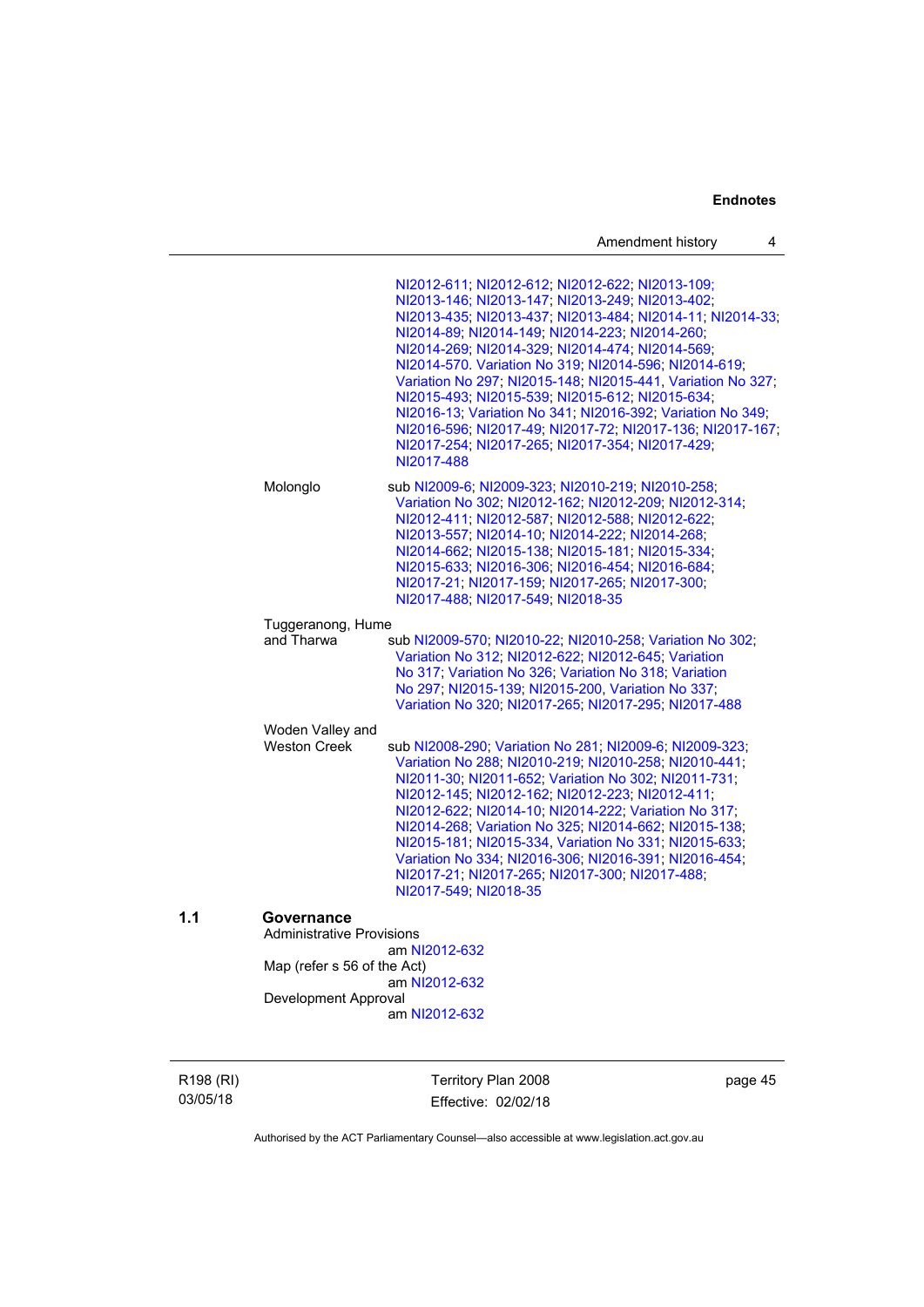| 4   | Amendment history                                                                                                                                                                                                                                                                                                                                                                                                                                                                                                                                                                                                                                                                                                                                                                                                                                                                                                                                                                                                           |
|-----|-----------------------------------------------------------------------------------------------------------------------------------------------------------------------------------------------------------------------------------------------------------------------------------------------------------------------------------------------------------------------------------------------------------------------------------------------------------------------------------------------------------------------------------------------------------------------------------------------------------------------------------------------------------------------------------------------------------------------------------------------------------------------------------------------------------------------------------------------------------------------------------------------------------------------------------------------------------------------------------------------------------------------------|
|     | <b>Future Urban Areas</b><br>am NI2012-632<br><b>Estate Development</b><br>hdg<br>sub NI2012-632<br>sub NI2010-22<br>am NI2012-632; NI2013-437                                                                                                                                                                                                                                                                                                                                                                                                                                                                                                                                                                                                                                                                                                                                                                                                                                                                              |
| 2.1 | <b>Strategic Direction</b><br><b>Environmental Sustainability</b><br>1.8<br>am NI2010-602                                                                                                                                                                                                                                                                                                                                                                                                                                                                                                                                                                                                                                                                                                                                                                                                                                                                                                                                   |
| 3.1 | RZ1 - RZ5 Objectives and Development Tables<br>RZ1 - Suburban Zone<br><b>Exempt Development</b><br>am NI2011-788<br>Assessable Development<br>am NI2011-788<br>Minimum Assessment Track<br>Merit<br>am NI2009-37; Variation No 298; NI2011-354; NI2011-788<br><b>Prohibited Development table</b><br>am NI2008-541; NI2009-324; NI2009-392<br>Development table<br>am NI2012-631<br>sub Variation No 306<br>am NI2014-90; NI2016-391; Variation No 353<br>RZ2 - Suburban Core Zone<br><b>Exempt Development</b><br>am NI2011-788<br>Assessable Development<br>am NI2011-788<br>Minimum Assessment Track<br>Merit<br>am NI2009-37; NI2011-788<br>Prohibited Development table<br>am NI2008-541; NI2009-324; NI2009-392<br>Development table<br>am NI2012-631<br>sub Variation No 306<br>am NI2014-90; NI2016-391; Variation No 353<br>RZ3 - Urban Residential Zone<br><b>Exempt Development</b><br>am NI2011-788<br>Assessable Development<br>am NI2011-788<br>Minimum Assessment Track<br>Merit<br>am NI2009-37; NI2011-788 |

page 46 Territory Plan 2008 Effective: 02/02/18 R198 (RI) 03/05/18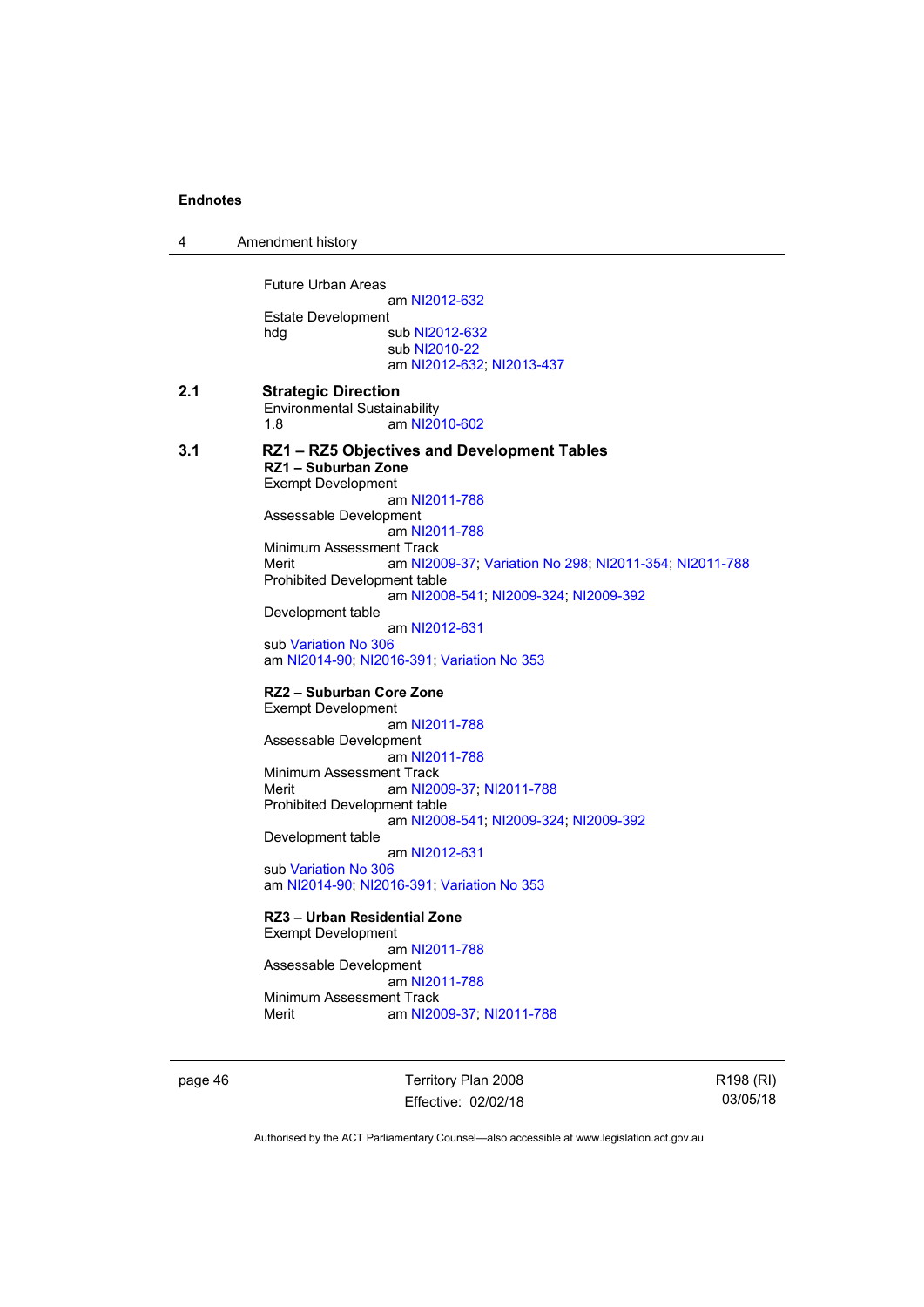Amendment history 4

Prohibited Development table am [NI2008-541](http://www.legislation.act.gov.au/ni/2008-541/); [NI2009-324](http://www.legislation.act.gov.au/ni/2009-324/); [NI2009-392](http://www.legislation.act.gov.au/ni/2009-392/) Development table am [NI2012-631](http://www.legislation.act.gov.au/ni/2012-631/default.asp) sub [Variation No 306](http://www.legislation.act.gov.au/ni/2013-93/default.asp) am [NI2014-90](http://www.legislation.act.gov.au/ni/2014-90/default.asp); [NI2016-391](http://www.legislation.act.gov.au/ni/2016-391/default.asp); [Variation No 353](http://www.legislation.act.gov.au/ni/2016-393/default.asp) **RZ4 – Medium Density Residential Zone**  Exempt Development am [NI2011-788](http://www.legislation.act.gov.au/ni/2011-788/) Assessable Development am [NI2011-788](http://www.legislation.act.gov.au/ni/2011-788/) Minimum Assessment Track Merit am [NI2009-37](http://www.legislation.act.gov.au/ni/2009-37/); [NI2011-788](http://www.legislation.act.gov.au/ni/2011-788/) Prohibited Development table am [NI2008-541](http://www.legislation.act.gov.au/ni/2008-541/); [NI2009-324](http://www.legislation.act.gov.au/ni/2009-324/); [NI2009-392](http://www.legislation.act.gov.au/ni/2009-392/) Development table am [NI2012-631](http://www.legislation.act.gov.au/ni/2012-631/default.asp) sub [Variation No 306](http://www.legislation.act.gov.au/ni/2013-93/default.asp) am [NI2014-90](http://www.legislation.act.gov.au/ni/2014-90/default.asp); [NI2016-391](http://www.legislation.act.gov.au/ni/2016-391/default.asp); [Variation No 353](http://www.legislation.act.gov.au/ni/2016-393/default.asp) **RZ5 – High Density Residential Zone**  Exempt Development am [NI2011-788](http://www.legislation.act.gov.au/ni/2011-788/) Assessable Development

 am [NI2011-788](http://www.legislation.act.gov.au/ni/2011-788/) Minimum Assessment Track Merit am [NI2008-590](http://www.legislation.act.gov.au/ni/2008-590/default.asp); [NI2009-37](http://www.legislation.act.gov.au/ni/2009-37/); [NI2011-788](http://www.legislation.act.gov.au/ni/2011-788/) Prohibited Development table am [NI2008-541](http://www.legislation.act.gov.au/ni/2008-541/); [NI2009-324](http://www.legislation.act.gov.au/ni/2009-324/); [NI2009-392](http://www.legislation.act.gov.au/ni/2009-392/)

Development table

 am [NI2012-631](http://www.legislation.act.gov.au/ni/2012-631/default.asp) sub [Variation No 306](http://www.legislation.act.gov.au/ni/2013-93/default.asp)

am [NI2014-90](http://www.legislation.act.gov.au/ni/2014-90/default.asp); [NI2016-391](http://www.legislation.act.gov.au/ni/2016-391/default.asp); [Variation No 353](http://www.legislation.act.gov.au/ni/2016-393/default.asp)

# **3.2 Residential Zones Development Code**

**orig 3.2**  renum as 3.3 **pres 3.2**  ins [Variation No 306](http://www.legislation.act.gov.au/ni/2013-93/default.asp) am [NI2013-436](http://www.legislation.act.gov.au/ni/2013-436/default.asp); [NI2014-13](http://www.legislation.act.gov.au/ni/2014-13/default.asp); [NI2014-90](http://www.legislation.act.gov.au/ni/2014-90/default.asp); [NI2014-275](http://www.legislation.act.gov.au/ni/2014-275/default.asp); [Variation No 343](http://www.legislation.act.gov.au/ni/2015-642/default.asp); [NI2016-391](http://www.legislation.act.gov.au/ni/2016-391/default.asp)

R198 (RI) 03/05/18

Territory Plan 2008 Effective: 02/02/18 page 47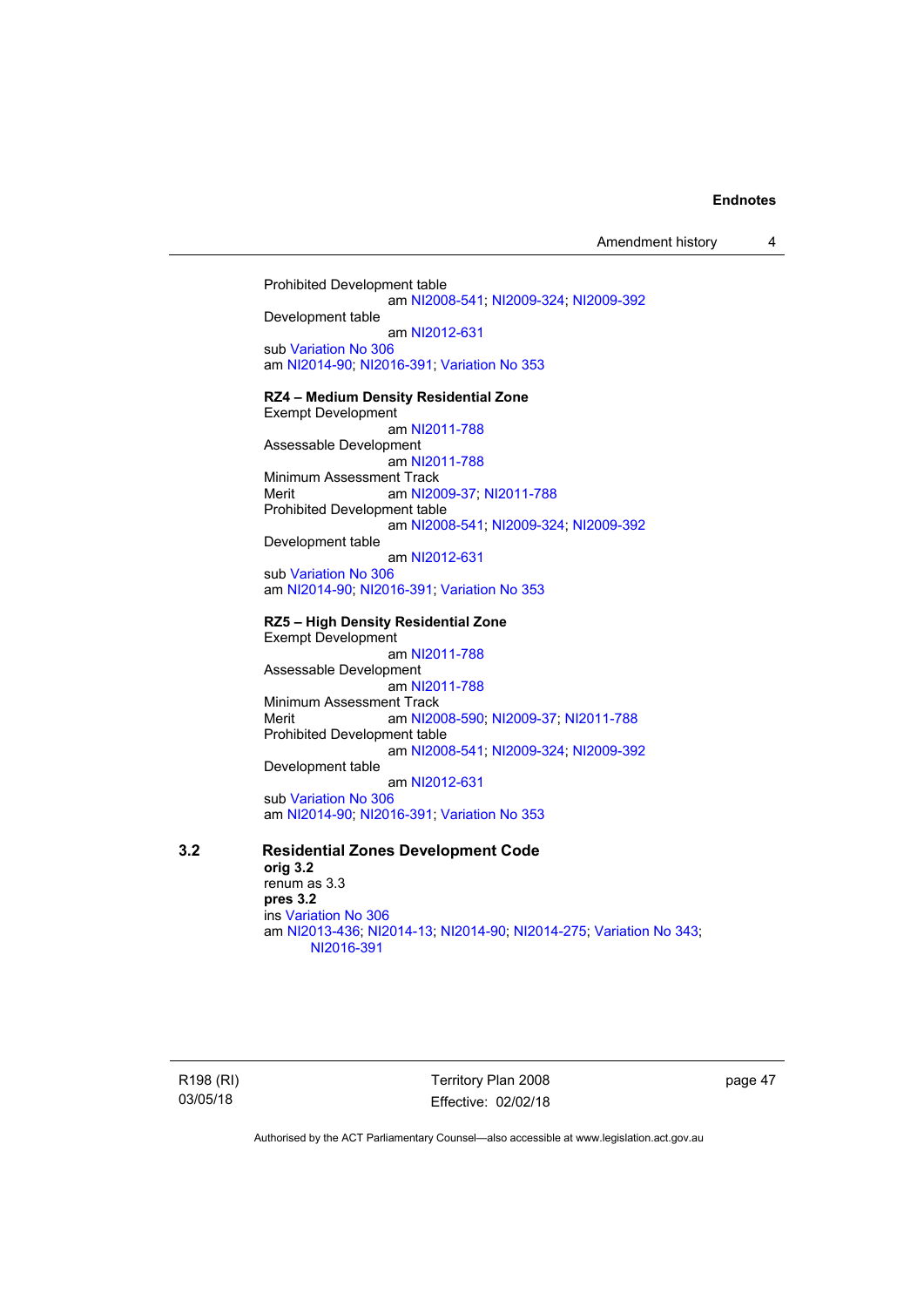| 4 | Amendment history |
|---|-------------------|
|---|-------------------|

| 3.3     | <b>Single Dwelling Housing Development Code</b><br>orig 3.3<br>renum as 3.4<br>pres 3.3<br>$(\text{prev } 3.2)$ |                                                                |                 |  |  |
|---------|-----------------------------------------------------------------------------------------------------------------|----------------------------------------------------------------|-----------------|--|--|
|         | Introduction                                                                                                    | am NI2008-542; NI2009-38; NI2009-488; NI2010-22;<br>NI2012-622 |                 |  |  |
|         | Relevant codes                                                                                                  | ins NI2012-622                                                 |                 |  |  |
|         | Part A(1) - RZ1 - Suburban Zone<br>Element 1<br>Item 1.1 hdg<br>sub NI2008-289                                  |                                                                |                 |  |  |
|         | R1, C1<br>R1<br>Element 2<br>Item $2.1$                                                                         | sub NI2008-289<br>am NI2009-487<br>sub NI2008-542              |                 |  |  |
|         | Item $2.2$<br>R3<br>R4                                                                                          | am NI2009-324<br>sub NI2009-487                                |                 |  |  |
|         | Part A(2) - RZ2 - Suburban Core Zone                                                                            |                                                                |                 |  |  |
|         | Element 2<br>Item $2.1$<br>Item $2.2$                                                                           | sub NI2008-542                                                 |                 |  |  |
|         | R6<br>Item 2.3 hdg<br>Item 2.3                                                                                  | am NI2009-324<br>sub NI2008-289<br>sub NI2008-542              |                 |  |  |
|         | R6A, C6A<br>Element 4                                                                                           | ins NI2008-289<br>sub NI2009-487                               |                 |  |  |
|         | Item $4.1$                                                                                                      | sub NI2008-542                                                 |                 |  |  |
|         | Part A(3) - RZ3 - Urban Residential Zone<br>Element 2                                                           |                                                                |                 |  |  |
|         | Item $2.1$<br>Item $2.2$<br>R9                                                                                  | sub NI2008-542<br>am NI2009-324                                |                 |  |  |
|         |                                                                                                                 | Part A(4) - RZ4 - Medium Density Residential Zone              |                 |  |  |
|         | Element 2<br>Item $2.1$                                                                                         | sub NI2008-542                                                 |                 |  |  |
|         | Item $2.2$<br>R <sub>11</sub>                                                                                   | am NI2009-324                                                  |                 |  |  |
|         | Element 2<br>Item $2.2$                                                                                         | Part A(5) - RZ5 - High Density Residential Zone                |                 |  |  |
|         | R <sub>13</sub>                                                                                                 | am NI2009-324                                                  |                 |  |  |
|         | <b>Part B - General Development Controls</b><br>Element 1                                                       |                                                                |                 |  |  |
|         | Item 1.1 hdg                                                                                                    | sub NI2008-289                                                 |                 |  |  |
| page 48 |                                                                                                                 | Territory Plan 2008                                            | R <sub>19</sub> |  |  |

Effective: 02/02/18

R198 (RI) 03/05/18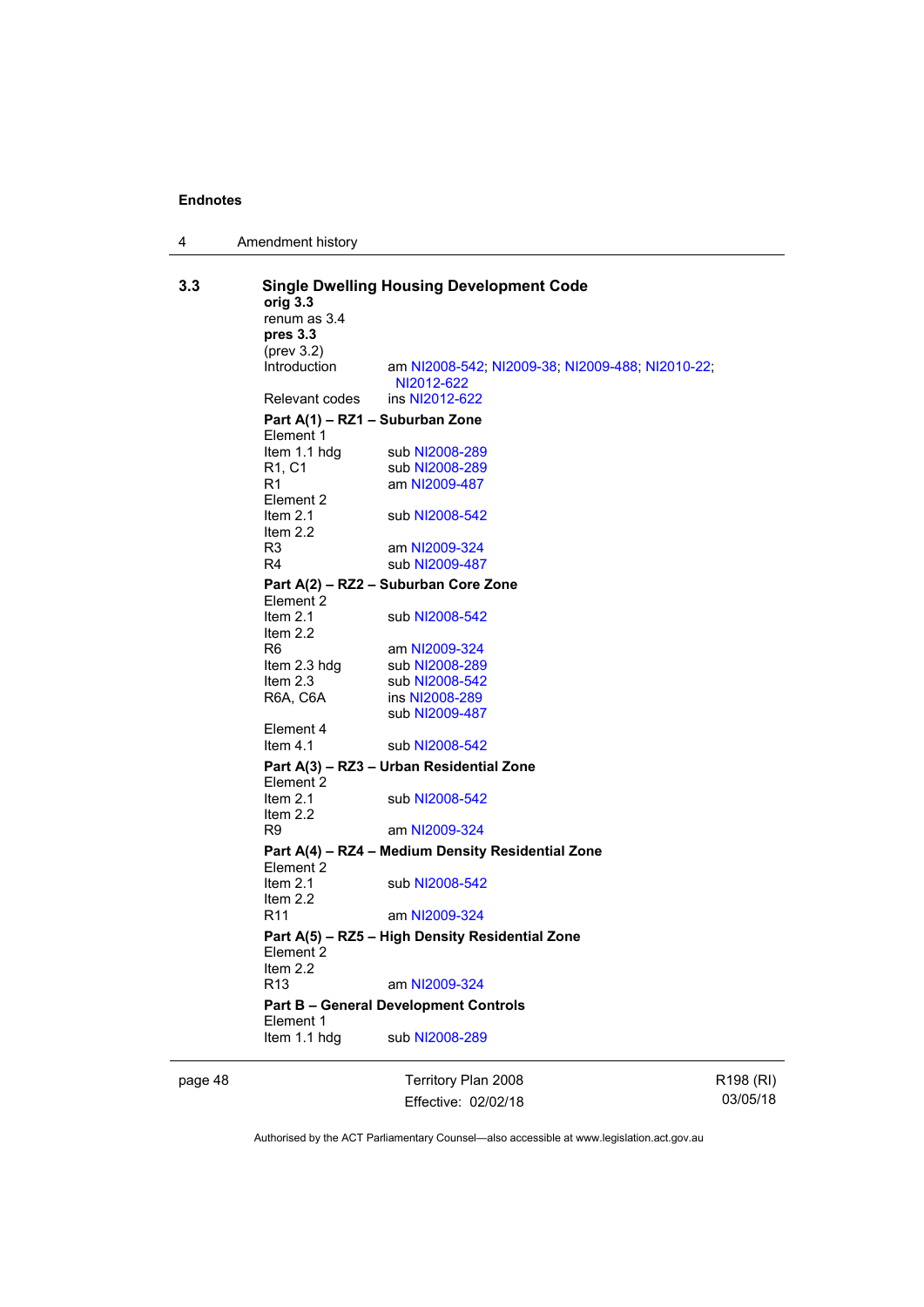Amendment history 4

| R14, C14                                          | sub NI2008-289                               |
|---------------------------------------------------|----------------------------------------------|
| R <sub>14</sub>                                   | am NI2009-487                                |
| Element 2                                         |                                              |
| Item 2.1 hdg                                      | om R16                                       |
| R <sub>15</sub> , C <sub>15</sub>                 | om NI2009-38                                 |
| Item 2.2                                          |                                              |
| C <sub>16</sub>                                   | sub NI2009-38                                |
| Item 2.3 hdg                                      | sub NI2008-289                               |
| R17, C17                                          | sub NI2008-289                               |
| Item 2.4 hdg                                      | sub NI2008-289                               |
| R18, C18                                          | sub NI2008-289                               |
| Item 2.7                                          |                                              |
| hdg                                               | ins NI2009-488                               |
| R20A                                              | ins NI2009-488<br>sub NI2010-218; NI2011-355 |
| Item $2.8$                                        |                                              |
| hdg                                               | ins NI2009-488                               |
| <b>R20B</b>                                       | ins NI2009-488                               |
| Item $2.9$                                        |                                              |
| hdg                                               | ins NI2010-218                               |
| <b>R20C</b>                                       | ins NI2010-218                               |
|                                                   | sub NI2012-631                               |
| Element 6                                         |                                              |
| Item $6.1$                                        |                                              |
| R21                                               | am NI2008-290                                |
| Item $6.2$                                        |                                              |
| R22                                               | sub NI2011-788                               |
| Item $6.3$                                        |                                              |
| R23, C23                                          | sub NI2008-542                               |
| Element 7                                         |                                              |
| Item 7.1 hdg<br>R <sub>26</sub> , C <sub>26</sub> | sub NI2008-289<br>sub NI2008-289; NI2008-542 |
| C <sub>26</sub>                                   | am NI2009-392                                |
| Item 7.2 hdg                                      | om NI2008-289                                |
| R27, C27                                          | om NI2008-289                                |
| Item 7.3 hdg                                      | sub NI2008-289                               |
|                                                   | renum as 7.2 NI2008-541                      |
| R28, C28                                          | sub NI2008-289; NI2008-542; NI2009-38        |
|                                                   | <b>Part C - Development Type Controls</b>    |
| Introduction                                      | am NI2008-542; NI2009-488; NI2012-622        |
|                                                   | Part C(1) - Single Dwelling Housing          |
| Introduction                                      | am NI2009-488                                |
|                                                   |                                              |

Element 2<br>Table 1 Table 1 sub [NI2008-290](http://www.legislation.act.gov.au/ni/2008-290/) am [NI2008-541](http://www.legislation.act.gov.au/ni/2008-541/); [NI2011-589](http://www.legislation.act.gov.au/ni/2011-589/) Table 2 **sub [NI2008-290](http://www.legislation.act.gov.au/ni/2008-290/)** 

R198 (RI) 03/05/18

Territory Plan 2008 Effective: 02/02/18 page 49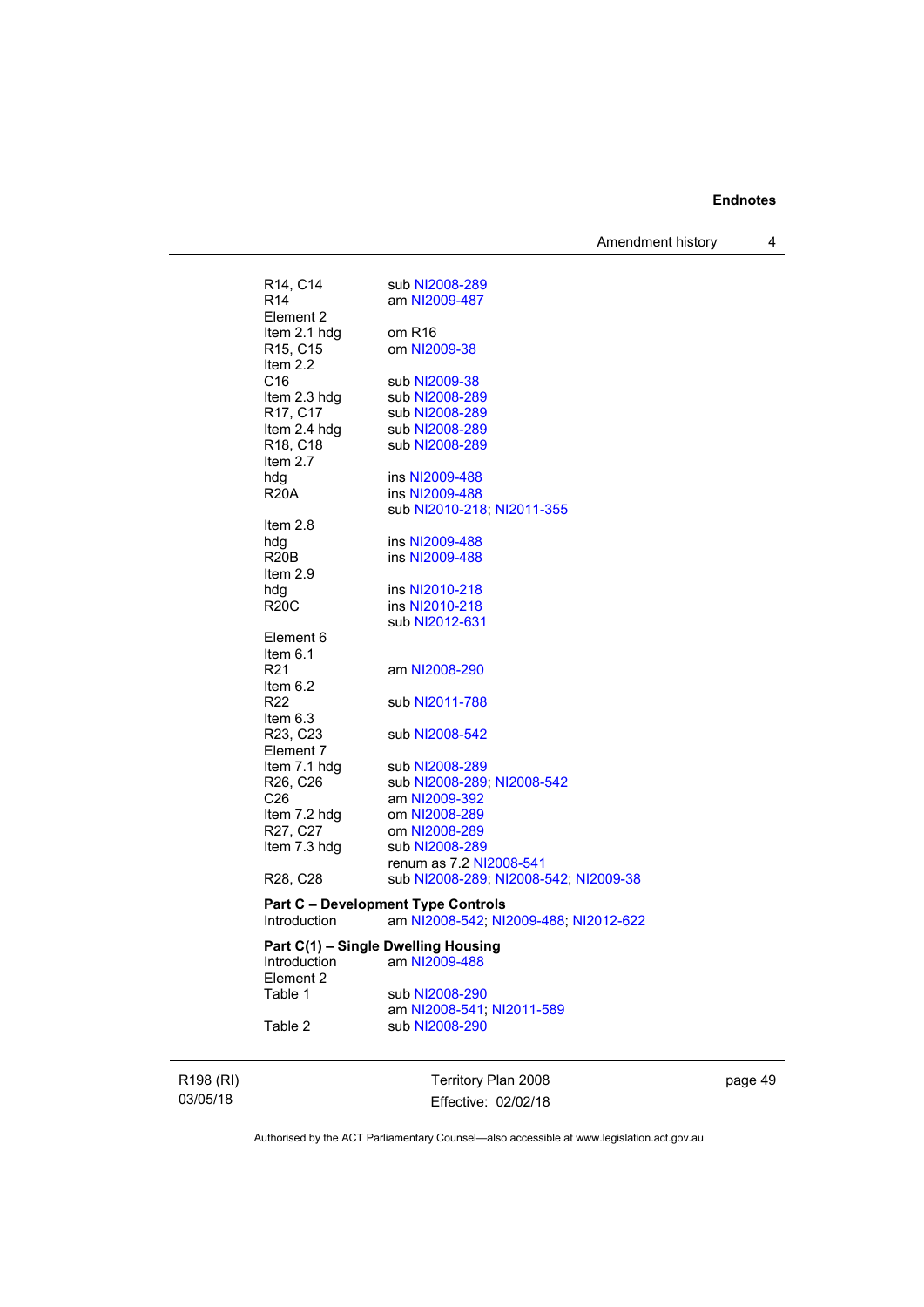4 Amendment history

| Table 3                         | am NI2008-541                                                            |
|---------------------------------|--------------------------------------------------------------------------|
| Table 4, note                   | sub NI2008-542                                                           |
| Item 2.3 hdg                    | sub NI2008-542                                                           |
| R32, C32                        | sub NI2008-542                                                           |
| Figure C1, C2, C3 am NI2008-290 |                                                                          |
|                                 |                                                                          |
| Figure C <sub>3</sub>           | sub NI2008-542                                                           |
|                                 | am NI2009-324                                                            |
| Item 2.4 hdg                    | ins NI2009-38                                                            |
| R32A, C32A                      | ins NI2009-38                                                            |
| Item 2.5                        |                                                                          |
| hdg                             | ins NI2009-488                                                           |
| R32B                            | ins NI2009-488                                                           |
| Element 3                       |                                                                          |
| Item $3.2$                      |                                                                          |
| R36                             | am NI2008-541                                                            |
|                                 |                                                                          |
| Element 4                       |                                                                          |
| C <sub>39</sub>                 | am NI2012-189                                                            |
| R40                             | am NI2009-38                                                             |
| R41                             | om NI2009-38                                                             |
| R 44, C44                       | sub NI2008-289                                                           |
|                                 | am NI2009-38                                                             |
| Element 5                       |                                                                          |
| R49, C49                        | sub NI2008-289                                                           |
| Element 6                       |                                                                          |
| Item 6.1 hdg                    | sub NI2008-289                                                           |
| R <sub>51</sub>                 | sub NI2008-289                                                           |
|                                 | am NI2008-541                                                            |
|                                 | sub NI2009-487                                                           |
|                                 | am NI2011-787                                                            |
| R52                             | sub NI2008-289; NI2009-487                                               |
| R <sub>53</sub>                 | sub NI2008-289                                                           |
|                                 | am NI2009-99                                                             |
|                                 | om NI2009-487                                                            |
|                                 |                                                                          |
|                                 | Part C(2) - Single Dwelling Housing - Additional Controls for Deakin and |
|                                 | <b>Forrest</b>                                                           |
|                                 | om NI2012-622                                                            |
| Element 2                       |                                                                          |
| Item 2.2 hdg                    | am NI2009-392                                                            |
|                                 | om NI2012-622                                                            |
| Item 2.3 hdg                    | am NI2008-290                                                            |
|                                 | om NI2012-622                                                            |
| Item 2.4 hdg                    | am NI2008-290                                                            |
|                                 | om NI2012-622                                                            |
|                                 |                                                                          |
|                                 |                                                                          |

page 50 Territory Plan 2008 Effective: 02/02/18

R198 (RI) 03/05/18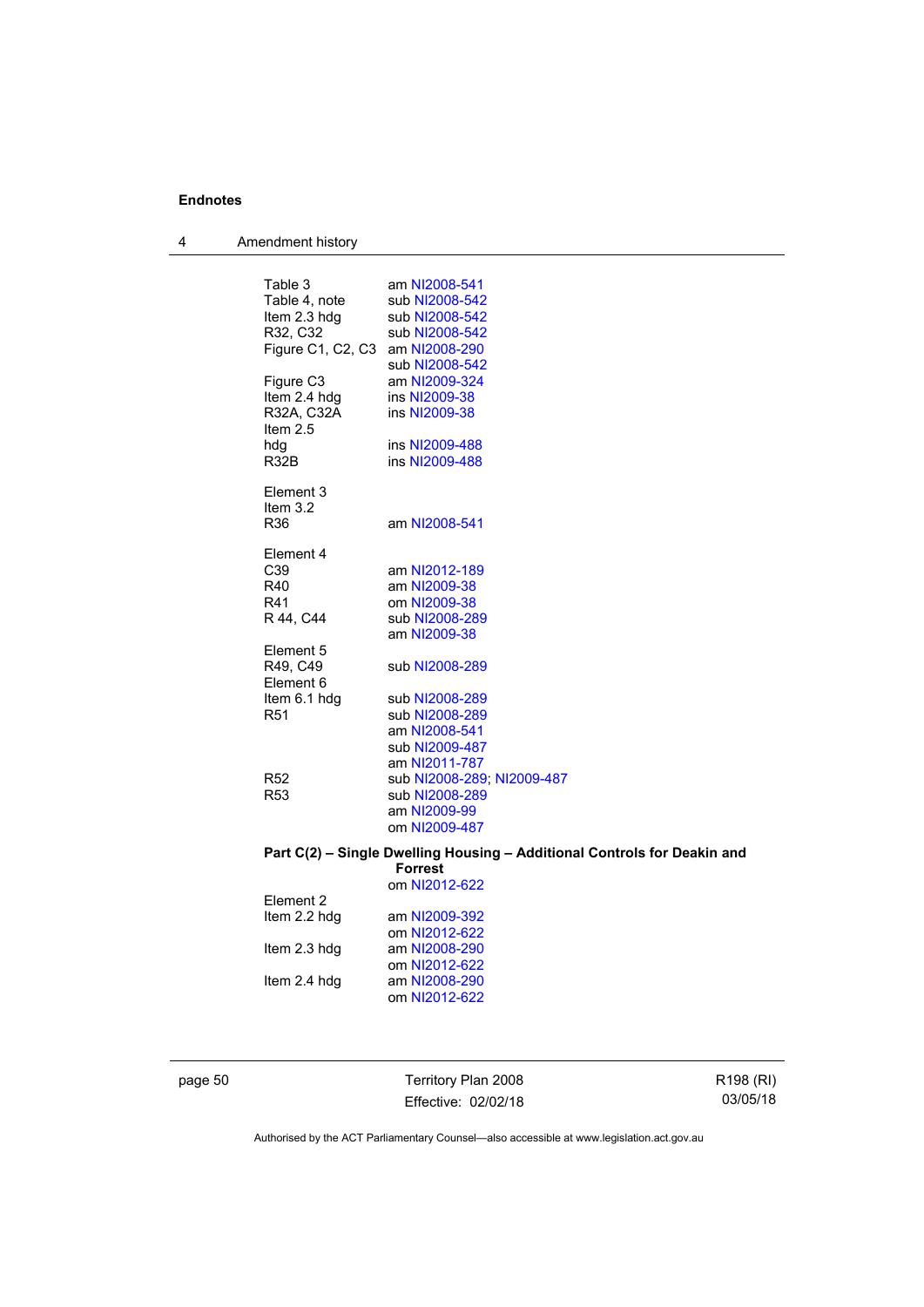Amendment history 4

| hdg                     | Part C(3) - Single Dwelling Housing - Compact Blocks in New Estates<br>sub NI2008-542 |
|-------------------------|---------------------------------------------------------------------------------------|
| Introduction            | am NI2008-542                                                                         |
| Element 2               |                                                                                       |
| R60                     | am NI2009-38                                                                          |
| Item 2.2 hdg            | sub NI2009-38                                                                         |
| Item 2.3 hdg            | am NI2008-290                                                                         |
| R <sub>62</sub>         | sub NI2009-322                                                                        |
| C62                     | sub NI2011-787                                                                        |
| Item $2.4$              |                                                                                       |
| R63                     | sub NI2009-322                                                                        |
| C63                     | sub NI2011-787                                                                        |
| Item $2.5$              |                                                                                       |
| C64                     | sub NI2011-787                                                                        |
| Item $2.6$              |                                                                                       |
| R65                     | sub NI2009-322                                                                        |
| C65                     | sub NI2011-787                                                                        |
| Item $2.7$              |                                                                                       |
| hdg                     | ins NI2009-488                                                                        |
| <b>R65A</b>             | ins NI2009-488                                                                        |
|                         |                                                                                       |
| Element 3<br>Item $3.2$ |                                                                                       |
|                         | sub NI2009-322                                                                        |
| Element 4               |                                                                                       |
| Intent                  | am NI2008-541                                                                         |
| Item 4.2                |                                                                                       |
| <b>R70</b>              | sub NI2009-322                                                                        |
| Element 6               |                                                                                       |
| Item $6.1$              |                                                                                       |
| <b>R78</b>              | am NI2008-541; NI2011-787                                                             |
|                         |                                                                                       |
| Element 7               |                                                                                       |
| R79                     | sub NI2009-38                                                                         |
| R80                     | sub NI2009-38                                                                         |
|                         | Part C(4) – Single Dwelling Housing – Midsized Blocks (>250 – 500 $m2$ ) in New       |
| <b>Estates</b>          |                                                                                       |
| Introduction            | ins NI2009-488                                                                        |
| Element 2               |                                                                                       |
| Intent                  | ins NI2009-488                                                                        |
| Item $2.1$              |                                                                                       |
| hdg                     | ins NI2009-488                                                                        |
| R81, C81                | ins NI2009-488                                                                        |
| Figure A4               | ins NI2009-488                                                                        |
| Item 2.2                |                                                                                       |
| hdg                     | ins NI2009-488                                                                        |
| R82, C82                | ins NI2009-488                                                                        |
|                         |                                                                                       |

R198 (RI) 03/05/18

Territory Plan 2008 Effective: 02/02/18 page 51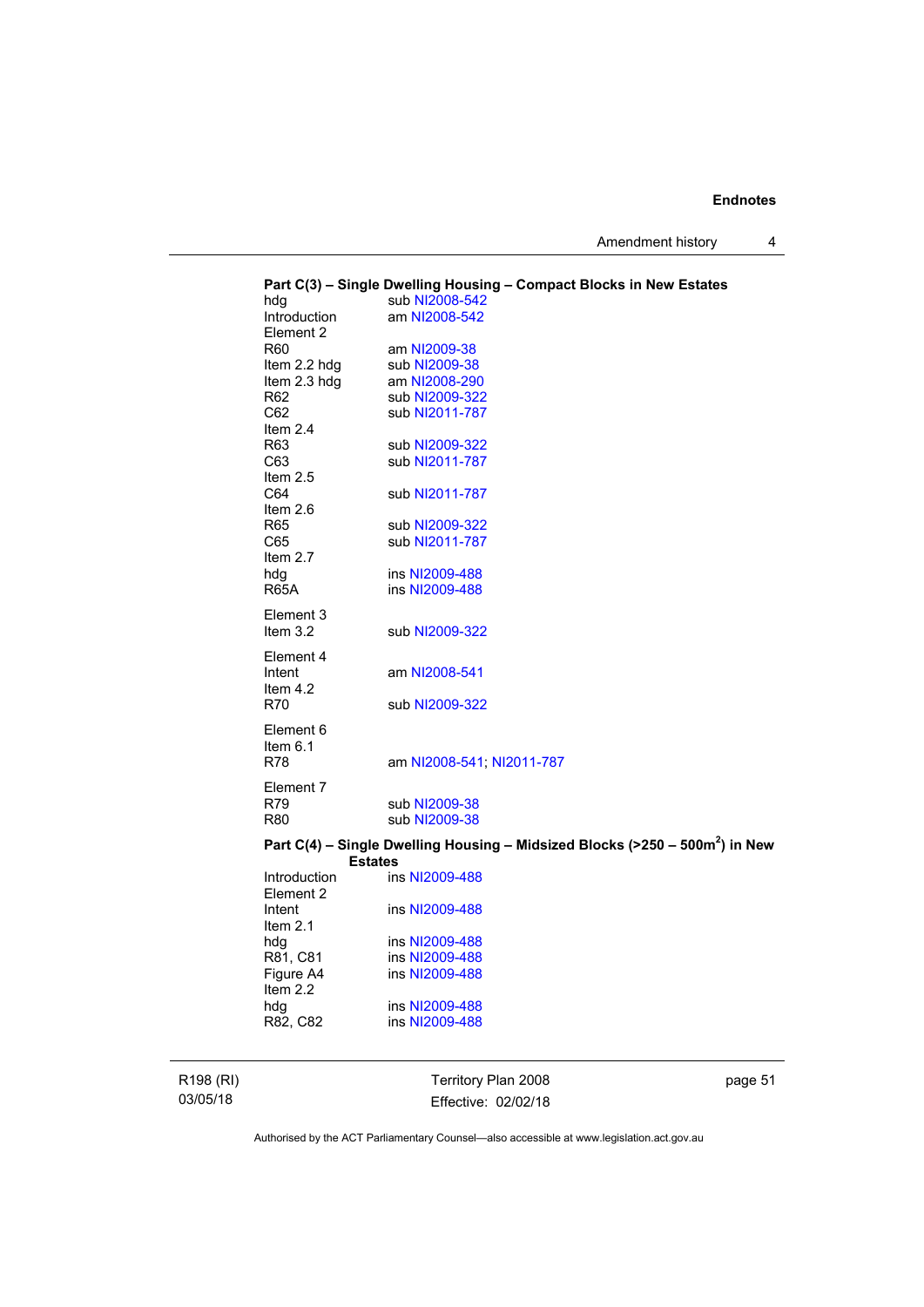| 4       | Amendment history                          |                                                                           |           |
|---------|--------------------------------------------|---------------------------------------------------------------------------|-----------|
|         | Table 1                                    | ins NI2009-488                                                            |           |
|         |                                            | am NI2012-412                                                             |           |
|         | Item $2.3$                                 |                                                                           |           |
|         | hdg                                        | ins NI2009-488                                                            |           |
|         | R83, C83                                   | ins NI2009-488                                                            |           |
|         | Table 2                                    | ins NI2009-488                                                            |           |
|         | Fig $C(4)$                                 | ins NI2009-488                                                            |           |
|         | Fig C <sub>5</sub>                         | ins NI2009-488                                                            |           |
|         | Table 3                                    | ins NI2009-488                                                            |           |
|         | Fig C6                                     | ins NI2009-488                                                            |           |
|         | Fig C7                                     | ins NI2009-488                                                            |           |
|         | Item $2.4$                                 |                                                                           |           |
|         | hdg                                        | ins NI2009-488                                                            |           |
|         | R84, V84                                   | ins NI2009-488                                                            |           |
|         | Element 3                                  |                                                                           |           |
|         | Intent                                     | ins NI2009-488                                                            |           |
|         | Item $3.1$                                 |                                                                           |           |
|         | hdg                                        | ins NI2009-488                                                            |           |
|         | R85, C85                                   | ins NI2009-488                                                            |           |
|         | Element 5                                  |                                                                           |           |
|         | Intent                                     | ins NI2009-488                                                            |           |
|         | Item $5.2$                                 |                                                                           |           |
|         | hdg                                        | ins NI2009-488                                                            |           |
|         | R86, C86                                   | ins NI2009-488                                                            |           |
|         | R87, C87                                   | ins NI2009-488                                                            |           |
|         | pres 3.3                                   |                                                                           |           |
|         | (prev 3.2) sub Variation No 306            |                                                                           |           |
|         | renum as 3.3 Variation No 306              |                                                                           |           |
|         |                                            | am NI2013-436; NI2014-13; NI2014-275; NI2014-276; NI2014-656; NI2015-471; |           |
|         |                                            | Variation No 346; NI2016-597                                              |           |
| 3.4     | <b>Multi Unit Housing Development Code</b> |                                                                           |           |
|         | pres 3.4                                   |                                                                           |           |
|         | $(\text{prev } 3.3)$                       |                                                                           |           |
|         | Introduction                               | am NI2008-290; NI2010-22; NI2010-218; NI2011-590;                         |           |
|         |                                            | sub NI2012-622                                                            |           |
|         | Relevant codes                             | ins NI2012-622                                                            |           |
|         | Element 1                                  | Part A(1) - RZ1 - Suburban Zone                                           |           |
|         | Item 1.1 hdg                               | sub NI2008-289                                                            |           |
|         | R1, C1                                     | sub NI2008-289                                                            |           |
|         |                                            | am NI2009-38                                                              |           |
|         | Item 1.2 hdg                               | sub NI2008-289                                                            |           |
|         | R <sub>2</sub> , C <sub>2</sub>            | sub NI2008-289                                                            |           |
|         |                                            | am NI2009-38                                                              |           |
|         | Item 1.2                                   | sub NI2008-542                                                            |           |
|         |                                            |                                                                           |           |
| page 52 |                                            | Territory Plan 2008                                                       | R198 (RI) |
|         |                                            | Effective: 02/02/18                                                       | 03/05/18  |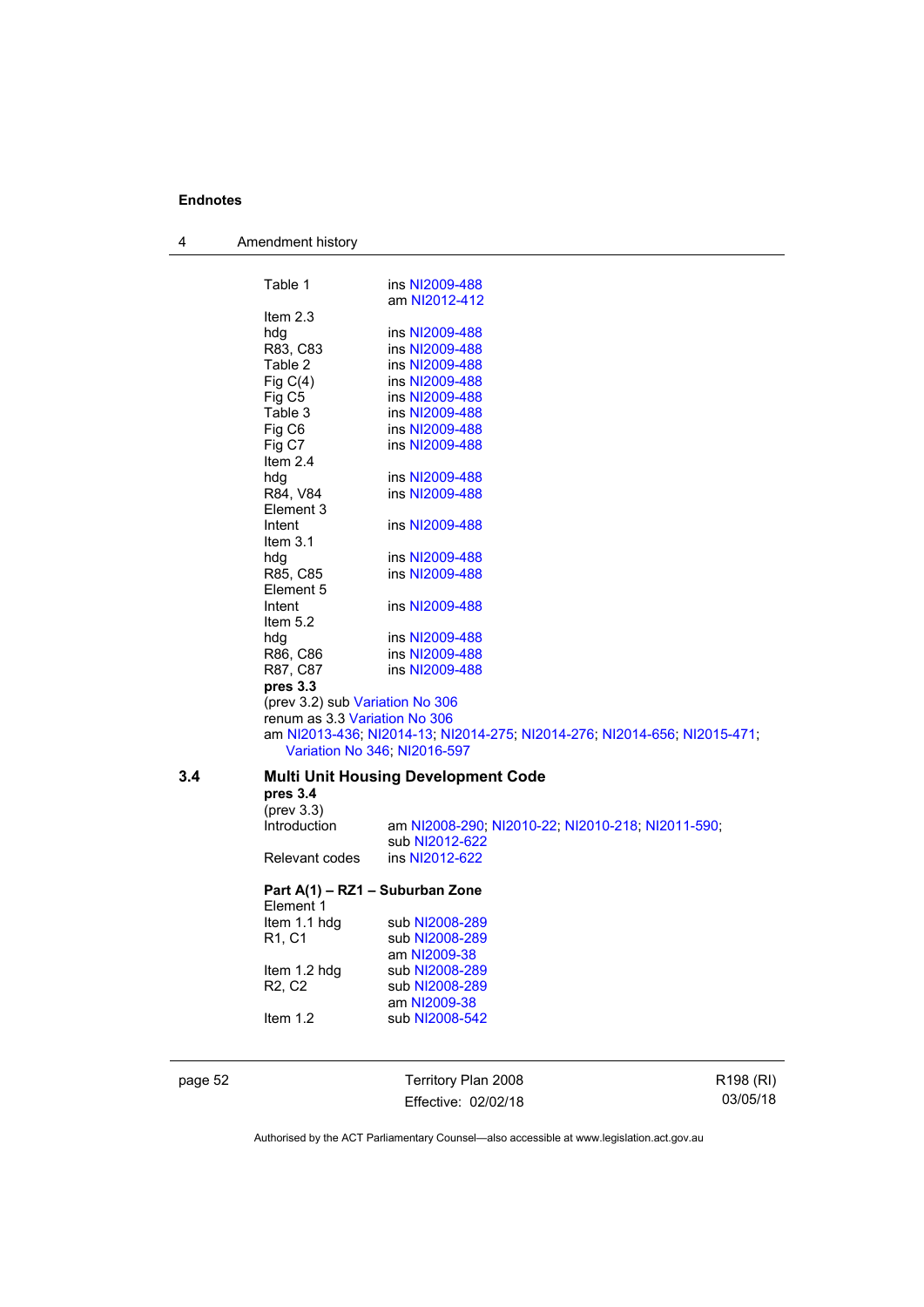Amendment history 4

| Element 2       |                                                   |
|-----------------|---------------------------------------------------|
| Item 2.1 hdg    | sub NI2009-38                                     |
| Item 2.1        | sub NI2008-542                                    |
| R5              | am NI2008-590                                     |
| Item $2.2$      | sub NI2008-542                                    |
| Item 2.3        |                                                   |
| R7.             | am NI2009-324                                     |
| Item 2.4        |                                                   |
| R8              | am NI2009-38                                      |
| R8b             | ins NI2012-631                                    |
| R9              | am NI2009-38                                      |
| Figure A1 note  | am NI2009-38                                      |
|                 |                                                   |
|                 | Part A(2) - RZ2 - Suburban Core Zone              |
| Element 1       |                                                   |
| Item 1.1 hdg    | sub NI2008-289                                    |
| R10, C10        | sub NI2008-289                                    |
|                 | am NI2009-38                                      |
|                 |                                                   |
| Item $1.1$      | sub NI2008-542                                    |
| R11             | am NI2009-322                                     |
| Item 1.3 hdg    | sub NI2008-289                                    |
| R12, C12        | sub NI2008-289                                    |
| Element 2       |                                                   |
| Item 2.1 hdg    | sub NI2009-38                                     |
| Item $2.1$      | sub NI2008-542                                    |
| Item 2.2        |                                                   |
| R14             | am NI2009-324                                     |
| Item 2.3        |                                                   |
| R15             | am NI2009-38                                      |
| R <sub>16</sub> | am NI2009-38                                      |
| Figure A2 note  | am NI2009-38                                      |
| Element 4       |                                                   |
| R <sub>17</sub> | am NI2009-38                                      |
|                 | Part A(3) - RZ3 - Urban Residential Zone          |
| Element 2       |                                                   |
| ltem 2.1 hdg    | sub NI2009-38                                     |
| Item 2.1        | sub NI2008-542                                    |
| R <sub>19</sub> | am NI2009-324                                     |
|                 |                                                   |
| R20             | am NI2009-38                                      |
| Figure A3 note  | am NI2009-38                                      |
|                 | Part A(4) - RZ4 - Medium Density Residential Zone |
| Element 2       |                                                   |
| Item 2.1 hdg    | sub NI2008-289; NI2008-542                        |
|                 | om Variation No 310                               |
| R <sub>21</sub> | sub NI2008-289; NI2008-542                        |
|                 | om Variation No 310                               |
|                 |                                                   |
|                 |                                                   |
|                 |                                                   |

R198 (RI) 03/05/18

Territory Plan 2008 Effective: 02/02/18

page 53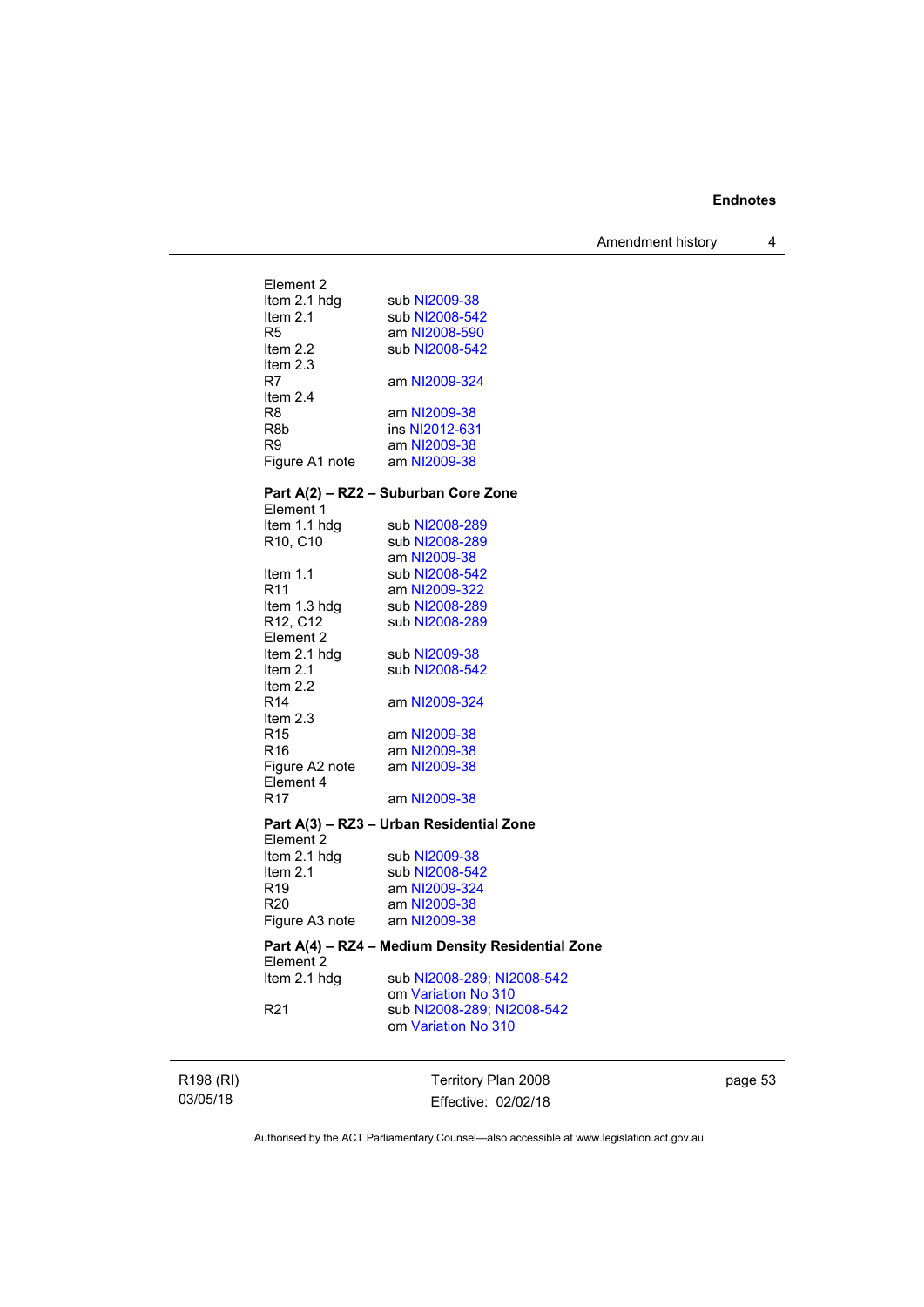| 4 | Amendment history |
|---|-------------------|
|---|-------------------|

| Item 2.2 hdg    | sub NI2009-38                                   |
|-----------------|-------------------------------------------------|
| R <sub>24</sub> | am NI2009-38                                    |
|                 | sub NI2011-207                                  |
| Note            | am NI2009-38                                    |
| Element 2       | Part A(5) - RZ5 - High Density Residential Zone |
| Item 2.1 hdg    | sub NI2008-289                                  |
| R25, C25        | sub Variation No 288                            |
|                 | am NI2012-622                                   |
| R26, C26        | sub NI2008-289                                  |
|                 | om NI2012-622                                   |
| R26A, C26A      | ins NI2008-289                                  |
|                 | om NI2012-622                                   |
| R27, C27        | sub NI2008-289                                  |
|                 | om NI2012-622                                   |
| R27A, C27A      | ins Variation No 288                            |
|                 | om NI2012-622                                   |
| <b>R27A</b>     | am NI2011-590                                   |
|                 | om NI2012-622                                   |
|                 | <b>Part B - General Development Controls</b>    |
| Element 1       |                                                 |
| Item 1.1 hdg    | sub NI2008-289                                  |
| R28, C28        | sub NI2008-289                                  |
| R <sub>28</sub> | am NI2009-487                                   |
| Element 2       |                                                 |
| C30             | sub NI2009-38                                   |
| Item 2.3 hdg    | sub NI2008-289                                  |
| R31, C31        | sub NI2008-289                                  |
| Item 2.4 hdg    | sub NI2008-289                                  |
| R32, C32        | sub NI2008-289                                  |
| Item 2.5 hdg    | sub NI2009-38                                   |
| C34             | am NI2009-38                                    |
| Item 2.7 hdg    | ins NI2010-218                                  |
| R34A            | ins NI2010-218                                  |
|                 | sub NI2011-355                                  |
| Note            | sub NI2009-38                                   |
| Element 6       |                                                 |
| Item 6.1        |                                                 |
| R39             | am NI2008-290                                   |
| Item $6.2$      |                                                 |
| R40             | sub NI2011-788                                  |
| Item 6.4 hdg    | sub NI2008-542                                  |
| R42, C42        | sub NI2008-542                                  |
|                 | am NI2009-99; NI2010-22                         |

page 54 Territory Plan 2008 Effective: 02/02/18

R198 (RI) 03/05/18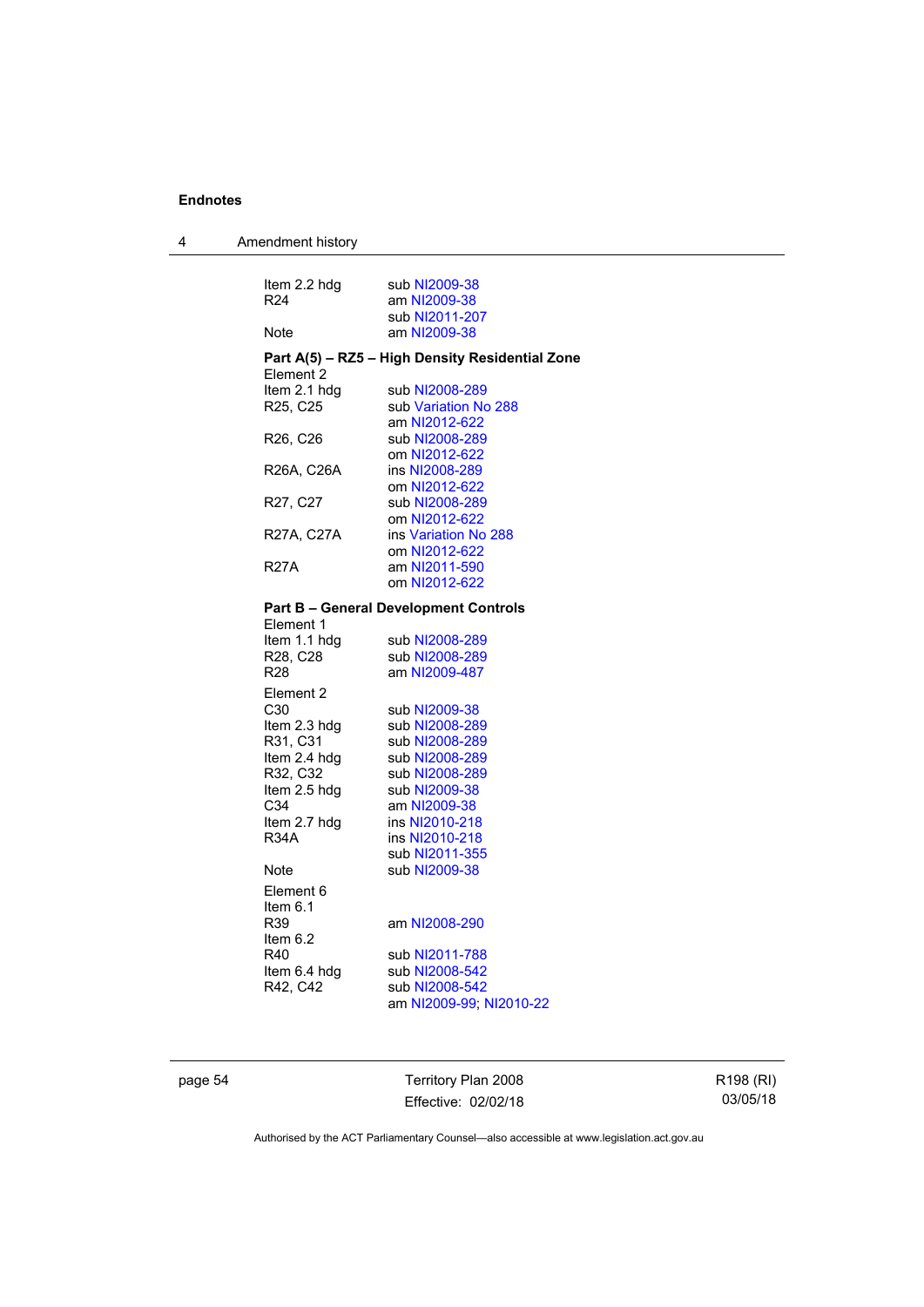Amendment history 4

| R198 (RI) |                                       | Territory Plan 2008                                                                     |
|-----------|---------------------------------------|-----------------------------------------------------------------------------------------|
|           | Element 4<br>Item $4.1$<br>R72<br>R73 | am NI2008-541; NI2009-38<br>om NI2009-38                                                |
|           | R70                                   | am NI2009-487                                                                           |
|           | Figure C1A<br>Item $3.4$              | ins NI2008-542                                                                          |
|           | R69                                   | am NI2010-22                                                                            |
|           | R69, C69                              | sub NI2008-542                                                                          |
|           | R63<br>R68, C68                       | am NI2008-590; NI2009-38<br>sub NI2008-542                                              |
|           | Element 3<br>Item 3.3                 |                                                                                         |
|           |                                       | sub NI2008-542                                                                          |
|           | R56, C56<br>Figure C1                 | sub NI2008-542<br>am NI2008-290                                                         |
|           | Item 2.3 hdg                          | sub NI2008-542                                                                          |
|           | Table 4, note                         | sub NI2008-542                                                                          |
|           |                                       | am NI2008-541                                                                           |
|           | Table 2                               | am NI2008-541; NI2012-412<br>sub NI2008-290                                             |
|           | Table 1                               | sub NI2008-290                                                                          |
|           | Introduction<br>Element 2             | sub NI2011-590                                                                          |
|           | Part C(1) - Multi Unit Housing        |                                                                                         |
|           | Introduction                          | <b>Part C - Development Type Controls</b><br>am NI2009-38; NI2011-590<br>sub NI2012-622 |
|           | R52, C52                              | sub NI2008-289                                                                          |
|           | Item 7.3 hdg                          | sub NI2008-289                                                                          |
|           | C50                                   | am NI2009-392                                                                           |
|           | Item $7.1$<br>R50, C50                | sub NI2008-542<br>sub NI2008-289                                                        |
|           | Item 7.1 hdg                          | sub NI2008-289                                                                          |
|           | Element 7                             |                                                                                         |
|           | R49, C49<br>Item $6.9$                | sub NI2009-487<br>sub NI2008-542                                                        |
|           | R48, C48                              | sub NI2009-487                                                                          |
|           | R47, C47                              | sub NI2009-487                                                                          |
|           | ltem 6.8<br>R47                       | sub NI2008-542<br>am NI2008-290                                                         |
|           |                                       | sub NI2009-487                                                                          |
|           | R46                                   | am NI2008-541                                                                           |
|           | Item $6.7$                            |                                                                                         |

page 55

Authorised by the ACT Parliamentary Counsel—also accessible at www.legislation.act.gov.au

Effective: 02/02/18

03/05/18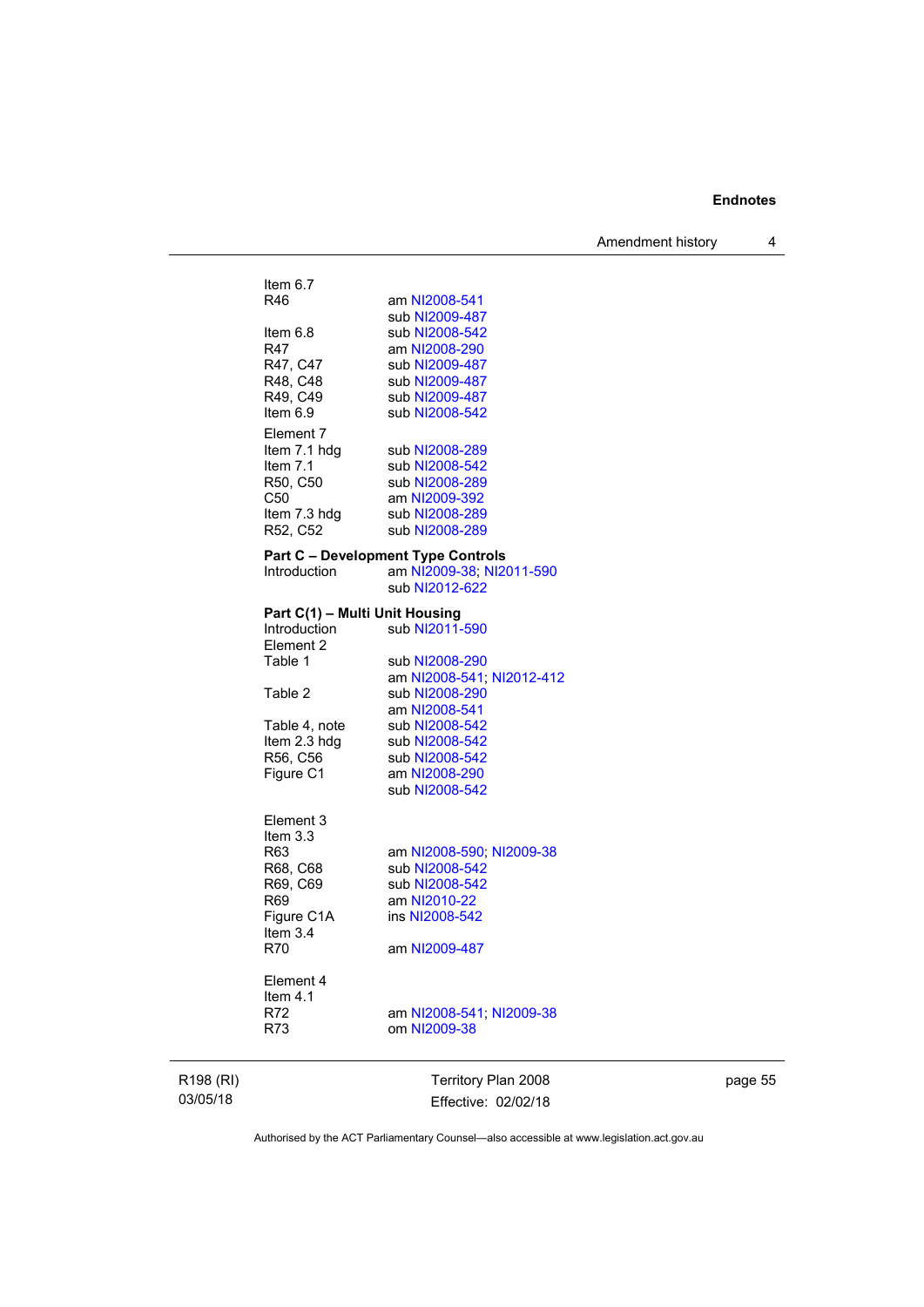4 Amendment history

| Item $4.2$       |                           |                                                                              |
|------------------|---------------------------|------------------------------------------------------------------------------|
| R80, C80         | om NI2008-289             |                                                                              |
| R81, C81         | sub NI2008-289            |                                                                              |
| R81              | am NI2009-99; NI2009-322  |                                                                              |
| R84, C84         | sub NI2008-542            |                                                                              |
| Element 5        |                           |                                                                              |
| Item $5.2$       |                           |                                                                              |
| C87              | sub NI2010-22             |                                                                              |
| Item $5.3$       |                           |                                                                              |
| R88, C88         | sub NI2008-289            |                                                                              |
| R89, C89         | sub NI2008-289            |                                                                              |
| R89              | am NI2009-322             |                                                                              |
| R90, C90         | sub NI2008-289            |                                                                              |
|                  |                           |                                                                              |
|                  | om NI2012-622             | Part C(2) - Multi Unit Housing - Additional Controls for Deakin and Forrest  |
| Element 2        |                           |                                                                              |
| Item 2.2 hdg     | sub NI2008-541            |                                                                              |
|                  | om NI2012-622             |                                                                              |
| Item 2.3 hdg     | sub NI2008-541            |                                                                              |
|                  | om NI2012-622             |                                                                              |
|                  |                           | Part C(3) - Multi Unit Housing - Inner North Canberra and Gungahlin District |
|                  | - RZ3 and RZ4 Zones       |                                                                              |
| Introduction     | am NI2010-217             |                                                                              |
| Element 2        |                           |                                                                              |
| Item 2.2 hdg     | sub NI2011-788            |                                                                              |
| R 105            | sub NI2011-788            |                                                                              |
| Table 5 hdg      | am NI2011-788             |                                                                              |
| Table 5          | am NI2011-788; NI2012-412 |                                                                              |
| Item $2.3$       | sub NI2008-542            |                                                                              |
| Item $2.4$       | sub NI2008-542            |                                                                              |
| Element 3        |                           |                                                                              |
| Item $2.2$       |                           |                                                                              |
| R <sub>128</sub> | am NI2010-22              |                                                                              |
| Item $3.4$       |                           |                                                                              |
| R <sub>129</sub> | am NI2008-541             |                                                                              |
|                  | sub NI2009-487            |                                                                              |
| Item $3.5$       |                           |                                                                              |
| R <sub>132</sub> | am NI2009-324             |                                                                              |
| Element 4        |                           |                                                                              |
| Item $4.1$       |                           |                                                                              |
| R <sub>135</sub> | am NI2009-324             |                                                                              |
| Element 5        |                           |                                                                              |
| Item $5.2$       |                           |                                                                              |
| C147             | sub NI2010-22             |                                                                              |
|                  |                           |                                                                              |
|                  |                           |                                                                              |

page 56 Territory Plan 2008 Effective: 02/02/18

R198 (RI) 03/05/18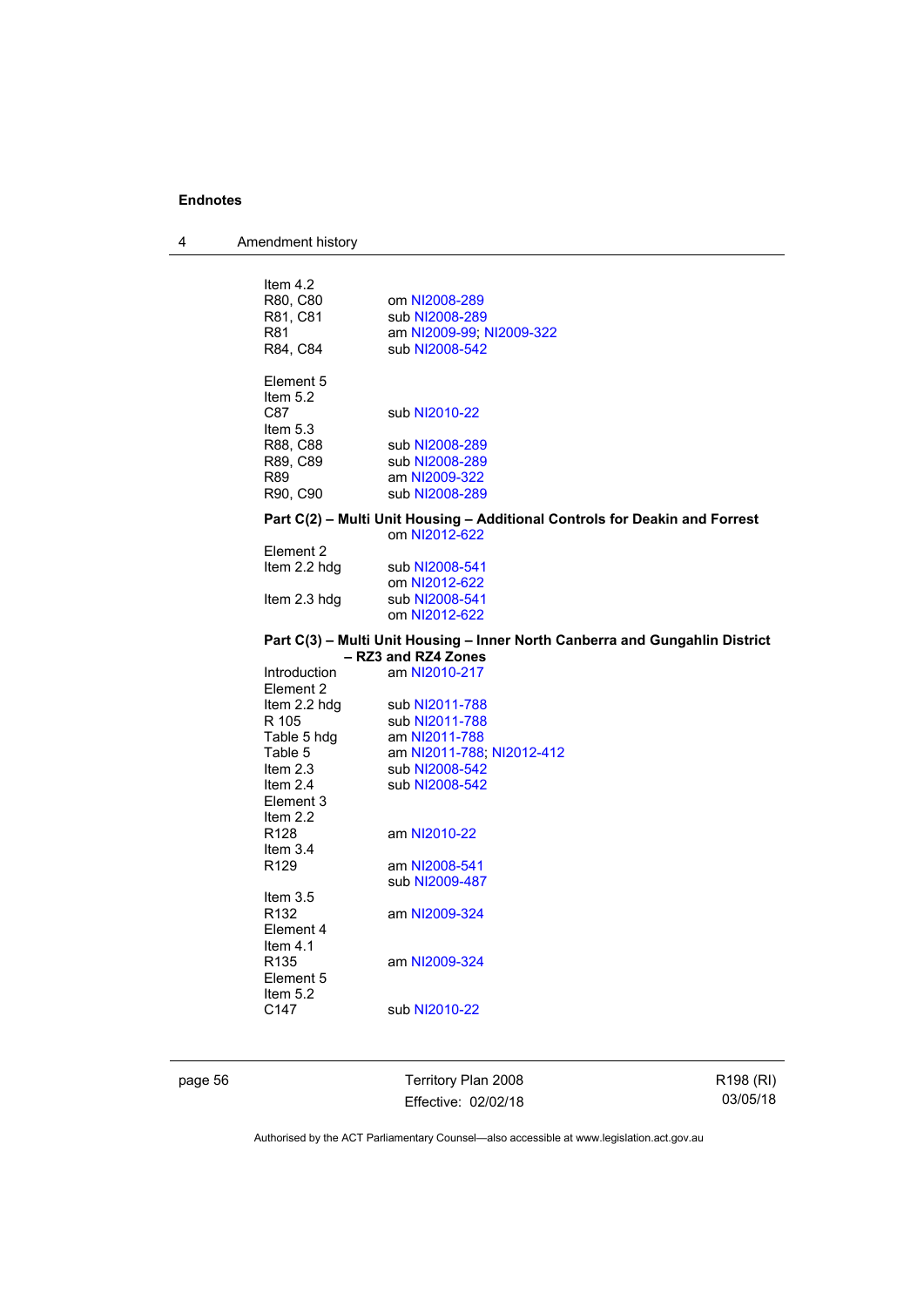| Item 5.6                             |                                                                                                                                               |
|--------------------------------------|-----------------------------------------------------------------------------------------------------------------------------------------------|
| R <sub>156</sub><br>C <sub>157</sub> | sub NI2010-218; NI2012-631<br>om NI2010-218                                                                                                   |
|                                      |                                                                                                                                               |
|                                      | Part C(5) – Multi unit housing – Apartments of three (3) storeys or more in<br>other areas and all multi unit housing in the commercial zones |
| hdg                                  | sub NI2011-590                                                                                                                                |
| Introduction                         | sub NI2011-590                                                                                                                                |
|                                      | am NI2012-622                                                                                                                                 |
| Element 3                            |                                                                                                                                               |
| Item $3.1A$                          |                                                                                                                                               |
| hdg                                  | ins NI2011-590                                                                                                                                |
| R205                                 | sub NI2009-487                                                                                                                                |
| Item $3.3$                           |                                                                                                                                               |
| R210, C210                           | am NI2011-590                                                                                                                                 |
| Element 4                            |                                                                                                                                               |
| Item $4.2$                           |                                                                                                                                               |
| R216, C216                           | am NI2011-590                                                                                                                                 |
| R218, C218                           | am NI2011-590                                                                                                                                 |
| Element 5                            |                                                                                                                                               |
| Item $5.1$                           |                                                                                                                                               |
| R219, C219<br>Item $5.2$             | am NI2011-590                                                                                                                                 |
| R222                                 | am NI2011-590                                                                                                                                 |
| Item $5.3$                           |                                                                                                                                               |
| C <sub>224</sub>                     | sub NI2010-22                                                                                                                                 |
| Item $5.5$                           |                                                                                                                                               |
| R228                                 | am NI2010-22                                                                                                                                  |
|                                      | sub NI2010-218; NI2012-622; NI2012-631                                                                                                        |
| Item $5.6$                           |                                                                                                                                               |
| hdg                                  | sub NI2011-590                                                                                                                                |
| Element 7                            |                                                                                                                                               |
| Item 7.3                             |                                                                                                                                               |
| C245                                 | am NI2011-590                                                                                                                                 |
| Item 7.4                             |                                                                                                                                               |
| R246, C246                           | am NI2011-590                                                                                                                                 |
|                                      | Part C(6) - Subdivision of dual occupancy housing development                                                                                 |
| hdg                                  | ins NI2009-487                                                                                                                                |
| Introduction                         | ins NI2009-487                                                                                                                                |
| Element 1                            | ins NI2009-487                                                                                                                                |
| Item 1.1                             |                                                                                                                                               |
| hdg                                  | ins NI2009-487                                                                                                                                |
| R247A, C247A                         | ins NI2009-487                                                                                                                                |

# **other areas and all multi unit housing in the commercial zones**

R198 (RI) 03/05/18

Item  $1.2$ 

hdg ins [NI2009-487](http://www.legislation.act.gov.au/ni/2009-487/)<br>R247B, C247B ins NI2009-487

ins [NI2009-487](http://www.legislation.act.gov.au/ni/2009-487/)

Territory Plan 2008 Effective: 02/02/18 page 57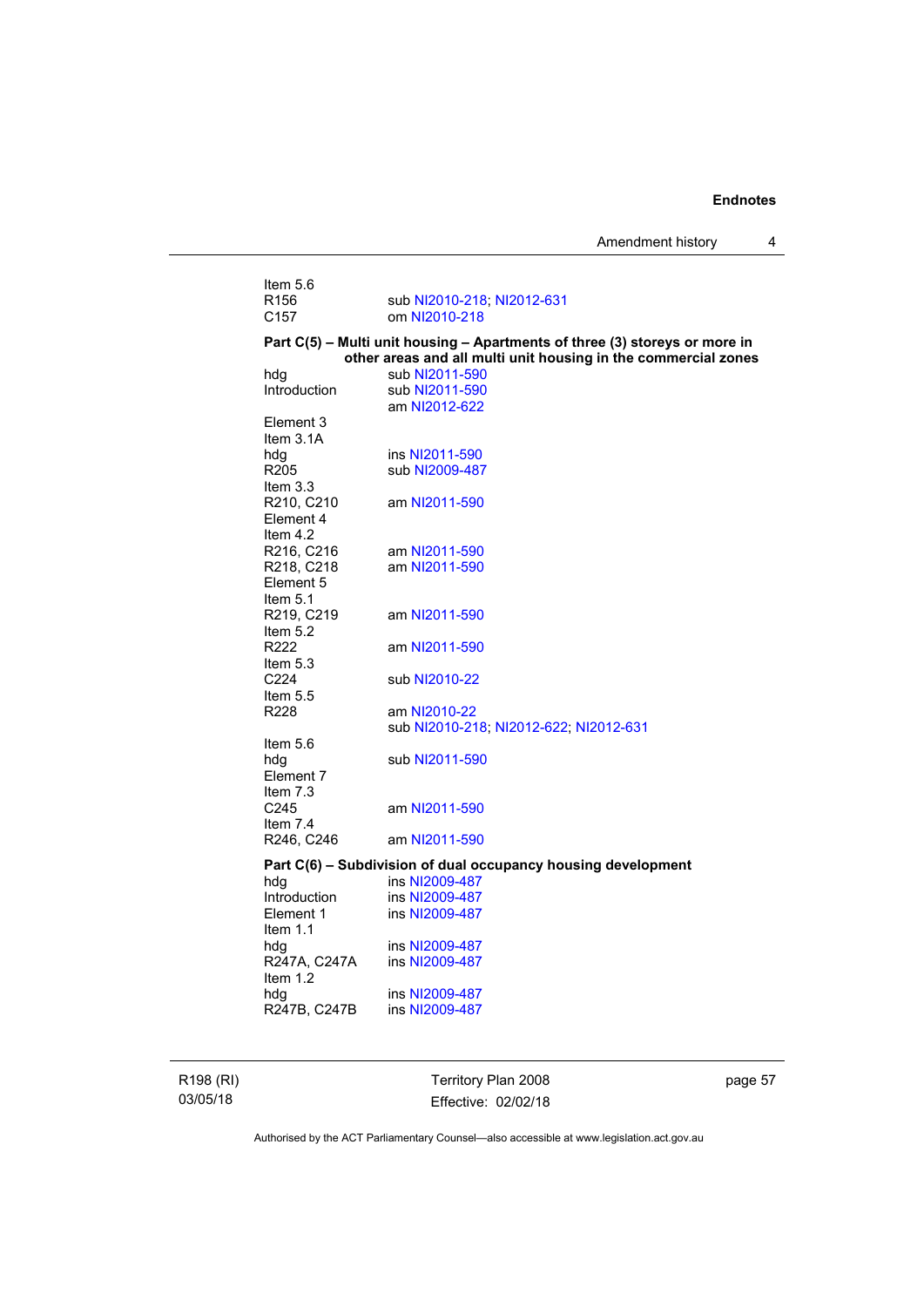| 4 | Amendment history |
|---|-------------------|
|---|-------------------|

| Item $1.3$   |                |
|--------------|----------------|
| hda          | ins NI2009-487 |
| R247C, C247C | ins NI2009-487 |

#### **Part D – Development Type Controls-Other forms of Residential Development and Non-Residential Development**  Element 1

|     | ᆸᇅᇅ<br>Item $1.3$             |                                                                          |
|-----|-------------------------------|--------------------------------------------------------------------------|
|     | R250, C250                    | sub NI2011-355                                                           |
|     | Item $1.5$                    |                                                                          |
|     | R <sub>258</sub>              |                                                                          |
|     |                               | sub NI2012-631                                                           |
|     | Item $1.6$                    |                                                                          |
|     | R260                          | sub NI2008-542; NI2012-631                                               |
|     | R <sub>261</sub>              | sub NI2008-542                                                           |
|     | Item $1.11$                   |                                                                          |
|     | hdg                           | om NI2012-622                                                            |
|     | R <sub>266</sub>              | om NI2012-622                                                            |
|     | Item $1.12$                   |                                                                          |
|     | hdg                           | om NI2012-622                                                            |
|     | R <sub>267</sub>              | om NI2012-622                                                            |
|     | Item $1.13$                   |                                                                          |
|     | hdg                           | ins NI2009-487                                                           |
|     | C <sub>268</sub>              | ins NI2009-487                                                           |
|     |                               |                                                                          |
|     | pres 3.4                      |                                                                          |
|     |                               | (prev 3.3) sub Variation No 306                                          |
|     | renum as 3.4 Variation No 306 |                                                                          |
|     |                               | am NI2013-436, NI2013-437; NI2013-535; NI2014-13; NI2014-90; NI2014-274; |
|     |                               | NI2014-656; NI2015-81; NI2015-471; NI2015-704; Variation No 343;         |
|     |                               | Variation No 346; NI2017-655                                             |
|     |                               |                                                                          |
| 4.1 |                               | CZ1 - CZ6 Objectives and Development Tables                              |
|     | CZ1-Core Zone                 |                                                                          |
|     | <b>Exempt Development</b>     |                                                                          |
|     |                               | am NI2011-788                                                            |
|     | Assessable Development        |                                                                          |
|     |                               | am NI2011-788                                                            |
|     | Minimum Assessment Track      |                                                                          |
|     | Merit                         | am NI2009-37; NI2009-324; NI2010-22; NI2010-602                          |
|     | Prohibited Development table  |                                                                          |
|     |                               | am NI2008-541; NI2009-324; NI2009-392; NI2010-22;                        |
|     |                               | NI2010-602                                                               |
|     | <b>Other Codes</b>            | am NI2010-22                                                             |
|     |                               |                                                                          |
|     | Development table             |                                                                          |
|     |                               | sub NI2012-622                                                           |
|     |                               | am NI2012-631                                                            |
|     | Figure 1                      | om NI2013-5                                                              |
|     |                               | am NI2016-391; Variation No 353                                          |
|     |                               |                                                                          |

page 58 Territory Plan 2008 Effective: 02/02/18 R198 (RI) 03/05/18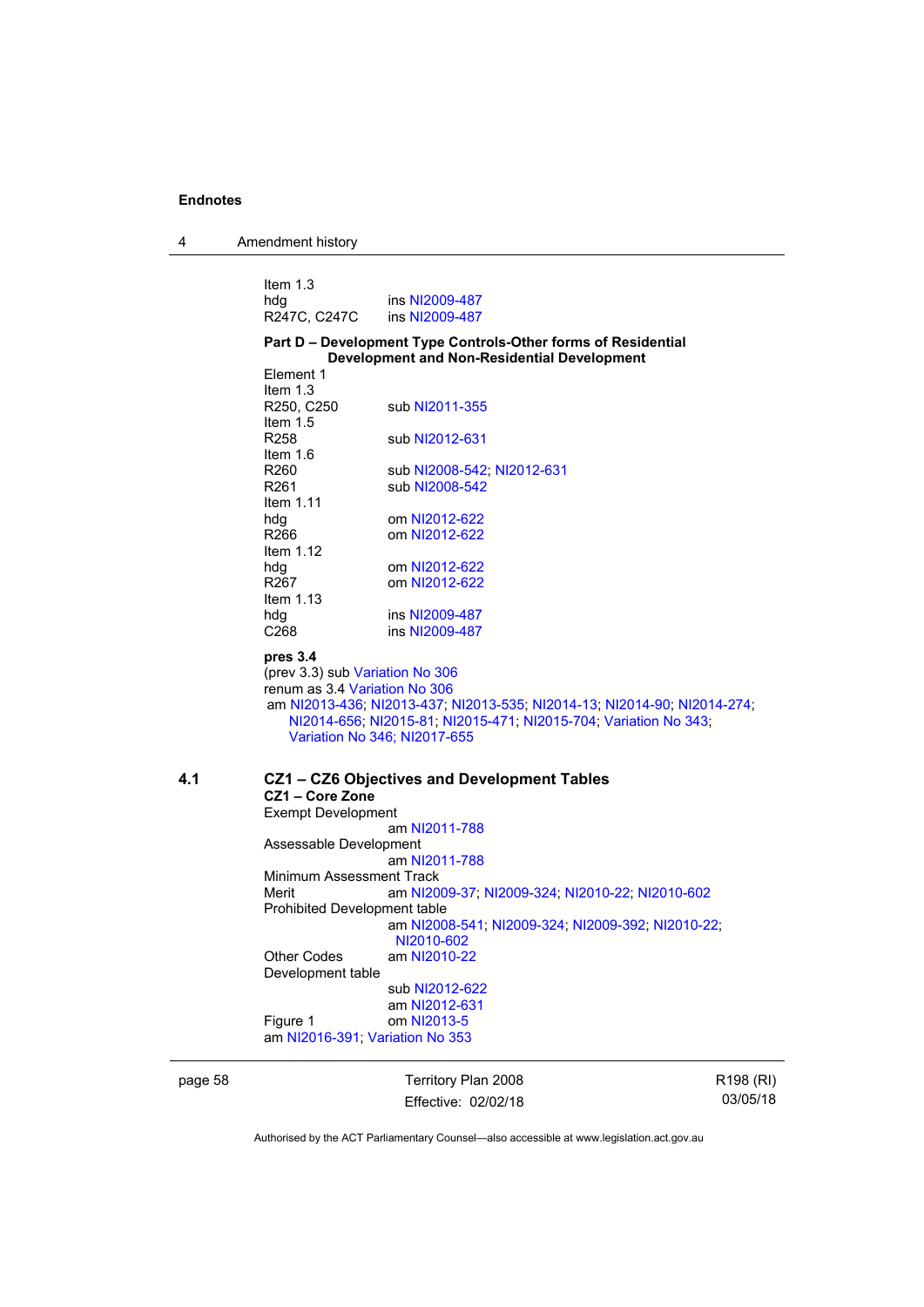**CZ2 – Business Zone**  Exempt Development am [NI2011-788](http://www.legislation.act.gov.au/ni/2011-788/) Assessable Development am [NI2011-788](http://www.legislation.act.gov.au/ni/2011-788/) Minimum Assessment Track Merit am [NI2009-37](http://www.legislation.act.gov.au/ni/2009-37/); [NI2009-324](http://www.legislation.act.gov.au/ni/2009-324/); [NI2010-22](http://www.legislation.act.gov.au/ni/2010-22/); [NI2010-411](http://www.legislation.act.gov.au/ni/2010-411/); [NI2010-602](http://www.legislation.act.gov.au/ni/2010-602/) Prohibited Development table am [NI2008-541](http://www.legislation.act.gov.au/ni/2008-541/); [NI2009-324](http://www.legislation.act.gov.au/ni/2009-324/); [NI2009-392](http://www.legislation.act.gov.au/ni/2009-392/) Other Codes am [NI2010-22](http://www.legislation.act.gov.au/ni/2010-22/) Development table sub [NI2012-622](http://www.legislation.act.gov.au/ni/2012-622/default.asp) am [NI2012-631](http://www.legislation.act.gov.au/ni/2012-631/default.asp); [NI2013-5](http://www.legislation.act.gov.au/ni/2013-5/default.asp) Figures  $1 - 9$  om [NI2013-5](http://www.legislation.act.gov.au/ni/2013-5/default.asp) am [NI2016-391](http://www.legislation.act.gov.au/ni/2016-391/default.asp); [Variation No 353](http://www.legislation.act.gov.au/ni/2016-393/default.asp) **CZ3 – Services Zone**  Exempt Development am [NI2011-788](http://www.legislation.act.gov.au/ni/2011-788/) Assessable Development am [NI2011-788](http://www.legislation.act.gov.au/ni/2011-788/) Minimum Assessment Track Merit am [NI2009-37](http://www.legislation.act.gov.au/ni/2009-37/); [NI2009-324](http://www.legislation.act.gov.au/ni/2009-324/); [NI2010-22](http://www.legislation.act.gov.au/ni/2010-22/); [NI2010-602](http://www.legislation.act.gov.au/ni/2010-602/) Prohibited Development table am [NI2008-541](http://www.legislation.act.gov.au/ni/2008-541/); [NI2009-324](http://www.legislation.act.gov.au/ni/2009-324/); [NI2009-392](http://www.legislation.act.gov.au/ni/2009-392/) Other Codes am [NI2010-22](http://www.legislation.act.gov.au/ni/2010-22/) Development table sub [NI2012-622](http://www.legislation.act.gov.au/ni/2012-622/default.asp) am [NI2012-631](http://www.legislation.act.gov.au/ni/2012-631/default.asp); [NI2013-5](http://www.legislation.act.gov.au/ni/2013-5/default.asp)<br>Figure 1 cm NI2013-5 om [NI2013-5](http://www.legislation.act.gov.au/ni/2013-5/default.asp) am [NI2016-391](http://www.legislation.act.gov.au/ni/2016-391/default.asp); [Variation No 353](http://www.legislation.act.gov.au/ni/2016-393/default.asp) **CZ4 – Local Centres Zone**  Objectives am [Variation No 304](http://www.legislation.act.gov.au/ni/2015-99/default.asp) Exempt Development am [NI2011-788](http://www.legislation.act.gov.au/ni/2011-788/) Assessable Development am [NI2011-788](http://www.legislation.act.gov.au/ni/2011-788/) Minimum Assessment Track Merit am [Variation No 281](http://www.legislation.act.gov.au/ni/2008-352/); [NI2009-37](http://www.legislation.act.gov.au/ni/2009-37/); [NI2009-324](http://www.legislation.act.gov.au/ni/2009-324/); [NI2010-22](http://www.legislation.act.gov.au/ni/2010-22/); [NI2010-602](http://www.legislation.act.gov.au/ni/2010-602/) Prohibited Development table am [NI2008-541](http://www.legislation.act.gov.au/ni/2008-541/); [NI2009-324](http://www.legislation.act.gov.au/ni/2009-324/); [NI2009-392](http://www.legislation.act.gov.au/ni/2009-392/) Other Codes am [NI2010-22](http://www.legislation.act.gov.au/ni/2010-22/) Development table sub [NI2012-622](http://www.legislation.act.gov.au/ni/2012-622/default.asp) am [NI2012-631](http://www.legislation.act.gov.au/ni/2012-631/default.asp)

R198 (RI) 03/05/18

Territory Plan 2008 Effective: 02/02/18 page 59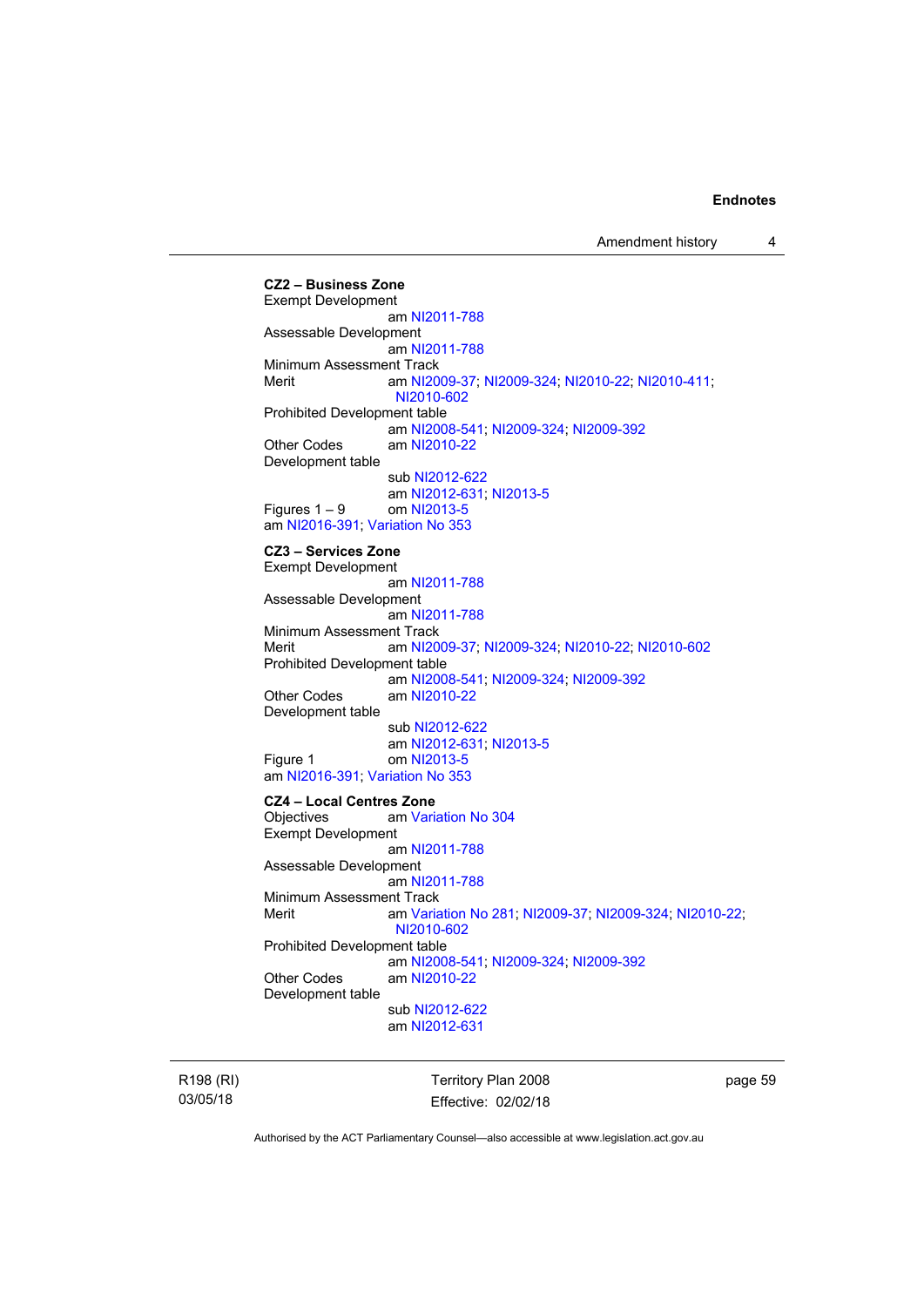4 Amendment history

am [NI2016-391](http://www.legislation.act.gov.au/ni/2016-391/default.asp); [Variation No 353](http://www.legislation.act.gov.au/ni/2016-393/default.asp) **CZ5 – Mixed Use Zone**  Exempt Development am [NI2011-788](http://www.legislation.act.gov.au/ni/2011-788/) Assessable Development am [NI2011-788](http://www.legislation.act.gov.au/ni/2011-788/) Minimum Assessment Track Merit am [NI2009-37](http://www.legislation.act.gov.au/ni/2009-37/); [NI2009-324](http://www.legislation.act.gov.au/ni/2009-324/); [NI2010-22](http://www.legislation.act.gov.au/ni/2010-22/); [NI2010-602](http://www.legislation.act.gov.au/ni/2010-602/); [NI2014](http://www.legislation.act.gov.au/ni/2014-90/default.asp)‑90 Prohibited Development table am [NI2008-541](http://www.legislation.act.gov.au/ni/2008-541/); [NI2009-324](http://www.legislation.act.gov.au/ni/2009-324/); [NI2009-392](http://www.legislation.act.gov.au/ni/2009-392/); [NI2010-217](http://www.legislation.act.gov.au/ni/2010-217/) Development table sub [NI2012-622](http://www.legislation.act.gov.au/ni/2012-622/default.asp) am [NI2012-631](http://www.legislation.act.gov.au/ni/2012-631/default.asp); [NI2013-5](http://www.legislation.act.gov.au/ni/2013-5/default.asp)<br>om NI2013-5 Figures  $1 - 9$ am [NI2016-391](http://www.legislation.act.gov.au/ni/2016-391/default.asp); [Variation No 353](http://www.legislation.act.gov.au/ni/2016-393/default.asp) **CZ6 – Leisure and Accommodation Zone** Exempt Development am [NI2011-788](http://www.legislation.act.gov.au/ni/2011-788/) Assessable Development am [NI2011-788](http://www.legislation.act.gov.au/ni/2011-788/) Minimum Assessment Track Merit am [Variation No 293](http://www.legislation.act.gov.au/ni/2008-219/); [NI2009-37](http://www.legislation.act.gov.au/ni/2009-37/); [NI2010-22](http://www.legislation.act.gov.au/ni/2010-22/); [NI2010-217](http://www.legislation.act.gov.au/ni/2010-217/) Prohibited Development table am [NI2008-541](http://www.legislation.act.gov.au/ni/2008-541/); [NI2009-324](http://www.legislation.act.gov.au/ni/2009-324/); [NI2009-392](http://www.legislation.act.gov.au/ni/2009-392/) Fig 5<br>Narrabundah sub [Variation No 293](http://www.legislation.act.gov.au/ni/2008-219/) Development table sub [NI2012-622](http://www.legislation.act.gov.au/ni/2012-622/default.asp) am [NI2012-631](http://www.legislation.act.gov.au/ni/2012-631/default.asp) Figures  $1 - 8$  om [NI2013-5](http://www.legislation.act.gov.au/ni/2013-5/default.asp) am [Variation No 353](http://www.legislation.act.gov.au/ni/2016-393/default.asp) **4.2 Commercial Zones Development Code orig 4.2**  Introduction am [NI2010-22](http://www.legislation.act.gov.au/ni/2010-22/) **Part A (1) – City Centre – CZ1 Core Zone**  Element 2 R20 am [NI2010-217](http://www.legislation.act.gov.au/ni/2010-217/) **Part A (2) – City Centre – CZ2 Business Zone – Braddon and Turner**  Element 2<br>R34 am [NI2008-290](http://www.legislation.act.gov.au/ni/2008-290/) **Part A (3) – City Centre – CZ3 Services Zone – Braddon**  Element 1 Item 1.1 hdg sub [NI2008-290](http://www.legislation.act.gov.au/ni/2008-290/)

page 60 Territory Plan 2008 Effective: 02/02/18 R198 (RI) 03/05/18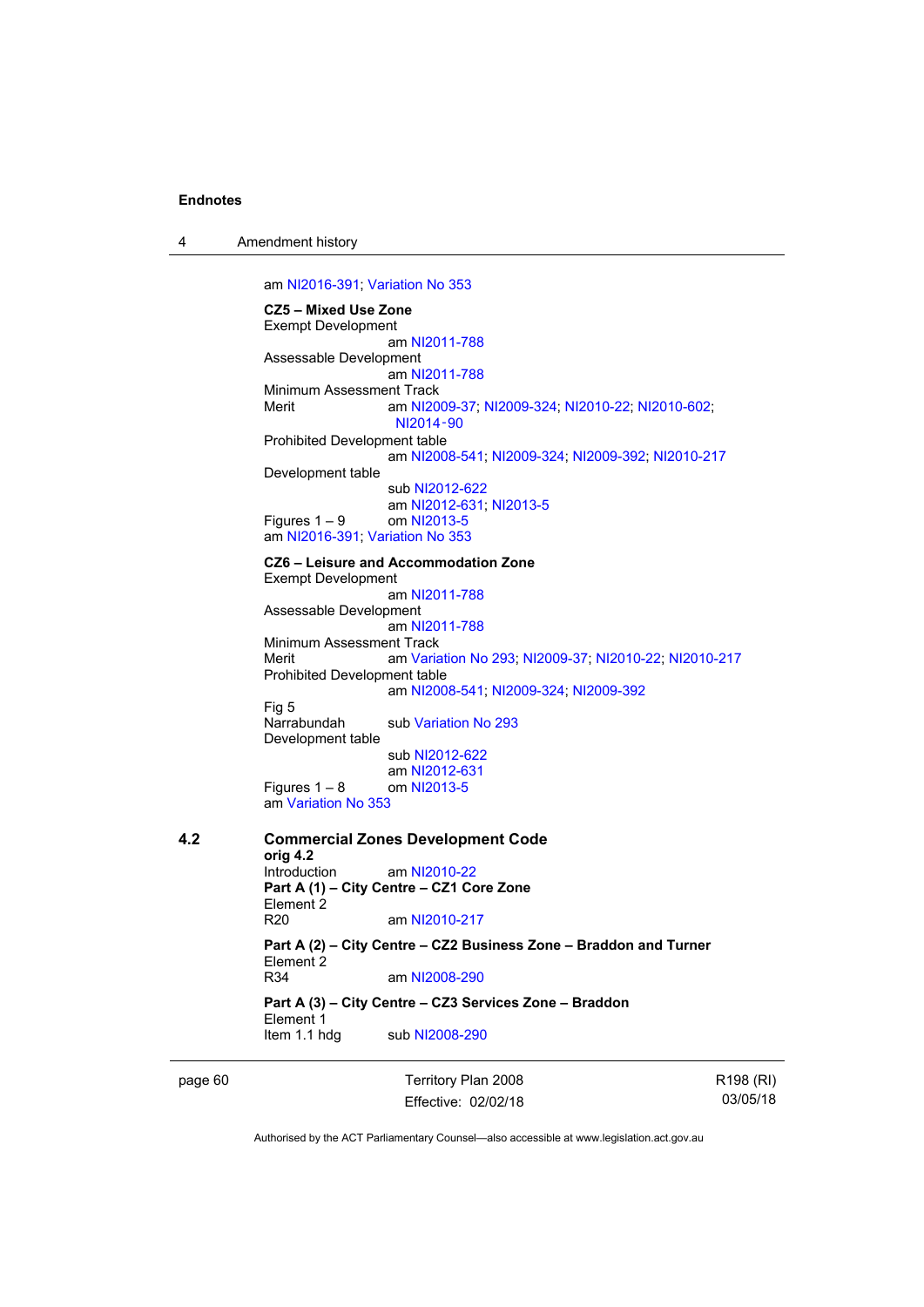Amendment history 4

|     | R41, C41         | sub NI2008-290                                                           |
|-----|------------------|--------------------------------------------------------------------------|
|     | R42, C42         | sub NI2008-290                                                           |
|     | R43, C43         | sub NI2008-290                                                           |
|     | R44, C44         | sub NI2008-290                                                           |
|     | Item 2.1 hdg     | sub NI2011-354                                                           |
|     | Figure A12       | sub NI2008-290                                                           |
|     |                  |                                                                          |
|     |                  | <b>Part B - General Development Controls</b>                             |
|     | Element 1        |                                                                          |
|     | Item $1.3$       |                                                                          |
|     | <b>R59A</b>      | ins NI2010-22                                                            |
|     | Element 2        |                                                                          |
|     | Item $2.3$       |                                                                          |
|     | C62              | sub NI2009-38                                                            |
|     | Element 3        |                                                                          |
|     | Item $3.6$       |                                                                          |
|     | hdg              | ins NI2009-487                                                           |
|     | C68A             | ins NI2009-487                                                           |
|     | Element 4        |                                                                          |
|     | Item $4.5$       |                                                                          |
|     | hdg              | am NI2010-697                                                            |
|     | C76              | am NI2010-697                                                            |
|     | Element 5        |                                                                          |
|     | Item $5.2$       |                                                                          |
|     | R79              | am NI2010-217                                                            |
|     | Item $5.4$       |                                                                          |
|     | C82<br>Element 6 | sub NI2010-22                                                            |
|     | Item $6.1$       |                                                                          |
|     | R83              | am NI2008-541                                                            |
|     |                  | sub NI2009-487                                                           |
|     | R84, C84         | sub NI2009-487                                                           |
|     | R84              | am NI2012-412                                                            |
|     | R85, C85         | sub NI2009-487                                                           |
|     | R86, C86         | sub NI2009-487                                                           |
|     | Item $6.3$       |                                                                          |
|     | R88              | sub NI2011-788                                                           |
|     | Element 7        |                                                                          |
|     | Item $7.1$       |                                                                          |
|     | R99              | am NI2009-38                                                             |
|     | om NI2012-622    |                                                                          |
|     | pres 4.2         |                                                                          |
|     | ins NI2012-622   |                                                                          |
|     |                  | am NI2013-246; NI2014-10; NI2014-275; Variation No 304 pt renum R151 LA; |
|     |                  | NI2015-452; NI2015-704; NI2016-391; NI2016-597                           |
| 4.3 |                  | <b>Town Centres Development Code</b>                                     |

Introduction am [NI2010-22](http://www.legislation.act.gov.au/ni/2010-22/)

| R198 (RI) | Territory Plan 2008 | page 61 |
|-----------|---------------------|---------|
| 03/05/18  | Effective: 02/02/18 |         |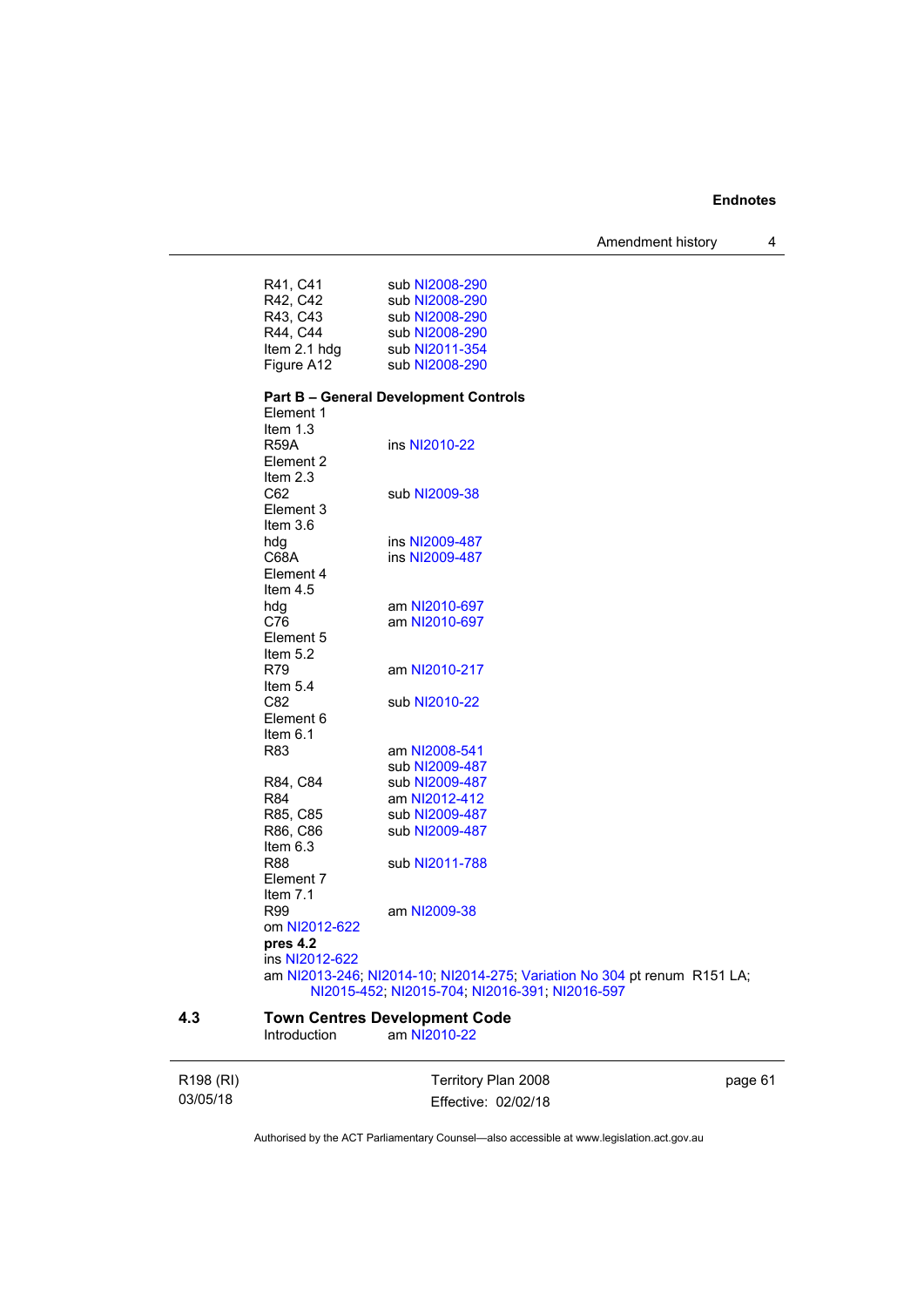4 Amendment history

|                                         | <b>Part A - Town Centres - Overview</b>    |
|-----------------------------------------|--------------------------------------------|
| Figure A1                               | sub Variation No 289                       |
| Figure A2                               | om Variation No 300                        |
| Figure A4                               | sub NI2011-788                             |
|                                         | Part A(1) - Town Centres - CZ1 Core Zone   |
| Element 1                               |                                            |
| Item 1.2 hdg                            | om Variation No 300                        |
| R2, C2                                  | om Variation No 300                        |
| R3, C3                                  | om Variation No 300                        |
| R4, C4                                  | om Variation No 300                        |
| Element 2                               |                                            |
| Item 2.2 hdg<br>C6                      | om Variation No 300<br>om Variation No 300 |
| R7, C7                                  | om Variation No 300                        |
| R8, C8                                  | om Variation No 300                        |
| Element 3                               |                                            |
| Item 3.3 hdg                            | om Variation No 300                        |
| C <sub>15</sub>                         | om Variation No 300                        |
| C <sub>16</sub>                         | om Variation No 300                        |
| Part A(2) - CZ2 Business Zone           |                                            |
| Element 1                               |                                            |
| Item 1.5                                |                                            |
| C <sub>23</sub>                         | sub NI2010-602                             |
| Element 2                               |                                            |
| Item 2.2 hdg                            | om Variation No 300                        |
| R25, C25                                | om Variation No 300                        |
| R26, C26                                | om Variation No 300                        |
| C <sub>27</sub>                         | om Variation No 300                        |
| Element 3                               |                                            |
| Item 3.3 hdg                            | om Variation No 300                        |
| C <sub>35</sub>                         | om Variation No 300                        |
| Part A(3) - CZ3 Services Zone           |                                            |
| Element 1                               |                                            |
| Item 1.2                                |                                            |
| R41                                     | sub NI2010-412                             |
| C <sub>42</sub><br>Element <sub>2</sub> | om NI2010-412                              |
| Item 2.2 hdg                            | om Variation No 300                        |
| R44, C44                                | om Variation No 300                        |
| R45, C45                                | om Variation No 300                        |
| Item 2.4                                |                                            |
| R47                                     | sub NI2011-206                             |
| C47                                     | am NI2010-218                              |
| C48                                     | om NI2010-412                              |
| Element 3                               |                                            |
| Item 3.3 hdg                            | om Variation No 300                        |
|                                         |                                            |

page 62 Territory Plan 2008 Effective: 02/02/18

R198 (RI) 03/05/18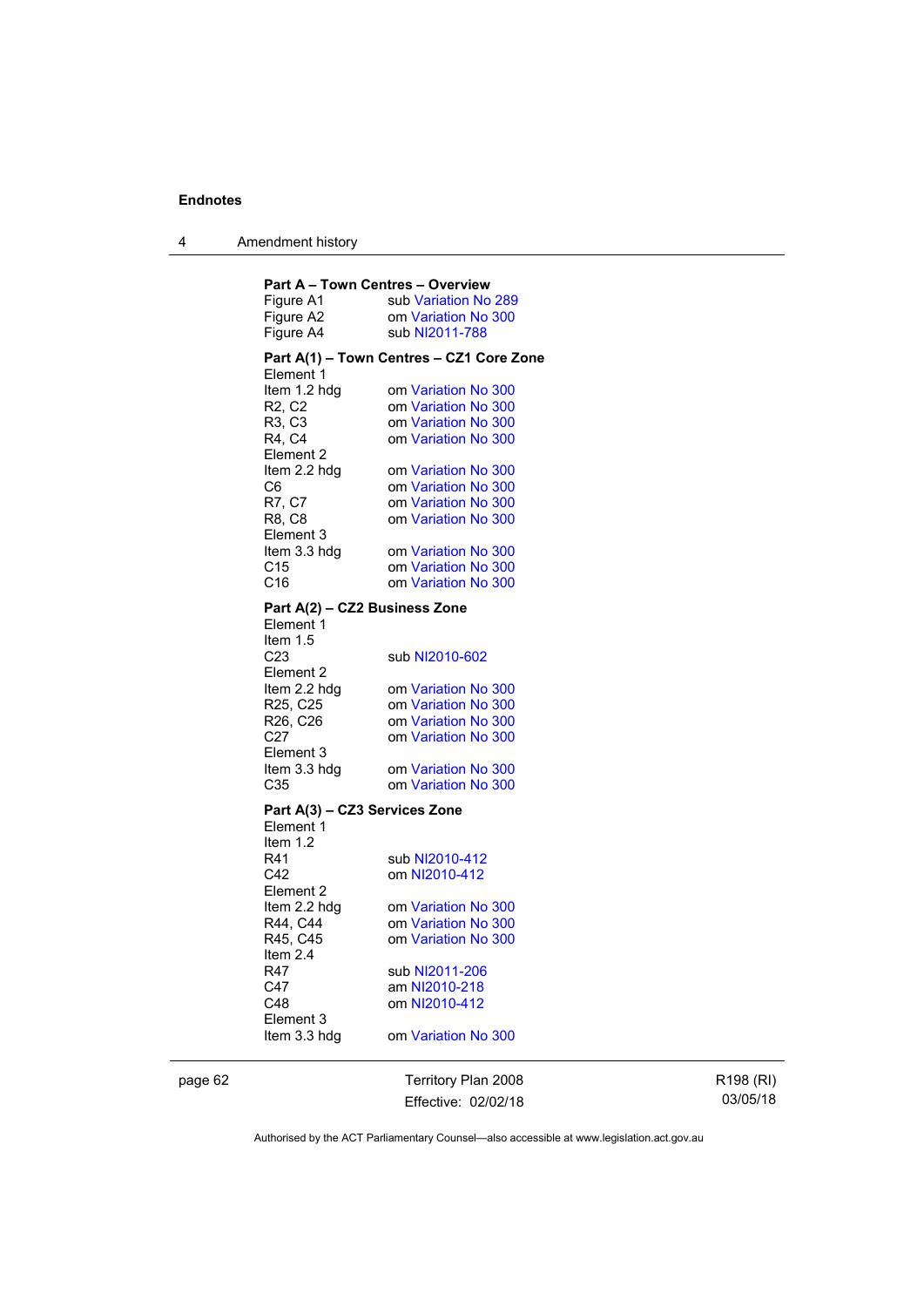Amendment history 4

| C <sub>53</sub>         | om Variation No 300                          |
|-------------------------|----------------------------------------------|
| Figure A5               | sub Variation No 289                         |
| Figure A6               | om Variation No 300                          |
|                         | <b>Part B - General Development Controls</b> |
| Element 1               |                                              |
| Item $1.3$              |                                              |
| R61                     | am NI2008-541                                |
| <b>R61A</b>             | ins NI2010-22                                |
| Element <sub>2</sub>    |                                              |
| Item $2.3$              |                                              |
| C64                     | sub NI2009-38                                |
| Element 3               |                                              |
| Item $3.5$              |                                              |
| hdg                     | ins NI2009-487                               |
| C68A                    | ins NI2009-487                               |
| Element 4<br>Item $4.5$ |                                              |
|                         | am NI2010-697                                |
| hdg<br>C76              | am NI2010-697                                |
| Element 5               |                                              |
| Item $5.2$              |                                              |
| R79                     | am NI2010-217                                |
| Item 5.4                |                                              |
| C82                     | sub NI2010-22                                |
| Element 6               |                                              |
| Item $6.1$              |                                              |
| R83                     | am NI2008-541                                |
|                         | sub NI2009-487                               |
| R84, C84                | sub NI2009-487                               |
| R85, C85                | sub NI2009-487                               |
| R86, C86                | sub NI2009-487                               |
| Element 7               |                                              |
| Item 7.1                |                                              |
| R99                     | am NI2009-38                                 |
| om NI2012-622           |                                              |
|                         |                                              |
|                         | Group Centres Development Code               |

#### **4.4 Group Centres Development Code**  Introduction am [NI2010-22](http://www.legislation.act.gov.au/ni/2010-22/) **Part A – Group Centres – Overview**

|                     | am NI2011-206              |
|---------------------|----------------------------|
| Fig A3              | sub NI2011-788             |
| Fig A6              | sub NI2011-589             |
| Fig A <sub>11</sub> | sub NI2010-22              |
| Fig A12             | sub NI2010-602; NI2011-788 |

R198 (RI) 03/05/18

Territory Plan 2008 Effective: 02/02/18 page 63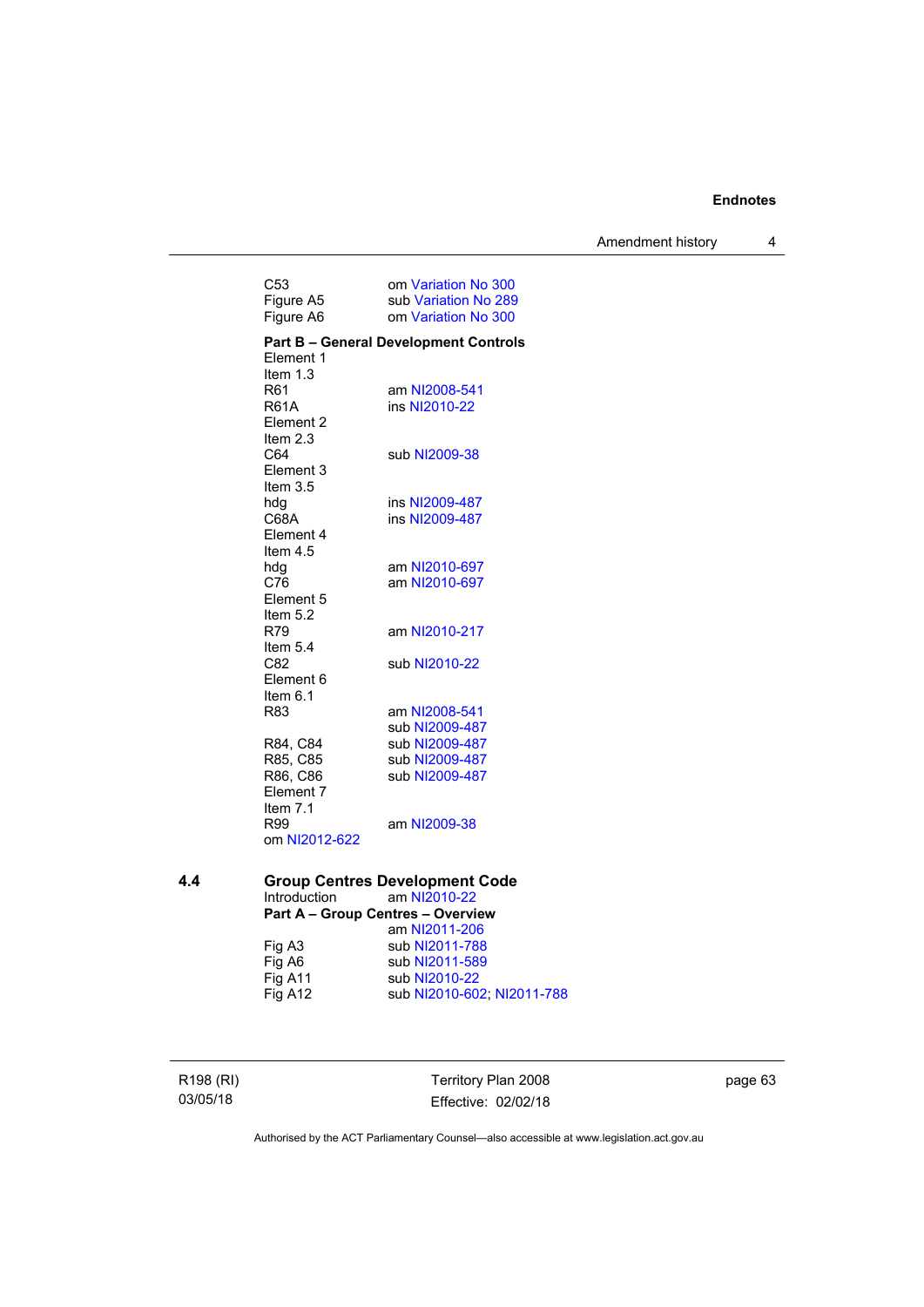4 Amendment history

**Part A(1) – CZ1 Core Zone**  Item 2.4 C8 am [NI2012-189](http://www.legislation.act.gov.au/ni/2012-189/) **Part A(2) – CZ2 Business Zone**  Element 1 Item 1.1 R11 sub [NI2010-22](http://www.legislation.act.gov.au/ni/2010-22/) Item 1.2 R12 am [NI2008-541](http://www.legislation.act.gov.au/ni/2008-541/); [NI2010-601](http://www.legislation.act.gov.au/ni/2010-601/) Item  $1.4$ <br>R<sub>15</sub> am [NI2008-541](http://www.legislation.act.gov.au/ni/2008-541/) Element 2 Item  $2.6$ <br>C<sub>21</sub> am [NI2012-189](http://www.legislation.act.gov.au/ni/2012-189/) **Part A(3) – CZ3 Services Zone**  Element 1 Item  $1.1$ <br>R23 R23 am [NI2010-22](http://www.legislation.act.gov.au/ni/2010-22/)<br>C23 sub NI2010-22 C23 sub [NI2010-22](http://www.legislation.act.gov.au/ni/2010-22/)<br>R25 sub NI2011-35 sub [NI2011-353](http://www.legislation.act.gov.au/ni/2011-353/) Element 2 Item  $2.3$ <br>C<sub>28</sub> C28 am [NI2012-189](http://www.legislation.act.gov.au/ni/2012-189/)<br>
Figure 1 ins NI2011-353 ins [NI2011-353](http://www.legislation.act.gov.au/ni/2011-353/) **Part B – General Development Controls**  Element 1 Item  $1.3$ <br>R34 R34 am [NI2008-541](http://www.legislation.act.gov.au/ni/2008-541/)<br>R34A ins NI2010-22 ins [NI2010-22](http://www.legislation.act.gov.au/ni/2010-22/) Element 2 Item  $2.3$ <br>C37 sub [NI2009-38](http://www.legislation.act.gov.au/ni/2009-38/) Element 3 Item 3.5 hdg ins [NI2009-487](http://www.legislation.act.gov.au/ni/2009-487/)<br>C42A ins NI2009-487 ins [NI2009-487](http://www.legislation.act.gov.au/ni/2009-487/) Element 4 Item 4.5 hdg am [NI2010-697](http://www.legislation.act.gov.au/ni/2010-697/)<br>C50 am NI2010-697 am [NI2010-697](http://www.legislation.act.gov.au/ni/2010-697/) Element 5 Item 5.2<br>R53 am [NI2010-217](http://www.legislation.act.gov.au/ni/2010-217/) Item 5.4 C56 sub [NI2010-22](http://www.legislation.act.gov.au/ni/2010-22/)

page 64 Territory Plan 2008 Effective: 02/02/18 R198 (RI) 03/05/18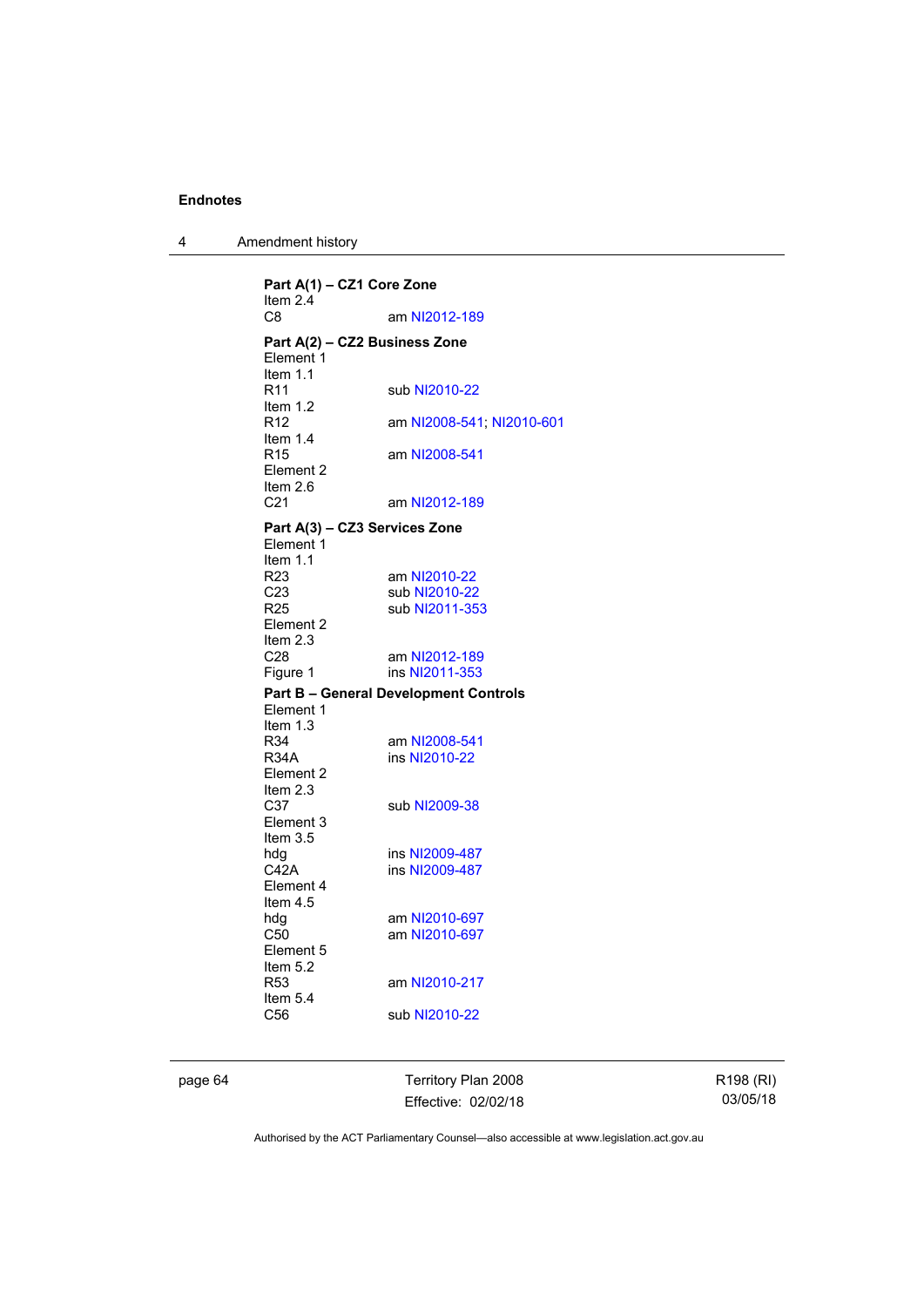Amendment history 4

|           | Element 6<br>Item $6.1$<br>R57 | am NI2008-541                                |
|-----------|--------------------------------|----------------------------------------------|
|           | R58, C58                       | sub NI2009-487NI2009-487<br>sub NI2009-487   |
|           | R59, C59                       | om NI2009-487                                |
|           | R60, C60                       | sub NI2009-487                               |
|           | Item $6.3$                     |                                              |
|           | R <sub>62</sub>                | sub NI2011-788                               |
|           | Element 7                      |                                              |
|           | Item $7.1$                     |                                              |
|           | R71                            | am NI2009-38                                 |
|           | om NI2012-622                  |                                              |
| 4.5       |                                | <b>Local Centres Development Code</b>        |
|           | Introduction                   | am NI2010-22                                 |
|           |                                | <b>Part A - General Development Controls</b> |
|           | Element 1                      |                                              |
|           | Item $1.3$                     |                                              |
|           | R5                             | am NI2008-541                                |
|           | R <sub>5</sub> A               | ins NI2010-22                                |
|           | Element 2                      |                                              |
|           | Item $2.5$                     |                                              |
|           | C <sub>13</sub>                | sub NI2009-38                                |
|           | Element 3                      |                                              |
|           | Item $3.5$                     |                                              |
|           | hdg                            | ins NI2009-487                               |
|           | C18A                           | ins NI2009-487                               |
|           | Element 4<br>Item 4.5          |                                              |
|           |                                | am NI2010-697                                |
|           | hdg<br>C <sub>26</sub>         | am NI2010-697                                |
|           | Element 5                      |                                              |
|           | Item $5.1$                     |                                              |
|           | C32                            | sub NI2010-22                                |
|           | Item $5.2$                     |                                              |
|           | R <sub>29</sub>                | am NI2010-217                                |
|           | Element 6                      |                                              |
|           | Item $6.1$                     |                                              |
|           | R34                            | am NI2008-541                                |
|           |                                | sub NI2009-487                               |
|           | R35, C35                       | sub NI2009-487                               |
|           | R36, C36                       | om NI2009-487                                |
|           | R37, C37                       | sub NI2009-487                               |
|           | Item 6.3                       |                                              |
|           | R39                            | sub NI2011-788                               |
|           | ltem 6.9                       |                                              |
|           | R47                            | sub NI2010-22                                |
|           |                                |                                              |
| R198 (RI) |                                | Territory Plan 2008                          |

03/05/18

page 65

Authorised by the ACT Parliamentary Counsel—also accessible at www.legislation.act.gov.au

Effective: 02/02/18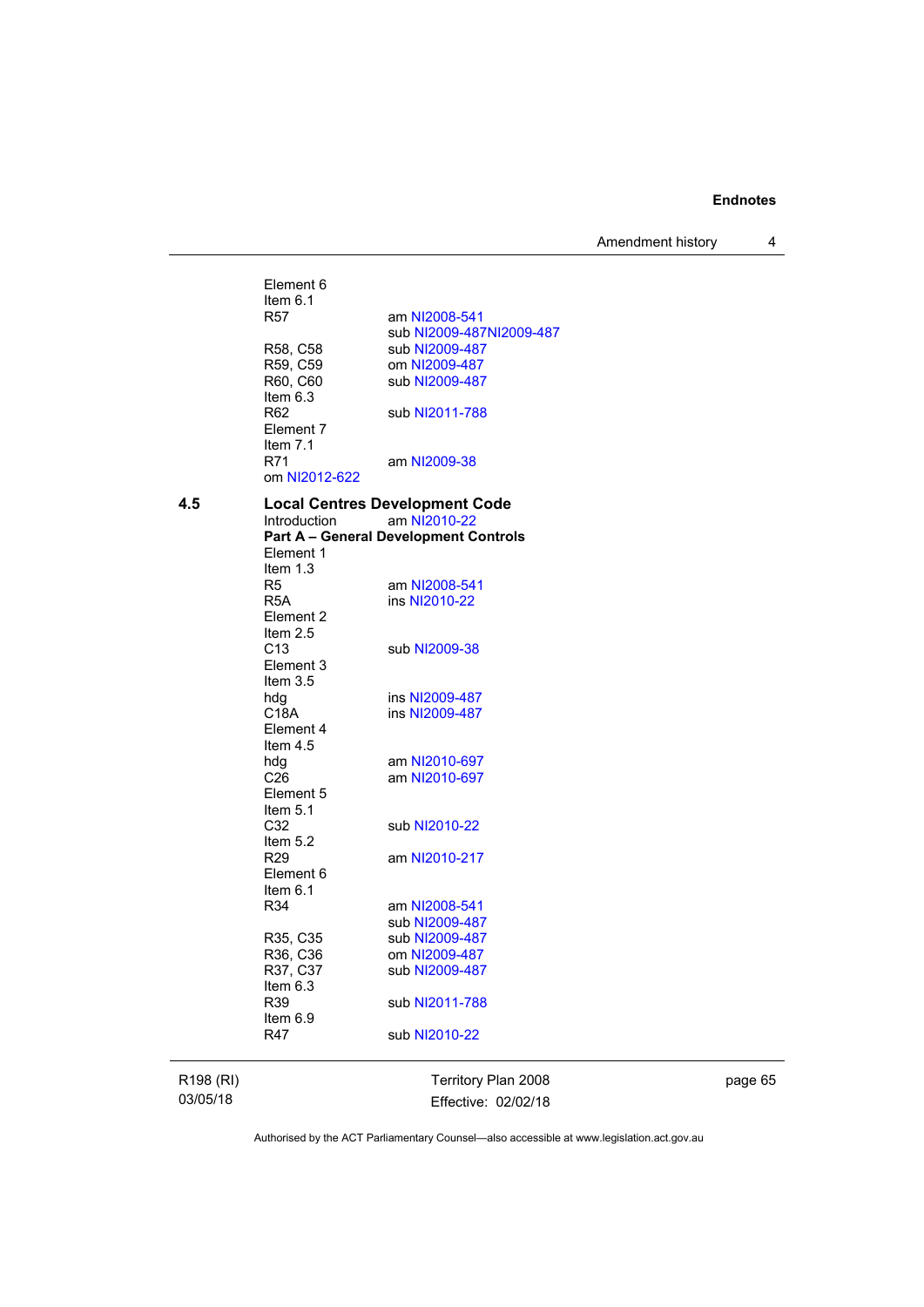4 Amendment history

|     | Element 7<br>Item $7.1$<br>R48<br>om NI2012-622 | am NI2009-38                                                                                                             |
|-----|-------------------------------------------------|--------------------------------------------------------------------------------------------------------------------------|
| 4.6 | <b>Introduction</b><br>Element 1                | <b>CZ2 Office Areas Outside Centres Development Code</b><br>am NI2010-22<br><b>Part A - General Development Controls</b> |
|     | Item $1.2$<br>R4<br>Element 2<br>Item $2.5$     | am NI2008-541                                                                                                            |
|     | C8<br>Element 3<br>Item $3.5$                   | sub NI2009-38                                                                                                            |
|     | hdg                                             | ins NI2009-487                                                                                                           |
|     | C12A<br>Element 4<br>Item $4.5$                 | ins NI2009-487                                                                                                           |
|     | hdg                                             | am NI2010-697                                                                                                            |
|     | C <sub>20</sub><br>Element 5<br>Item $5.2$      | am NI2010-697                                                                                                            |
|     | R <sub>23</sub><br>Item $5.4$                   | am NI2010-217                                                                                                            |
|     | C <sub>26</sub><br>Element 6<br>Item $6.1$      | sub NI2011-589                                                                                                           |
|     | R <sub>27</sub>                                 | am NI2008-541                                                                                                            |
|     |                                                 | sub NI2009-487                                                                                                           |
|     | R28, C28                                        | sub NI2009-487                                                                                                           |
|     | R29, C29<br>R30, C30<br>Item $6.2$              | sub NI2009-487<br>sub NI2009-487                                                                                         |
|     | R32<br>Element 7<br>Item $7.1$                  | sub NI2011-788                                                                                                           |
|     | R43                                             | am NI2009-38                                                                                                             |
|     | Element 1<br>Item $1.1$                         | <b>Part B – General Development Controls</b>                                                                             |
|     | R <sub>53</sub>                                 | am NI2008-541<br>sub NI2010-23                                                                                           |
|     | Item $1.3$<br>R4A<br>om NI2012-622              | ins NI2010-22                                                                                                            |
|     |                                                 |                                                                                                                          |

page 66 Territory Plan 2008 Effective: 02/02/18

R198 (RI) 03/05/18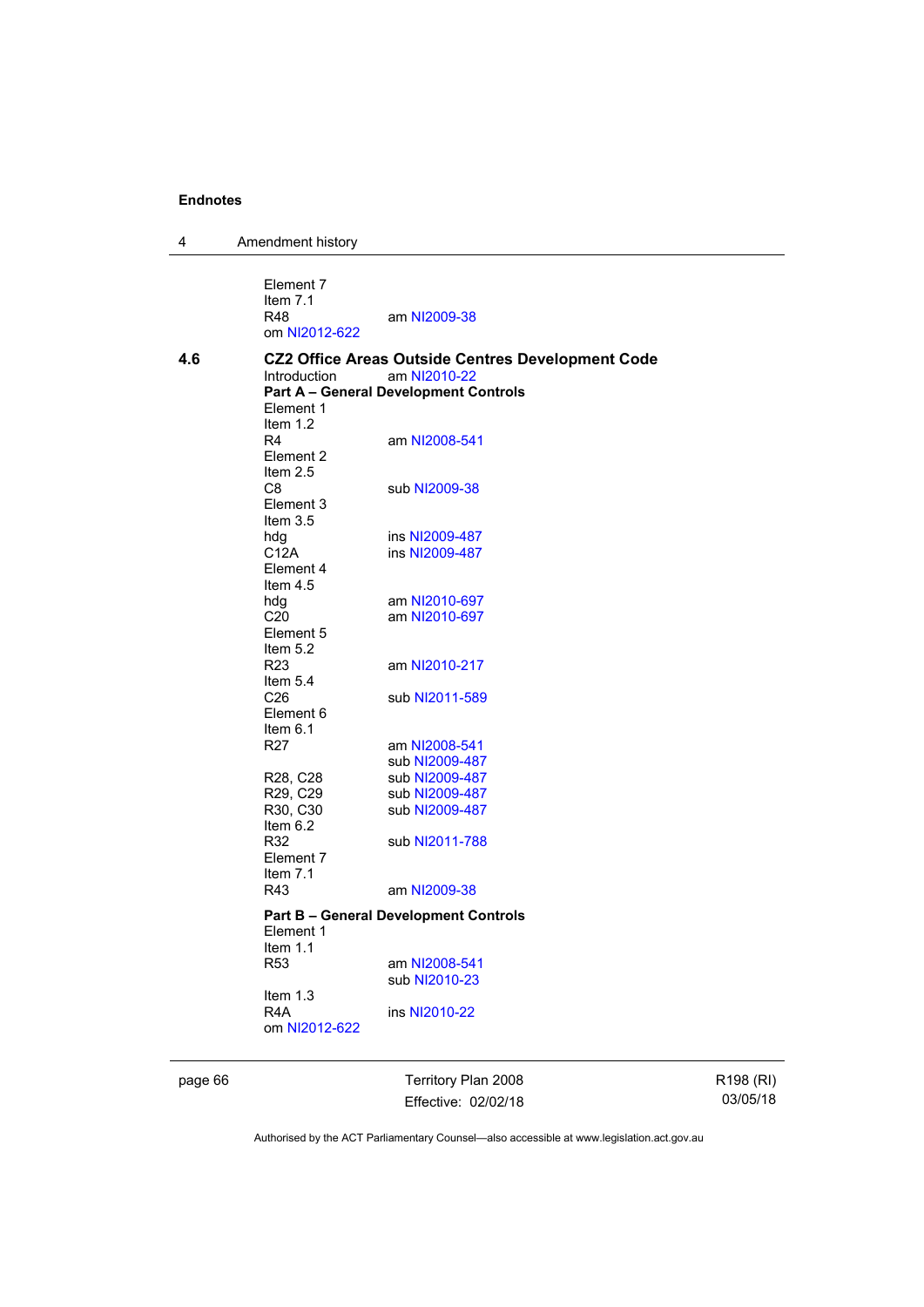Amendment history 4

| 4.7 | <b>CZ5 Mixed Use Zone Development Code</b><br>Introduction<br>am NI2010-22<br><b>Part A - General Development Controls</b><br>Element 1<br>Item $1.2$ |                                       |  |
|-----|-------------------------------------------------------------------------------------------------------------------------------------------------------|---------------------------------------|--|
|     | R3A, C3A<br>R4<br>Element 2<br>Item $2.4$                                                                                                             | ins Variation No 293<br>am NI2008-541 |  |
|     | C8<br>Element 3<br>Item $3.5$                                                                                                                         | sub NI2009-38                         |  |
|     | hdg                                                                                                                                                   | ins NI2009-487                        |  |
|     | C12A<br>Element 4<br>Item $4.5$                                                                                                                       | ins NI2009-487                        |  |
|     | hdg                                                                                                                                                   | am NI2010-697                         |  |
|     | C <sub>20</sub><br>Element 5<br>Item $5.2$                                                                                                            | am NI2010-697                         |  |
|     | R <sub>23</sub><br>Item 5.4                                                                                                                           | am NI2010-217                         |  |
|     | C <sub>26</sub><br>Element 6<br>Item $6.1$                                                                                                            | sub NI2010-218                        |  |
|     | R <sub>27</sub>                                                                                                                                       | am NI2008-541                         |  |
|     |                                                                                                                                                       | sub NI2009-487                        |  |
|     | R28, C28                                                                                                                                              | sub NI2009-487                        |  |
|     | R29, C29                                                                                                                                              | sub NI2009-487                        |  |
|     | R30, C30<br>Item $6.3$                                                                                                                                | sub NI2009-487                        |  |
|     | R32<br>Element 7<br>Item $7.1$                                                                                                                        | sub NI2011-788                        |  |
|     | R43                                                                                                                                                   | am NI2009-38                          |  |
|     | <b>Part B - Site Specific Controls</b>                                                                                                                |                                       |  |
|     | Element 1                                                                                                                                             |                                       |  |
|     | Item $1.2$                                                                                                                                            |                                       |  |
|     | <b>R55</b>                                                                                                                                            | am NI2011-206                         |  |
|     | Item $1.5$                                                                                                                                            |                                       |  |
|     | R <sub>61</sub>                                                                                                                                       | am NI2012-189                         |  |
|     | R <sub>62</sub>                                                                                                                                       | am NI2012-189                         |  |
|     | C62                                                                                                                                                   | am NI2012-189                         |  |
|     | Item $1.6$<br>C63                                                                                                                                     | sub NI2010-411                        |  |
|     | R65                                                                                                                                                   | sub NI2011-787                        |  |
|     | om NI2012-622                                                                                                                                         |                                       |  |
|     |                                                                                                                                                       |                                       |  |

R198 (RI) 03/05/18

Territory Plan 2008 Effective: 02/02/18 page 67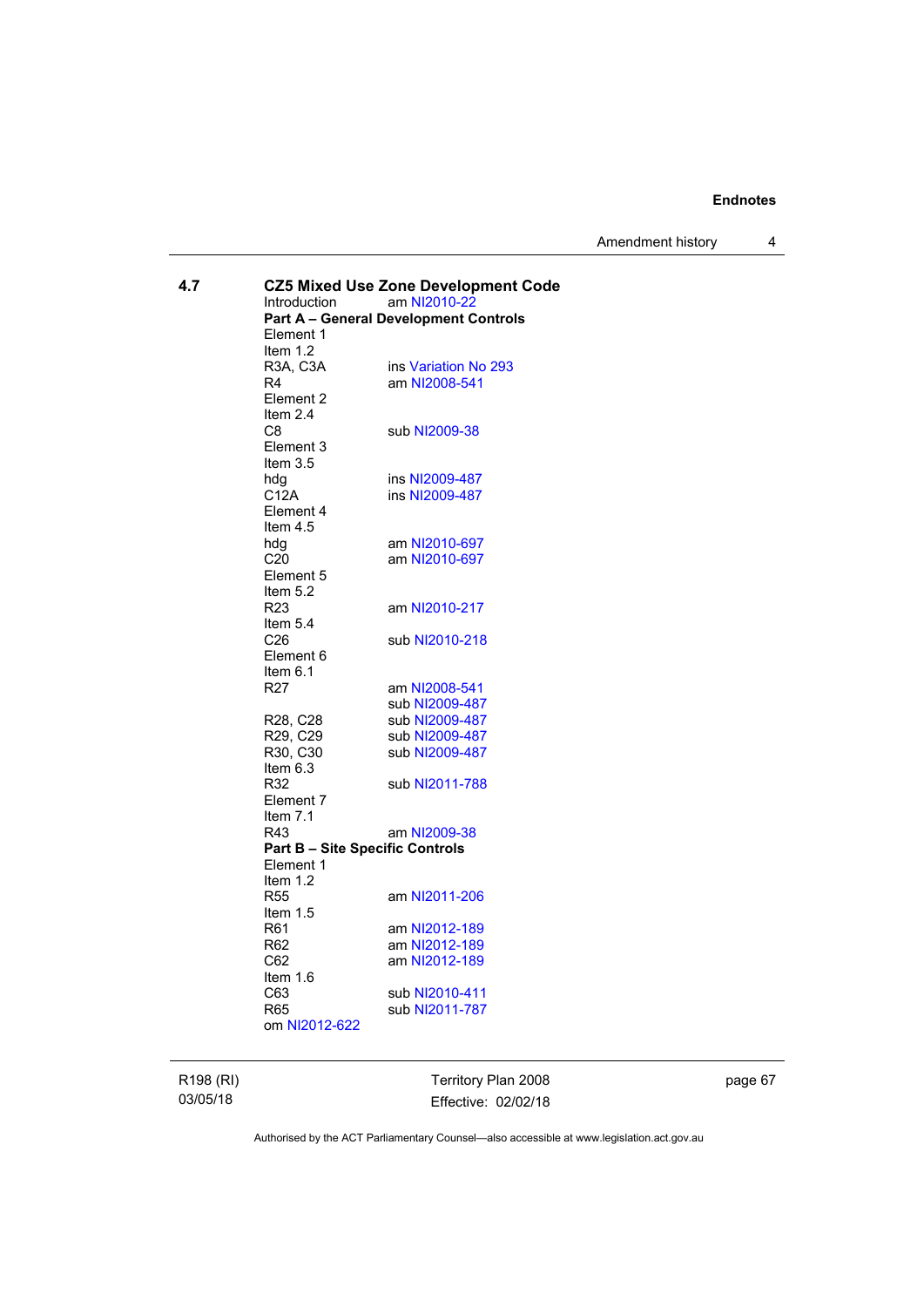| 4 | Amendment history |  |
|---|-------------------|--|
|---|-------------------|--|

| 4.8     | CZ6 Leisure and Accommodation Zone Development Code<br><b>Introduction</b><br>am NI2010-22<br><b>Part A - General Development Controls</b><br>Element 1<br>Item $1.1$ |                                                                    |                       |  |
|---------|-----------------------------------------------------------------------------------------------------------------------------------------------------------------------|--------------------------------------------------------------------|-----------------------|--|
|         | R <sub>2</sub><br>Item $1.2$                                                                                                                                          | am NI2008-541                                                      |                       |  |
|         | R <sub>5</sub><br>Element 2<br>Item $2.5$                                                                                                                             | am NI2008-541                                                      |                       |  |
|         | C10<br>Element 3<br>Item $3.5$<br>hdg<br>C <sub>14</sub> A<br>Element 4<br>Item $4.5$<br>hdg<br>C <sub>22</sub><br>Element 5<br>Item $5.2$                            | sub NI2009-38                                                      |                       |  |
|         |                                                                                                                                                                       | ins NI2009-487<br>ins NI2009-487                                   |                       |  |
|         |                                                                                                                                                                       | am NI2010-697<br>am NI2010-697                                     |                       |  |
|         | R <sub>25</sub><br>Item $5.4$                                                                                                                                         | am NI2010-217                                                      |                       |  |
|         | C <sub>28</sub><br>Element 6<br>Item $6.1$                                                                                                                            | sub NI2011-589                                                     |                       |  |
|         | R <sub>29</sub><br>R30, C30<br>R31, C31                                                                                                                               | amNI2008-541<br>sub NI2009-487<br>sub NI2009-487<br>sub NI2009-487 |                       |  |
|         |                                                                                                                                                                       |                                                                    |                       |  |
|         |                                                                                                                                                                       |                                                                    |                       |  |
|         | R32, C32<br>Item $6.3$                                                                                                                                                | sub NI2009-487                                                     |                       |  |
|         | R34<br>Element 7<br>Item $7.1$                                                                                                                                        | sub NI2011-788                                                     |                       |  |
|         | R45                                                                                                                                                                   | am NI2009-38                                                       |                       |  |
|         | <b>Part B - Site Specific Development Controls</b><br>Element 1                                                                                                       |                                                                    |                       |  |
|         | Item 1.4 hdg<br><b>R55A</b><br>om NI2012-622                                                                                                                          | ins Variation No 293<br>ins Variation No 293                       |                       |  |
| 5.1     | IZ1 - General Industrial Zone<br><b>Exempt Development</b>                                                                                                            | IZ1 - IZ2 Objectives and Development Tables                        |                       |  |
|         |                                                                                                                                                                       | am NI2011-788                                                      |                       |  |
| page 68 |                                                                                                                                                                       | Territory Plan 2008                                                | R <sub>198</sub> (RI) |  |
|         |                                                                                                                                                                       | Effective: 02/02/18                                                | 03/05/18              |  |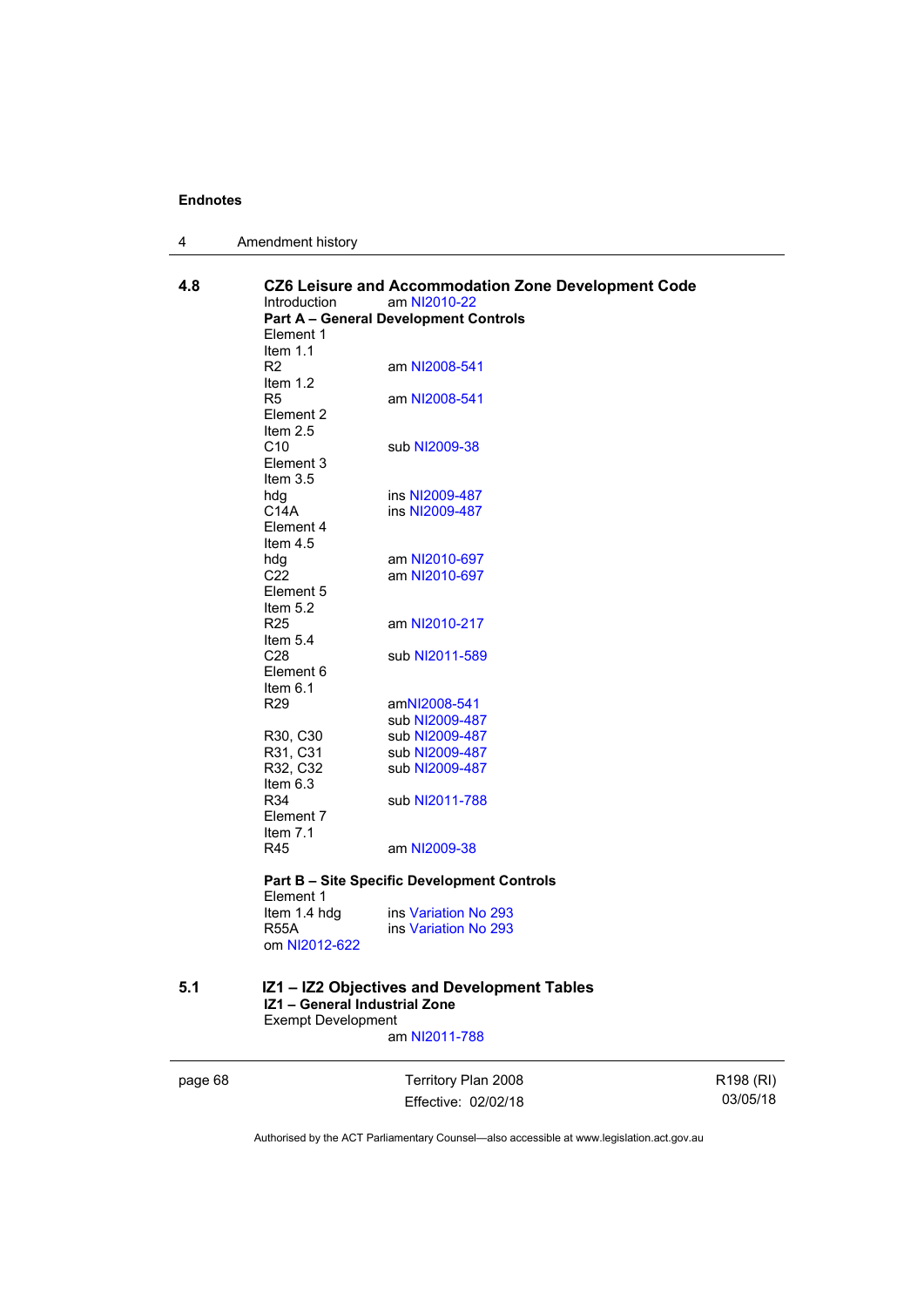Assessable Development am [NI2011-788](http://www.legislation.act.gov.au/ni/2011-788/) Minimum Assessment Track<br>Merit am NI20 am [NI2009-37](http://www.legislation.act.gov.au/ni/2009-37/) Prohibited Development am [NI2008-541](http://www.legislation.act.gov.au/ni/2008-541/); [NI2009-324](http://www.legislation.act.gov.au/ni/2009-324/); [NI2009-392](http://www.legislation.act.gov.au/ni/2009-392/); [NI2011-788](http://www.legislation.act.gov.au/ni/2011-788/); [NI2014-90](http://www.legislation.act.gov.au/ni/2014-90/default.asp) **Other Codes**  General Codes am [NI2011-206](http://www.legislation.act.gov.au/ni/2011-206/) Development table sub [NI2012-622](http://www.legislation.act.gov.au/ni/2012-622/default.asp) am [NI2012-631](http://www.legislation.act.gov.au/ni/2012-631/default.asp) Figures  $1 - 2$  om [NI2013-5](http://www.legislation.act.gov.au/ni/2013-5/default.asp) am [NI2016-391](http://www.legislation.act.gov.au/ni/2016-391/default.asp); [Variation No 353](http://www.legislation.act.gov.au/ni/2016-393/default.asp) **IZ2 – Mixed Use Industrial Zone**  Exempt Development hdg am [NI2010-602](http://www.legislation.act.gov.au/ni/2010-602/); am [NI2011-788](http://www.legislation.act.gov.au/ni/2011-788/) Assessable Development am [NI2011-788](http://www.legislation.act.gov.au/ni/2011-788/) Minimum Assessment Track Merit am [NI2009-37](http://www.legislation.act.gov.au/ni/2009-37/); [NI2010-22](http://www.legislation.act.gov.au/ni/2010-22/); [NI2011-206](http://www.legislation.act.gov.au/ni/2011-206/) Prohibited Development am [NI2008-541](http://www.legislation.act.gov.au/ni/2008-541/); [NI2009-324](http://www.legislation.act.gov.au/ni/2009-324/); [NI2009-392](http://www.legislation.act.gov.au/ni/2009-392/); [NI2010-602](http://www.legislation.act.gov.au/ni/2010-602/); [NI2011-788](http://www.legislation.act.gov.au/ni/2011-788/); [NI2014-90](http://www.legislation.act.gov.au/ni/2014-90/default.asp) Development table sub [NI2012-622](http://www.legislation.act.gov.au/ni/2012-622/default.asp) am [NI2012-631](http://www.legislation.act.gov.au/ni/2012-631/default.asp) Figure 1 om [NI2013-5](http://www.legislation.act.gov.au/ni/2013-5/default.asp) am [NI2016-391](http://www.legislation.act.gov.au/ni/2016-391/default.asp); [Variation No 353](http://www.legislation.act.gov.au/ni/2016-393/default.asp) **5.2 Industrial Zones Development Code**  am [NI2012-622](http://www.legislation.act.gov.au/ni/2012-622/default.asp); [NI2014-656](http://www.legislation.act.gov.au/ni/2014-656/default.asp) Relevant codes ins [NI2012-622](http://www.legislation.act.gov.au/ni/2012-622/default.asp); [NI2015-704](http://www.legislation.act.gov.au/ni/2015-704/default.asp) **Part A(1) – IZ1 – General Industrial Zone**  Element 2 Item  $2.1$ <br>R<sub>1</sub> sub [NI2011-787](http://www.legislation.act.gov.au/ni/2011-787/) am [NI2012-622](http://www.legislation.act.gov.au/ni/2012-622/default.asp)<br>Item 2.2 hdg ins NI2011-207 ins [NI2011-207](http://www.legislation.act.gov.au/ni/2011-207/) R1A ins [NI2011-207](http://www.legislation.act.gov.au/ni/2011-207/) sub [NI2012-622](http://www.legislation.act.gov.au/ni/2012-622/default.asp) **Part A(2) – IZ2 – Industrial Mixed Use Zone**  Element 1<br>R2 am [NI2008-290](http://www.legislation.act.gov.au/ni/2008-290/); [NI2012-622](http://www.legislation.act.gov.au/ni/2012-622/default.asp)

R198 (RI) 03/05/18

Territory Plan 2008 Effective: 02/02/18 page 69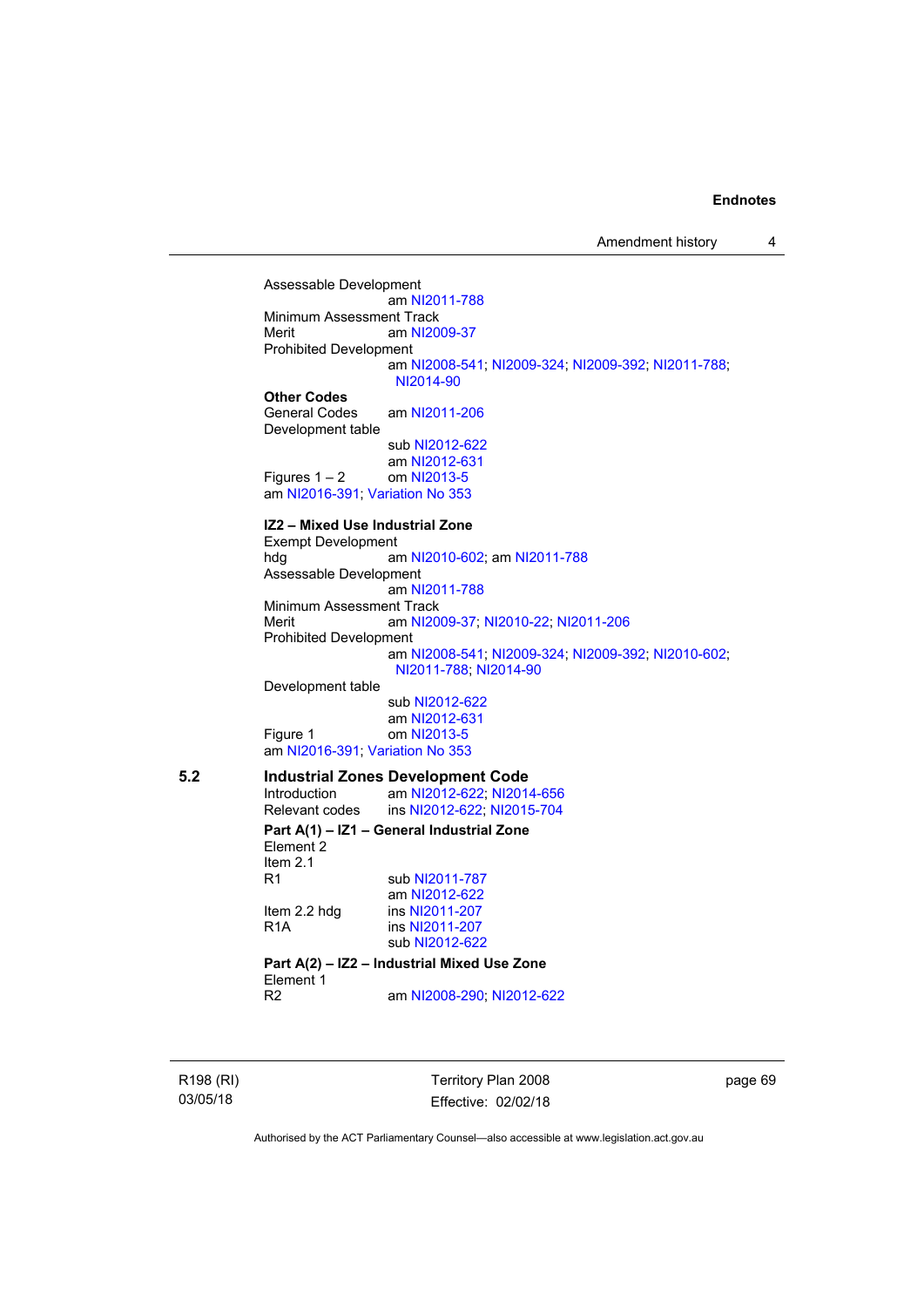4 Amendment history

| <b>Part B - General Development controls</b> |
|----------------------------------------------|
|                                              |
| am NI2010-22                                 |
|                                              |
|                                              |
| om NI2013-535                                |
|                                              |
| am NI2008-590                                |
|                                              |
|                                              |
| sub NI2009-38                                |
|                                              |
|                                              |
| ins NI2009-487                               |
| ins NI2009-487                               |
|                                              |
|                                              |
| om NI2012-622                                |
|                                              |
| am NI2010-697                                |
| am NI2010-697                                |
|                                              |
|                                              |
| sub NI2015-81                                |
|                                              |
|                                              |
| am NI2008-541                                |
| sub NI2009-487                               |
|                                              |
| sub NI2009-487                               |
| sub NI2009-487                               |
|                                              |
| sub NI2009-487                               |
|                                              |
| sub NI2011-788                               |
|                                              |
| ins NI2011-590                               |
|                                              |
|                                              |
| am NI2009-38                                 |
|                                              |
| am NI2012-410                                |
|                                              |

**Part C – Site Specific Controls**  om [NI2012-622](http://www.legislation.act.gov.au/ni/2012-622/default.asp)

page 70 Territory Plan 2008 Effective: 02/02/18 R198 (RI) 03/05/18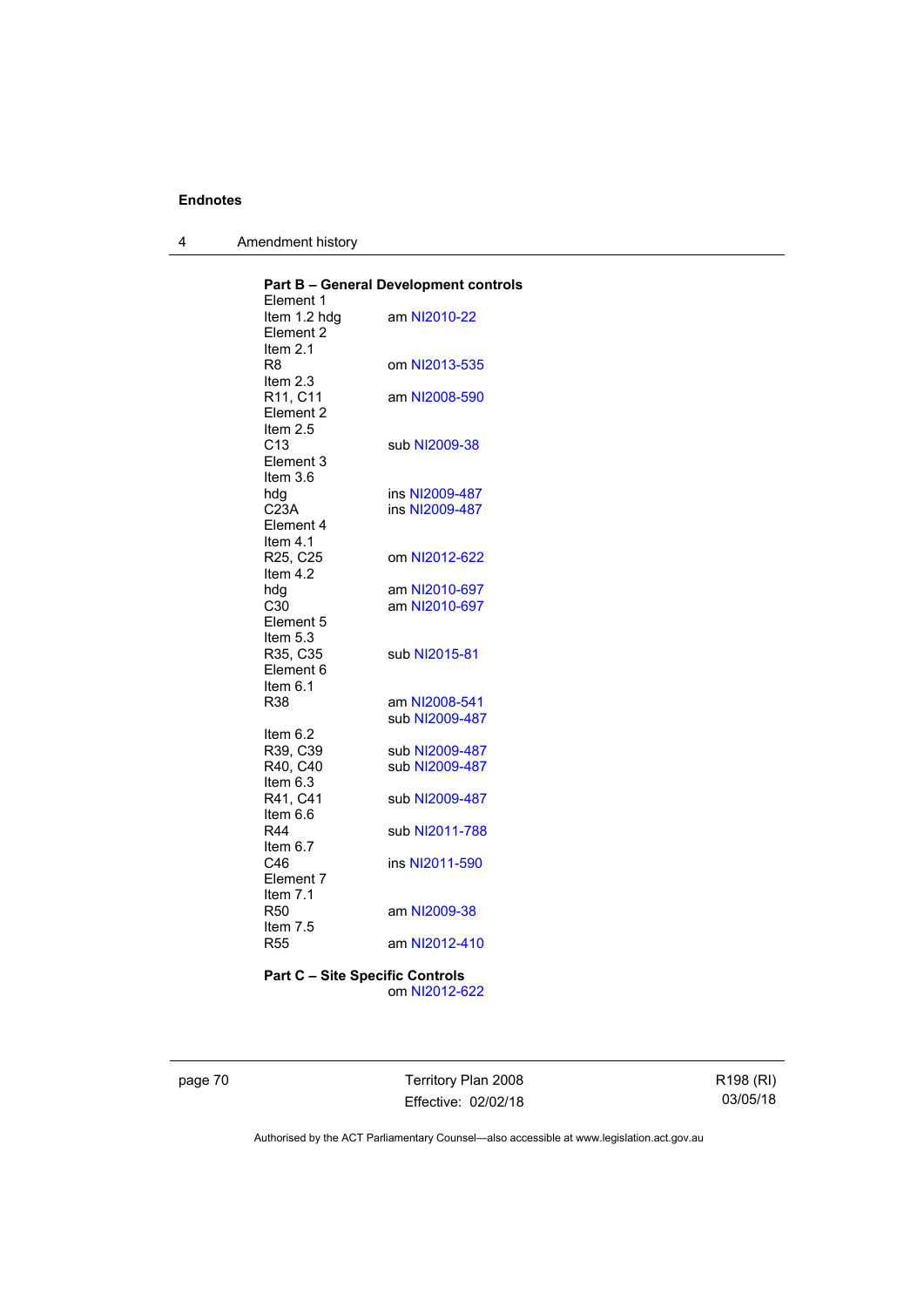Amendment history 4

**Appendix A: Hume West Industrial Estate bushfire provisions**  ins [NI2011-207](http://www.legislation.act.gov.au/ni/2011-207/) om [NI2012-622](http://www.legislation.act.gov.au/ni/2012-622/default.asp) am [NI2017-655](http://www.legislation.act.gov.au/ni/2017-655/default.asp) **6.1 CFZ Objectives and Development Table CFZ Community Facility Zone orig 6.1**  Exempt Development table<br>hdq am NI2 am [NI2010-602](http://www.legislation.act.gov.au/ni/2010-602/) Minimum Assessment Track Merit am [NI2009-37](http://www.legislation.act.gov.au/ni/2009-37/) Prohibited Development table am [NI2008-541](http://www.legislation.act.gov.au/ni/2008-541/); [NI2009-324](http://www.legislation.act.gov.au/ni/2009-324/); [NI2009-392](http://www.legislation.act.gov.au/ni/2009-392/); [NI2010-217](http://www.legislation.act.gov.au/ni/2010-217/); [NI2010-602](http://www.legislation.act.gov.au/ni/2010-602/) om [Variation No 302](http://www.legislation.act.gov.au/ni/2011-573/) **pres 6.1** ins [Variation No 302](http://www.legislation.act.gov.au/ni/2011-573/) Development table sub [NI2012-622](http://www.legislation.act.gov.au/ni/2012-622/default.asp) am [NI2012-631](http://www.legislation.act.gov.au/ni/2012-631/default.asp); [NI2014-90](http://www.legislation.act.gov.au/ni/2014-90/default.asp) Figures  $1 - 2$  om [NI2013-5](http://www.legislation.act.gov.au/ni/2013-5/default.asp) am [NI2016-391](http://www.legislation.act.gov.au/ni/2016-391/default.asp); [Variation No 353](http://www.legislation.act.gov.au/ni/2016-393/default.asp) **6.2 Community Facility Zone Development Code orig 6.2 Part A – General Development Controls**  Element 1

Item 1.1 am [NI2012-632](http://www.legislation.act.gov.au/ni/2012-632/default.asp) Item 1.2 R2 am [NI2012-632](http://www.legislation.act.gov.au/ni/2012-632/default.asp) Item 1.3 R3 am [NI2008-541](http://www.legislation.act.gov.au/ni/2008-541/); [NI2012-631](http://www.legislation.act.gov.au/ni/2012-631/default.asp) R4 am [NI2012-631](http://www.legislation.act.gov.au/ni/2012-631/default.asp)<br>R5 am NI2012-631 am [NI2012-631](http://www.legislation.act.gov.au/ni/2012-631/default.asp) Item 1.6 hdg om [NI2009-487](http://www.legislation.act.gov.au/ni/2009-487/)<br>R7, C7 om NI2009-487 om [NI2009-487](http://www.legislation.act.gov.au/ni/2009-487/) Element 2 Item 2.3 R10 am [NI2009-38](http://www.legislation.act.gov.au/ni/2009-38/) C10 sub [NI2009-38](http://www.legislation.act.gov.au/ni/2009-38/) R11 am [NI2009-38](http://www.legislation.act.gov.au/ni/2009-38/)<br>C11 sub NI2009-38 sub [NI2009-38](http://www.legislation.act.gov.au/ni/2009-38/)

R198 (RI) 03/05/18

Territory Plan 2008 Effective: 02/02/18 page 71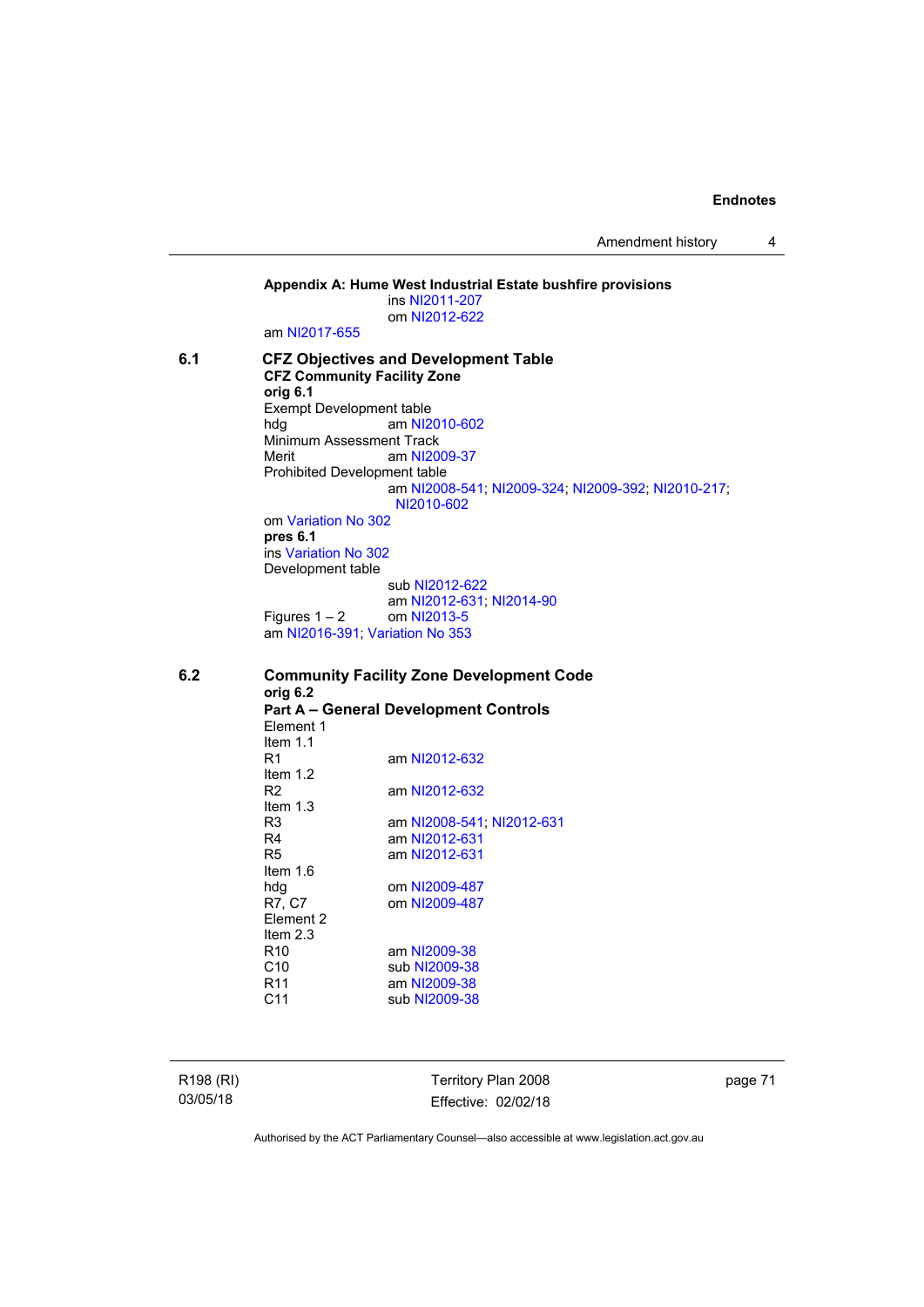4 Amendment history

|     | Element 2<br>Item $2.5$<br>C <sub>12</sub><br>Element 3<br>Item 3.5          | sub NI2009-38                                                                                                                  |
|-----|------------------------------------------------------------------------------|--------------------------------------------------------------------------------------------------------------------------------|
|     | hdg<br>C18A<br>Element 5                                                     | ins NI2009-487<br>ins NI2009-487                                                                                               |
|     | Intent<br>Item $5.1$                                                         | am NI2011-590                                                                                                                  |
|     | hda<br>C <sub>23</sub><br>Item $5.2$                                         | om NI2011-590<br>om NI2011-590                                                                                                 |
|     | R <sub>24</sub><br>Item $5.4$                                                | am NI2010-217                                                                                                                  |
|     | C27<br>R <sub>21</sub><br>Element 6                                          | sub NI2010-218<br>sub NI2011-788                                                                                               |
|     | Item 6.1<br>R <sub>28</sub>                                                  | am NI2008-541<br>sub NI2009-487                                                                                                |
|     | Item $6.2$<br>R29, C29<br>R30, C30                                           | sub NI2009-487<br>sub NI2009-487                                                                                               |
|     | Item $6.3$<br>R31, C31<br>Element 7                                          | sub NI2009-487                                                                                                                 |
|     | Item $7.1$<br>R39<br>om Variation No 302<br>pres 6.2                         | am NI2009-38                                                                                                                   |
|     | ins Variation No 302<br>Rules and Criteria renum NI2011-667<br>am NI2014-275 |                                                                                                                                |
| 7.1 | PRZ1 - Urban Open Space Zone<br><b>Exempt Development</b>                    | <b>PRZ1-PRZ2 Objectives and Development Tables</b>                                                                             |
|     | hdg<br>Assessable Development                                                | am NI2010-602; NI2011-788<br>am NI2011-788                                                                                     |
|     | Minimum Assessment Track<br>Merit<br><b>Prohibited Development</b>           | am NI2009-37; NI2009-99; NI2009-324; NI2013-535<br>am NI2008-541; NI2009-324; NI2009-392; NI2010-602;<br>NI2011-788; NI2014-90 |
|     |                                                                              |                                                                                                                                |

page 72 Territory Plan 2008 Effective: 02/02/18

R198 (RI) 03/05/18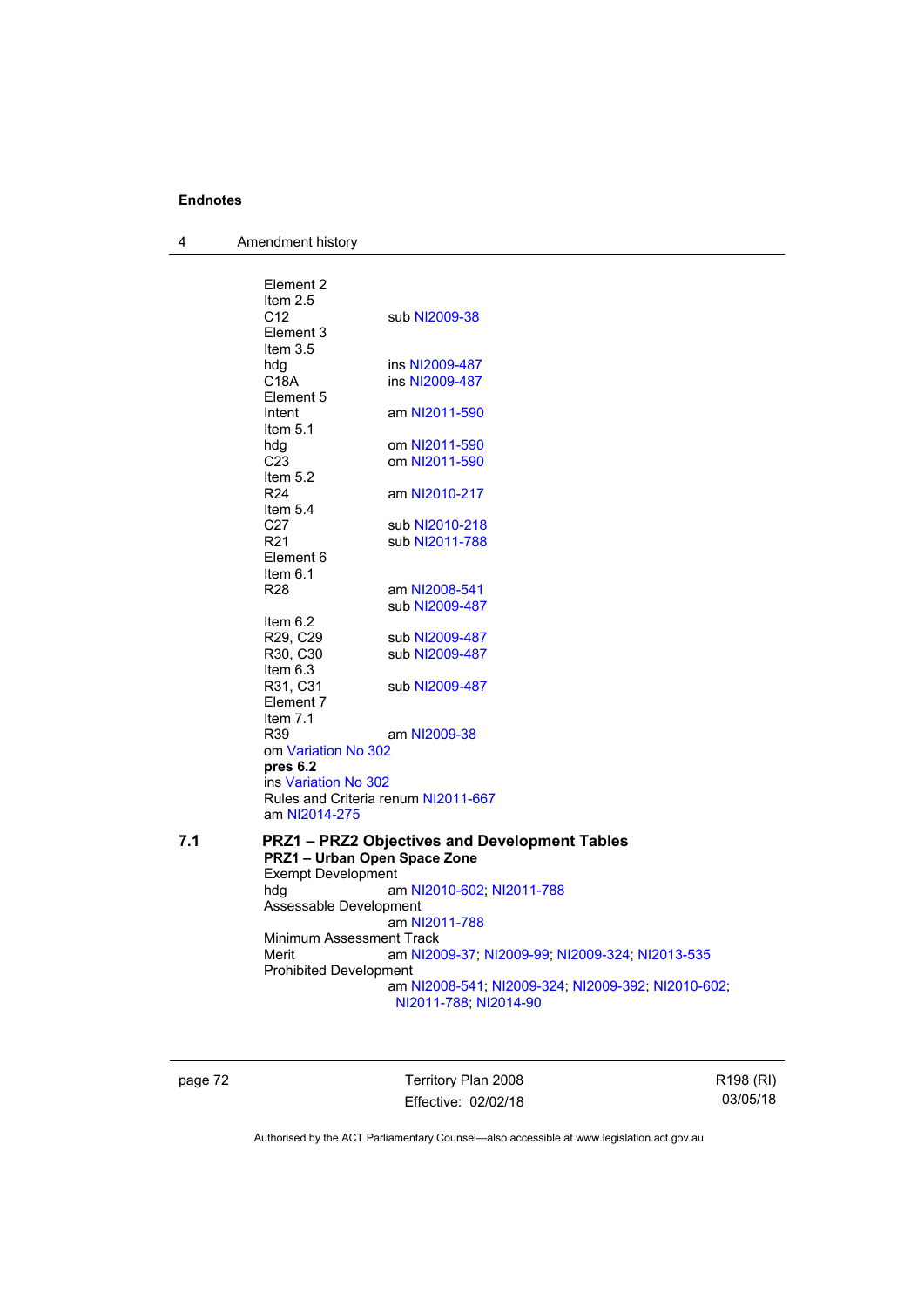Amendment history 4

R198 (RI) Territory Plan 2008 Development table sub [NI2012-622](http://www.legislation.act.gov.au/ni/2012-622/default.asp) am [NI2012-631](http://www.legislation.act.gov.au/ni/2012-631/default.asp)<br>om NI2013-5 Figures  $1 - 3$ am [NI2016-391](http://www.legislation.act.gov.au/ni/2016-391/default.asp); [Variation No 353](http://www.legislation.act.gov.au/ni/2016-393/default.asp) **PRZ2 – Restricted Access Recreation Zone**  Exempt Development hdg am [NI2010-602](http://www.legislation.act.gov.au/ni/2010-602/) am [NI2011-788](http://www.legislation.act.gov.au/ni/2011-788/) Assessable Development am [NI2011-788](http://www.legislation.act.gov.au/ni/2011-788/) Minimum Assessment Track Merit am [NI2009-37](http://www.legislation.act.gov.au/ni/2009-37/); [NI2009-324](http://www.legislation.act.gov.au/ni/2009-324/); [NI2010-697](http://www.legislation.act.gov.au/ni/2010-697/); [NI2013-535](http://www.legislation.act.gov.au/ni/2013-535/) Prohibited Development am [NI2008-541](http://www.legislation.act.gov.au/ni/2008-541/); [NI2009-324](http://www.legislation.act.gov.au/ni/2009-324/); [NI2009-392](http://www.legislation.act.gov.au/ni/2009-392/); [NI2010-602](http://www.legislation.act.gov.au/ni/2010-602/); [NI2010-697](http://www.legislation.act.gov.au/ni/2010-697/); [NI2011-788](http://www.legislation.act.gov.au/ni/2011-788/); [NI2014-90](http://www.legislation.act.gov.au/ni/2014-90/default.asp) Development table sub [NI2012-622](http://www.legislation.act.gov.au/ni/2012-622/default.asp) am [NI2012-631](http://www.legislation.act.gov.au/ni/2012-631/default.asp) am [NI2016-391](http://www.legislation.act.gov.au/ni/2016-391/default.asp); [Variation No 353](http://www.legislation.act.gov.au/ni/2016-393/default.asp) **7.2 Parks and Recreation Zones Development Code**  Relevant codes ins [NI2012-622](http://www.legislation.act.gov.au/ni/2012-622/default.asp) **Part A – Zone Specific Controls Part A(1) – PRZ1 – Urban Open Space Zone**  Element 1<br>R1 R1 sub [NI2012-410](http://www.legislation.act.gov.au/ni/2012-410/)<br>R1A sub NI2012-410 R1A sub [NI2012-410](http://www.legislation.act.gov.au/ni/2012-410/)<br>C2 sub NI2010-697 sub [NI2010-697](http://www.legislation.act.gov.au/ni/2010-697/) **Part A(2) – PRZ2 – Restricted Access Recreation Zone**  Element 1<br>R7 orig om [NI2011-590](http://www.legislation.act.gov.au/ni/2011-590/) **pres** (prev R7A, C7A) renum as R7, C7 [NI2011-590](http://www.legislation.act.gov.au/ni/2011-590/) R7A, C7A ins [NI2010-697](http://www.legislation.act.gov.au/ni/2010-697/) renum as R7 , C7 **Part B – General Development Controls**  Element 1<br>Item 1.3 ins [NI2009-324](http://www.legislation.act.gov.au/ni/2009-324/) Element 2 Item  $2.3$ <br>C<sub>15</sub> sub [NI2009-38](http://www.legislation.act.gov.au/ni/2009-38/) Element 3 Item  $3.1$ <br>C<sub>17</sub> am [NI2012-410](http://www.legislation.act.gov.au/ni/2012-410/)

03/05/18

Effective: 02/02/18

page 73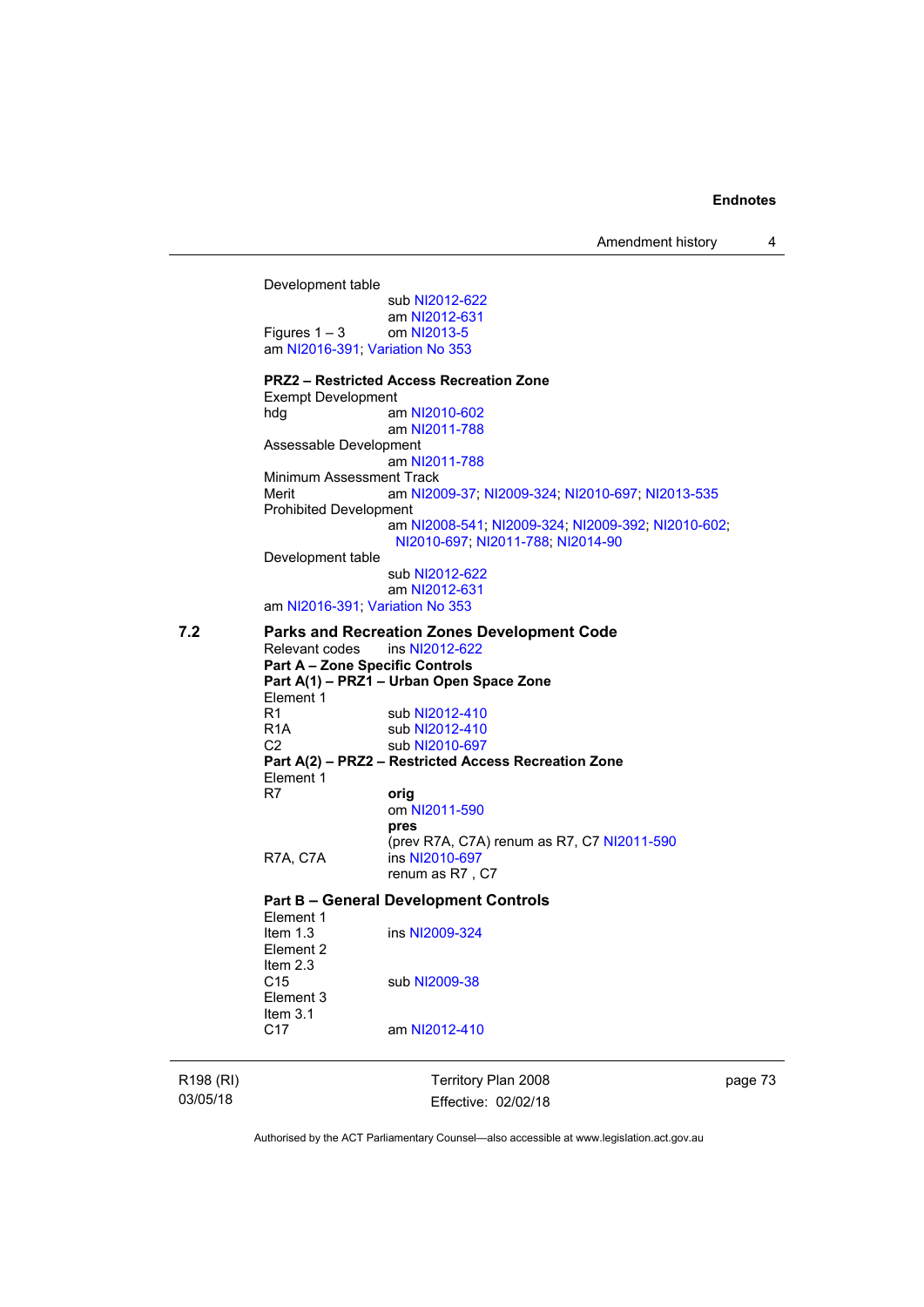| 4 | Amendment history |
|---|-------------------|
|---|-------------------|

| Element 5           |                |
|---------------------|----------------|
| Intent              | am NI2011-590  |
| Item $5.1$          |                |
| hdg                 | om NI2011-590  |
| C <sub>26</sub>     | om NI2011-590  |
| Item $5.2$          |                |
| R27                 | am NI2010-217  |
| Item $5.4$          |                |
| C30                 | sub NI2011-589 |
| Flement 6           |                |
| Item $6.1$          |                |
| C <sub>31</sub>     | am NI2012-410  |
| Item $6.2$          |                |
| R32                 | am NI2008-541  |
|                     | sub NI2009-487 |
| Item $6.3$          |                |
| R33, C33            | sub NI2009-487 |
| R34, C34            | sub NI2009-487 |
| Item $6.4$          |                |
| R35, C35            | sub NI2009-487 |
| Item $6.7$          |                |
| R38                 | sub NI2011-788 |
| Flement 7           |                |
| Item $7.1$          |                |
| R43                 | am NI2009-38   |
| Item $7.4$          |                |
| R47                 | am NI2012-410  |
| am Variation No 353 |                |

**8.1 TSZ1 – TSZ2 Objectives and Development Tables** 

## **TSZ1 – Transport Zone**  am [Variation No 327](http://www.legislation.act.gov.au/ni/2015-449/default.asp) Exempt Development<br>hdg an am [NI2010-602](http://www.legislation.act.gov.au/ni/2010-602/) am [NI2011-788](http://www.legislation.act.gov.au/ni/2011-788/) Assessable Development am [NI2011-788](http://www.legislation.act.gov.au/ni/2011-788/) Minimum Assessment Track<br>Merit am NI20

am [NI2009-37](http://www.legislation.act.gov.au/ni/2009-37/) Prohibited Development am [NI2008-541](http://www.legislation.act.gov.au/ni/2008-541/); [NI2009-324](http://www.legislation.act.gov.au/ni/2009-324/); [NI2009-392](http://www.legislation.act.gov.au/ni/2009-392/); [NI2010-602](http://www.legislation.act.gov.au/ni/2010-602/); [NI2011-788](http://www.legislation.act.gov.au/ni/2011-788/); [NI2014-90](http://www.legislation.act.gov.au/ni/2014-90/default.asp)

Development table

 sub [NI2012-622](http://www.legislation.act.gov.au/ni/2012-622/default.asp) am [NI2012-631](http://www.legislation.act.gov.au/ni/2012-631/default.asp) am [NI2016-391](http://www.legislation.act.gov.au/ni/2016-391/default.asp); [Variation No 353](http://www.legislation.act.gov.au/ni/2016-393/default.asp)

page 74 Territory Plan 2008 Effective: 02/02/18 R198 (RI) 03/05/18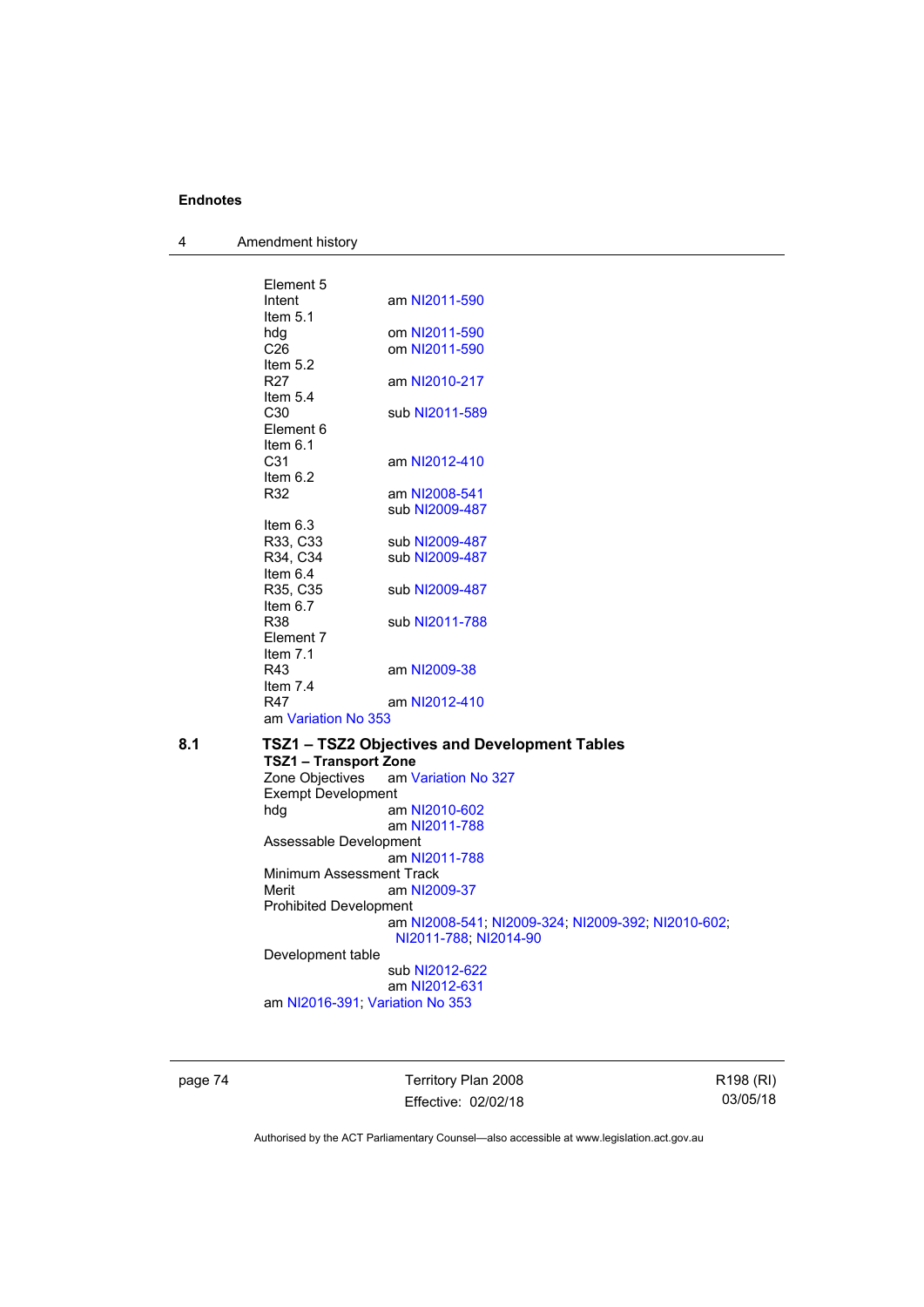Amendment history 4

**TSZ2 – Services Zone**  Exempt Development hdg am [NI2010-602](http://www.legislation.act.gov.au/ni/2010-602/) am [NI2011-788](http://www.legislation.act.gov.au/ni/2011-788/) Assessable Development am [NI2011-788](http://www.legislation.act.gov.au/ni/2011-788/) Minimum Assessment Track Merit am [NI2009-37](http://www.legislation.act.gov.au/ni/2009-37/) Prohibited Development am [NI2008-541](http://www.legislation.act.gov.au/ni/2008-541/); [NI2009-324](http://www.legislation.act.gov.au/ni/2009-324/); [NI2009-392](http://www.legislation.act.gov.au/ni/2009-392/); [NI2010-602](http://www.legislation.act.gov.au/ni/2010-602/); [NI2011-788](http://www.legislation.act.gov.au/ni/2011-788/); [NI2014-90](http://www.legislation.act.gov.au/ni/2014-90/default.asp) Development table sub [NI2012-622](http://www.legislation.act.gov.au/ni/2012-622/default.asp) am [NI2012-631](http://www.legislation.act.gov.au/ni/2012-631/default.asp) am [NI2016-391](http://www.legislation.act.gov.au/ni/2016-391/default.asp); [Variation No 353](http://www.legislation.act.gov.au/ni/2016-393/default.asp) 8.2 **Transport and Services Zone Development Code**<br>Relevant codes ins NI2012-622 Relevant codes **Part B – General Development Controls**  Element 2 Item 2.3 C10 sub [NI2009-38](http://www.legislation.act.gov.au/ni/2009-38/) Element 3 Item 3.1 C12 sub [NI2012-410](http://www.legislation.act.gov.au/ni/2012-410/) Element 5 Item 5.2 R19 am [NI2010-217](http://www.legislation.act.gov.au/ni/2010-217/) Element 6 Item 6.1 C22 am [NI2012-410](http://www.legislation.act.gov.au/ni/2012-410/) Item  $6.2$ <br>R23 am [NI2008-541](http://www.legislation.act.gov.au/ni/2008-541/) sub [NI2009-487](http://www.legislation.act.gov.au/ni/2009-487/) Item  $6.3$ <br>R24 R24 om [NI2009-487](http://www.legislation.act.gov.au/ni/2009-487/)<br>R25, C25 sub NI2009-487 sub [NI2009-487](http://www.legislation.act.gov.au/ni/2009-487/) Item 6.4<br>R26, C26 sub [NI2009-487](http://www.legislation.act.gov.au/ni/2009-487/) Item 6.7 R29 sub [NI2011-788](http://www.legislation.act.gov.au/ni/2011-788/) Element 7 Item 7.1 R33 am [NI2009-38](http://www.legislation.act.gov.au/ni/2009-38/) Item  $7.4$ <br>R37 am [NI2012-410](http://www.legislation.act.gov.au/ni/2012-410/)

R198 (RI) 03/05/18

Territory Plan 2008 Effective: 02/02/18 page 75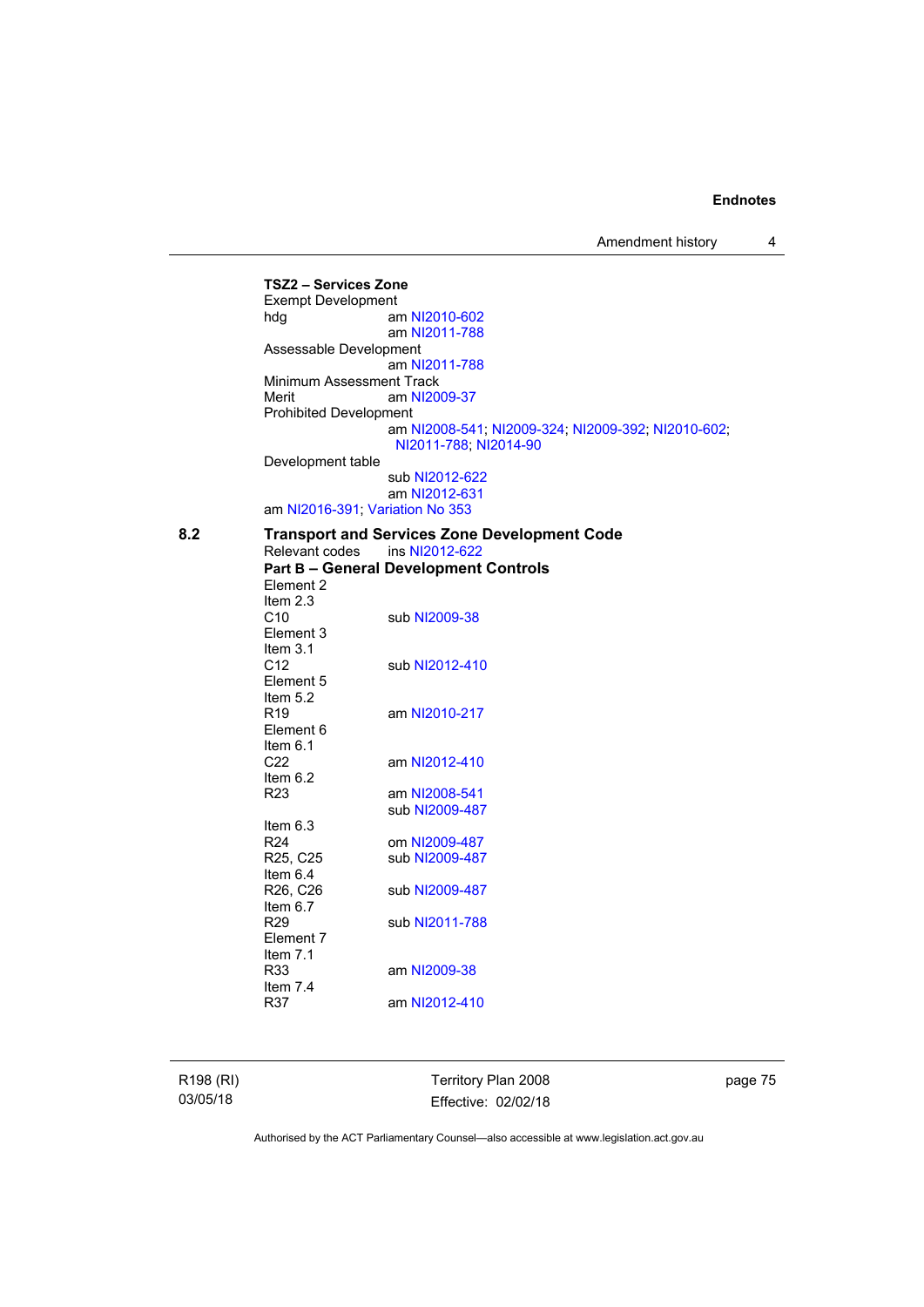| 4 | Amendment history |
|---|-------------------|
|---|-------------------|

| am NI2008-541; NI2009-37; NI2009-99; NI2010-411    |
|----------------------------------------------------|
|                                                    |
| am NI2008-541; NI2009-324; NI2009-392; NI2010-217; |
|                                                    |
|                                                    |
|                                                    |
|                                                    |
|                                                    |
|                                                    |
|                                                    |
|                                                    |
|                                                    |
|                                                    |
|                                                    |
|                                                    |
|                                                    |
|                                                    |
|                                                    |
|                                                    |
|                                                    |
|                                                    |
|                                                    |
|                                                    |
|                                                    |
| am NI2008-541; NI2009-324; NI2009-392; NI2010-217; |
|                                                    |
|                                                    |
|                                                    |
|                                                    |
|                                                    |
|                                                    |
|                                                    |
|                                                    |
|                                                    |
|                                                    |
|                                                    |
|                                                    |

page 76 **Territory Plan 2008** Effective: 02/02/18 R198 (RI) 03/05/18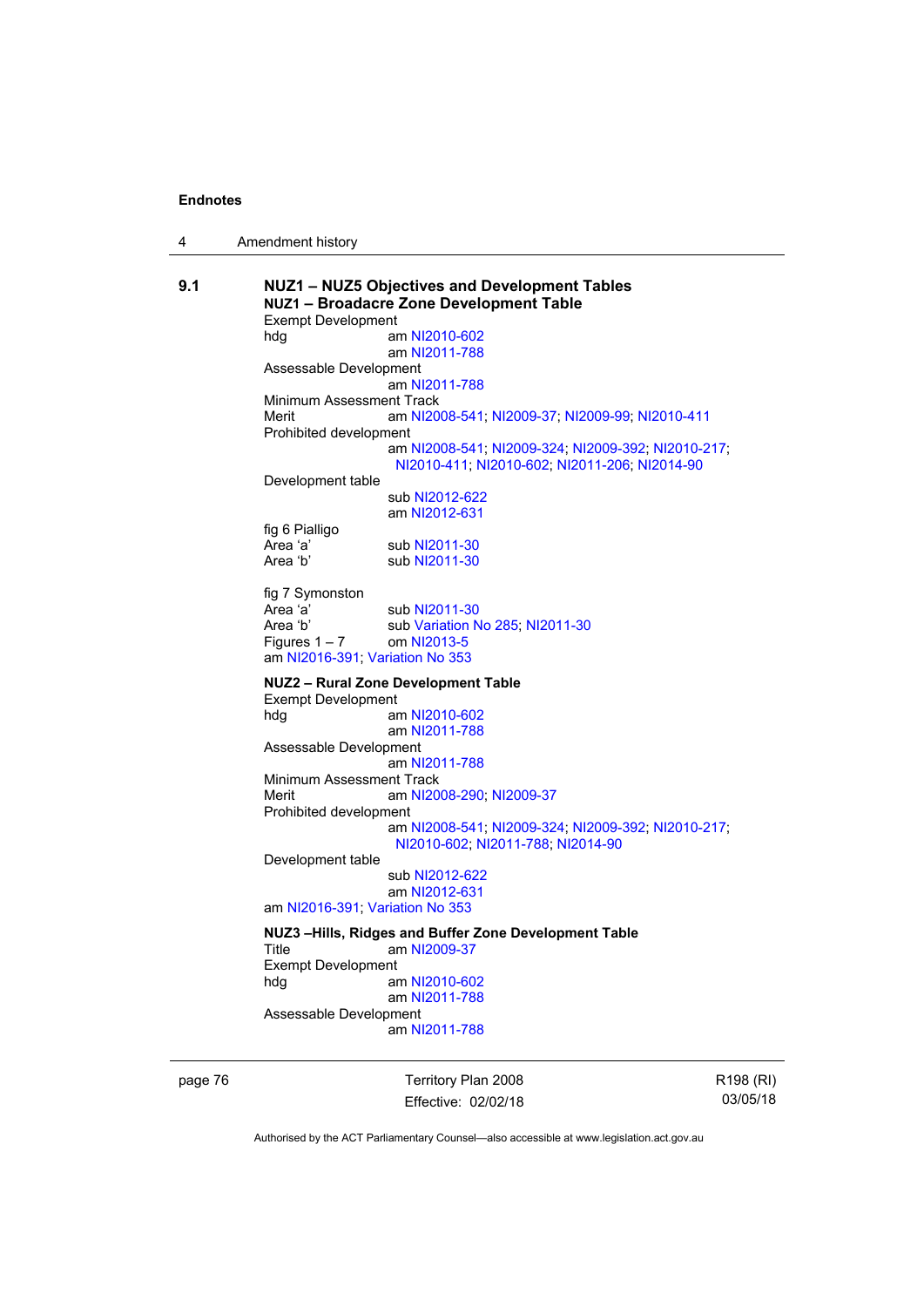Minimum Assessment Track Merit am [Variation No 281](http://www.legislation.act.gov.au/ni/2008-352/); [NI2009-37](http://www.legislation.act.gov.au/ni/2009-37/); [NI2009-99](http://www.legislation.act.gov.au/ni/2009-99/); [NI2010-411](http://www.legislation.act.gov.au/ni/2010-411/) Prohibited development table am [NI2008-541](http://www.legislation.act.gov.au/ni/2008-541/); [NI2009-324](http://www.legislation.act.gov.au/ni/2009-324/); [NI2009-392](http://www.legislation.act.gov.au/ni/2009-392/); [NI2010-217](http://www.legislation.act.gov.au/ni/2010-217/); [NI2010-602](http://www.legislation.act.gov.au/ni/2010-602/); [NI2011-788](http://www.legislation.act.gov.au/ni/2011-788/); [NI2014-90](http://www.legislation.act.gov.au/ni/2014-90/default.asp) Development table sub [NI2012-622](http://www.legislation.act.gov.au/ni/2012-622/default.asp) am [NI2012-631](http://www.legislation.act.gov.au/ni/2012-631/default.asp) Figure 1 om [NI2013-5](http://www.legislation.act.gov.au/ni/2013-5/default.asp) am [NI2016-391](http://www.legislation.act.gov.au/ni/2016-391/default.asp); [Variation No 353](http://www.legislation.act.gov.au/ni/2016-393/default.asp) **NUZ4 –River Corridor Zone Development Table**  Objectives am [NI2009-324](http://www.legislation.act.gov.au/ni/2009-324/) Exempt Development<br>hdg ar am [NI2010-602](http://www.legislation.act.gov.au/ni/2010-602/) am [NI2011-788](http://www.legislation.act.gov.au/ni/2011-788/) Assessable Development am [NI2011-788](http://www.legislation.act.gov.au/ni/2011-788/) Minimum Assessment Track Merit am [NI2009-37](http://www.legislation.act.gov.au/ni/2009-37/) Prohibited development [NI2008-541](http://www.legislation.act.gov.au/ni/2008-541/); [NI2009-324](http://www.legislation.act.gov.au/ni/2009-324/); [NI2009-392](http://www.legislation.act.gov.au/ni/2009-392/); [NI2010-602](http://www.legislation.act.gov.au/ni/2010-602/); [NI2011-788](http://www.legislation.act.gov.au/ni/2011-788/); [NI2014-90](http://www.legislation.act.gov.au/ni/2014-90/default.asp) Development table sub [NI2012-622](http://www.legislation.act.gov.au/ni/2012-622/default.asp) am [NI2012-631](http://www.legislation.act.gov.au/ni/2012-631/default.asp) Figures  $1 - 8$  om [NI2013-5](http://www.legislation.act.gov.au/ni/2013-5/default.asp) am [NI2016-391](http://www.legislation.act.gov.au/ni/2016-391/default.asp); [Variation No 353](http://www.legislation.act.gov.au/ni/2016-393/default.asp) **NUZ5 –Mountains and Bushland Zone Development Table**  Title am [NI2009-37](http://www.legislation.act.gov.au/ni/2009-37/) Exempt Development hdg am [NI2010-602](http://www.legislation.act.gov.au/ni/2010-602/) am [NI2011-788](http://www.legislation.act.gov.au/ni/2011-788/) Assessable Development am [NI2011-788](http://www.legislation.act.gov.au/ni/2011-788/) Minimum Assessment Track Merit am [NI2009-37](http://www.legislation.act.gov.au/ni/2009-37/) Prohibited development [NI2008-541](http://www.legislation.act.gov.au/ni/2008-541/); [NI2009-324](http://www.legislation.act.gov.au/ni/2009-324/); [NI2009-392](http://www.legislation.act.gov.au/ni/2009-392/); [NI2010-602](http://www.legislation.act.gov.au/ni/2010-602/); [NI2011-788](http://www.legislation.act.gov.au/ni/2011-788/); [NI2014-90](http://www.legislation.act.gov.au/ni/2014-90/default.asp) Development table sub [NI2012-622](http://www.legislation.act.gov.au/ni/2012-622/default.asp) am [NI2012-631](http://www.legislation.act.gov.au/ni/2012-631/default.asp) Figure 1 om [NI2013-5](http://www.legislation.act.gov.au/ni/2013-5/default.asp) am [NI2016-391](http://www.legislation.act.gov.au/ni/2016-391/default.asp); [Variation No 353](http://www.legislation.act.gov.au/ni/2016-393/default.asp)

R198 (RI) 03/05/18

Territory Plan 2008 Effective: 02/02/18 page 77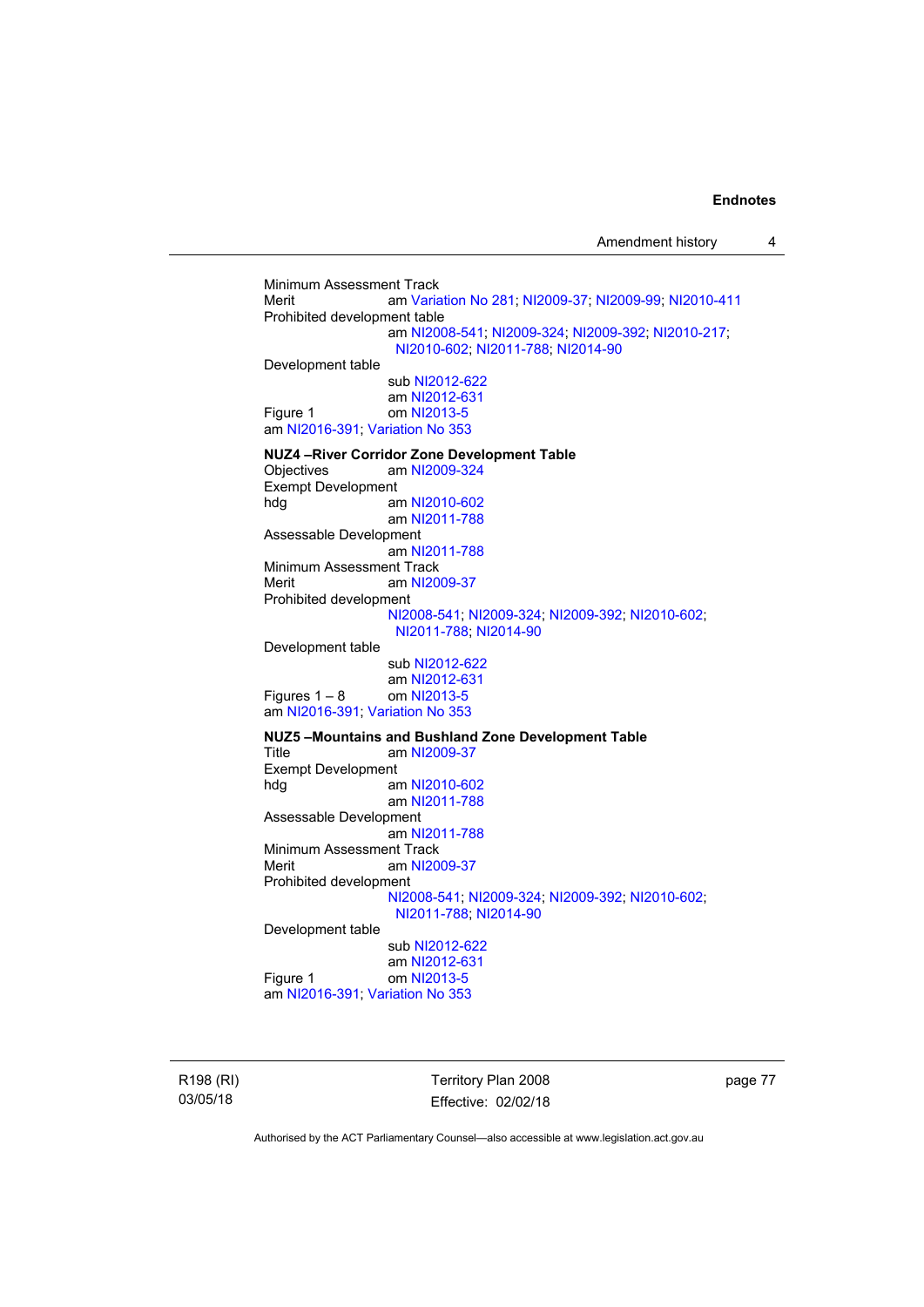| 4 | Amendment history |
|---|-------------------|
|---|-------------------|

| 9.2 | Introduction<br>Relevant codes                           | Non-Urban Zones Development Code<br>am NI2012-622<br>ins NI2012-622 |
|-----|----------------------------------------------------------|---------------------------------------------------------------------|
|     | Part A(1) – NUZ1 – Broadacre zone                        |                                                                     |
|     | Element 1<br>Intent<br>Item $1.1$                        | sub NI2010-601                                                      |
|     | C <sub>2</sub><br>C2A                                    | am NI2008-590<br>ins NI2010-601                                     |
|     | Part A(2) - NUZ2 - Rural zone<br>Element 1<br>Item $1.2$ |                                                                     |
|     | C5                                                       | om NI2012-622                                                       |
|     | Element 1<br>Item $1.1$                                  | Part A(4) - NUZ4 - River corridor zone                              |
|     | C <sub>11</sub>                                          | am NI2009-324                                                       |
|     | Element 1<br>Item $1.2$                                  | Par A(5) - NUZ5 - Mountains and Bushland                            |
|     | C <sub>13</sub><br>C <sub>14</sub>                       | om NI2012-622<br>om NI2012-622                                      |
|     | Element 2                                                | <b>Part B - General Development Controls</b>                        |
|     | Item 2.3<br>C21<br>Element 3<br>Item $3.4$               | sub NI2009-38                                                       |
|     | hdg                                                      | ins NI2009-487                                                      |
|     | C <sub>25A</sub><br>Element 5<br>Item $5.1$              | ins NI2009-487                                                      |
|     | R <sub>30</sub><br>Element 6<br>Item $6.1$               | am NI2010-217                                                       |
|     | R32, C32<br>Item 6.6                                     | am NI2013-245<br>sub NI2011-788                                     |
|     | Element 7<br>Item $7.1$<br>R40                           | am NI2009-38                                                        |
|     | <b>Part C - Site Specific Controls</b>                   |                                                                     |
|     | Part C(8) - Harman Industrial Area,<br>Jerrabomberra     | om NI2012-622<br>ins NI2008-290; renum as Part C(8) R4 LA           |
|     |                                                          | om NI2012-622                                                       |

page 78 Territory Plan 2008 Effective: 02/02/18

R198 (RI) 03/05/18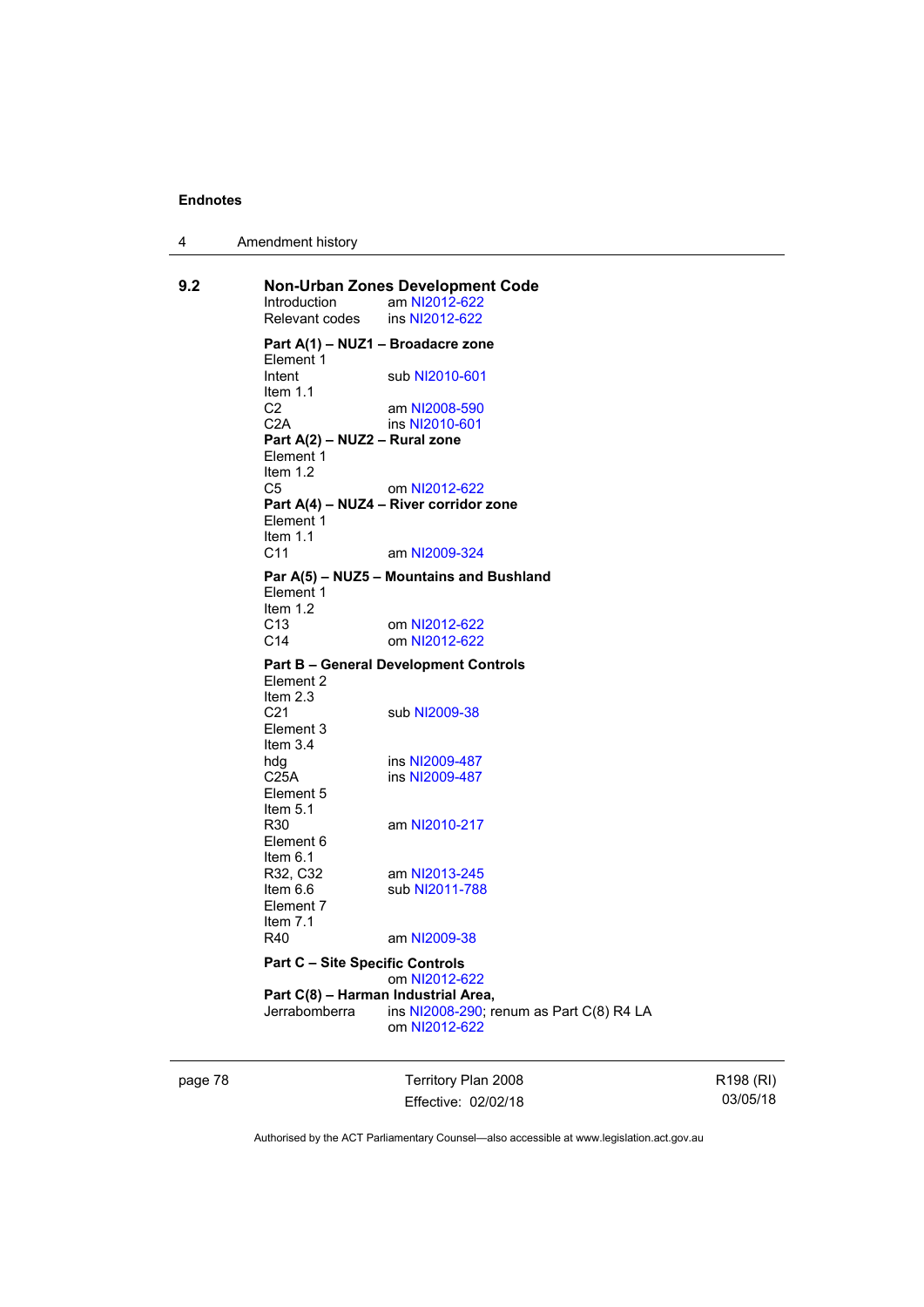Amendment history 4

# **10.1 Suburb Precinct Maps and Codes**

Introduction to Suburb<br>Precinct Codes ins ins [Variation No 302](http://www.legislation.act.gov.au/ni/2011-573/)

**Acton Precinct Map**  ins [NI2012-622](http://www.legislation.act.gov.au/ni/2012-622/default.asp)

**Ainslie Precinct Map**  ins [Variation No 302](http://www.legislation.act.gov.au/ni/2011-573/)

sub [NI2012-622](http://www.legislation.act.gov.au/ni/2012-622/default.asp)

# **Amaroo Precinct Map and Code**

ins [NI2012-622](http://www.legislation.act.gov.au/ni/2012-622/default.asp) sub [NI2013-484](http://www.legislation.act.gov.au/ni/2013-484/default.asp) am [NI2015-81](http://www.legislation.act.gov.au/ni/2015-81/default.asp); [NI2016-391](http://www.legislation.act.gov.au/ni/2016-391/default.asp)

## **Aranda Precinct Map and Code**

ins [Variation No 302](http://www.legislation.act.gov.au/ni/2011-573/) sub [NI2012-622](http://www.legislation.act.gov.au/ni/2012-622/default.asp); [NI2013-112](http://www.legislation.act.gov.au/ni/2013-112/default.asp) am [NI2014-656](http://www.legislation.act.gov.au/ni/2014-656/default.asp)

#### **Banks Precinct Map**  ins [NI2012-622](http://www.legislation.act.gov.au/ni/2012-622/default.asp)

**Barton Precinct Map and Code**  ins [Variation No 302](http://www.legislation.act.gov.au/ni/2011-573/) sub [NI2012-622](http://www.legislation.act.gov.au/ni/2012-622/default.asp) am [NI2017-263](http://www.legislation.act.gov.au/ni/2017-263/default.asp)

## **Beard Precinct Map and Code**

ins [NI2012-622](http://www.legislation.act.gov.au/ni/2012-622/default.asp) am [NI2012-631](http://www.legislation.act.gov.au/ni/2012-631/default.asp); [NI2013-5](http://www.legislation.act.gov.au/ni/2013-5/default.asp); [Variation No 353](http://www.legislation.act.gov.au/ni/2016-393/default.asp)

#### **Belconnen Precinct Map and Code**  ins [NI2012-622](http://www.legislation.act.gov.au/ni/2012-622/default.asp)

## **Bonner Precinct Map and Code**

ins [NI2011-257](http://www.legislation.act.gov.au/ni/2011-257/) am [NI2011-480](http://www.legislation.act.gov.au/ni/2011-480/) sub [Variation No 302](http://www.legislation.act.gov.au/ni/2011-573/); [NI2011-786](http://www.legislation.act.gov.au/ni/2011-786/) am [NI2012-32](http://www.legislation.act.gov.au/ni/2012-32/); [NI2012-224](http://www.legislation.act.gov.au/ni/2012-224/); [NI2012-394](http://www.legislation.act.gov.au/ni/2012-394/) sub [NI2012-622](http://www.legislation.act.gov.au/ni/2012-622/default.asp) am [NI2013-245](http://www.legislation.act.gov.au/ni/2013-245/default.asp)

# **Bonython Precinct Map**

ins [Variation No 302](http://www.legislation.act.gov.au/ni/2011-573/) sub [NI2012-622](http://www.legislation.act.gov.au/ni/2012-622/default.asp)

R198 (RI) 03/05/18

Territory Plan 2008 Effective: 02/02/18 page 79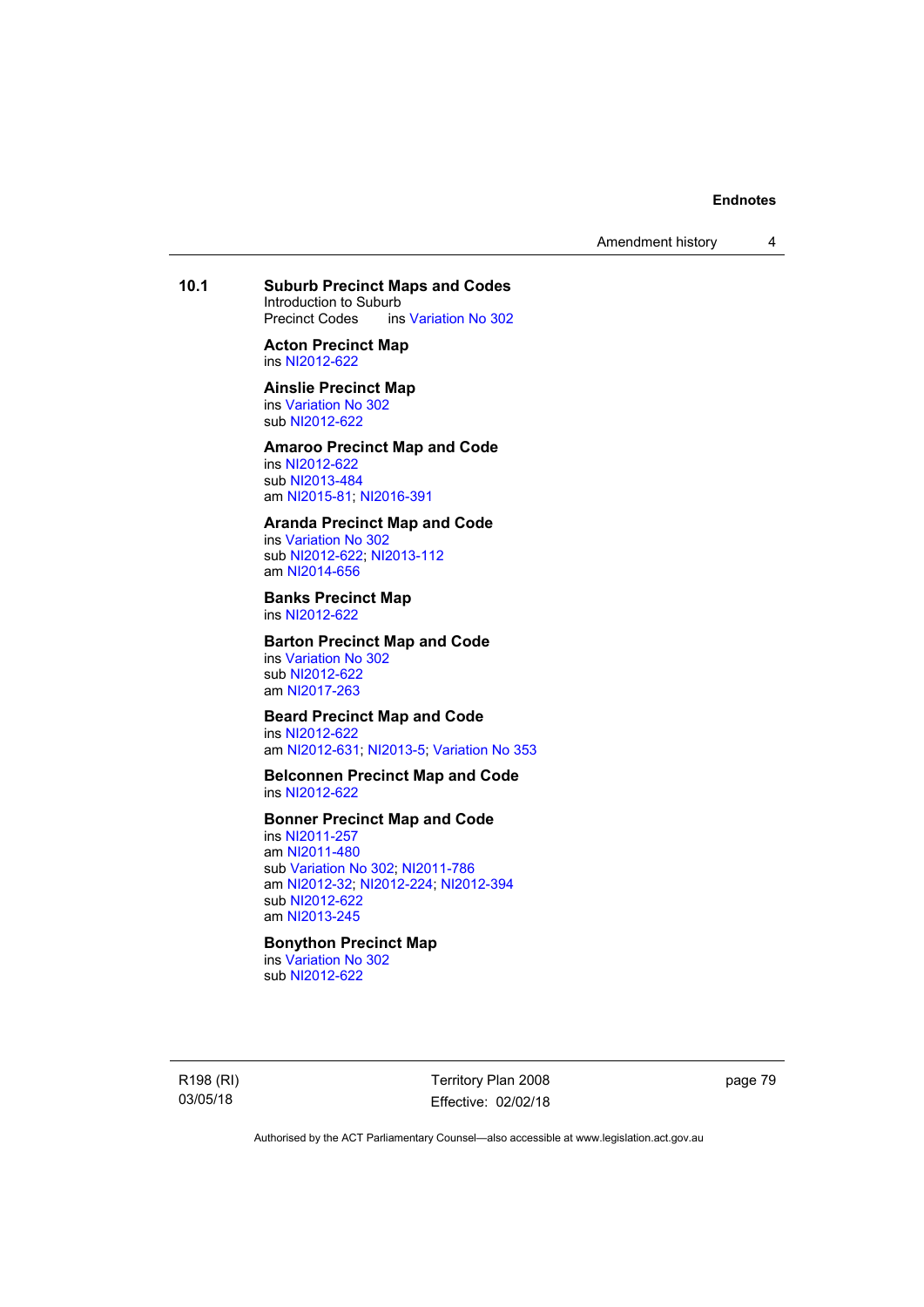4 Amendment history

### **Braddon Precinct Map and Code**

ins [Variation No 302](http://www.legislation.act.gov.au/ni/2011-573/) sub [NI2012-622](http://www.legislation.act.gov.au/ni/2012-622/default.asp) am [Variation No 308](http://www.legislation.act.gov.au/ni/2014-60/default.asp)

#### **Bruce Precinct Map and Code**

ins [NI2012-622](http://www.legislation.act.gov.au/ni/2012-622/default.asp) am [Variation No 347](http://www.legislation.act.gov.au/ni/2015-449/default.asp)

#### **Calwell Precinct Map and Code**

ins [Variation No 302](http://www.legislation.act.gov.au/ni/2011-573/) sub [NI2012-622](http://www.legislation.act.gov.au/ni/2012-622/default.asp) am [NI2013-114](http://www.legislation.act.gov.au/ni/2013-114/default.asp)

## **Campbell Precinct Map**

ins [Variation No 302](http://www.legislation.act.gov.au/ni/2011-573/) sub [NI2012-622](http://www.legislation.act.gov.au/ni/2012-622/default.asp)

## **Capital Hill Precinct Map**  ins [NI2012-622](http://www.legislation.act.gov.au/ni/2012-622/default.asp)

#### **Casey Precinct Map and Code**  (prev 10.4) renum and reloc [NI2010-602](http://www.legislation.act.gov.au/ni/2010-602/)

ins [NI2010-382](http://www.legislation.act.gov.au/ni/2010-382/) am [NI2010-409](http://www.legislation.act.gov.au/ni/2010-409/); [NI2010-566](http://www.legislation.act.gov.au/ni/2010-566/); [NI2011-126](http://www.legislation.act.gov.au/ni/2011-126/); [NI2011-283](http://www.legislation.act.gov.au/ni/2011-283/); [NI2011-651](http://www.legislation.act.gov.au/ni/2011-651/) sub [NI2012-29](http://www.legislation.act.gov.au/ni/2012-29/) am [NI2012-86](http://www.legislation.act.gov.au/ni/2012-86/); [NI2012-352](http://www.legislation.act.gov.au/ni/2012-352/); [NI2012-374](http://www.legislation.act.gov.au/ni/2012-374/); [NI2012-476](http://www.legislation.act.gov.au/ni/2012-476/); [NI2012-568](http://www.legislation.act.gov.au/ni/2012-568/default.asp); [NI2012-612](http://www.legislation.act.gov.au/ni/2012-612/default.asp) sub [NI2012-622](http://www.legislation.act.gov.au/ni/2012-622/default.asp) am [NI2013-147](http://www.legislation.act.gov.au/ni/2013-147/default.asp); [NI2013-207](http://www.legislation.act.gov.au/ni/2013-207/default.asp) sub [NI2014-33](http://www.legislation.act.gov.au/ni/2014-33/default.asp) am [NI2014-89](http://www.legislation.act.gov.au/ni/2014-89/default.asp); [NI2014-180](http://www.legislation.act.gov.au/ni/2014-180/default.asp); [NI2014-274](http://www.legislation.act.gov.au/ni/2014-274/default.asp); [NI2014-275](http://www.legislation.act.gov.au/ni/2014-275/default.asp); [NI2014-329](http://www.legislation.act.gov.au/ni/2014-329/default.asp); [NI2014-474](http://www.legislation.act.gov.au/ni/2014-474/default.asp); [NI2015-81;](http://www.legislation.act.gov.au/ni/2015-81/default.asp) [NI2015-612](http://www.legislation.act.gov.au/ni/2015-612/default.asp)

## **Chapman Precinct Map**

ins [Variation No 302](http://www.legislation.act.gov.au/ni/2011-573/) sub [NI2012-622](http://www.legislation.act.gov.au/ni/2012-622/default.asp)

#### **Charnwood Precinct Map and Code**

ins [Variation No 302](http://www.legislation.act.gov.au/ni/2011-573/) sub [NI2012-622](http://www.legislation.act.gov.au/ni/2012-622/default.asp)

## **Chifley Precinct Map**  ins [NI2012-622](http://www.legislation.act.gov.au/ni/2012-622/default.asp)

#### **Chisholm Precinct Map and Code**  ins [Variation No 302](http://www.legislation.act.gov.au/ni/2011-573/)

sub [NI2012-622](http://www.legislation.act.gov.au/ni/2012-622/default.asp)

page 80 Territory Plan 2008 Effective: 02/02/18 R198 (RI) 03/05/18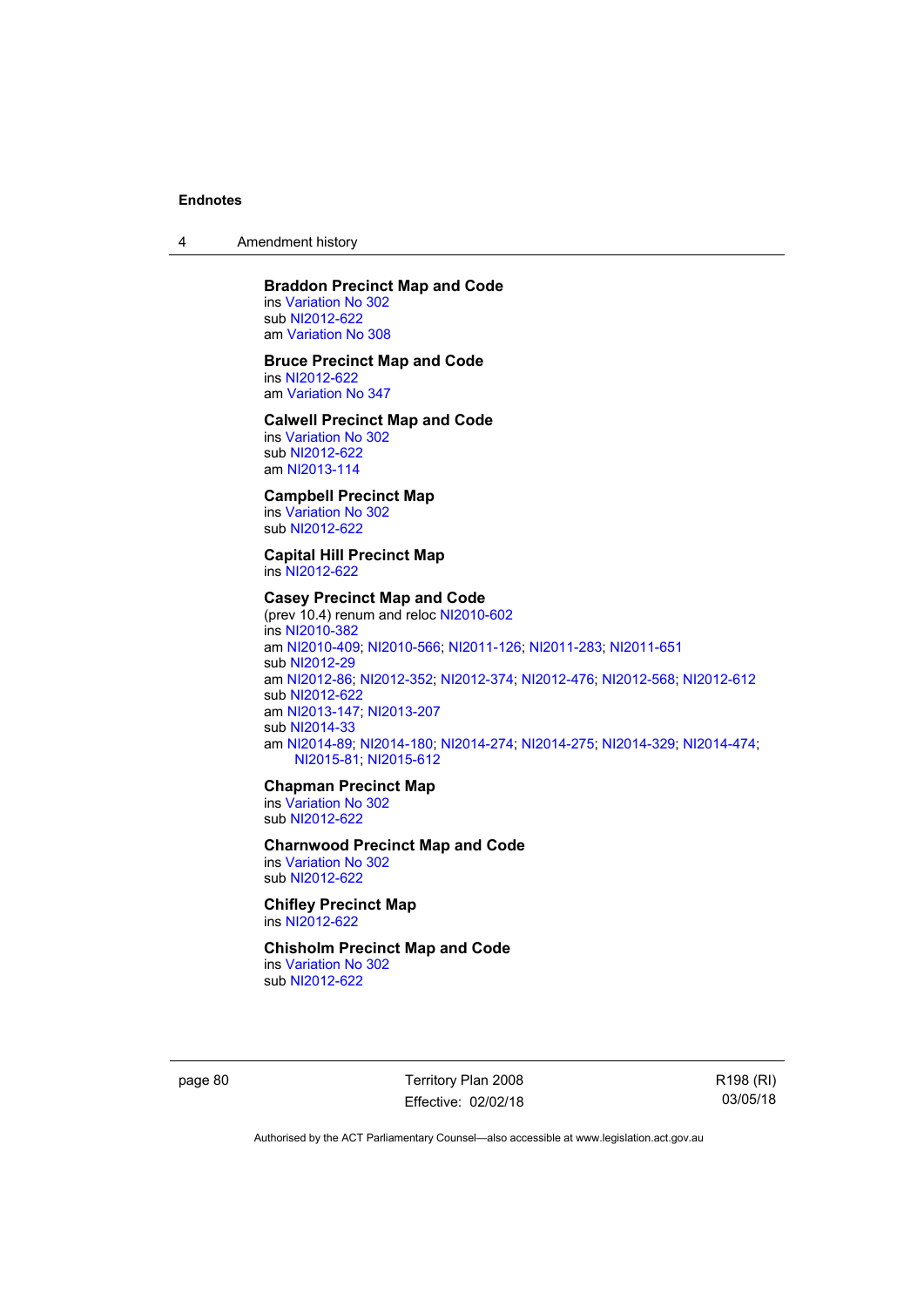Amendment history 4

## **City Precinct Map and Code**  ins [NI2012-622](http://www.legislation.act.gov.au/ni/2012-622/default.asp)

am [NI2014-656](http://www.legislation.act.gov.au/ni/2014-656/default.asp); [NI2016-391](http://www.legislation.act.gov.au/ni/2016-391/default.asp)

# **Conder Precinct Map and Code**

ins [Variation No 302](http://www.legislation.act.gov.au/ni/2011-573/) sub [NI2012-622](http://www.legislation.act.gov.au/ni/2012-622/default.asp) am [NI2013-114](http://www.legislation.act.gov.au/ni/2013-114/default.asp); [NI2013-245](http://www.legislation.act.gov.au/ni/2013-245/default.asp); [NI2013-437](http://www.legislation.act.gov.au/ni/2013-437/default.asp)

#### **Cook Precinct Map**  ins [NI2012-622](http://www.legislation.act.gov.au/ni/2012-622/default.asp)

## **Coombs Precinct Map and Code**

ins [NI2013-557](http://www.legislation.act.gov.au/ni/2013-557/default.asp) sub [NI2014-90](http://www.legislation.act.gov.au/ni/2014-90/default.asp) am [NI2014-268](http://www.legislation.act.gov.au/ni/2014-268/default.asp); [NI2014-662](http://www.legislation.act.gov.au/ni/2014-662/default.asp); [NI2015-138](http://www.legislation.act.gov.au/ni/2015-138/default.asp); [NI2015-181](http://www.legislation.act.gov.au/ni/2015-181/default.asp); [NI2015-471](http://www.legislation.act.gov.au/ni/2015-471/default.asp); [NI2015-633](http://www.legislation.act.gov.au/ni/2015-633/default.asp); [NI2016-454](http://www.legislation.act.gov.au/ni/2016-454/default.asp); [NI2016-597](http://www.legislation.act.gov.au/ni/2016-597/default.asp); [NI2018-35](http://www.legislation.act.gov.au/ni/2018-35/default.asp)

## **Crace Precinct Map and Code**

ins [NI2011-787](http://www.legislation.act.gov.au/ni/2011-787/) sub [NI2012-304](http://www.legislation.act.gov.au/ni/2012-304/) am [NI2012-507](http://www.legislation.act.gov.au/ni/2012-507/) sub [NI2012-622](http://www.legislation.act.gov.au/ni/2012-622/default.asp) am [NI2012-632](http://www.legislation.act.gov.au/ni/2012-632/default.asp); [NI2013-246](http://www.legislation.act.gov.au/ni/2013-246/default.asp); [NI2013-249](http://www.legislation.act.gov.au/ni/2013-248/default.asp); [NI2014-276](http://www.legislation.act.gov.au/ni/2014-276/default.asp)

# **Curtin Precinct Map and Code**  ins [Variation No 302](http://www.legislation.act.gov.au/ni/2011-573/)

sub [NI2012-622](http://www.legislation.act.gov.au/ni/2012-622/default.asp)

# **Deakin Precinct Map and Code**

ins [Variation No 302](http://www.legislation.act.gov.au/ni/2011-573/) sub [NI2012-622](http://www.legislation.act.gov.au/ni/2012-622/default.asp) am [NI2015-452](http://www.legislation.act.gov.au/ni/2015-452/default.asp); [NI2017-655](http://www.legislation.act.gov.au/ni/2017-655/default.asp)

## **Denman Prospect Map and Code**

ins [NI2016-306](http://www.legislation.act.gov.au/ni/2016-306/default.asp) sub [NI2017-159](http://www.legislation.act.gov.au/ni/2017-159/default.asp) am [NI2017-549](http://www.legislation.act.gov.au/ni/2017-549/default.asp)

## **Dickson Precinct Map and Code**

ins [Variation No 302](http://www.legislation.act.gov.au/ni/2011-573/) sub [NI2012-622](http://www.legislation.act.gov.au/ni/2012-622/default.asp) am [Variation No 311](http://www.legislation.act.gov.au/ni/2013-208/default.asp)

# **Downer Precinct Map and Code**

ins [NI2012-622](http://www.legislation.act.gov.au/ni/2012-622/default.asp) sub [Variation No 322](http://www.legislation.act.gov.au/ni/2015-185/default.asp)

R198 (RI) 03/05/18

Territory Plan 2008 Effective: 02/02/18 page 81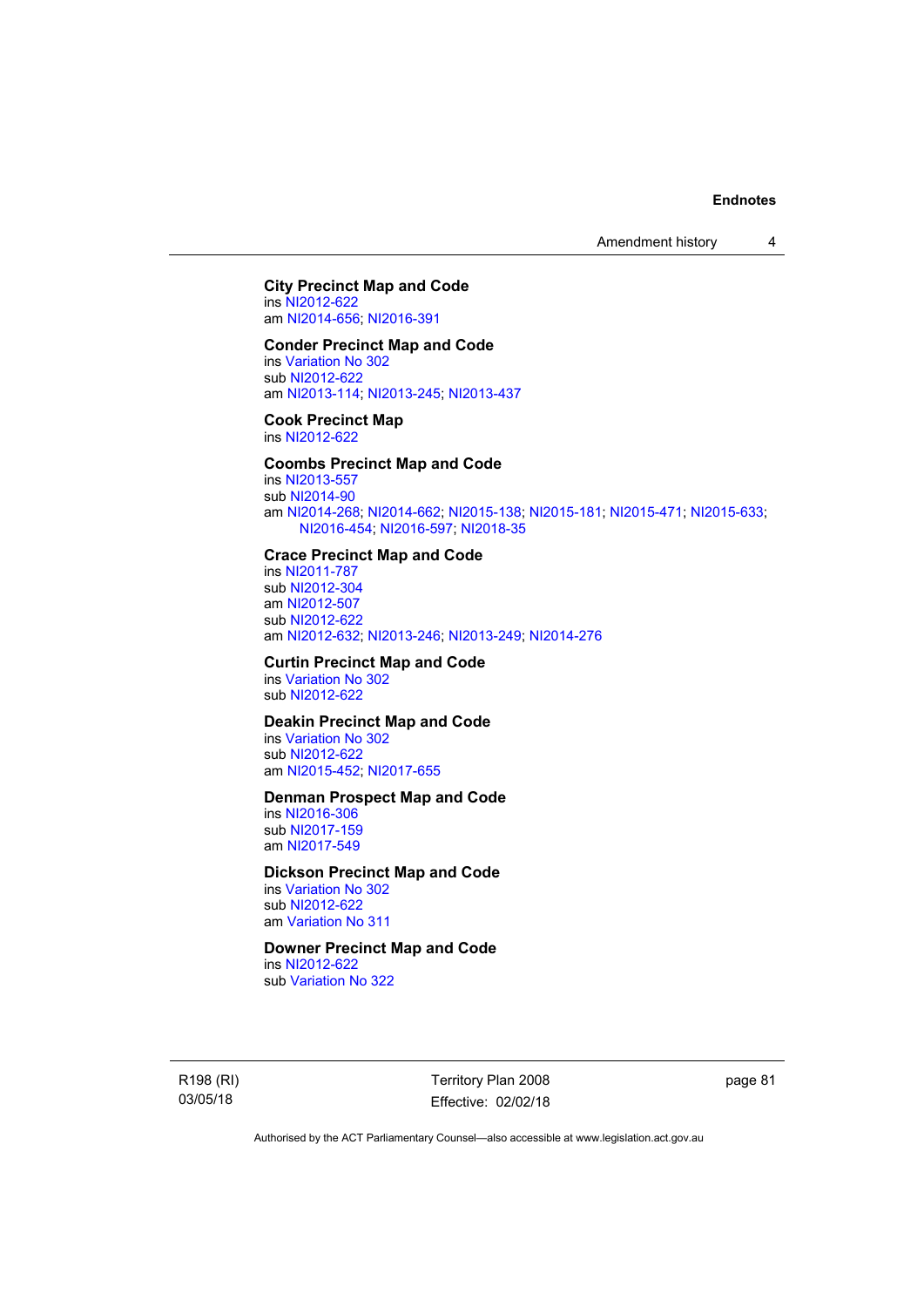4 Amendment history

## **Duffy Precinct Map and Code**  ins [Variation No 302](http://www.legislation.act.gov.au/ni/2011-573/)

sub [NI2012-622](http://www.legislation.act.gov.au/ni/2012-622/default.asp)

**Dunlop Precinct Map**  ins [NI2012-622](http://www.legislation.act.gov.au/ni/2012-622/default.asp)

**Evatt Precinct Map**  ins [Variation No 302](http://www.legislation.act.gov.au/ni/2011-573/) sub [NI2012-622](http://www.legislation.act.gov.au/ni/2012-622/default.asp)

**Fadden Precinct Map**  ins [NI2012-622](http://www.legislation.act.gov.au/ni/2012-622/default.asp)

**Farrer Precinct Map**  ins [Variation No 302](http://www.legislation.act.gov.au/ni/2011-573/) sub [NI2012-622](http://www.legislation.act.gov.au/ni/2012-622/default.asp)

**Fisher Precinct Map**  ins [NI2012-622](http://www.legislation.act.gov.au/ni/2012-622/default.asp)

**Florey Precinct Map**  ins [NI2012-622](http://www.legislation.act.gov.au/ni/2012-622/default.asp)

**Flynn Precinct Map**  ins [NI2012-622](http://www.legislation.act.gov.au/ni/2012-622/default.asp)

## **Forde Precinct Map and Code**

ins [NI2011-309](http://www.legislation.act.gov.au/ni/2011-309/) sub [NI2011-668](http://www.legislation.act.gov.au/ni/2011-668/); [NI2012-30](http://www.legislation.act.gov.au/ni/2012-30/) am [NI2012-87](http://www.legislation.act.gov.au/ni/2012-87/) sub [NI2012-622](http://www.legislation.act.gov.au/ni/2012-622/default.asp)

## **Forrest Precinct Map and Code**

ins [NI2012-622](http://www.legislation.act.gov.au/ni/2012-622/default.asp) am [NI2013-246](http://www.legislation.act.gov.au/ni/2013-246/default.asp)

## **Franklin Precinct Map and Code**

ins [NI2011-81](http://www.legislation.act.gov.au/ni/2011-81/) sub [Variation No 302](http://www.legislation.act.gov.au/ni/2011-573/); [NI2012-622](http://www.legislation.act.gov.au/ni/2012-622/default.asp) am [NI2013-246](http://www.legislation.act.gov.au/ni/2013-246/default.asp)

#### **Fraser Precinct Map**  ins [Variation No 302](http://www.legislation.act.gov.au/ni/2011-573/)

sub [NI2012-622](http://www.legislation.act.gov.au/ni/2012-622/default.asp)

#### **Fyshwick Precinct Map and Code**  ins [NI2012-622](http://www.legislation.act.gov.au/ni/2012-622/default.asp)

am [NI2013-246](http://www.legislation.act.gov.au/ni/2013-246/default.asp); [NI2015-452](http://www.legislation.act.gov.au/ni/2015-452/default.asp); [Variation No 353](http://www.legislation.act.gov.au/ni/2016-393/default.asp)

page 82 Territory Plan 2008 Effective: 02/02/18 R198 (RI) 03/05/18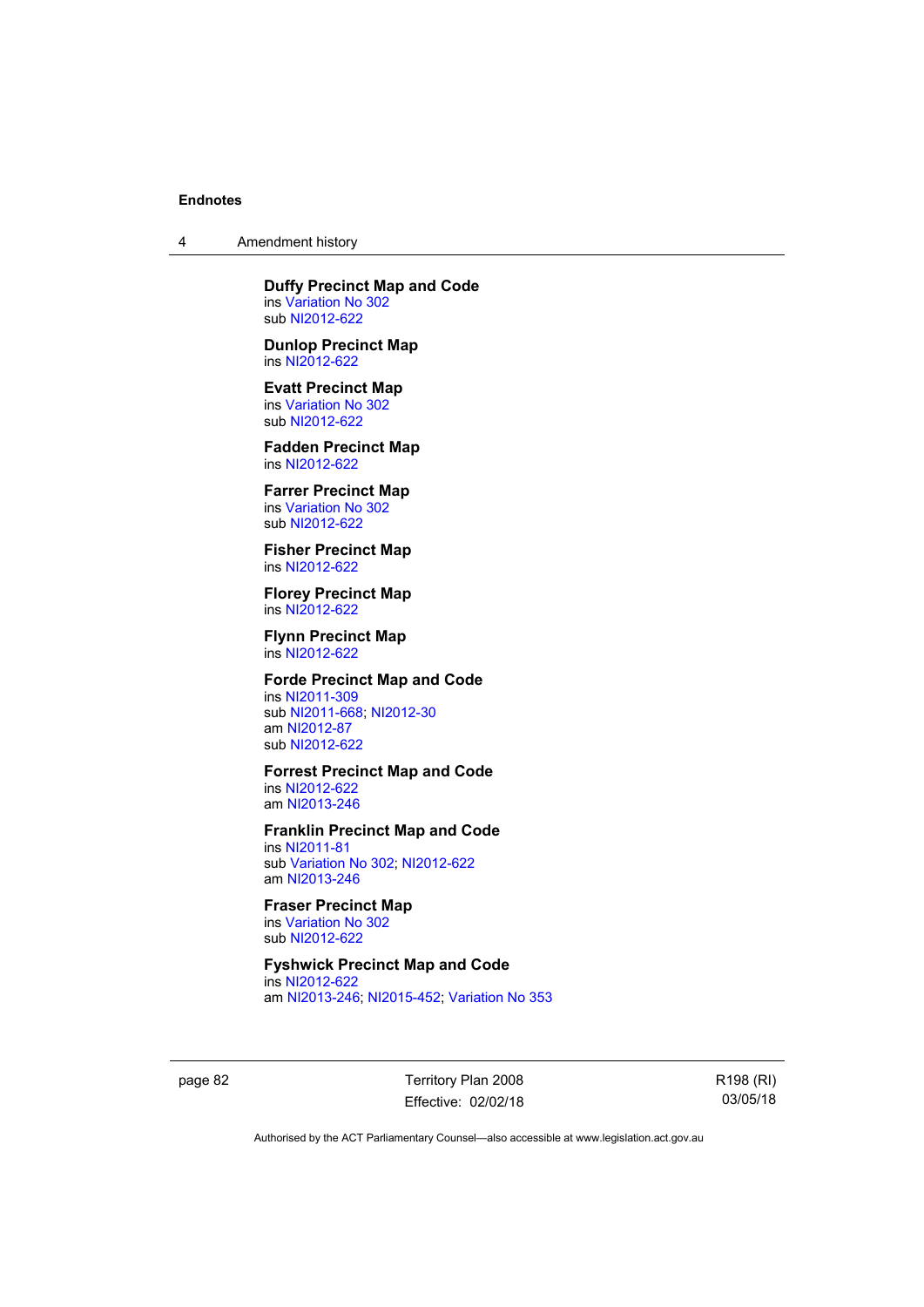# **Garran Precinct Map**

ins [Variation No 302](http://www.legislation.act.gov.au/ni/2011-573/) sub [NI2012-622](http://www.legislation.act.gov.au/ni/2012-622/default.asp)

## **Gilmore Precinct Map**

ins [Variation No 302](http://www.legislation.act.gov.au/ni/2011-573/) sub [NI2012-622](http://www.legislation.act.gov.au/ni/2012-622/default.asp)

#### **Giralang Precinct Map**

ins [Variation No 302](http://www.legislation.act.gov.au/ni/2011-573/) sub [NI2012-622](http://www.legislation.act.gov.au/ni/2012-622/default.asp)

## **Gordon Precinct Map**

ins [Variation No 302](http://www.legislation.act.gov.au/ni/2011-573/) sub [NI2012-622](http://www.legislation.act.gov.au/ni/2012-622/default.asp)

## **Gowrie Precinct Map**

ins [Variation No 302](http://www.legislation.act.gov.au/ni/2011-573/) sub [NI2012-622](http://www.legislation.act.gov.au/ni/2012-622/default.asp)

#### **Greenway Precinct Map and Code**

ins [NI2012-622](http://www.legislation.act.gov.au/ni/2012-622/default.asp) am [NI2012-631](http://www.legislation.act.gov.au/ni/2012-631/default.asp); [NI2013-246](http://www.legislation.act.gov.au/ni/2013-246/default.asp); [NI2013-535](http://www.legislation.act.gov.au/ni/2013-535/); [Variation No 318](http://www.legislation.act.gov.au/ni/2014-294/default.asp); [NI2014-656](http://www.legislation.act.gov.au/ni/2014-656/default.asp); [Variation No 337;](http://www.legislation.act.gov.au/ni/2015-375/default.asp) [NI2017-295](http://www.legislation.act.gov.au/ni/2017-295/default.asp)

## **Griffith Precinct Map and Code**

ins [Variation No 302](http://www.legislation.act.gov.au/ni/2011-573/) sub [Variation No 307](http://www.legislation.act.gov.au/ni/2012-201/); [NI2012-622](http://www.legislation.act.gov.au/ni/2012-622/default.asp); [NI2013-437](http://www.legislation.act.gov.au/ni/2013-437/default.asp) am [Variation No 333](http://www.legislation.act.gov.au/ni/2016-65/default.asp)

## **Gungahlin Precinct Map and Code**

ins [Variation No 302](http://www.legislation.act.gov.au/ni/2011-573/) sub [NI2012-622](http://www.legislation.act.gov.au/ni/2012-622/default.asp) am [NI2013-245](http://www.legislation.act.gov.au/ni/2013-245/default.asp); [NI2013-246](http://www.legislation.act.gov.au/ni/2013-246/default.asp); [NI2014-90](http://www.legislation.act.gov.au/ni/2014-90/default.asp); [NI2014-223](http://www.legislation.act.gov.au/ni/2014-223/default.asp); [NI2014-275](http://www.legislation.act.gov.au/ni/2014-275/default.asp); [NI2015-452](http://www.legislation.act.gov.au/ni/2015-452/default.asp)

#### **Hackett Precinct Map**

ins [Variation No 302](http://www.legislation.act.gov.au/ni/2011-573/) sub [NI2012-622](http://www.legislation.act.gov.au/ni/2012-622/default.asp)

## **Hall Precinct Map and Code**

ins [Variation No 302](http://www.legislation.act.gov.au/ni/2011-573/) sub [NI2012-622](http://www.legislation.act.gov.au/ni/2012-622/default.asp) am [NI2013-437](http://www.legislation.act.gov.au/ni/2013-437/default.asp)

## **Harrison Precinct Map and Code**

ins [NI2012-164](http://www.legislation.act.gov.au/ni/2012-164/) sub [NI2012-622](http://www.legislation.act.gov.au/ni/2012-622/default.asp) am [NI2013-246](http://www.legislation.act.gov.au/ni/2013-246/default.asp); [NI2013-402](http://www.legislation.act.gov.au/ni/2013-402/default.asp); [NI2014-269](http://www.legislation.act.gov.au/ni/2014-269/default.asp)

R198 (RI) 03/05/18

Territory Plan 2008 Effective: 02/02/18 page 83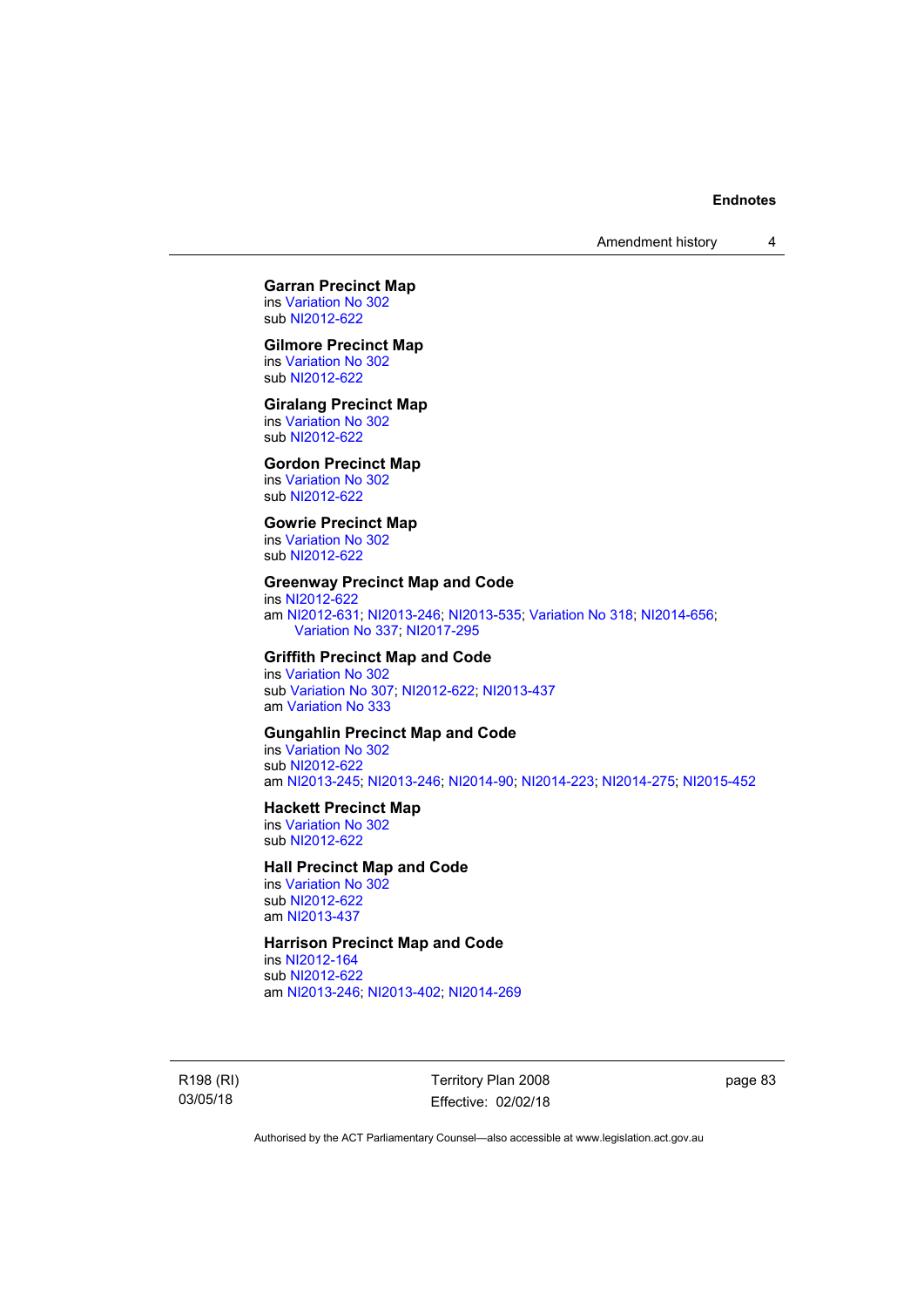4 Amendment history

## **Hawker Precinct Map and Code**  ins [Variation No 302](http://www.legislation.act.gov.au/ni/2011-573/)

sub [NI2012-622](http://www.legislation.act.gov.au/ni/2012-622/default.asp)

# **Higgins Precinct Map**

ins [Variation No 302](http://www.legislation.act.gov.au/ni/2011-573/) om [NI2012-410](http://www.legislation.act.gov.au/ni/2012-410/) ins [NI2012-622](http://www.legislation.act.gov.au/ni/2012-622/default.asp)

#### **Holder Precinct Map and Code**  ins [Variation No 302](http://www.legislation.act.gov.au/ni/2011-573/)

sub [NI2012-622](http://www.legislation.act.gov.au/ni/2012-622/default.asp)

# **Holt Precinct Map and Code**

ins [Variation No 302](http://www.legislation.act.gov.au/ni/2011-573/) sub [NI2012-622](http://www.legislation.act.gov.au/ni/2012-622/default.asp) am [Variation No 340](http://www.legislation.act.gov.au/ni/2016-56/default.asp); [NI2017-168](http://www.legislation.act.gov.au/ni/2017-168/default.asp); [NI2017-263](http://www.legislation.act.gov.au/ni/2017-263/default.asp)

## **Hughes Precinct Map**

ins [Variation No 302](http://www.legislation.act.gov.au/ni/2011-573/) sub [NI2012-622](http://www.legislation.act.gov.au/ni/2012-622/default.asp)

#### **Hume Precinct Map and Code**  ins [NI2012-622](http://www.legislation.act.gov.au/ni/2012-622/default.asp)

am [Variation No 305](http://www.legislation.act.gov.au/ni/2013-530/default.asp); [NI2014-152](http://www.legislation.act.gov.au/ni/2014-152/default.asp)

## **Isaacs Precinct Map**

ins [Variation No 302](http://www.legislation.act.gov.au/ni/2011-573/) sub [NI2012-622](http://www.legislation.act.gov.au/ni/2012-622/default.asp)

# **Isabella Plains Precinct Map**

ins [Variation No 302](http://www.legislation.act.gov.au/ni/2011-573/) sub [NI2012-622](http://www.legislation.act.gov.au/ni/2012-622/default.asp)

## **Jacka Precinct Map and Code**

ins [NI2012-611](http://www.legislation.act.gov.au/ni/2012-611/default.asp) sub [NI2012-622](http://www.legislation.act.gov.au/ni/2012-622/default.asp) am [NI2013-109](http://www.legislation.act.gov.au/ni/2013-109/default.asp); [Variation No 319](http://www.legislation.act.gov.au/ni/2014-501/default.asp)

## **Kaleen Precinct Map and Code**

ins [Variation No 302](http://www.legislation.act.gov.au/ni/2011-573/) sub [NI2012-622](http://www.legislation.act.gov.au/ni/2012-622/default.asp) am [NI2016-286](http://www.legislation.act.gov.au/ni/2016-286/default.asp); [Variation No 339](http://www.legislation.act.gov.au/ni/2016-286/default.asp)

# **Kambah Precinct Map and Code**

ins [Variation No 302](http://www.legislation.act.gov.au/ni/2011-573/) sub [NI2012-410](http://www.legislation.act.gov.au/ni/2012-410/); [NI2012-622](http://www.legislation.act.gov.au/ni/2012-622/default.asp) am [Variation No 317](http://www.legislation.act.gov.au/ni/2014-137/default.asp)

page 84 Territory Plan 2008 Effective: 02/02/18 R198 (RI) 03/05/18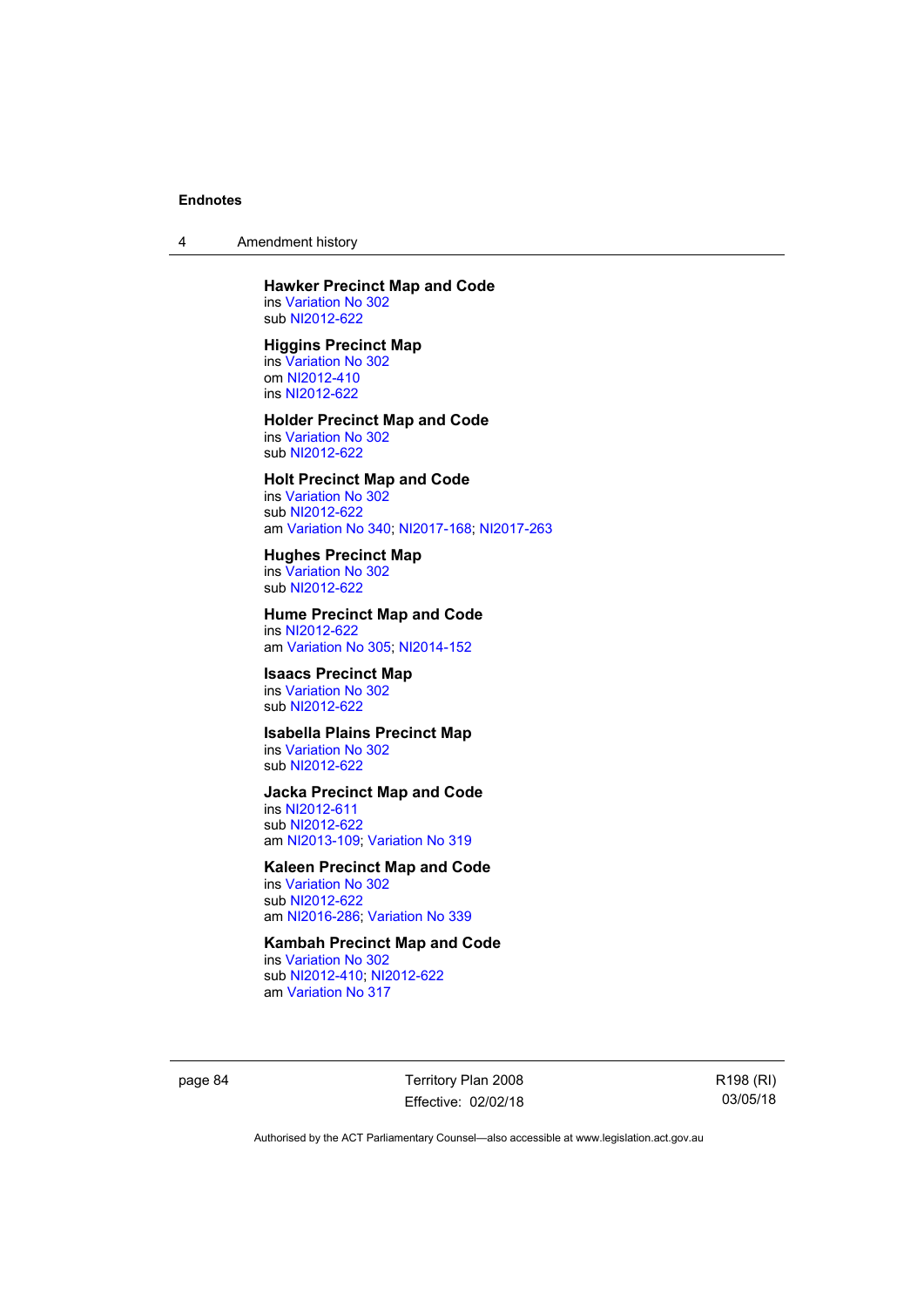Amendment history 4

## **Kingston Precinct Map and Code**

ins [NI2012-622](http://www.legislation.act.gov.au/ni/2012-622/default.asp) sub [NI2013-53](http://www.legislation.act.gov.au/ni/2013-53/default.asp) am [Variation No 314](http://www.legislation.act.gov.au/ni/2014-187/default.asp); [NI2014-656](http://www.legislation.act.gov.au/ni/2014-656/default.asp); [NI2015-115](http://www.legislation.act.gov.au/ni/2015-115/default.asp); [NI2015-471](http://www.legislation.act.gov.au/ni/2015-471/default.asp); [NI2015-452](http://www.legislation.act.gov.au/ni/2015-452/default.asp); [NI2016-619;](http://www.legislation.act.gov.au/ni/2016-619/default.asp) [NI2017-479](http://www.legislation.act.gov.au/ni/2017-479/default.asp)

#### **Latham Precinct Map**

ins [Variation No 302](http://www.legislation.act.gov.au/ni/2011-573/) sub [NI2012-622](http://www.legislation.act.gov.au/ni/2012-622/default.asp)

## **Lawson Precinct Map and Code**

ins [NI2014-11](http://www.legislation.act.gov.au/ni/2014-11/default.asp) am [NI2014-149](http://www.legislation.act.gov.au/ni/2014-149/default.asp); [NI2014-260](http://www.legislation.act.gov.au/ni/2014-260/default.asp); [NI2015-81](http://www.legislation.act.gov.au/ni/2015-81/default.asp); [NI2015-704](http://www.legislation.act.gov.au/ni/2015-704/default.asp)

#### **Lyneham Precinct Map**

ins [Variation No 302](http://www.legislation.act.gov.au/ni/2011-573/) sub [NI2012-622](http://www.legislation.act.gov.au/ni/2012-622/default.asp) am [NI2013-246](http://www.legislation.act.gov.au/ni/2013-246/default.asp)

#### **Lyons Precinct Map and Code**

ins [Variation No 302](http://www.legislation.act.gov.au/ni/2011-573/) sub [NI2012-622](http://www.legislation.act.gov.au/ni/2012-622/default.asp) am [Variation No 331](http://www.legislation.act.gov.au/ni/2015-448/default.asp)

## **Macarthur Precinct Map**

ins [Variation No 302](http://www.legislation.act.gov.au/ni/2011-573/) sub [NI2012-622](http://www.legislation.act.gov.au/ni/2012-622/default.asp)

## **Macgregor Precinct Map and Code**

ins [NI2011-193](http://www.legislation.act.gov.au/ni/2011-193/) am [NI2011-284](http://www.legislation.act.gov.au/ni/2011-284/) sub [Variation No 302](http://www.legislation.act.gov.au/ni/2011-573/) am [NI2011-785](http://www.legislation.act.gov.au/ni/2011-785/); [NI2012-125](http://www.legislation.act.gov.au/ni/2012-125/); [NI2012-194](http://www.legislation.act.gov.au/ni/2012-194/); [NI2012-587](http://www.legislation.act.gov.au/ni/2012-587/default.asp) sub [NI2012-622](http://www.legislation.act.gov.au/ni/2012-622/default.asp) am [NI2013-535](http://www.legislation.act.gov.au/ni/2013-535/) sub [NI2013-576](http://www.legislation.act.gov.au/ni/2013-576/default.asp) am [NI2014-90](http://www.legislation.act.gov.au/ni/2014-90/default.asp)

### **Macquarie Precinct Map and Code**

ins [Variation No 302](http://www.legislation.act.gov.au/ni/2011-573/) sub [NI2012-622](http://www.legislation.act.gov.au/ni/2012-622/default.asp) am [NI2016-391](http://www.legislation.act.gov.au/ni/2016-391/default.asp)

## **Mawson Precinct Map and Code**

ins [Variation No 302](http://www.legislation.act.gov.au/ni/2011-573/) sub [NI2012-622](http://www.legislation.act.gov.au/ni/2012-622/default.asp)

## **McKellar Precinct Map**

ins [Variation No 302](http://www.legislation.act.gov.au/ni/2011-573/) sub [NI2012-622](http://www.legislation.act.gov.au/ni/2012-622/default.asp)

R198 (RI) 03/05/18

Territory Plan 2008 Effective: 02/02/18 page 85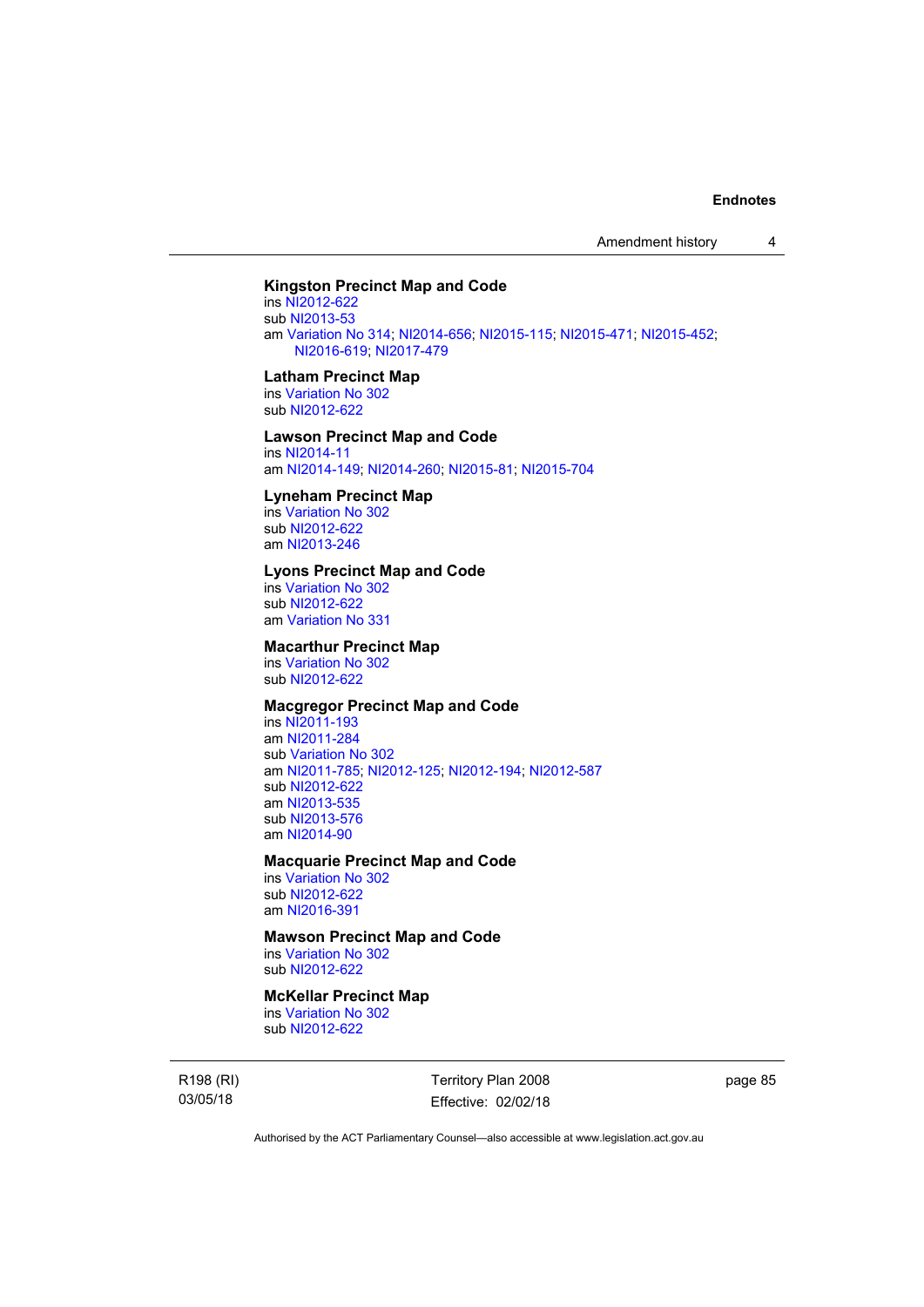4 Amendment history

#### **Melba Precinct Map**  ins [Variation No 302](http://www.legislation.act.gov.au/ni/2011-573/) sub [NI2012-622](http://www.legislation.act.gov.au/ni/2012-622/default.asp)

# **Mitchell Precinct Map**

ins [NI2012-622](http://www.legislation.act.gov.au/ni/2012-622/default.asp) am [Variation No 338](http://www.legislation.act.gov.au/ni/2015-101/default.asp)

#### **Monash Precinct Map**

ins [Variation No 302](http://www.legislation.act.gov.au/ni/2011-573/) sub [NI2012-622](http://www.legislation.act.gov.au/ni/2012-622/default.asp)

## **Moncrieff Precinct Map and Code**

ins [NI2015-148](http://www.legislation.act.gov.au/ni/2015-148/default.asp) am [NI2015-441](http://www.legislation.act.gov.au/ni/2015-441/default.asp); [NI2015-493](http://www.legislation.act.gov.au/ni/2015-493/default.asp); [NI2015-634](http://www.legislation.act.gov.au/ni/2015-634/default.asp); [NI2016-13](http://www.legislation.act.gov.au/ni/2016-13/default.asp); [NI2016-392](http://www.legislation.act.gov.au/ni/2016-392/default.asp); [NI2016-596](http://www.legislation.act.gov.au/ni/2016-596/default.asp); [NI2017-263;](http://www.legislation.act.gov.au/ni/2017-263/default.asp) [NI2017-404](http://www.legislation.act.gov.au/ni/2017-404/default.asp)

#### **Narrabundah Precinct Map and Code**

ins [Variation No 302](http://www.legislation.act.gov.au/ni/2011-573/) sub [NI2012-622](http://www.legislation.act.gov.au/ni/2012-622/default.asp) am [NI2013-437](http://www.legislation.act.gov.au/ni/2013-437/default.asp); [Variation No 332](http://www.legislation.act.gov.au/ni/2016-64/default.asp); [NI2016-391](http://www.legislation.act.gov.au/ni/2016-391/default.asp)

#### **Ngunnawal Precinct Map and Code**

ins [NI2012-622](http://www.legislation.act.gov.au/ni/2012-622/default.asp) sub [NI2013-146](http://www.legislation.act.gov.au/ni/2013-146/default.asp) am [NI2013-435](http://www.legislation.act.gov.au/ni/2013-435/default.asp); [NI2014-570](http://www.legislation.act.gov.au/ni/2014-570/default.asp)

# **Nicholls Precinct Map and Code**

ins [Variation No 302](http://www.legislation.act.gov.au/ni/2011-573/) sub [NI2012-622](http://www.legislation.act.gov.au/ni/2012-622/default.asp)

# **Oaks Estate Precinct Map and Code**

ins [NI2012-622](http://www.legislation.act.gov.au/ni/2012-622/default.asp)

#### **O'Connor Precinct Map**  ins [NI2012-622](http://www.legislation.act.gov.au/ni/2012-622/default.asp)

#### **O'Malley Precinct Map and Code**

ins [Variation No 302](http://www.legislation.act.gov.au/ni/2011-573/) sub [NI2012-622](http://www.legislation.act.gov.au/ni/2012-622/default.asp)

**Oxley Precinct Map**  ins [NI2012-622](http://www.legislation.act.gov.au/ni/2012-622/default.asp)

#### **Page Precinct Map**  ins [NI2012-622](http://www.legislation.act.gov.au/ni/2012-622/default.asp)

**Palmerston Precinct Map**  ins [NI2012-622](http://www.legislation.act.gov.au/ni/2012-622/default.asp)

page 86 Territory Plan 2008 Effective: 02/02/18 R198 (RI) 03/05/18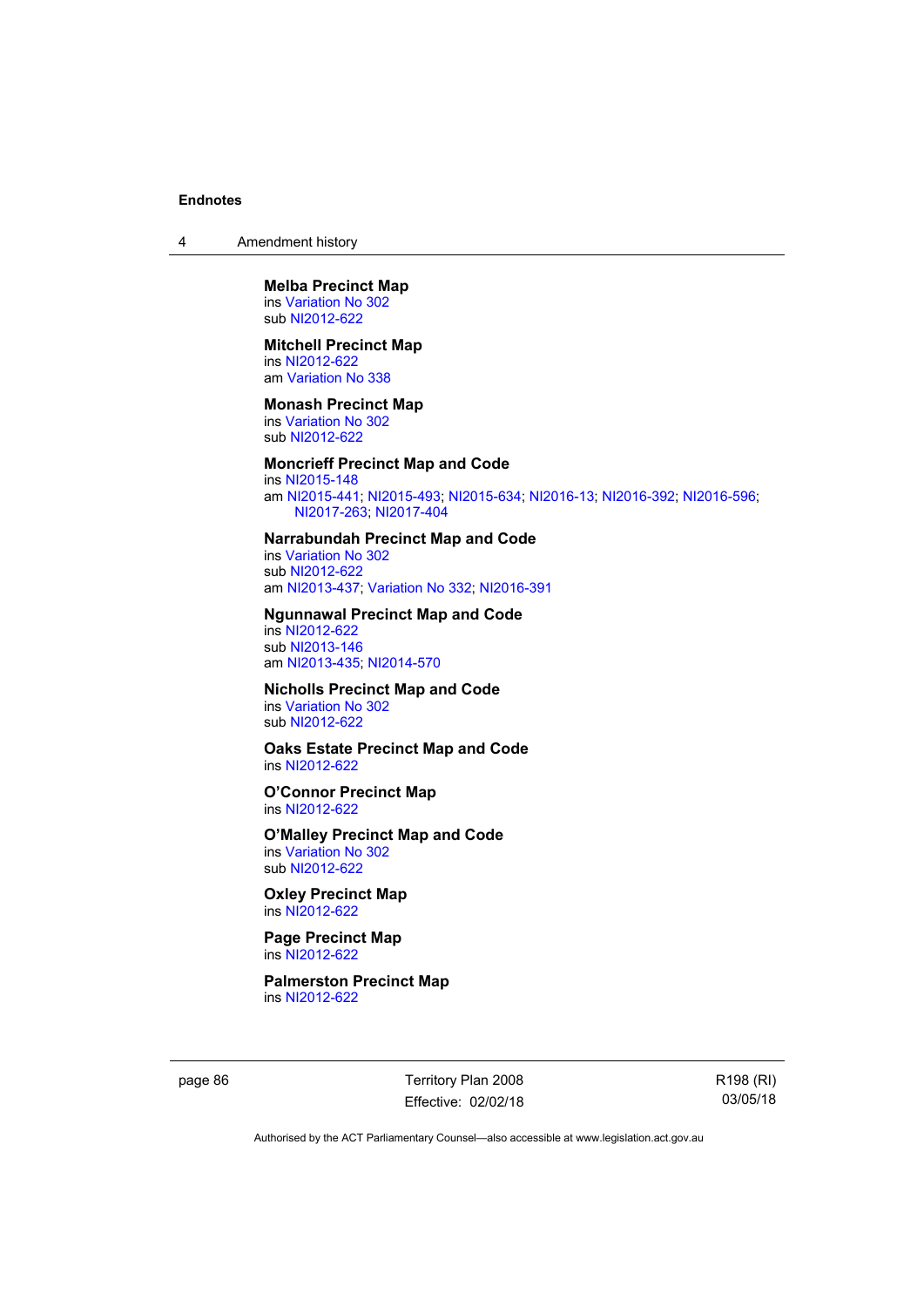**Parkes Precinct Map**  ins [NI2012-622](http://www.legislation.act.gov.au/ni/2012-622/default.asp)

**Pearce Precinct Map**  ins [NI2012-622](http://www.legislation.act.gov.au/ni/2012-622/default.asp)

**Phillip Precinct Map and Code**  ins [NI2012-622](http://www.legislation.act.gov.au/ni/2012-622/default.asp) am [Variation No 325](http://www.legislation.act.gov.au/ni/2014-427/default.asp)

**Pialligo Precinct Map and Code**  ins [NI2012-622](http://www.legislation.act.gov.au/ni/2012-622/default.asp) am [NI2013-246](http://www.legislation.act.gov.au/ni/2013-246/default.asp); [Variation No 321](http://www.legislation.act.gov.au/ni/2015-446/default.asp)

## **Red Hill Precinct Map**

ins [Variation No 302](http://www.legislation.act.gov.au/ni/2011-573/) sub [NI2012-622](http://www.legislation.act.gov.au/ni/2012-622/default.asp) am [Variation No 334](http://www.legislation.act.gov.au/ni/2016-91/default.asp); [NI2016-501](http://www.legislation.act.gov.au/ni/2016-501/default.asp) sub [NI2018-22](http://www.legislation.act.gov.au/ni/2018-22/default.asp)

**Reid Precinct Map and Code**  ins [NI2012-622](http://www.legislation.act.gov.au/ni/2012-622/default.asp) am [Variation No 308](http://www.legislation.act.gov.au/ni/2014-60/default.asp)

**Richardson Precinct Map**  ins [Variation No 302](http://www.legislation.act.gov.au/ni/2011-573/) sub [NI2012-622](http://www.legislation.act.gov.au/ni/2012-622/default.asp)

## **Rivett Precinct Map**

ins [Variation No 302](http://www.legislation.act.gov.au/ni/2011-573/) sub [NI2012-622](http://www.legislation.act.gov.au/ni/2012-622/default.asp)

## **Russell Precinct Map**  ins [NI2012-622](http://www.legislation.act.gov.au/ni/2012-622/default.asp)

**Scullin Precinct Map**  ins [Variation No 302](http://www.legislation.act.gov.au/ni/2011-573/)

sub [NI2012-622](http://www.legislation.act.gov.au/ni/2012-622/default.asp) **Spence Precinct Map** 

ins [NI2012-622](http://www.legislation.act.gov.au/ni/2012-622/default.asp)

#### **Stirling Precinct Map**  ins [Variation No 302](http://www.legislation.act.gov.au/ni/2011-573/) sub [NI2012-622](http://www.legislation.act.gov.au/ni/2012-622/default.asp)

**Symonston Precinct Map and Code**  ins [NI2012-622](http://www.legislation.act.gov.au/ni/2012-622/default.asp) am [NI2014-371](http://www.legislation.act.gov.au/ni/2014-371/default.asp); [Variation No 336](http://www.legislation.act.gov.au/ni/2015-100/default.asp); [NI2017-263](http://www.legislation.act.gov.au/ni/2017-263/default.asp)

R198 (RI) 03/05/18

Territory Plan 2008 Effective: 02/02/18 page 87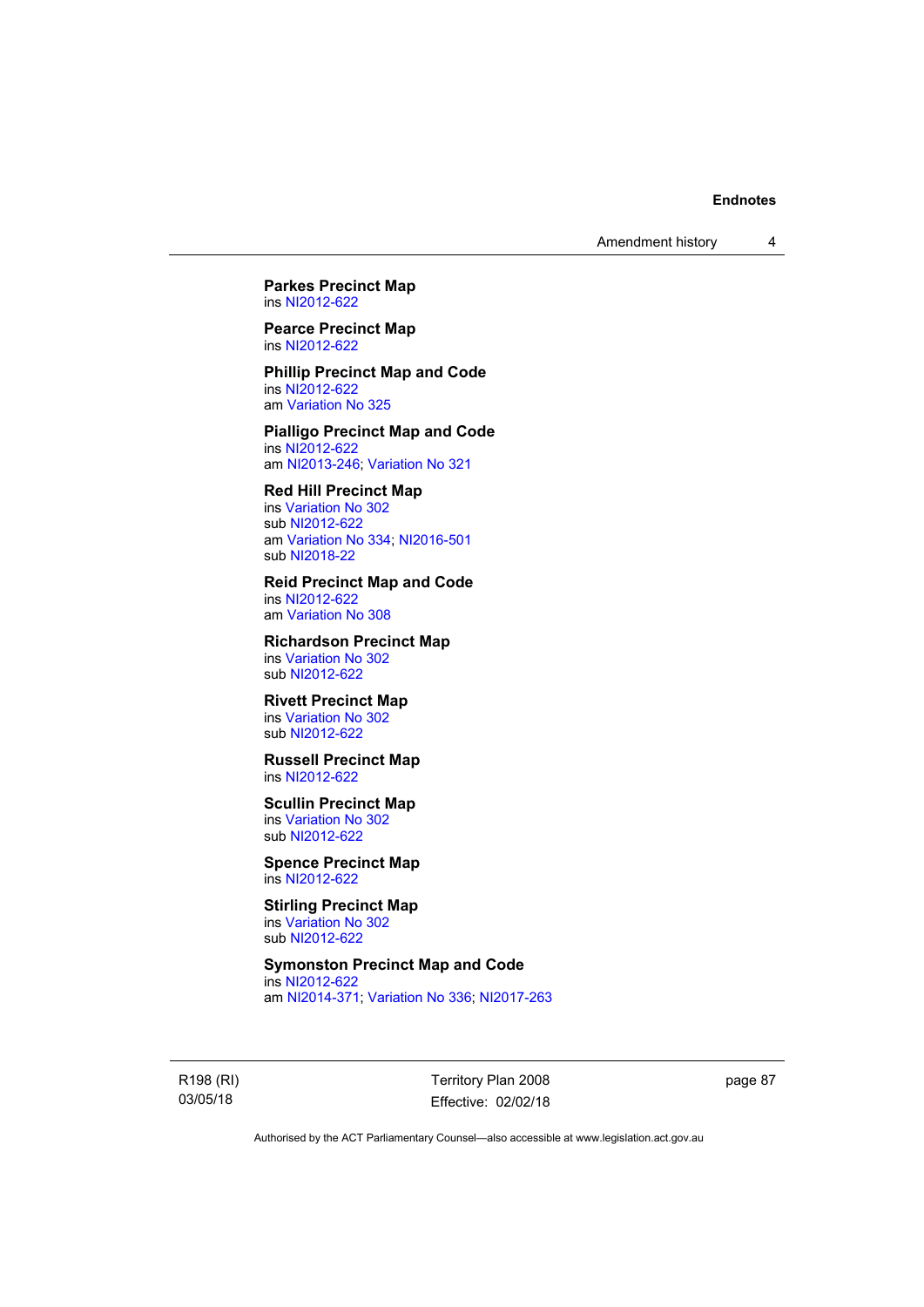4 Amendment history

**Taylor Precinct Map and Code**  ins [NI2017-254](http://www.legislation.act.gov.au/ni/2017-254/default.asp) am [NI2017-353](http://www.legislation.act.gov.au/ni/2017-353/default.asp)

**Tharwa Precinct Map and Code**  ins [NI2012-622](http://www.legislation.act.gov.au/ni/2012-622/default.asp)

**Theodore Precinct Map**  ins [Variation No 302](http://www.legislation.act.gov.au/ni/2011-573/) sub [NI2012-622](http://www.legislation.act.gov.au/ni/2012-622/default.asp)

**Thorsby Precinct Map and Code**  ins [NI2017-136](http://www.legislation.act.gov.au/ni/2017-136/default.asp)

**Torrens Precinct Map**  ins [Variation No 302](http://www.legislation.act.gov.au/ni/2011-573/) sub [NI2012-622](http://www.legislation.act.gov.au/ni/2012-622/default.asp)

## **Turner Precinct Map and Code**

ins [Variation No 302](http://www.legislation.act.gov.au/ni/2011-573/) sub [NI2012-622](http://www.legislation.act.gov.au/ni/2012-622/default.asp) am [Variation No 309](http://www.legislation.act.gov.au/ni/2015-450/default.asp)

## **Wanniassa Precinct Map and Code**

ins [Variation No 302](http://www.legislation.act.gov.au/ni/2011-573/) sub [NI2012-622](http://www.legislation.act.gov.au/ni/2012-622/default.asp) am [Variation No 320](http://www.legislation.act.gov.au/ni/2015-540/default.asp)

## **Waramanga Precinct Map**

ins [Variation No 302](http://www.legislation.act.gov.au/ni/2011-573/) sub [NI2012-622](http://www.legislation.act.gov.au/ni/2012-622/default.asp)

## **Watson Precinct Map**

ins [Variation No 302](http://www.legislation.act.gov.au/ni/2011-573/) sub [NI2012-622](http://www.legislation.act.gov.au/ni/2012-622/default.asp); [NI2015-704](http://www.legislation.act.gov.au/ni/2015-704/default.asp); [NI2017-167](http://www.legislation.act.gov.au/ni/2017-167/default.asp)

## **Weetangera Precinct Map**

ins [Variation No 302](http://www.legislation.act.gov.au/ni/2011-573/) sub [NI2012-622](http://www.legislation.act.gov.au/ni/2012-622/default.asp)

## **Weston Precinct Map and Code**

ins [Variation No 302](http://www.legislation.act.gov.au/ni/2011-573/) sub [NI2011-731](http://www.legislation.act.gov.au/ni/2011-731/) am [NI2012-145](http://www.legislation.act.gov.au/ni/2012-145/) sub [NI2012-622](http://www.legislation.act.gov.au/ni/2012-622/default.asp) am [NI2014-222](http://www.legislation.act.gov.au/ni/2014-222/default.asp); [NI2014-276](http://www.legislation.act.gov.au/ni/2014-276/default.asp)

#### **Wright Precinct Map and Code**

ins [NI2012-209](http://www.legislation.act.gov.au/ni/2012-209/) sub [NI2012-314](http://www.legislation.act.gov.au/ni/2012-314/); [NI2012-622](http://www.legislation.act.gov.au/ni/2012-622/default.asp); [NI2014-10](http://www.legislation.act.gov.au/ni/2014-10/default.asp) am [NI2015-471](http://www.legislation.act.gov.au/ni/2015-471/default.asp)

page 88 Territory Plan 2008 Effective: 02/02/18 R198 (RI) 03/05/18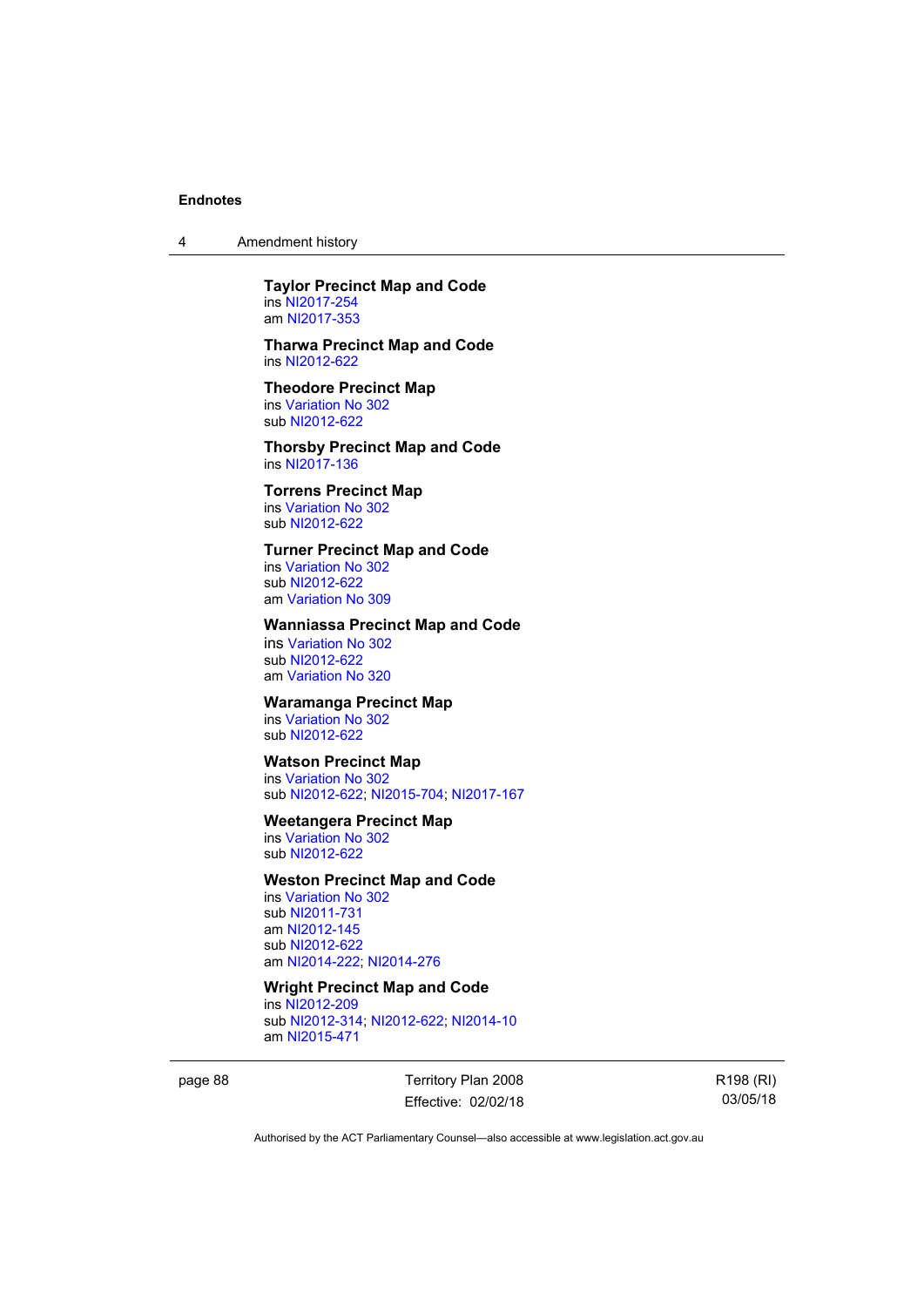**Yarralumla Precinct Map and Code**  ins [Variation No 302](http://www.legislation.act.gov.au/ni/2011-573/)

**10.2 District Precinct Maps and Codes** 

**Belconnen District Precinct Map and Code**  ins [NI2012-622](http://www.legislation.act.gov.au/ni/2012-622/default.asp) am [NI2013-437](http://www.legislation.act.gov.au/ni/2013-437/default.asp)

**Booth District Precinct Map and Code**  ins [NI2012-622](http://www.legislation.act.gov.au/ni/2012-622/default.asp)

**Canberra Central District Precinct Map and Code**  ins [NI2012-622](http://www.legislation.act.gov.au/ni/2012-622/default.asp)

**Coree District Precinct Map and Code**  ins [NI2012-622](http://www.legislation.act.gov.au/ni/2012-622/default.asp) am [NI2016-391](http://www.legislation.act.gov.au/ni/2016-391/default.asp)

**Cotter River District Precinct Map and Code**  ins [NI2012-622](http://www.legislation.act.gov.au/ni/2012-622/default.asp) am [NI2013-437](http://www.legislation.act.gov.au/ni/2013-437/default.asp)

**Gungahlin District Precinct Map and Code**  ins [NI2012-622](http://www.legislation.act.gov.au/ni/2012-622/default.asp) am [NI2013-437](http://www.legislation.act.gov.au/ni/2013-437/default.asp); [Variation No 319](http://www.legislation.act.gov.au/ni/2014-501/default.asp)

**Hall District Precinct Map and Code**  ins [NI2012-622](http://www.legislation.act.gov.au/ni/2012-622/default.asp) am [NI2013-437](http://www.legislation.act.gov.au/ni/2013-437/default.asp)

**Jerrabomberra District Precinct Map and Code**  ins [NI2012-622](http://www.legislation.act.gov.au/ni/2012-622/default.asp) am [Variation No 305](http://www.legislation.act.gov.au/ni/2013-530/default.asp); [NI2017-263](http://www.legislation.act.gov.au/ni/2017-263/default.asp)

**Kowen District Precinct Map and Code**  ins [NI2012-622](http://www.legislation.act.gov.au/ni/2012-622/default.asp)

am [NI2013-437](http://www.legislation.act.gov.au/ni/2013-437/default.asp)

**Majura District Precinct Map and Code**  ins [NI2012-622](http://www.legislation.act.gov.au/ni/2012-622/default.asp) am [NI2013-437](http://www.legislation.act.gov.au/ni/2013-437/default.asp)

**Molongo Valley District Precinct Map and Code**  ins [NI2012-622](http://www.legislation.act.gov.au/ni/2012-622/default.asp) am [NI2014-90](http://www.legislation.act.gov.au/ni/2014-90/default.asp)

**Mount Clear District Precinct Map and Code**  ins [NI2012-622](http://www.legislation.act.gov.au/ni/2012-622/default.asp)

am [NI2013-437](http://www.legislation.act.gov.au/ni/2013-437/default.asp)

R198 (RI) 03/05/18

Territory Plan 2008 Effective: 02/02/18 page 89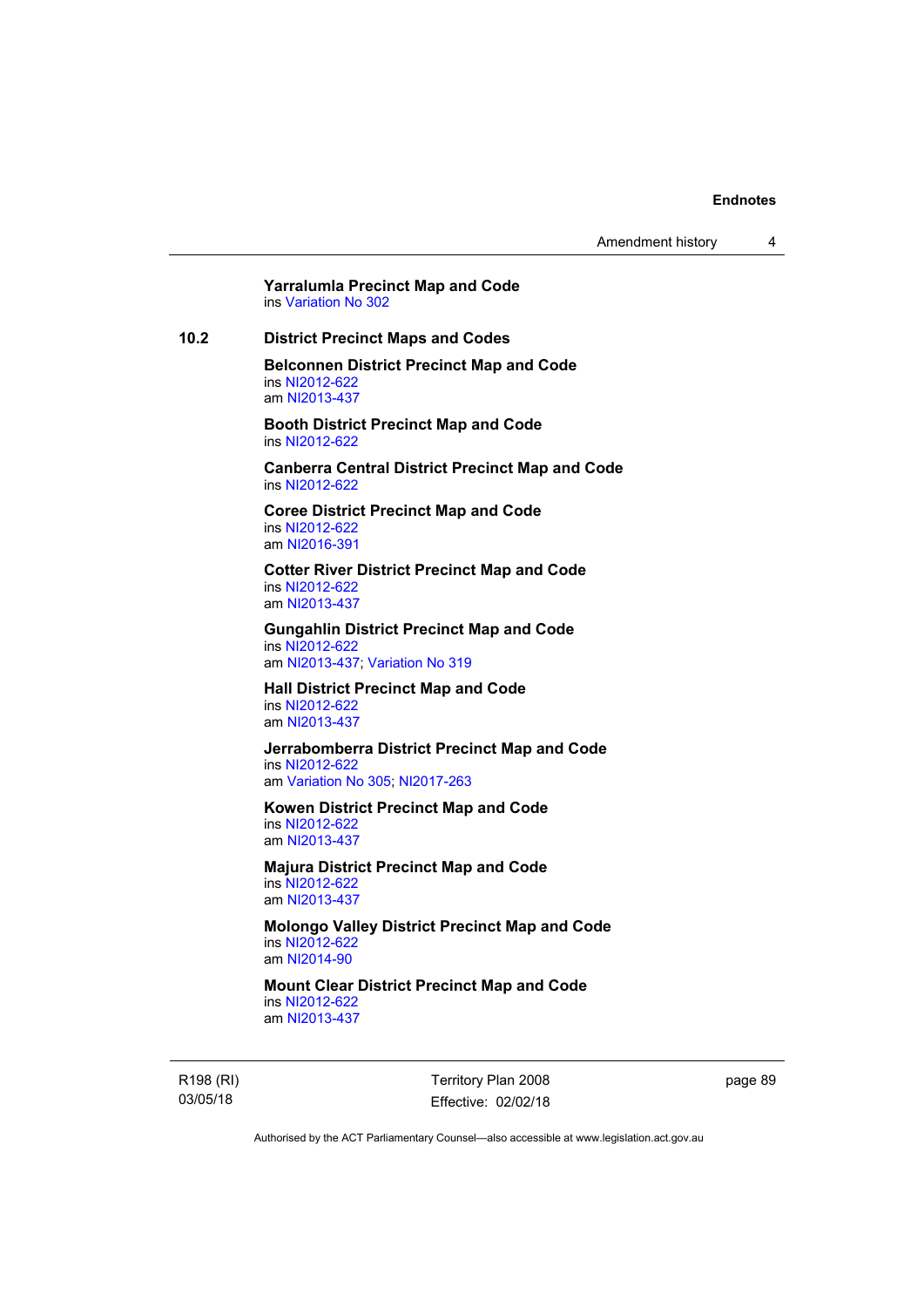| 4 | Amendment history |
|---|-------------------|
|---|-------------------|

**Paddy's River District Precinct Map and Code**  ins [NI2012-622](http://www.legislation.act.gov.au/ni/2012-622/default.asp) am [NI2013-437](http://www.legislation.act.gov.au/ni/2013-437/default.asp)

**Rendezvous Creek District Precinct Map and Code**  ins [NI2012-622](http://www.legislation.act.gov.au/ni/2012-622/default.asp) am [NI2013-437](http://www.legislation.act.gov.au/ni/2013-437/default.asp)

**Stromlo District Precinct Map and Code**  ins [NI2012-622](http://www.legislation.act.gov.au/ni/2012-622/default.asp) am [NI2013-437](http://www.legislation.act.gov.au/ni/2013-437/default.asp)

**Tennent District Precinct Map and Code**  ins [NI2012-622](http://www.legislation.act.gov.au/ni/2012-622/default.asp)

**Tuggeranong District Precinct Map and Code**  ins [NI2012-622](http://www.legislation.act.gov.au/ni/2012-622/default.asp) am [Variation No 305](http://www.legislation.act.gov.au/ni/2013-530/default.asp)

**Weston District Precinct Map and Code**  ins [NI2012-622](http://www.legislation.act.gov.au/ni/2012-622/default.asp) am [NI2013-437](http://www.legislation.act.gov.au/ni/2013-437/default.asp)

**Woden District Precinct Map and Code**  ins [NI2012-622](http://www.legislation.act.gov.au/ni/2012-622/default.asp)

**10.3 Other Precinct Codes**  renum [NI2012-622](http://www.legislation.act.gov.au/ni/2012-622/default.asp) **Northbourne Avenue Precinct Code**  (prev 10.1) renum and reloc [NI2010-602](http://www.legislation.act.gov.au/ni/2010-602/) renum [NI2012-622](http://www.legislation.act.gov.au/ni/2012-622/default.asp) Introduction am [NI2010-22](http://www.legislation.act.gov.au/ni/2010-22/); [NI2010-217](http://www.legislation.act.gov.au/ni/2010-217/) **Part A(5) – Commercial C5 – Residential Mixed Use**  Element 2 Item  $2.1$ <br>R<sub>10</sub> R10 sub [NI2012-631](http://www.legislation.act.gov.au/ni/2012-631/default.asp)<br>R10A ins NI2012-631 ins [NI2012-631](http://www.legislation.act.gov.au/ni/2012-631/default.asp) Item 2.5 R15 sub [NI2012-631](http://www.legislation.act.gov.au/ni/2012-631/default.asp) R16 om [NI2012-631](http://www.legislation.act.gov.au/ni/2012-631/default.asp) **Part B – General Development Controls**  Element 1 Item 1.1 R18 sub [NI2010-217](http://www.legislation.act.gov.au/ni/2010-217/); [NI2014-656](http://www.legislation.act.gov.au/ni/2014-656/default.asp) Element 2 Item 2.1 R21 sub [NI2009-487](http://www.legislation.act.gov.au/ni/2009-487/); [NI2012-631](http://www.legislation.act.gov.au/ni/2012-631/default.asp) R22 sub [NI2012-631](http://www.legislation.act.gov.au/ni/2012-631/default.asp)<br>R22A ins NI2012-631 ins [NI2012-631](http://www.legislation.act.gov.au/ni/2012-631/default.asp)

page 90 Territory Plan 2008 Effective: 02/02/18 R198 (RI) 03/05/18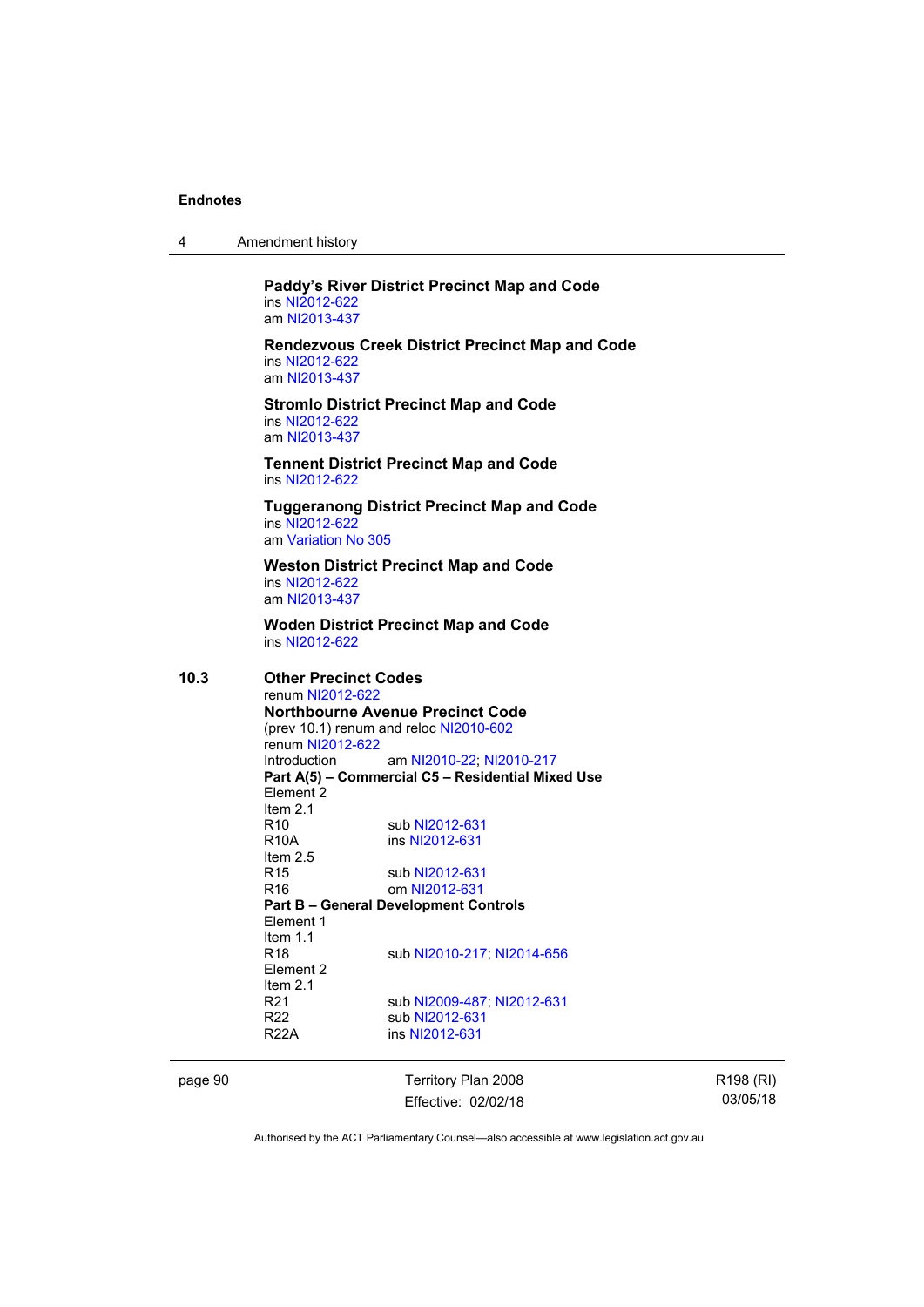Amendment history 4

| Item $2.4$<br>R <sub>26</sub>                   | am NI2009-487                          |
|-------------------------------------------------|----------------------------------------|
|                                                 | sub NI2012-631                         |
| <b>R26A</b>                                     | ins NI2012-631                         |
| <b>R26B</b>                                     | ins NI2012-631                         |
| Item $2.7$                                      |                                        |
| C29                                             | sub NI2009-38                          |
| Element 3                                       |                                        |
| Item 3.1                                        |                                        |
| R30                                             | am NI2010-217                          |
| R31                                             | am NI2010-217                          |
| Element 5                                       |                                        |
| Item 5.2                                        |                                        |
| R <sub>53</sub>                                 | am NI2010-217                          |
| Item 5.4                                        |                                        |
| C56                                             | sub NI2010-22                          |
| Element 6                                       |                                        |
| Item $6.1$                                      |                                        |
| hdg                                             | om NI2009-487                          |
|                                                 | ins NI2010-217                         |
| R57                                             | am NI2008-541                          |
|                                                 | om NI2009-487                          |
|                                                 | ins NI2010-217                         |
| R58                                             | om NI2009-487                          |
| R58, C58                                        | ins NI2010-217                         |
| R59, C59                                        | om NI2009-487                          |
|                                                 | ins NI2010-217                         |
| R60                                             | om NI2009-487                          |
| R60, C60                                        | ins NI2010-217                         |
| Item 6.3                                        |                                        |
| R62                                             | sub NI2011-788                         |
| Element 7                                       |                                        |
| Item $7.1$                                      |                                        |
| R73                                             | am NI2009-38                           |
| <b>Rural Villages Precinct Code</b>             |                                        |
|                                                 | (prev 10.2) renum and reloc NI2010-602 |
| Introduction am NI2010-22                       |                                        |
| Part A - Village of Hall                        |                                        |
| Figure 1                                        | sub NI2008-290                         |
|                                                 |                                        |
| <b>Part B - Stromlo Settlement</b><br>Element 5 |                                        |
| C33                                             | am NI2028-290                          |
|                                                 |                                        |
| Part D - Uriarra Village                        |                                        |
| Part D(1) hdg                                   | sub NI2010-22                          |
|                                                 |                                        |
|                                                 |                                        |

R198 (RI) 03/05/18

Territory Plan 2008 Effective: 02/02/18

page 91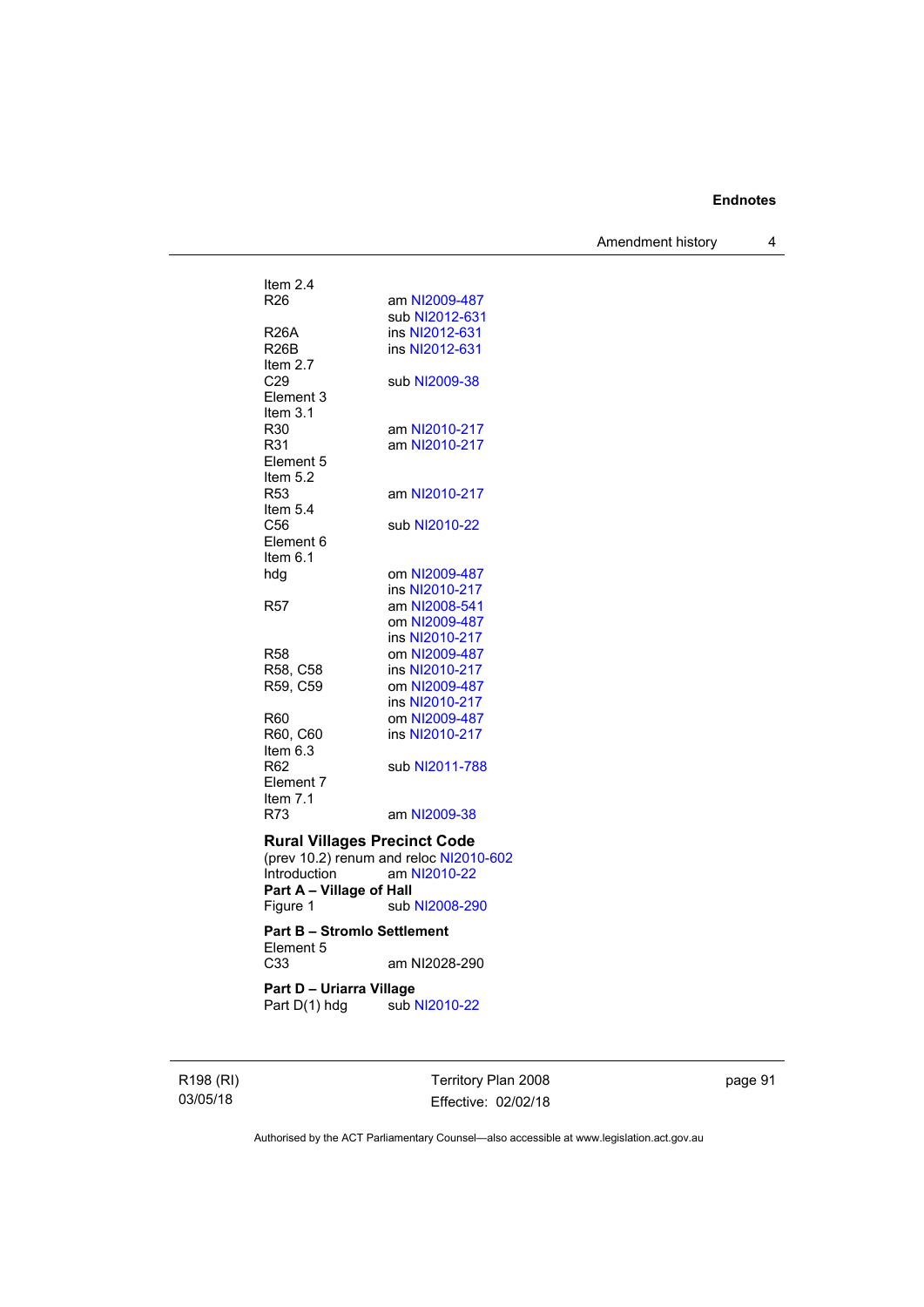4 Amendment history

Element 2 Item 2.1<br>C50 sub [NI2009-38](http://www.legislation.act.gov.au/ni/2009-38/) **Part E – General Controls For All Villages**  Element 1 Item 1.1<br>C51 sub [NI2010-22](http://www.legislation.act.gov.au/ni/2010-22/) om [NI2012-622](http://www.legislation.act.gov.au/ni/2012-622/default.asp) om [NI2012-622](http://www.legislation.act.gov.au/ni/2012-622/default.asp) **Inner North Precinct Code**  (prev 3.4) renum [NI2010-22](http://www.legislation.act.gov.au/ni/2010-22/) R35 (prev 10.3) renum and reloc [NI2010-602](http://www.legislation.act.gov.au/ni/2010-602/) renum [NI2012-622](http://www.legislation.act.gov.au/ni/2012-622/default.asp) Introduction am [NI2012-190;](http://www.legislation.act.gov.au/ni/2012-190/) [NI2014-656](http://www.legislation.act.gov.au/ni/2014-656/default.asp) **Part A – General Development Controls**  Element 2<br>Item 2.1 hdg sub [NI2008-358](http://www.legislation.act.gov.au/ni/2008-358/) R3 sub [NI2008-358](http://www.legislation.act.gov.au/ni/2008-358/) Item 2.3 hdg sub [NI2008-358](http://www.legislation.act.gov.au/ni/2008-358/)<br>R6 sub NI2008-358 R6 sub [NI2008-358](http://www.legislation.act.gov.au/ni/2008-358/)<br>R7 sub NI2008-358 sub [NI2008-358](http://www.legislation.act.gov.au/ni/2008-358/); [NI2013-535](http://www.legislation.act.gov.au/ni/2013-535/) C11 sub [NI2008-358](http://www.legislation.act.gov.au/ni/2008-358/) Figure 1 sub [NI2008-358](http://www.legislation.act.gov.au/ni/2008-358/)<br>C12 sub NI2011-207 sub [NI2011-207](http://www.legislation.act.gov.au/ni/2011-207/) R13 sub [NI2008-358](http://www.legislation.act.gov.au/ni/2008-358/) am [NI2009-322](http://www.legislation.act.gov.au/ni/2009-322/) sub [NI2012-631](http://www.legislation.act.gov.au/ni/2012-631/default.asp)<br>C13 **am NI2013-390** C13 am [NI2013-390](http://www.legislation.act.gov.au/ni/2013-390/default.asp)<br>Item 2.5 hdg sub NI2008-541 sub [NI2008-541](http://www.legislation.act.gov.au/ni/2008-541/) Element 3<br>Figure 2 sub [NI2008-358](http://www.legislation.act.gov.au/ni/2008-358/) Item 3.2 hdg sub [NI2008-358](http://www.legislation.act.gov.au/ni/2008-358/) R18 sub [NI2008-358](http://www.legislation.act.gov.au/ni/2008-358/) am [NI2010-217](http://www.legislation.act.gov.au/ni/2010-217/) Element 5 Item 5.1 C21 sub [NI2010-22](http://www.legislation.act.gov.au/ni/2010-22/) **Part B – Control Plans** Braddon sub [NI2008-358](http://www.legislation.act.gov.au/ni/2008-358/) Lyneham sub [NI2010-217](http://www.legislation.act.gov.au/ni/2010-217/); [NI2014-656](http://www.legislation.act.gov.au/ni/2014-656/default.asp) O'Connor and

Turner North sub [Variation No 310](http://www.legislation.act.gov.au/ni/2011-688/)<br>Turner South sub Variation No 310 sub [Variation No 310](http://www.legislation.act.gov.au/ni/2011-688/)

page 92 Territory Plan 2008 Effective: 02/02/18 R198 (RI) 03/05/18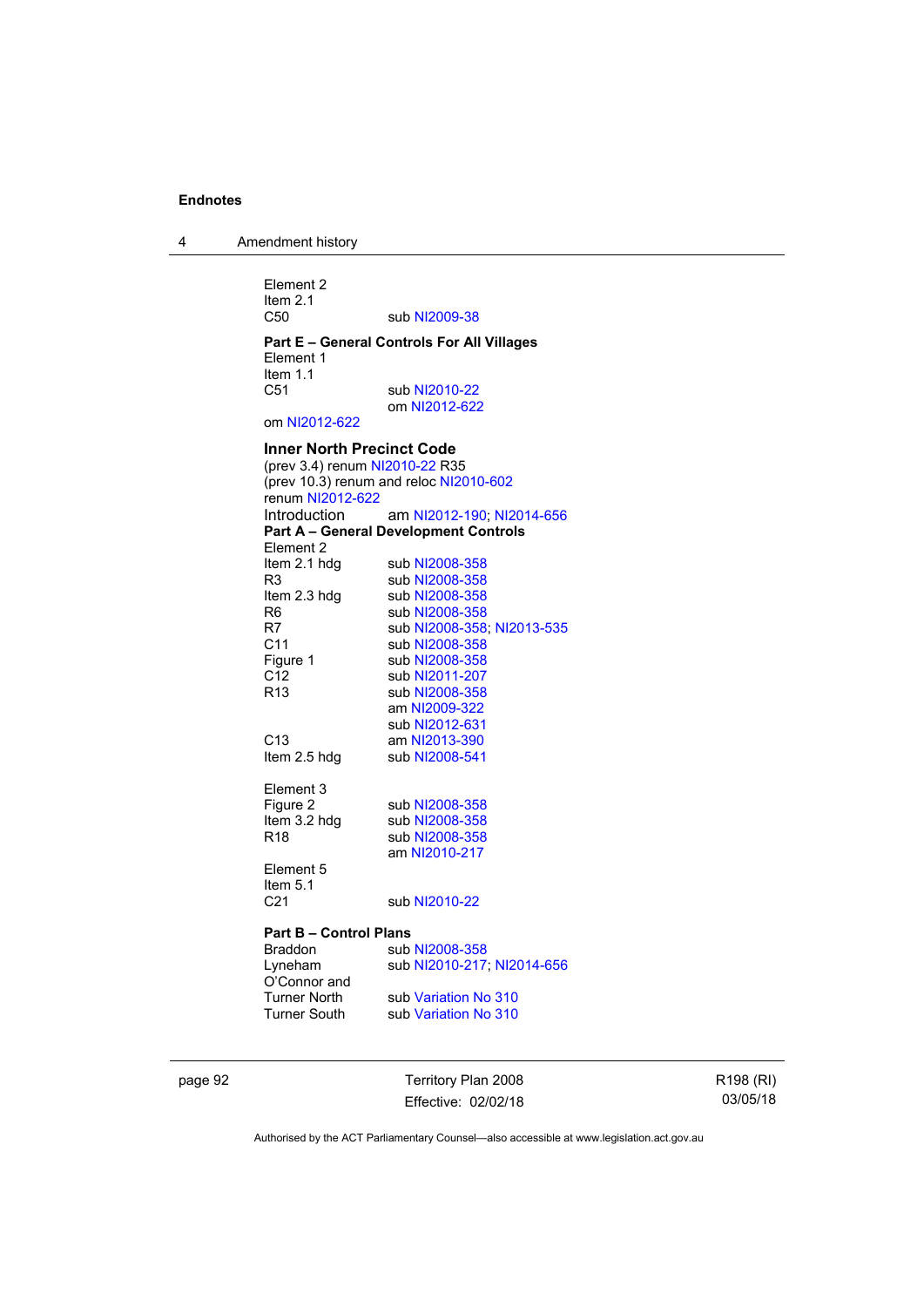## **Part C – Site Specific Controls**

| Part C (1) - Braddon |               |  |
|----------------------|---------------|--|
| Item 2.2 hdg         | om NI2008-358 |  |
| R <sub>25</sub>      | om NI2008-358 |  |
| Item 2.3 hdg         | om NI2008-358 |  |
| R <sub>26</sub>      | om NI2008-358 |  |

## **Part C (3) – Lyneham**

| Rules renum NI2014-656 |                |
|------------------------|----------------|
| hdg                    | am NI2010-411  |
| ltem 2.1 hdg           | sub NI2014-656 |
| R31                    | sub NI2014-656 |
| Item 2.2 hdg           | om NI2008-358  |
| R32                    | om NI2008-358  |
| ltem 2.3 hdg           | om NI2008-358  |
| R33                    | om NI2008-358  |
| ltem 2.4 hdg           | om NI2008-358  |
| R34                    | om NI2008-358  |
| ltem 2.5 hdq           | om NI2008-358  |
| R35                    | om NI2008-358  |
| Item 2.6 hdg           | om NI2008-358  |
| R36                    | om NI2008-358  |
| ltem 2.7 hdq           | om NI2008-358  |
| R37                    | om NI2008-358  |
| Item 2.8 hdg           | om NI2008-358  |
| R38                    | om NI2008-358  |
| ltem 2.9 hdq           | om NI2008-358  |
| R39                    | om NI2008-358  |
| ltem 2.10 hdq          | om NI2008-358  |
| R40                    | om NI2008-358  |

# **Part C (4) – O'Connor**

| Rules renum NI2014-656 |               |
|------------------------|---------------|
| hda                    | am NI2010-411 |
| Element 2              | am NI2012-190 |
| Item 2.1 hdg           | am NI2012-190 |

# **Part C (5) – Turner**

| Rules renum NI2014-656 |                     |  |
|------------------------|---------------------|--|
| hdg                    | am NI2010-411       |  |
| Element 1              | om Variation No 310 |  |
| Intent                 | om Variation No 310 |  |
| Item 1.1 hdg           | om Variation No 310 |  |
| R44, C44               | om Variation No 310 |  |
| Element 2              |                     |  |
| Item 2.1 hdg           | sub NI2008-358      |  |
| R45                    | sub NI2008-358      |  |
| Figure 3               | ins NI2008-358      |  |
|                        |                     |  |

R198 (RI) 03/05/18

Territory Plan 2008 Effective: 02/02/18 page 93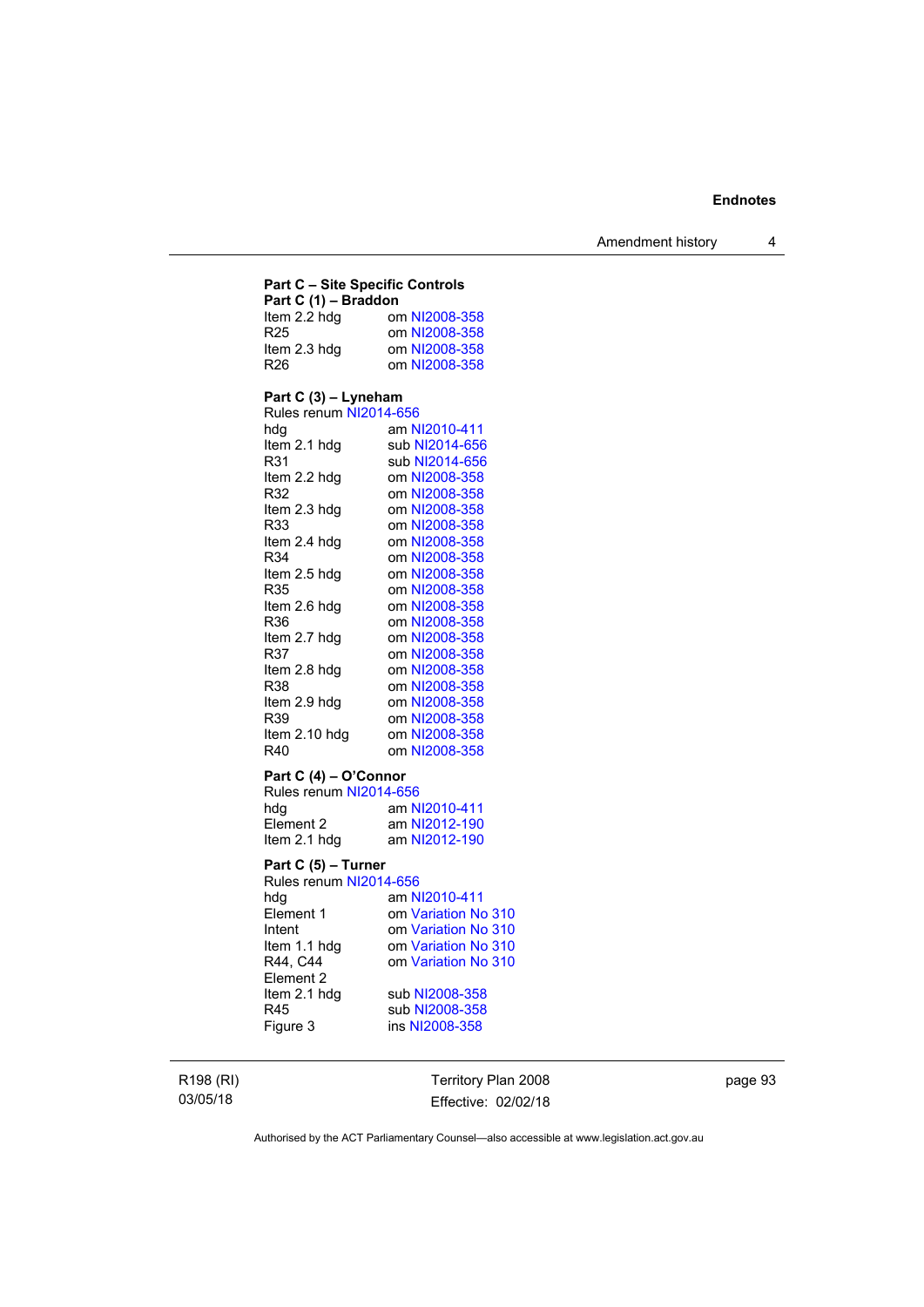4 Amendment history

**Gungahlin Town Centre Precinct Code**  ins [Variation No 300](http://www.legislation.act.gov.au/ni/2011-691/) Introduction<br>Application am [NI2012-190](http://www.legislation.act.gov.au/ni/2012-190/) **Part A – Land Use and Subdivision**  Element 2 Item 3.4<br>C4 am [NI2012-190](http://www.legislation.act.gov.au/ni/2012-190/) Item 3.5<br>R5 am [NI2012-190](http://www.legislation.act.gov.au/ni/2012-190/) C5 am [NI2012-190](http://www.legislation.act.gov.au/ni/2012-190/) **Part B – General Development Controls**  Element 3 Item3.2<br>C9 am [NI2012-190](http://www.legislation.act.gov.au/ni/2012-190/) Element 4 Item 4.1<br>R11 R11 am [NI2012-190](http://www.legislation.act.gov.au/ni/2012-190/)<br>C11 am NI2012-190 am [NI2012-190](http://www.legislation.act.gov.au/ni/2012-190/) **Part C (1) – Precinct 1a – Retail core**  Element 2 Item 2.3 R24 am [NI2012-189](http://www.legislation.act.gov.au/ni/2012-189/) C24 am [NI2012-189](http://www.legislation.act.gov.au/ni/2012-189/) **Part C (2) – Precinct 1b – Retail core mixed use**  Element 2 Item  $2.1$ <br>R $31$ R31 am [NI2012-189](http://www.legislation.act.gov.au/ni/2012-189/)<br>C31 am NI2012-189 am [NI2012-189](http://www.legislation.act.gov.au/ni/2012-189/) Element 2 Item 2.1<br>R41 am [NI2011-788](http://www.legislation.act.gov.au/ni/2011-788/) **Part C (8) – Precinct 4b – Northern Transition**  Element 2 Item 2.1<br>R59 am [NI2012-189](http://www.legislation.act.gov.au/ni/2012-189/) C59 am [NI2012-189](http://www.legislation.act.gov.au/ni/2012-189/) om [NI2012-622](http://www.legislation.act.gov.au/ni/2012-622/default.asp) **11.1 Parking and Vehicular Access General Code**  sub [NI2010-410](http://www.legislation.act.gov.au/ni/2010-410/) 2.2 sub [NI2010-23](http://www.legislation.act.gov.au/ni/2010-23/)<br>2.2.4 am NI2011-355 2.2.4 am [NI2011-355](http://www.legislation.act.gov.au/ni/2011-355/)<br>2.3.2 am NI2010-23 2.3.2 am [NI2010-23](http://www.legislation.act.gov.au/ni/2010-23/)<br>2.4 hdg ins NI2010-23 ins [NI2010-23](http://www.legislation.act.gov.au/ni/2010-23/) 2.5 (prev 2.4) renum [NI2010-23](http://www.legislation.act.gov.au/ni/2010-23/) R35

page 94 Territory Plan 2008 Effective: 02/02/18 R198 (RI) 03/05/18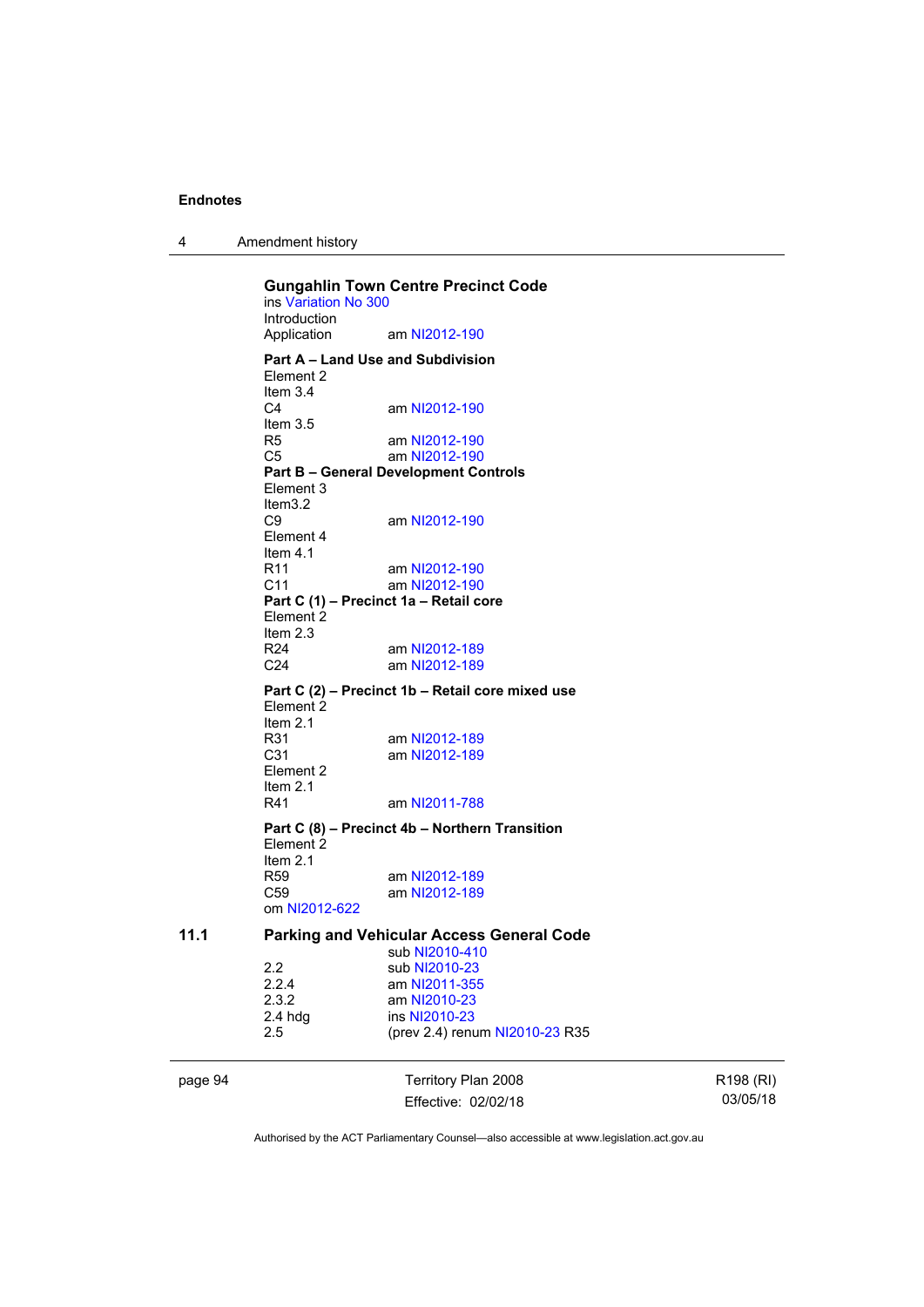Amendment history 4

2.6 (prev 2.5) renum [NI2010-23](http://www.legislation.act.gov.au/ni/2010-23/) R35<br>2.8 am NI2011-589 2.8 am [NI2011-589](http://www.legislation.act.gov.au/ni/2011-589/)<br>3.1.4 sub NI2011-207 3.1.4 sub [NI2011-207](http://www.legislation.act.gov.au/ni/2011-207/)<br>3.1.5 sch 1 am NI2011-589 3.1.5 sch 1 am [NI2011-589;](http://www.legislation.act.gov.au/ni/2011-589/) [NI2011-788;](http://www.legislation.act.gov.au/ni/2011-788/) [NI2012-189](http://www.legislation.act.gov.au/ni/2012-189/) 3.2.2 am [NI2011-207](http://www.legislation.act.gov.au/ni/2011-207/)<br>3.2.4 am NI2010-22: 3.2.4 am [NI2010-22](http://www.legislation.act.gov.au/ni/2010-22/); [NI2013-245](http://www.legislation.act.gov.au/ni/2013-245/default.asp)<br>3.2.5 sch 2 am NI2008-290, NI2008-54 am [NI2008-290](http://www.legislation.act.gov.au/ni/2008-290/), [NI2008-541](http://www.legislation.act.gov.au/ni/2008-541/); [NI2010-22](http://www.legislation.act.gov.au/ni/2010-22/); [NI2010-602](http://www.legislation.act.gov.au/ni/2010-602/); [NI2010-697](http://www.legislation.act.gov.au/ni/2010-697/); [NI2011-788](http://www.legislation.act.gov.au/ni/2011-788/); [NI2012-631](http://www.legislation.act.gov.au/ni/2012-631/default.asp); [NI2013-245](http://www.legislation.act.gov.au/ni/2013-245/default.asp); [Variation](http://www.legislation.act.gov.au/ni/2014-294/default.asp)  [No 318](http://www.legislation.act.gov.au/ni/2014-294/default.asp) 3.3.5 sch 3 am [NI2011-788](http://www.legislation.act.gov.au/ni/2011-788/) 3.4.5 sch 4 am [NI2011-788](http://www.legislation.act.gov.au/ni/2011-788/) 3.5.5 sch 5 am [NI2010-22](http://www.legislation.act.gov.au/ni/2010-22/); [NI2011-788](http://www.legislation.act.gov.au/ni/2011-788/) 3.6.5 sch 6 am [NI2011-788](http://www.legislation.act.gov.au/ni/2011-788/)<br>3.7.5 sch 7 am NI2011-788 am [NI2011-788](http://www.legislation.act.gov.au/ni/2011-788/) 3.8.5 sch 8 am [NI2011-788](http://www.legislation.act.gov.au/ni/2011-788/) 3.9.5 sch 9 am [NI2011-788](http://www.legislation.act.gov.au/ni/2011-788/) **11.2 Bicycle Parking General Code 1 – Planning Context**  Application of this code<br>hdg sub sub [NI2011-590](http://www.legislation.act.gov.au/ni/2011-590/) 1.3 sub [NI2011-590](http://www.legislation.act.gov.au/ni/2011-590/)<br>Table 1 am NI2011-788 am [NI2011-788](http://www.legislation.act.gov.au/ni/2011-788/) Table 2 am [NI2011-788](http://www.legislation.act.gov.au/ni/2011-788/); [NI2013-437](http://www.legislation.act.gov.au/ni/2013-437/default.asp) **11.3 Access and Mobility General Code**  sub [NI2009-342](http://www.legislation.act.gov.au/ni/2009-342/) Introduction am [NI2008-541](http://www.legislation.act.gov.au/ni/2008-541/) Application of the Code<br>Table 1 am am [NI2011-788](http://www.legislation.act.gov.au/ni/2011-788/); [NI2012-632](http://www.legislation.act.gov.au/ni/2012-632/default.asp); [NI2013-437](http://www.legislation.act.gov.au/ni/2013-437/default.asp) **Part A – General Development Controls**  Element 1 Item 1.1 R2 sub [NI2010-23](http://www.legislation.act.gov.au/ni/2010-23/) Figure 1 om [NI2010-23](http://www.legislation.act.gov.au/ni/2010-23/) Element 2 Item 2.2 R5 am [NI2010-217](http://www.legislation.act.gov.au/ni/2010-217/) **Part B – Additional Specific Controls**  Element 2 Item  $2.1$ <br>R<sub>12</sub> am [NI2010-23](http://www.legislation.act.gov.au/ni/2010-23/) **Appendices**  am [NI2010-23](http://www.legislation.act.gov.au/ni/2010-23/); pars renum R35 (see NI2010-23)

R198 (RI) 03/05/18

Territory Plan 2008 Effective: 02/02/18 page 95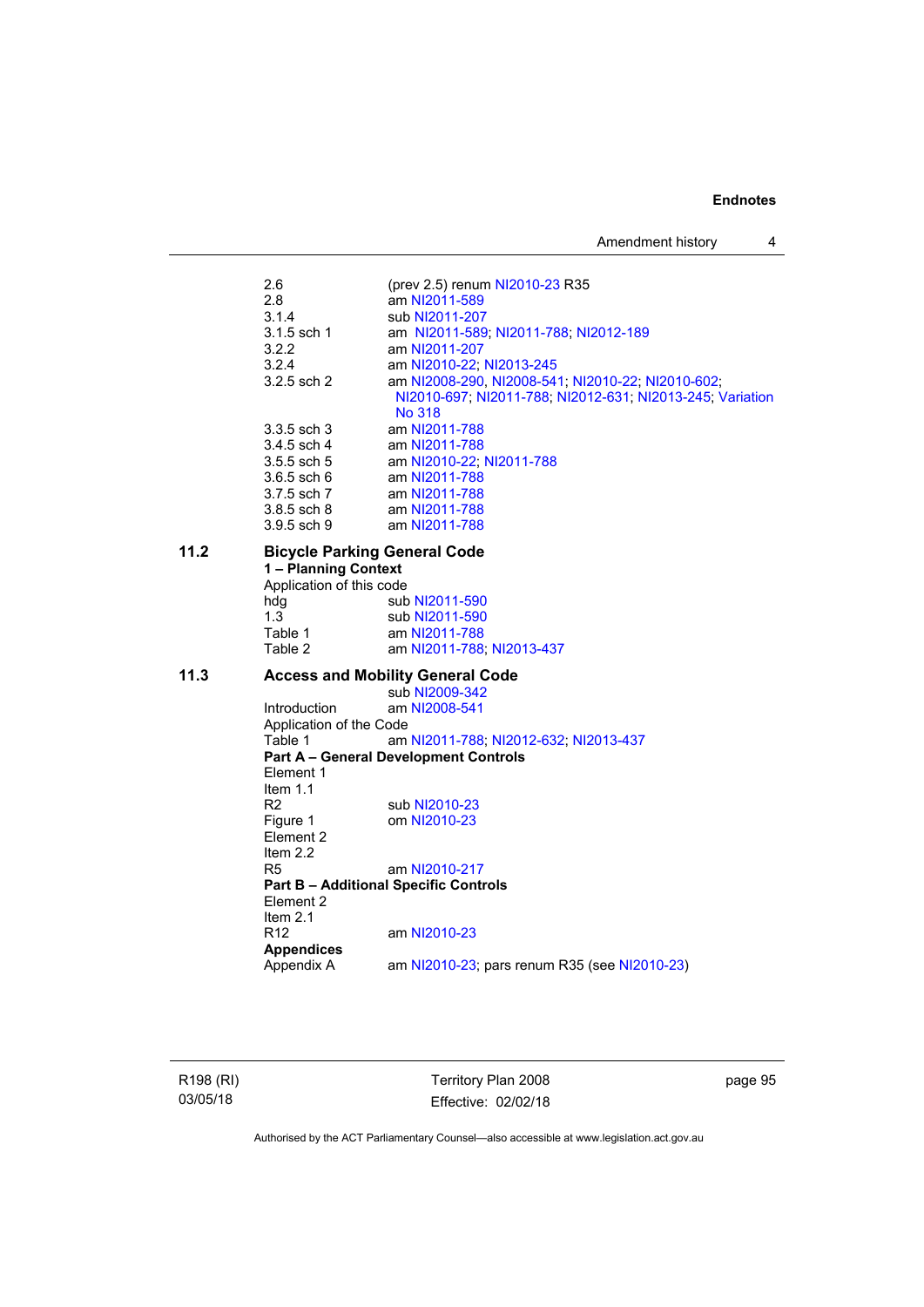| 4                                                                                                                 | Amendment history                                                              |                                                                                        |                      |  |  |
|-------------------------------------------------------------------------------------------------------------------|--------------------------------------------------------------------------------|----------------------------------------------------------------------------------------|----------------------|--|--|
| 11.4<br><b>Crime Prevention through Environmental Design General Code</b><br><b>Part A - General requirements</b> |                                                                                |                                                                                        |                      |  |  |
|                                                                                                                   | Table 1<br>Element 3<br>Item $3.3$                                             | am NI2011-355; NI2011-788                                                              |                      |  |  |
|                                                                                                                   | C10                                                                            | am NI2008-541; NI2009-324                                                              |                      |  |  |
| 11.5                                                                                                              | <b>Community and Recreation Facilities Location Guidelines General</b><br>Code |                                                                                        |                      |  |  |
|                                                                                                                   | Element 3<br>Item $3.1$                                                        | am NI2011-788                                                                          |                      |  |  |
|                                                                                                                   | Element 4                                                                      | am NI2011-788                                                                          |                      |  |  |
|                                                                                                                   | Appendix B                                                                     | am NI2011-788                                                                          |                      |  |  |
| 11.6                                                                                                              | Code                                                                           | <b>Communications Facilities and Associated Infrastructure General</b>                 |                      |  |  |
|                                                                                                                   |                                                                                | Part A (2)- Telecommunications Antenna€, Towers and Associated                         |                      |  |  |
|                                                                                                                   |                                                                                | <b>Equipment</b>                                                                       |                      |  |  |
|                                                                                                                   | hdg<br>Element 2                                                               | sub NI2013-245                                                                         |                      |  |  |
|                                                                                                                   | Item $2.1$                                                                     |                                                                                        |                      |  |  |
|                                                                                                                   | hdg                                                                            | sub NI2013-245                                                                         |                      |  |  |
|                                                                                                                   | R <sub>16</sub> , C <sub>16</sub><br>R <sub>17</sub>                           | omNI2013-245<br>sub NI2013-245                                                         |                      |  |  |
|                                                                                                                   | Item $2.1A$                                                                    |                                                                                        |                      |  |  |
|                                                                                                                   | hdg                                                                            | ins NI2013-245                                                                         |                      |  |  |
|                                                                                                                   | C <sub>18</sub><br>C <sub>19</sub>                                             | sub NI2013-245<br>sub NI2013-245                                                       |                      |  |  |
|                                                                                                                   | Item $2.2$                                                                     |                                                                                        |                      |  |  |
|                                                                                                                   | hdg                                                                            | sub NI2013-245                                                                         |                      |  |  |
|                                                                                                                   | <b>R20</b>                                                                     | am NI2013-246; pars renum R111 LA                                                      |                      |  |  |
|                                                                                                                   | Element 2<br>Item $2.1$                                                        | <b>Part B - General Development Controls</b>                                           |                      |  |  |
|                                                                                                                   | R33                                                                            | am NI2010-411                                                                          |                      |  |  |
|                                                                                                                   |                                                                                | sub NI2011-590                                                                         |                      |  |  |
|                                                                                                                   | C <sub>33</sub>                                                                | sub NI2011-590                                                                         |                      |  |  |
| 11.8                                                                                                              | Part A(2) - Policies<br>Element 2                                              | <b>Water Use and Catchment General Code</b><br><b>Part A - Conservation Catchments</b> |                      |  |  |
|                                                                                                                   | Sch <sub>2</sub>                                                               | am Variation No 296                                                                    |                      |  |  |
|                                                                                                                   | Part B(2) - Policies                                                           | <b>Part B - Water Supply Catchments</b>                                                |                      |  |  |
|                                                                                                                   | Element 6<br>Sch 4                                                             | am Variation No 296                                                                    |                      |  |  |
| page 96                                                                                                           |                                                                                | Territory Plan 2008                                                                    | R <sub>198</sub> (RI |  |  |

Effective: 02/02/18

R198 (RI) 03/05/18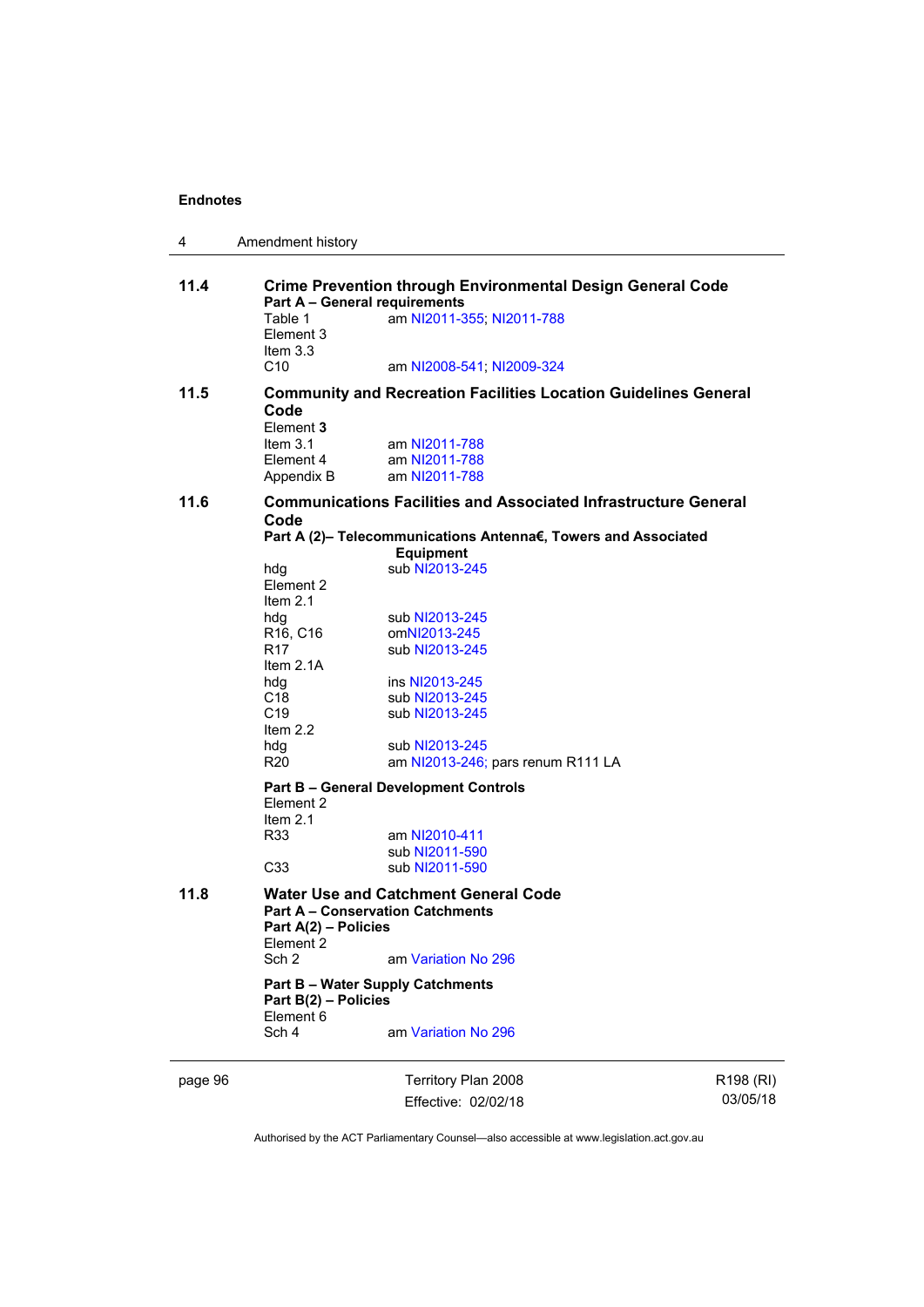|                                   | Part C(2) - Policies<br>Element 11<br>Sch 6                                                                                                         | Part C - Drainage and Open Space Catchments<br>am Variation No 296                                                                                                                                                                                                                                                                                                                                                                                                                     |         |
|-----------------------------------|-----------------------------------------------------------------------------------------------------------------------------------------------------|----------------------------------------------------------------------------------------------------------------------------------------------------------------------------------------------------------------------------------------------------------------------------------------------------------------------------------------------------------------------------------------------------------------------------------------------------------------------------------------|---------|
| 11.10                             | 2.4 - Acceptable solutions<br>Option 2<br>Greywater system am NI2009-322                                                                            | WaterWays: Water Sensitive Urban Design General Code                                                                                                                                                                                                                                                                                                                                                                                                                                   |         |
|                                   | Appendix B2<br>Stormwater quality am NI2009-322                                                                                                     |                                                                                                                                                                                                                                                                                                                                                                                                                                                                                        |         |
| 11.12                             | <b>Part A - General Controls</b><br>Element 2                                                                                                       | <b>Residential Boundary Fences General Code</b>                                                                                                                                                                                                                                                                                                                                                                                                                                        |         |
|                                   | R1                                                                                                                                                  | am NI2008-290                                                                                                                                                                                                                                                                                                                                                                                                                                                                          |         |
| 11.13                             | <b>Lease Variation General Code</b><br>ins Variation No 306                                                                                         | am NI2013-436; NI2013-535; Variation No 353; NI2017-263                                                                                                                                                                                                                                                                                                                                                                                                                                |         |
| 12                                | <b>Overlays</b><br>Title<br>Introduction<br>12.1<br><b>Future Urban Areas</b><br>12.2<br>Urban Open Space Zones<br>12.4<br><b>Precincts</b><br>12.6 | am NI2008-541<br>am NI2008-541<br>Special Requirements of the National Capital Plan<br>am NI2008-290; NI2017-265<br>am NI2008-541<br>om NI2012-622<br>am Variation No 281<br>om NI2012-622                                                                                                                                                                                                                                                                                             |         |
| 13                                | <b>Definitions</b><br>Part A                                                                                                                        | Umbrella Term Commercial Accommodation Use am<br>NI2009-37<br>Umbrella Term Major Utility Installation<br>def Major road om NI2012-631<br>def Transport Depot om NI2009-37<br>def Animal husbandry ins NI2008-590<br>am NI2012-632<br>def Attached house am NI2017-655<br>def Cemetery am NI2009-37<br>def Child care centre am NI2011-206; NI2012-189<br>sub NI2012-631<br>def Civic administration Common Terminology am Variation<br><b>No 338</b><br>def <i>Club</i> am NI2011-206 |         |
| R <sub>198</sub> (RI)<br>03/05/18 |                                                                                                                                                     | Territory Plan 2008<br>Effective: 02/02/18                                                                                                                                                                                                                                                                                                                                                                                                                                             | page 97 |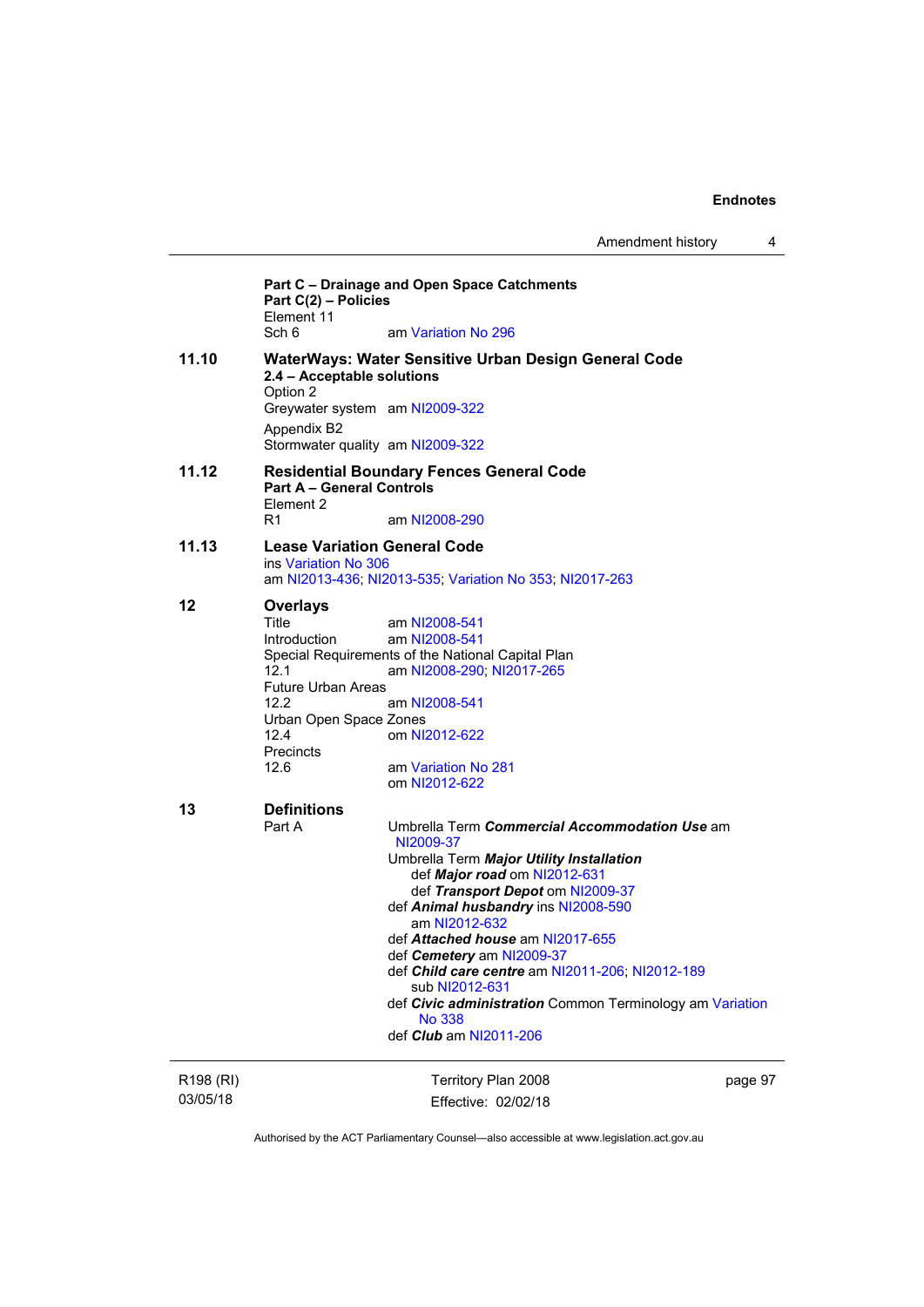4 Amendment history

 def *Community activity centre* Common Terminology am [NI2014-274](http://www.legislation.act.gov.au/ni/2014-274/default.asp) def *Consolidation* ins [NI2009-37](http://www.legislation.act.gov.au/ni/2009-37/) def *Drink establishment* am [NI2011-206](http://www.legislation.act.gov.au/ni/2011-206/) def *Freight transport facility* am [NI2011-355](http://www.legislation.act.gov.au/ni/2011-355/) def *Guest house* am [NI2009-37](http://www.legislation.act.gov.au/ni/2009-37/) def *Habitable suite* om [Variation No 306](http://www.legislation.act.gov.au/ni/2013-93/default.asp) def *Health facility* Common Terminology am [NI2011-355](http://www.legislation.act.gov.au/ni/2011-355/) def *Home business* sub [NI2009-324](http://www.legislation.act.gov.au/ni/2009-324/) 2nd occurrence om [NI2009-324](http://www.legislation.act.gov.au/ni/2009-324/) def *Hotel* am [NI2011-206](http://www.legislation.act.gov.au/ni/2011-206/) def *Industrial trades* sub [NI2015-704](http://www.legislation.act.gov.au/ni/2015-704/default.asp) def *Major road* ins [NI2012-631](http://www.legislation.act.gov.au/ni/2012-631/default.asp) def *Major service conduits* sub [Variation No 353](http://www.legislation.act.gov.au/ni/2016-393/default.asp) def *Mental health facility* ins [NI2014-371](http://www.legislation.act.gov.au/ni/2014-371/default.asp) def *Mining industry* sub [NI2012-631](http://www.legislation.act.gov.au/ni/2012-631/default.asp) def *Minor Road* ins [NI2012-631](http://www.legislation.act.gov.au/ni/2012-631/default.asp) def *Minor Use* sub [NI2008-290](http://www.legislation.act.gov.au/ni/2008-290/) am [NI2009-99](http://www.legislation.act.gov.au/ni/2009-99/); [NI2011-355](http://www.legislation.act.gov.au/ni/2011-355/) sub [NI2012-631](http://www.legislation.act.gov.au/ni/2012-631/default.asp) def *Motel* am [NI2011-206](http://www.legislation.act.gov.au/ni/2011-206/) def *Municipal depot* sub [Variation No 327](http://www.legislation.act.gov.au/ni/2015-449/default.asp) def *Office* am [NI2011-355](http://www.legislation.act.gov.au/ni/2011-355/) def *Outdoor education establishment* ins [NI2010-411](http://www.legislation.act.gov.au/ni/2010-411/) am [NI2011-355](http://www.legislation.act.gov.au/ni/2011-355/) def *Outdoor Recreation Facility* am [NI2008-541;](http://www.legislation.act.gov.au/ni/2008-541/) [NI2011-589](http://www.legislation.act.gov.au/ni/2011-589/) def *Overnight camping area* sub [NI2011-355](http://www.legislation.act.gov.au/ni/2011-355/) def *Parkland* sub [NI2011-355](http://www.legislation.act.gov.au/ni/2011-355/) def *Playing Field* am [NI2010-217](http://www.legislation.act.gov.au/ni/2010-217/) sub [NI2011-355](http://www.legislation.act.gov.au/ni/2011-355/) def *Power generation station* am [NI2011-589](http://www.legislation.act.gov.au/ni/2011-589/) def *Public transport facility* sub [Variation No 325](http://www.legislation.act.gov.au/ni/2014-427/default.asp) am [Variation No 327](http://www.legislation.act.gov.au/ni/2015-449/default.asp) def *Railway use* sub [Variation No 327](http://www.legislation.act.gov.au/ni/2015-449/default.asp) def *Religious associated use* 1st occurrence om [NI2008-541](http://www.legislation.act.gov.au/ni/2008-541/) def *Relocatable unit* om [Variation No 306](http://www.legislation.act.gov.au/ni/2013-93/default.asp) def *Residential Care Accommodation* am [NI2009-37](http://www.legislation.act.gov.au/ni/2009-37/) Common Terminology am [NI2011-788](http://www.legislation.act.gov.au/ni/2011-788/); [NI2012-631](http://www.legislation.act.gov.au/ni/2012-631/default.asp) def *Restaurant* am [NI2011-206](http://www.legislation.act.gov.au/ni/2011-206/) def *Retirement complex* om [Variation No 302](http://www.legislation.act.gov.au/ni/2011-573/) def *Retirement village* ins [Variation No 302](http://www.legislation.act.gov.au/ni/2011-573/) def *Retirement village scheme* ins [Variation No 302](http://www.legislation.act.gov.au/ni/2011-573/) def *Road* om [NI2012-631](http://www.legislation.act.gov.au/ni/2012-631/default.asp) def *Secondary residence* ins [Variation No 306](http://www.legislation.act.gov.au/ni/2013-93/default.asp) def *Service station* sub [NI2008-590](http://www.legislation.act.gov.au/ni/2008-590/default.asp) def *Shop* Common Terminology am [NI2015-704](http://www.legislation.act.gov.au/ni/2015-704/default.asp) def *Single dwelling housing* reloc [NI2009-37](http://www.legislation.act.gov.au/ni/2009-37/)

page 98 Territory Plan 2008 Effective: 02/02/18 R198 (RI) 03/05/18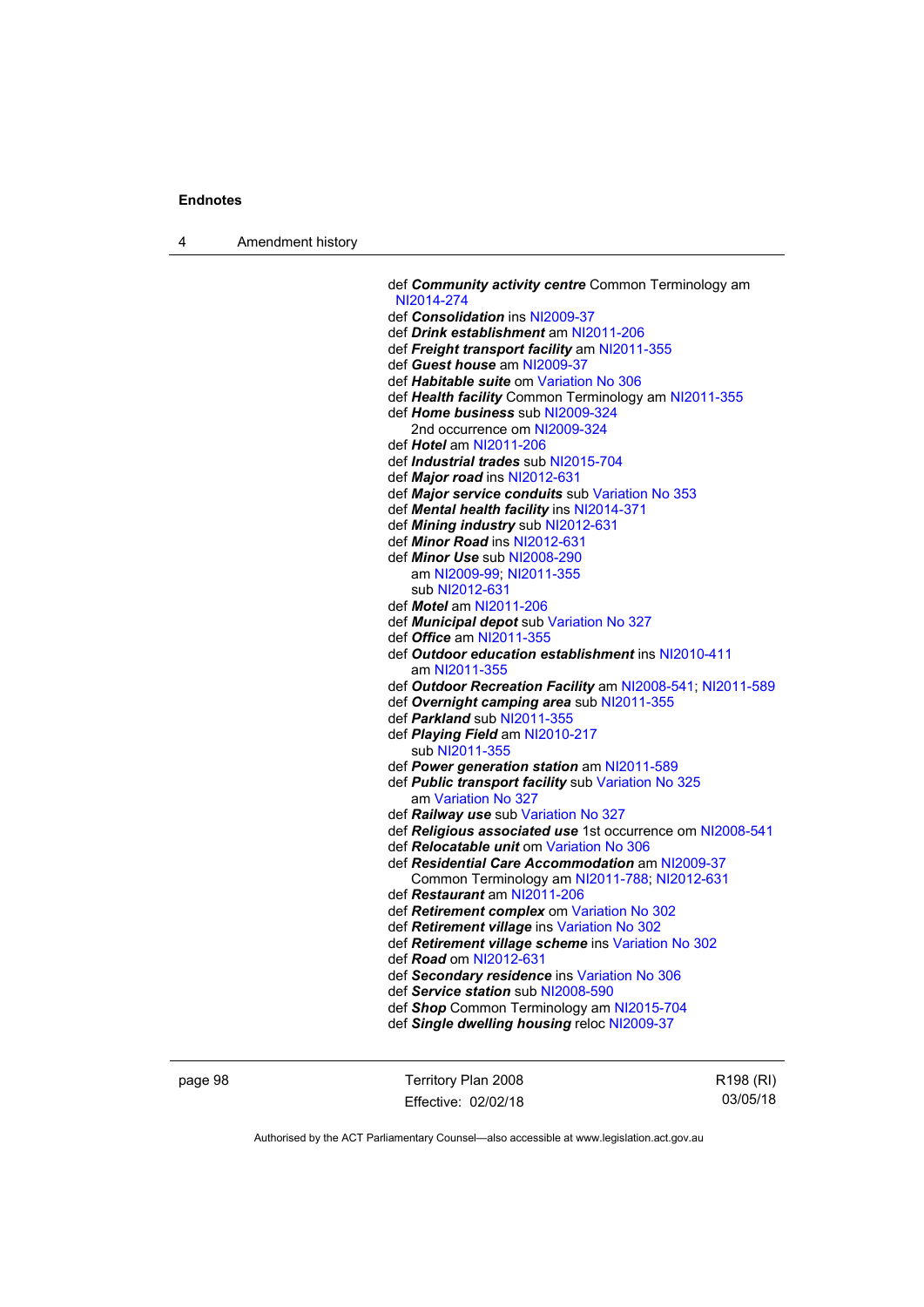| Amendment history |  |  |
|-------------------|--|--|
|-------------------|--|--|

|        | def Store am NI2010-411                                 |
|--------|---------------------------------------------------------|
|        | def Subdivision am NI2009-99; NI2014-656                |
|        | def Supportive housing sub Variation No 302             |
|        | Common Terminology am NI2015-704                        |
|        | def Temporary Use sub NI2008-290                        |
|        | def Tourist Resort sub NI2010-22                        |
|        | am NI2011-206                                           |
|        | def Triple occupancy housing om Variation No 306        |
|        | def Veterinary hospital am NI2011-355                   |
| Part B |                                                         |
|        | def <b>Articulation Zone</b> ins NI2008-541             |
|        | def Authority sub NI2010-22                             |
|        |                                                         |
|        | def Basement am NI2012-410                              |
|        | def Building envelope plan om Variation No 306          |
|        | def Community garden ins NI2011-589                     |
|        | def Compact block ins Variation No 306                  |
|        | def Datum ground level ins Variation No 300             |
|        | def Desired character ins Variation No 306              |
|        | def Dwelling sub NI2010-22                              |
|        | def External wall ins Variation No 306                  |
|        | def Floodplain am NI2013-437                            |
|        | def Front loading block sub NI2009-99                   |
|        | def Front Zone sub NI2008-290                           |
|        | am NI2012-189                                           |
|        | def Height of building am NI2012-410                    |
|        | def Height of wall am NI2012-410                        |
|        | def Integrated housing development parcel ins Variation |
|        | <b>No 306</b>                                           |
|        | def Integrated housing development plan ins Variation   |
|        | <b>No 306</b>                                           |
|        | def Large block ins Variation No 306                    |
|        | def Lower floor level am NI2012-410                     |
|        | def <i>Mid sized block</i> ins Variation No 306         |
|        | def North facing boundary om Variation No 306           |
|        | def Northern boundary ins Variation No 306              |
|        | def Principal private open space ins Variation No 306   |
|        | def Rear loading block sub NI2009-99                    |
|        | def Residential block ins Variation No 306              |
|        | am NI2016-391                                           |
|        | def <b>Road</b> ins NI2012-631                          |
|        | sub Variation No 327                                    |
|        |                                                         |
|        | def Screening device ins Variation No 306               |
|        | def Secondary street frontage ins Variation No 306      |
|        | def Single dwelling block ins Variation No 306          |
|        | def Standard block om Variation No 306                  |
|        | def Streetscape concept plan om Variation No 306        |
|        | def Surrendered residential block ins Variation No 343  |
|        |                                                         |
|        |                                                         |

R198 (RI) 03/05/18

Territory Plan 2008 Effective: 02/02/18 page 99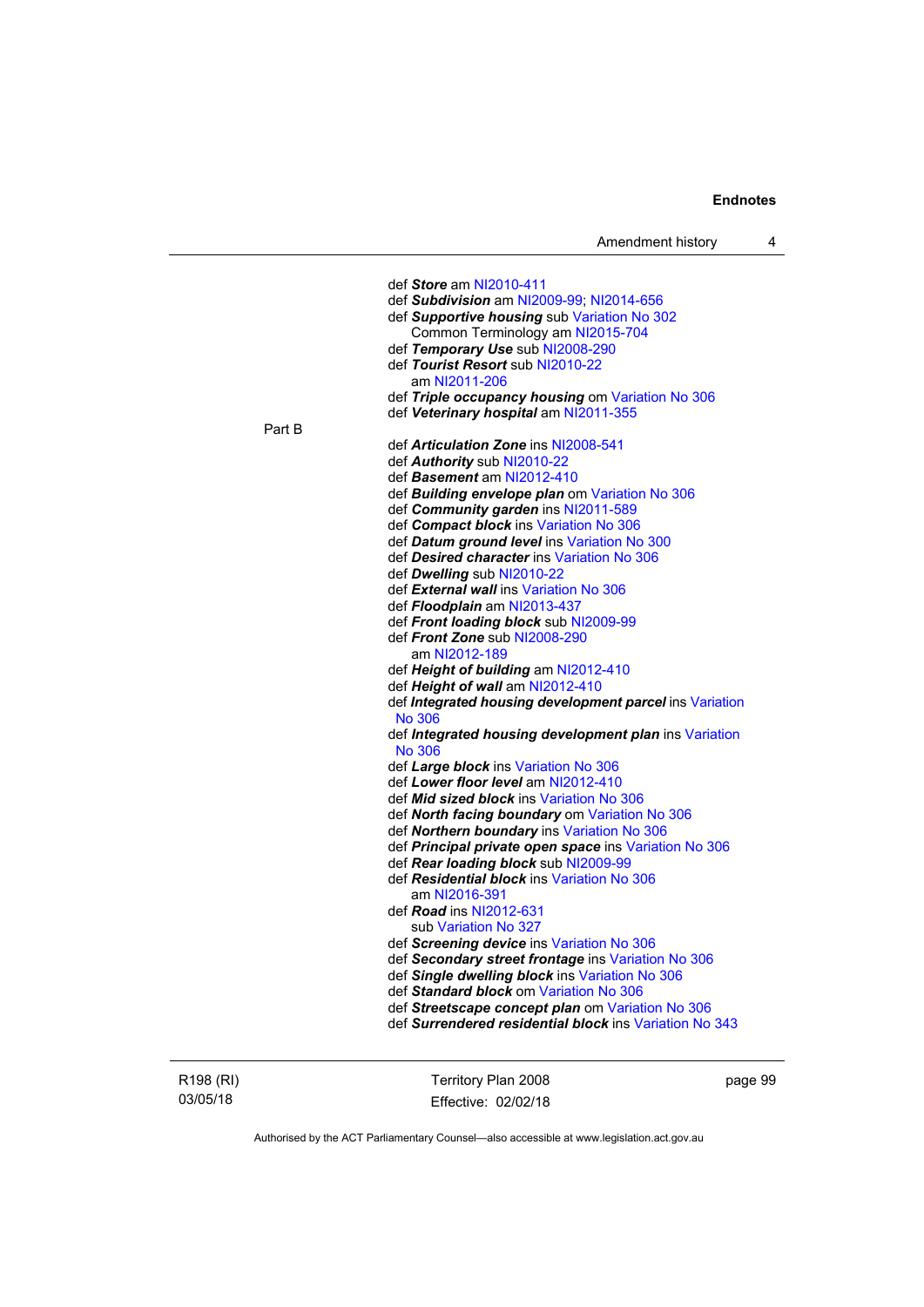| 4    | Amendment history                                                                                                                                                                                                                                                                                               |
|------|-----------------------------------------------------------------------------------------------------------------------------------------------------------------------------------------------------------------------------------------------------------------------------------------------------------------|
|      | def Unscreened element ins Variation No 306<br>def Upper floor level am NI2012-410                                                                                                                                                                                                                              |
| 14   | <b>Structure Plans</b><br>(prev 1) renum NI2008-590 R13                                                                                                                                                                                                                                                         |
| 14.1 | <b>West Belconnen</b><br>(prev 1.1) renum NI2008-590 R13<br>sub Variation No 351                                                                                                                                                                                                                                |
| 14.2 | <b>Bruce Central Precinct</b><br>(prev 1.2) renum NI2008-590 R13<br>om NI2011-788                                                                                                                                                                                                                               |
| 14.3 | <b>Kingston Foreshore</b><br>(prev 1.3) renum NI2008-590 R13<br>General Objectives<br>am NI2010-22                                                                                                                                                                                                              |
| 14.4 | North Watson<br>(prev 1.4) renum NI2008-590 R13                                                                                                                                                                                                                                                                 |
| 14.5 | <b>Gungahlin Central Area</b><br>orig 14.5<br>(prev 1.5) renum NI2008-590 R13<br><b>Urban Structure Principles Central Area</b><br>Central Area Land Use<br>7<br>am NI2010-217<br>Central Area Heritage<br>am NI2010-217<br>4<br>5<br>am NI2010-217<br>om Variation No 300<br>pres 14.5<br>sub Variation No 300 |
| 14.6 | <b>Gungahlin: Part of Nicholls including Gold Creek Tourist Area</b><br>(prev 1.6) renum NI2008-590 R13                                                                                                                                                                                                         |
| 14.7 | <b>North Gungahlin</b><br>(prev 1.7) renum NI2008-590 R13                                                                                                                                                                                                                                                       |
| 14.8 | East Gungahlin - Suburbs of Kenny, Throsby, Part Harrison and<br>Goorooyarroo Nature Reserve<br>(prev 1.8) renum NI2008-590 R13<br>1.2 Principles and Policies for East Gungahlin<br>1.2.2 Specific<br>Policies 4<br>am NI2010-217<br>1.2.3 Specific<br>Policies 1<br>am NI2010-217                             |

page 100 Territory Plan 2008 Effective: 02/02/18 R198 (RI) 03/05/18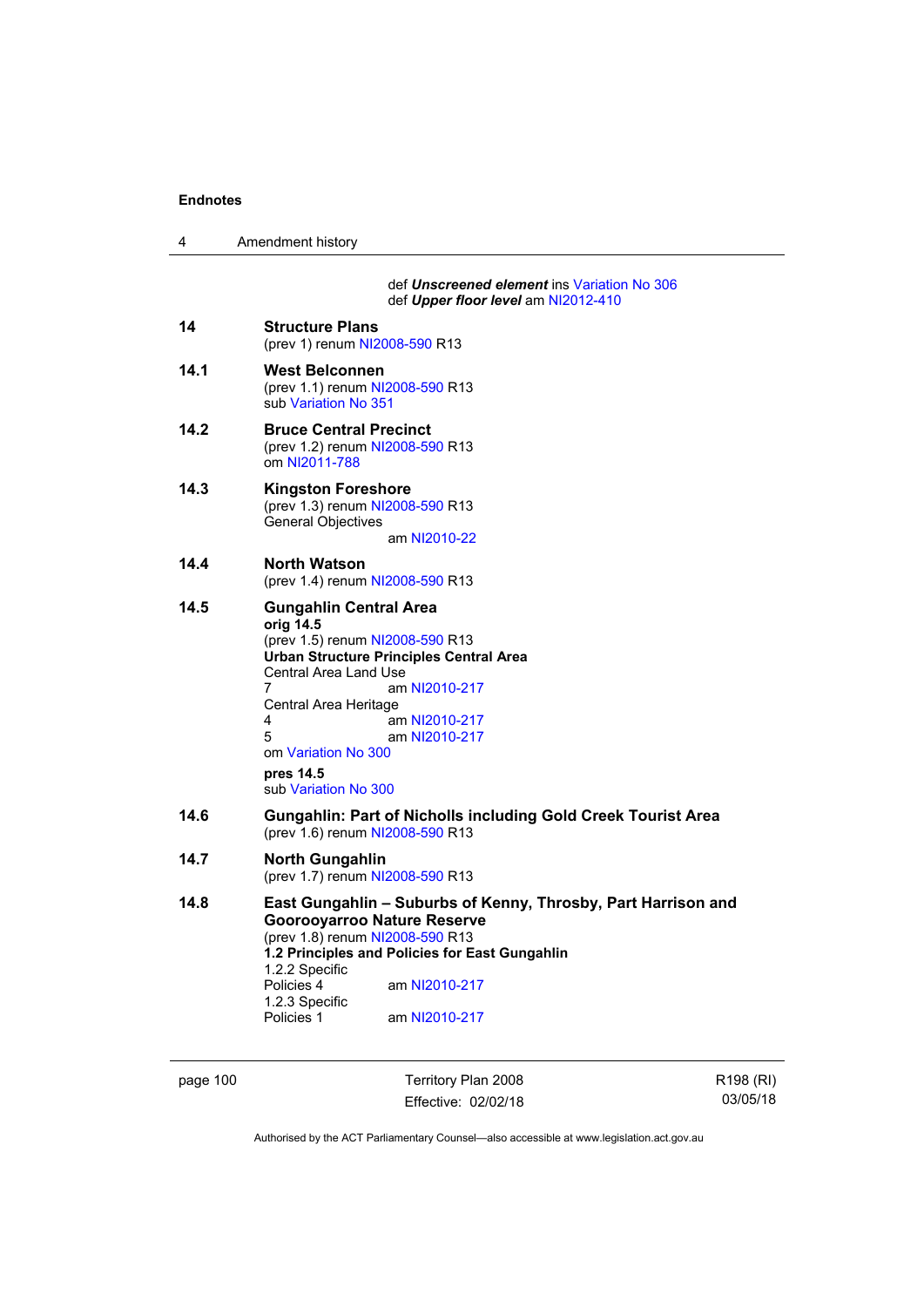Amendment history 4

## sub [Variation No 319](http://www.legislation.act.gov.au/ni/2014-501/default.asp)

| 14.9  | <b>Gungahlin - Suburb of Crace</b><br>(prev 1.9) renum NI2008-590 R13                                                                                                                                                                 |  |  |
|-------|---------------------------------------------------------------------------------------------------------------------------------------------------------------------------------------------------------------------------------------|--|--|
| 14.10 | <b>Molonglo and North Weston</b><br>(prev 1.10) renum NI2008-590 R13<br>ins Variation No 281<br>am NI2010-218; NI2010-219; NI2017-263                                                                                                 |  |  |
| 14.11 | Lawson South<br>ins Variation No 299                                                                                                                                                                                                  |  |  |
| 14.12 | Holt part section 99 (Belconnen Golf Course)<br>ins Variation No 298<br>sub Variation No 340                                                                                                                                          |  |  |
| 14.13 | <b>Gungahlin town Centre</b><br>ins Variation No 300                                                                                                                                                                                  |  |  |
| 15    | <b>Concept Plans</b><br>(prev 2) renum NI2008-590 R13                                                                                                                                                                                 |  |  |
| 15.1  | <b>Bonner</b><br>(prev 2.1) renum NI2008-590 R13<br>om NI2012-631                                                                                                                                                                     |  |  |
| 15.2  | Casey<br>(prev 2.2) renum NI2008-590 R13                                                                                                                                                                                              |  |  |
| 15.3  | Crace<br>(prev 2.3) renum NI2008-590 R13<br>Ongoing block-specific provisions<br>7<br>ins NI2011-355<br>om NI2011-787<br>ins NI2011-355<br>Figure 9<br>om NI2011-787<br>ins NI2011-355<br>Figure 10<br>om NI2011-787<br>om NI2013-437 |  |  |
| 15.4  | <b>Forde</b><br>(prev 2.4) renum NI2008-590 R13<br>om NI2012-190                                                                                                                                                                      |  |  |
| 15.5  | <b>Macgregor</b><br>(prev 2.5) renum NI2008-590 R13                                                                                                                                                                                   |  |  |
|       | <b>Dwelling Numbers</b><br>5.9<br>sub NI2009-321<br>am NI2012-189                                                                                                                                                                     |  |  |

R198 (RI) 03/05/18

Territory Plan 2008 Effective: 02/02/18 page 101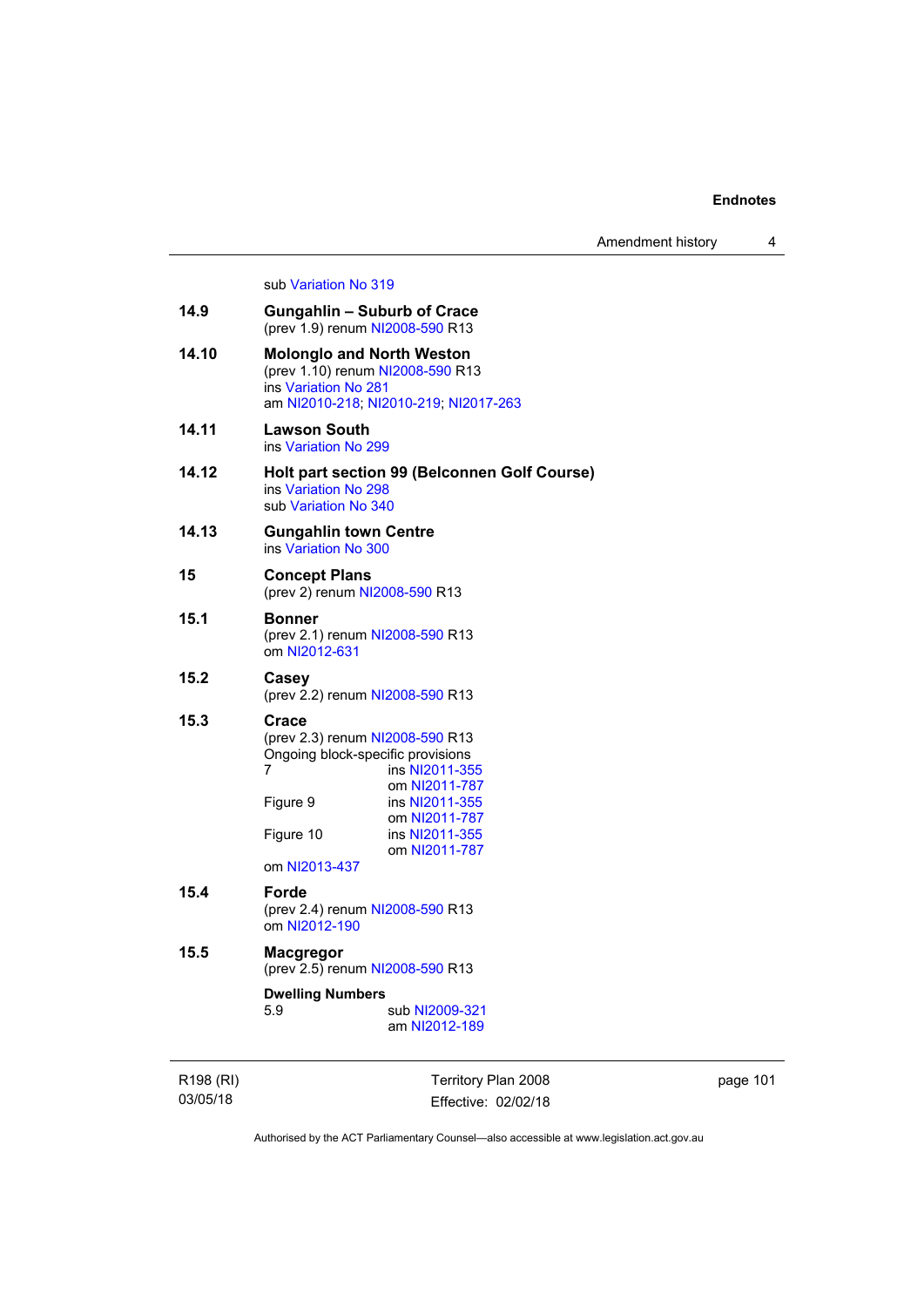4 Amendment history

**15.6 Flemington Road Corridor**  (prev 2.6) renum [NI2008-590](http://www.legislation.act.gov.au/ni/2008-590/default.asp) R13 **2 – Flemington Road Concept Plan**  2.2 Site sub [NI2010-601](http://www.legislation.act.gov.au/ni/2010-601/) 2.4.12 Natural and Cultural Heritage Features am [NI2010-217](http://www.legislation.act.gov.au/ni/2010-217/) 2.4.13 Land Program sub [NI2010-22](http://www.legislation.act.gov.au/ni/2010-22/) om [NI2010-601](http://www.legislation.act.gov.au/ni/2010-601/) 3.1.1 Building Height Controls am [NI2009-272](http://www.legislation.act.gov.au/ni/2009-272/) **3 – Development Control Requirements**  sub [NI2010-22](http://www.legislation.act.gov.au/ni/2010-22/) **Part A – Land Use**  R1, C1 (prev R2, C2) renum [NI2010-601](http://www.legislation.act.gov.au/ni/2010-601/) **Part B – Subdivision**  1 Dwelling Numbers hdg ins [NI2010-601](http://www.legislation.act.gov.au/ni/2010-601/) 2 Subdivision (prev 1) renum [NI2010-601](http://www.legislation.act.gov.au/ni/2010-601/) 3 Density hdg (prev 2) renum [NI2010-601](http://www.legislation.act.gov.au/ni/2010-601/) 4 Bushfire Protection hdg (prev 3) renum [NI2010-601](http://www.legislation.act.gov.au/ni/2010-601/) **Part C – Buildings and Structures**  R11A ins [NI2010-601](http://www.legislation.act.gov.au/ni/2010-601/) R16A ins [NI2010-601](http://www.legislation.act.gov.au/ni/2010-601/) 3 Increase in the Number of Dwellings Permitted by a Crown Lease hdg ins [NI2010-601](http://www.legislation.act.gov.au/ni/2010-601/) R19A ins [NI2010-601](http://www.legislation.act.gov.au/ni/2010-601/) 4 Commercial Gross Floor Area hdg (prev 3) renum [NI2010-601](http://www.legislation.act.gov.au/ni/2010-601/) R20 sub [NI2010-601](http://www.legislation.act.gov.au/ni/2010-601/) 5 Commercial Building Frontages hdg (prev 4) renum [NI2010-601](http://www.legislation.act.gov.au/ni/2010-601/) 6 Floor to Ceiling Heights hdg (prev 5) renum [NI2010-601](http://www.legislation.act.gov.au/ni/2010-601/) 7 Service Entries<br>hdg (prev 6) renum [NI2010-601](http://www.legislation.act.gov.au/ni/2010-601/) 8 Articulation Zone hdg (prev 7) renum [NI2010-601](http://www.legislation.act.gov.au/ni/2010-601/) 9 Materials and Colours hdg (prev 8) renum [NI2010-601](http://www.legislation.act.gov.au/ni/2010-601/) 10 Verges hdg (prev 9) renum [NI2010-601](http://www.legislation.act.gov.au/ni/2010-601/) 11 Street Interface hdg (prev 10) renum [NI2010-601](http://www.legislation.act.gov.au/ni/2010-601/)

page 102 Territory Plan 2008 Effective: 02/02/18 R198 (RI) 03/05/18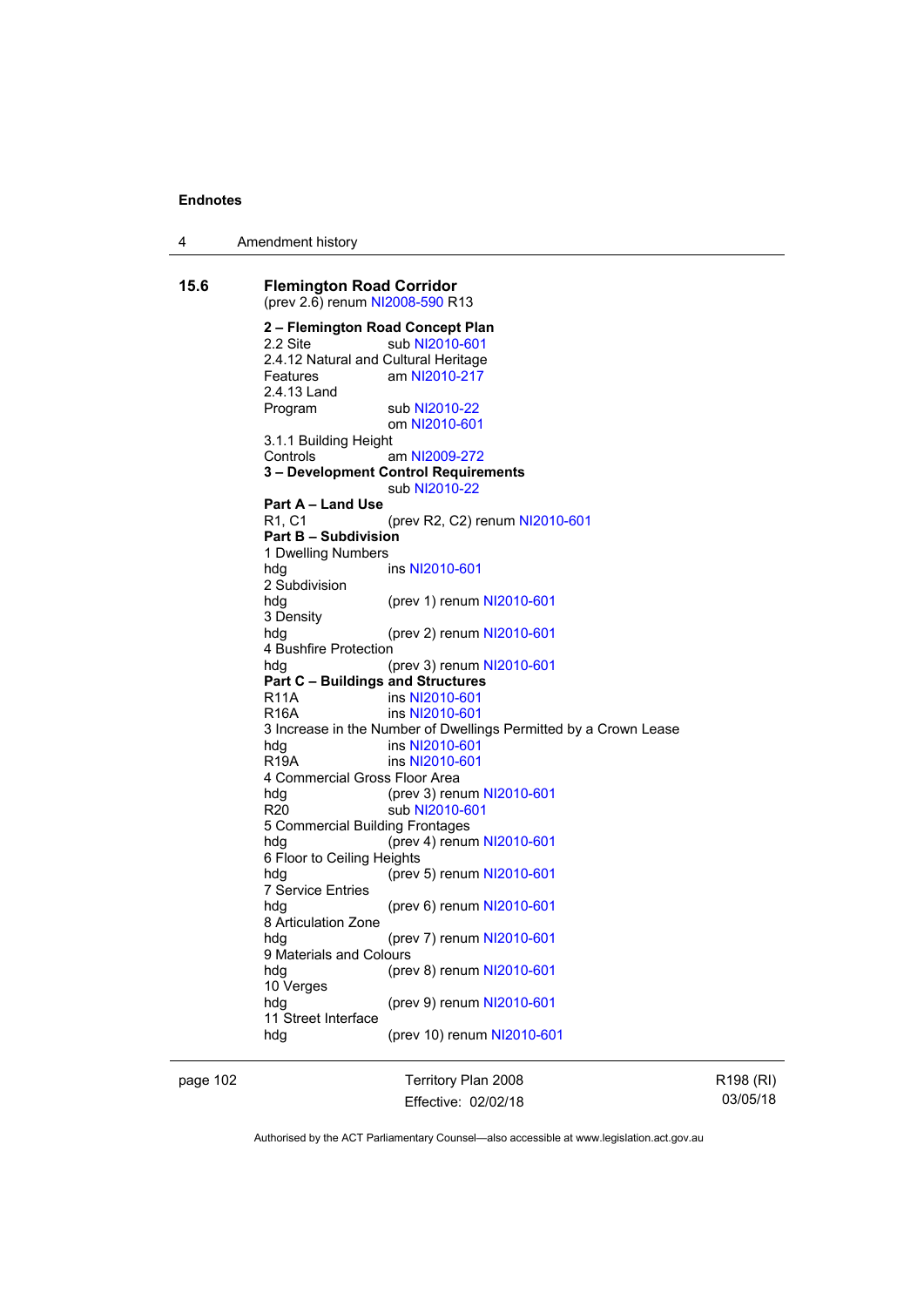Amendment history 4

12 Deep Root Planting Zones<br>hdg (prev 11) hdg (prev 11) renum [NI2010-601](http://www.legislation.act.gov.au/ni/2010-601/)<br>R29 sub NI2010-601 R29 sub [NI2010-601](http://www.legislation.act.gov.au/ni/2010-601/)<br>R30 am NI2010-411 R30 am [NI2010-411](http://www.legislation.act.gov.au/ni/2010-411/)<br>R30A, C30A ins NI2010-601 ins [NI2010-601](http://www.legislation.act.gov.au/ni/2010-601/) 13 Courtyard Walls hdg (prev 12) renum [NI2010-601](http://www.legislation.act.gov.au/ni/2010-601/) 14 Public Art hdg (prev 13) renum [NI2010-601](http://www.legislation.act.gov.au/ni/2010-601/) 15 Communal Open Space hdg (prev 14) renum [NI2010-601](http://www.legislation.act.gov.au/ni/2010-601/) **Concept Plan Drawings**  Flemington Road Concept Plan<br>Study Area sub NI2010-sub [NI2010-601](http://www.legislation.act.gov.au/ni/2010-601/) **15.7 Ngunnawal 2C**  (prev 2.7) renum [NI2008-590](http://www.legislation.act.gov.au/ni/2008-590/default.asp) R13 om [NI2015-81](http://www.legislation.act.gov.au/ni/2015-81/default.asp) **15.8 Jacka**  (prev 2.8) renum [NI2008-590](http://www.legislation.act.gov.au/ni/2008-590/default.asp) R13 **15.9 Moncrieff**  (prev 2.9) renum [NI2008-590](http://www.legislation.act.gov.au/ni/2008-590/default.asp) R13 **15.10 North Weston**  (prev 2.10) ins [Variation No 281](http://www.legislation.act.gov.au/ni/2008-352/) renum [NI2008-590](http://www.legislation.act.gov.au/ni/2008-590/default.asp) R13 am [NI2015-334](http://www.legislation.act.gov.au/ni/2015-334/default.asp); [NI2015-704](http://www.legislation.act.gov.au/ni/2015-704/default.asp) **15.11 Coombs and Wright**  (prev 2.11) ins [Variation No 281](http://www.legislation.act.gov.au/ni/2008-352/) renum [NI2008-590](http://www.legislation.act.gov.au/ni/2008-590/default.asp) R13 sub [NI2010-22](http://www.legislation.act.gov.au/ni/2010-22/) **Introduction**  Application am [NI2012-410](http://www.legislation.act.gov.au/ni/2012-410/) Definition of<br>terms am [NI2010-412](http://www.legislation.act.gov.au/ni/2010-412/) **Part A – Land Use**  Element 1 R4, C4 sub [NI2014-10](http://www.legislation.act.gov.au/ni/2014-10/default.asp) am [NI2014-90](http://www.legislation.act.gov.au/ni/2014-90/default.asp)<br>R13, C13 sub NI2017-21 R13, C13 sub [NI2017-21](http://www.legislation.act.gov.au/ni/2017-21/default.asp)<br>R19, C19 sub NI2017-21 sub [NI2017-21](http://www.legislation.act.gov.au/ni/2017-21/default.asp) C20 sub [NI2017-277](http://www.legislation.act.gov.au/ni/2017-277/default.asp)<br>R21, C21 sub NI2017-21 sub [NI2017-21](http://www.legislation.act.gov.au/ni/2017-21/default.asp)

R198 (RI) 03/05/18

Territory Plan 2008 Effective: 02/02/18 page 103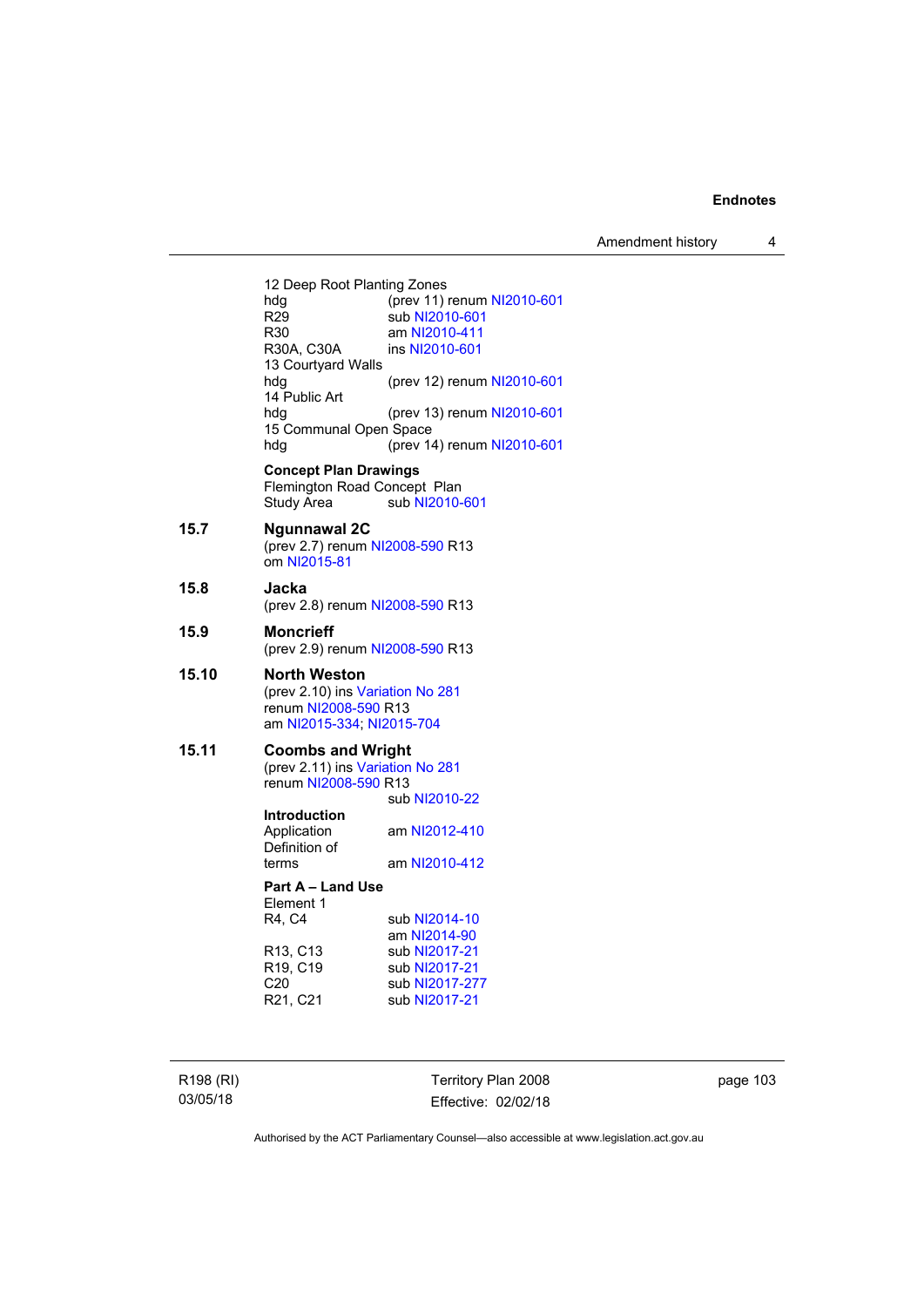|  | Amendment history |
|--|-------------------|
|--|-------------------|

| <b>Part B - Subdivision</b><br>Element 7 |                                          |                                                  |
|------------------------------------------|------------------------------------------|--------------------------------------------------|
|                                          | R45, C45<br>Element 8                    | sub NI2017-21                                    |
|                                          | R46, C46                                 | sub NI2011-355                                   |
|                                          | R46A,C46A                                | ins NI2011-355                                   |
|                                          | R46B, C46B                               | ins NI2011-355                                   |
|                                          | Element 9                                |                                                  |
|                                          | <b>R48</b>                               | am NI2010-217                                    |
|                                          | <b>Part C - Buildings and Structures</b> |                                                  |
|                                          | Element 10                               |                                                  |
|                                          | R49                                      | sub NI2011-355                                   |
|                                          | <b>R50</b>                               | sub NI2014-275                                   |
|                                          | Element 12                               |                                                  |
|                                          | <b>R53</b>                               | sub NI2014-10                                    |
|                                          | <b>R56</b>                               | sub NI2014-90                                    |
|                                          | C57                                      | sub NI2014-10; NI2014-275                        |
|                                          | Element 16                               |                                                  |
|                                          | hdg                                      | ins NI2010-412                                   |
|                                          |                                          | om Variation No 346                              |
|                                          | Item 16.1                                | ins NI2010-412                                   |
|                                          |                                          | om Variation No 346                              |
|                                          | R62, C62                                 | ins NI2010-412                                   |
|                                          |                                          | om Variation No 346                              |
|                                          | R63                                      | ins NI2010-412                                   |
|                                          |                                          | sub NI2014-10                                    |
|                                          |                                          | om Variation No 346                              |
|                                          | Table 1                                  | ins NI2010-412                                   |
|                                          |                                          | om Variation No 346                              |
|                                          | Figure A1                                | ins NI2010-412                                   |
|                                          |                                          | om Variation No 346                              |
|                                          | <b>Part D - Environment</b>              |                                                  |
|                                          | hda                                      | ins NI2012-410                                   |
|                                          | Element 17                               |                                                  |
|                                          | hdg                                      | ins NI2012-410                                   |
|                                          | R <sub>64</sub>                          | ins NI2012-410                                   |
|                                          | Figure 2                                 | sub NI2014-10; NI2017-21                         |
|                                          | Figure 3                                 | sub NI2014-10; NI2017-21                         |
|                                          | Figure 4                                 | sub NI2010-217; NI2010-602; NI2014-10; NI2017-21 |
|                                          | Figure 5                                 | sub NI2010-217                                   |
|                                          | Figure 6                                 | ins NI2012-410                                   |
|                                          |                                          |                                                  |

# **15.12 Lawson South**

(prev 2.12) ins [Variation No 281](http://www.legislation.act.gov.au/ni/2008-352/) renum [NI2008-590](http://www.legislation.act.gov.au/ni/2008-590/default.asp) R13 om [NI2010-22](http://www.legislation.act.gov.au/ni/2010-22/)

| page 104 |  |
|----------|--|
|----------|--|

104 Territory Plan 2008 Effective: 02/02/18

R198 (RI) 03/05/18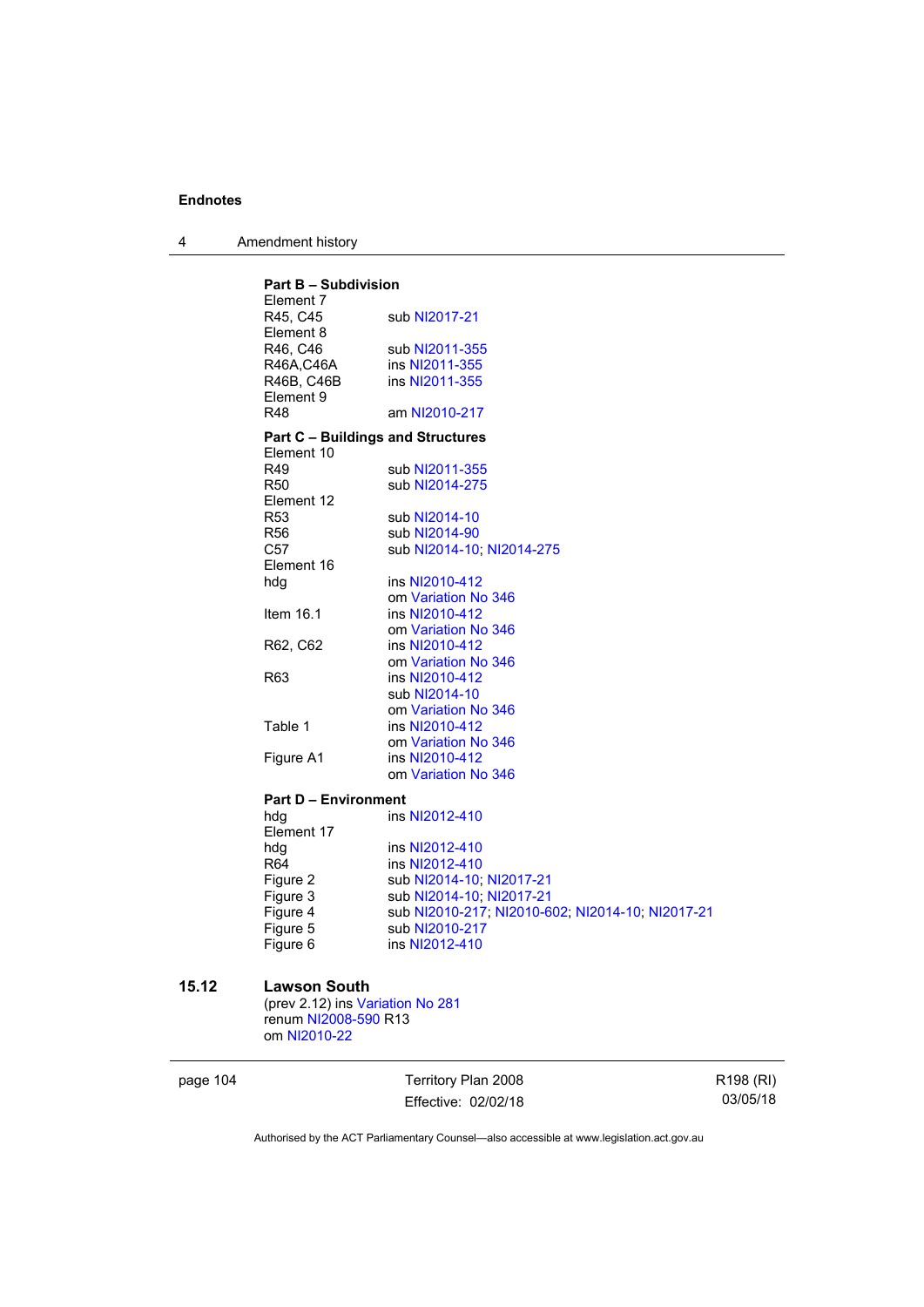Earlier republications 5

ins [Variation No 299](http://www.legislation.act.gov.au/ni/2010-575/) **Part B – Subdivision Development Code**  hdg sub [NI2011-589](http://www.legislation.act.gov.au/ni/2011-589/) 2. Dwelling Yield<br>R6, C6 sub [NI2011-589](http://www.legislation.act.gov.au/ni/2011-589/) **15.13 Holt part section 99 (Belconnen Golf Course)**  ins [Variation No 298](http://www.legislation.act.gov.au/ni/2011-152/) sub [Variation No 340](http://www.legislation.act.gov.au/ni/2016-56/default.asp) **15.14 Throsby**  ins [Variation No 319](http://www.legislation.act.gov.au/ni/2014-501/default.asp) **15.15 West Belconnen**  ins [Variation No 351](http://www.legislation.act.gov.au/ni/2015-610/default.asp) am [NI2016-597](http://www.legislation.act.gov.au/ni/2016-597/default.asp); [NI2017-20](http://www.legislation.act.gov.au/ni/2017-20/default.asp) **16 Development codes**  (prev 3) renum [NI2008-590](http://www.legislation.act.gov.au/ni/2008-590/default.asp) R13 **16.1 Estate Development Code orig 16.1**  (prev 3.1) renum [NI2008-590](http://www.legislation.act.gov.au/ni/2008-590/default.asp) R13 am [NI2009-38](http://www.legislation.act.gov.au/ni/2009-38/) **Part B – Subdivision Development Code**  Introduction am [NI2009-38](http://www.legislation.act.gov.au/ni/2009-38/) **Part B(1) – Estate Development Plans supported by a Precinct Code**  Element 2 Item 2.8 hdg sub [NI2009-324](http://www.legislation.act.gov.au/ni/2009-324/) R26, C26 am [NI2009-324](http://www.legislation.act.gov.au/ni/2009-324/)<br>R27.C27 am NI2009-324 am [NI2009-324](http://www.legislation.act.gov.au/ni/2009-324/) Element 6 Item 6.5 hdg am [NI2009-324](http://www.legislation.act.gov.au/ni/2009-324/) **Part B(2) – Additional requirements that apply when an Estate**  Element 1 Item  $1.4$ <br>C<sub>109</sub> am [NI2008-541](http://www.legislation.act.gov.au/ni/2008-541/) Element 2 Item 2.1 am [NI2009-487](http://www.legislation.act.gov.au/ni/2009-487/) Element 5 Item 5.3 C130 am [NI2008-541](http://www.legislation.act.gov.au/ni/2008-541/)<br>C131 am NI2008-541 am [NI2008-541](http://www.legislation.act.gov.au/ni/2008-541/) om [Variation No 306](http://www.legislation.act.gov.au/ni/2013-93/default.asp) **pres 16.1** ins [Variation No 306](http://www.legislation.act.gov.au/ni/2013-93/default.asp) am [NI2013-436](http://www.legislation.act.gov.au/ni/2013-436/default.asp); [NI2013-437](http://www.legislation.act.gov.au/ni/2013-437/default.asp); [Variation No 353](http://www.legislation.act.gov.au/ni/2016-393/default.asp)

R198 (RI) 03/05/18

Territory Plan 2008 Effective: 02/02/18 page 105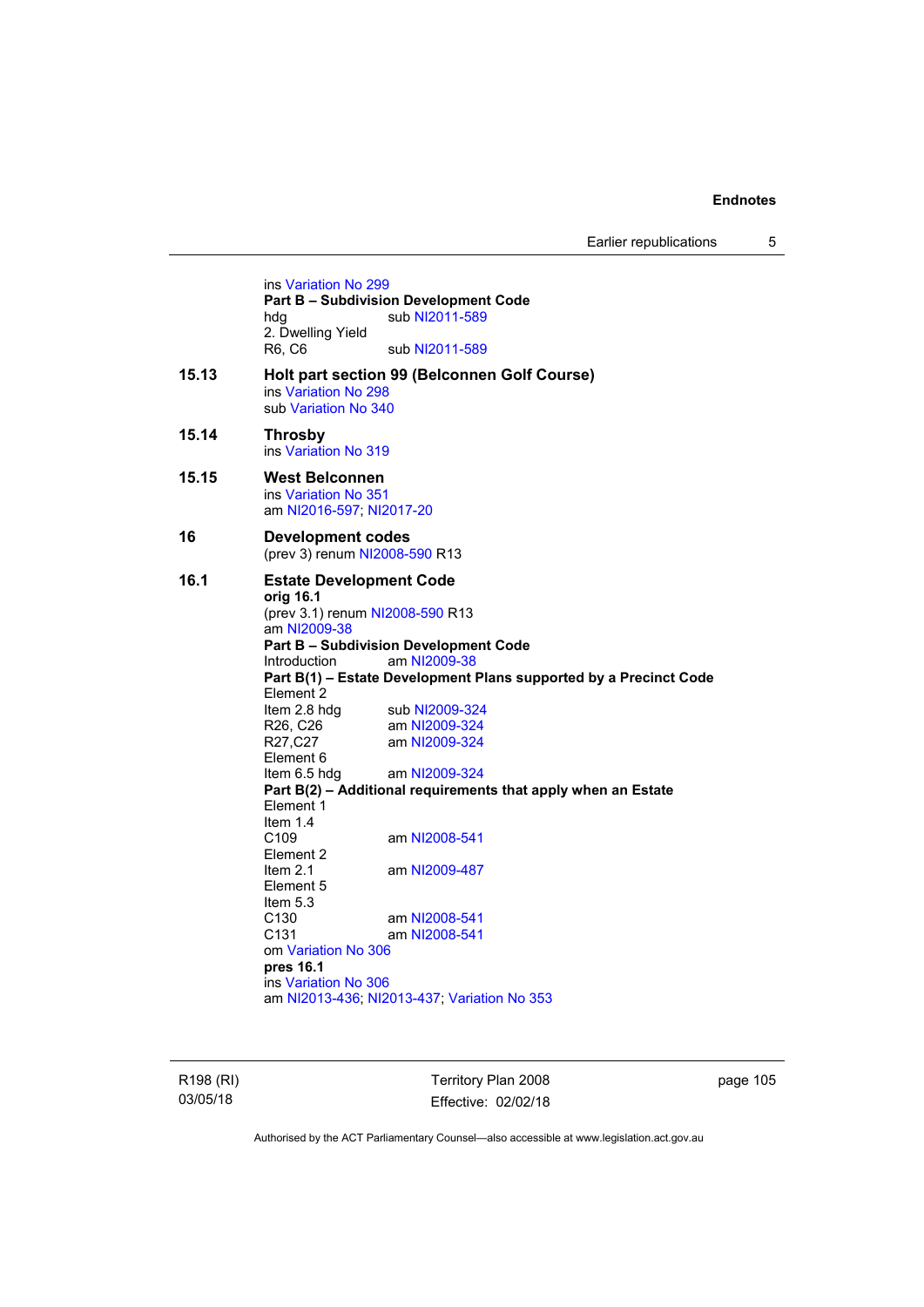page 106

5 Earlier republications

# **5 Earlier republications**

Some earlier republications were not numbered. The number in column 1 refers to the publication order.

Since 12 September 2001 every authorised republication has been published in electronic pdf format on the ACT legislation register. A selection of authorised republications have also been published in printed format. These republications are marked with an asterisk (\*) in column 1. Electronic and printed versions of an authorised republication are identical.

| <b>Republication</b><br>No and date | <b>Effective</b>              | Last<br>amendment<br>made by | <b>Republication</b><br>for                                                                          |
|-------------------------------------|-------------------------------|------------------------------|------------------------------------------------------------------------------------------------------|
| R <sub>1</sub><br>31 Mar 2008       | 31 Mar 2008-<br>17 Apr 2008   | not amended                  | new instrument                                                                                       |
| R <sub>2</sub><br>18 Apr 2008       | 18 Apr 2008-<br>5 June 2008   | NI2008-123                   | variations by<br><b>Variation No 285</b><br>(as notified in<br>NI2008-123)                           |
| R <sub>3</sub><br>6 June 2008       | 6 June 2008-<br>10 July 2008  | NI2008-201                   | variations by<br>NI2008-201                                                                          |
| R <sub>4</sub><br>11 July 2008      | 11 July 2008-<br>31 July 2008 | NI2008-290                   | variations by<br>NI2008-289 and<br>NI2008-290                                                        |
| R <sub>5</sub><br>1 Aug 2008        | 1 Aug 2008-<br>14 Aug 2008    | NI2008-298                   | variations by<br>NI2008-298                                                                          |
| R <sub>6</sub><br>15 Aug 2008       | 15 Aug 2008-<br>28 Aug 2008   | NI2008-336                   | variations by<br>Variation No 293<br>(as notified in<br>NI2008-219),<br>NI2008-328 and<br>NI2008-336 |
| R7<br>29 Aug 2008                   | 29 Aug 2008-<br>4 Sept 2008   | NI2008-358                   | variations by<br>NI2008-358                                                                          |
| R <sub>8</sub><br>5 Sept 2008       | 5 Sept 2008-<br>30 Oct 2008   | NI2008-358                   | variations by<br><b>Variation No 289</b><br>(as notified in<br>NI2008-339)                           |
| R <sub>9</sub><br>31 Oct 2008       | 31 Oct 2008-<br>6 Nov 2008    | NI2008-499                   | variations by<br>NI2008-499                                                                          |
|                                     |                               |                              |                                                                                                      |
| Territory Plan 2008                 |                               |                              | R198 (RI)                                                                                            |

|                     | <b>I CITILOI Y FIAIT ZUUO</b> |
|---------------------|-------------------------------|
| Effective: 02/02/18 |                               |

R198 (RI) 03/05/18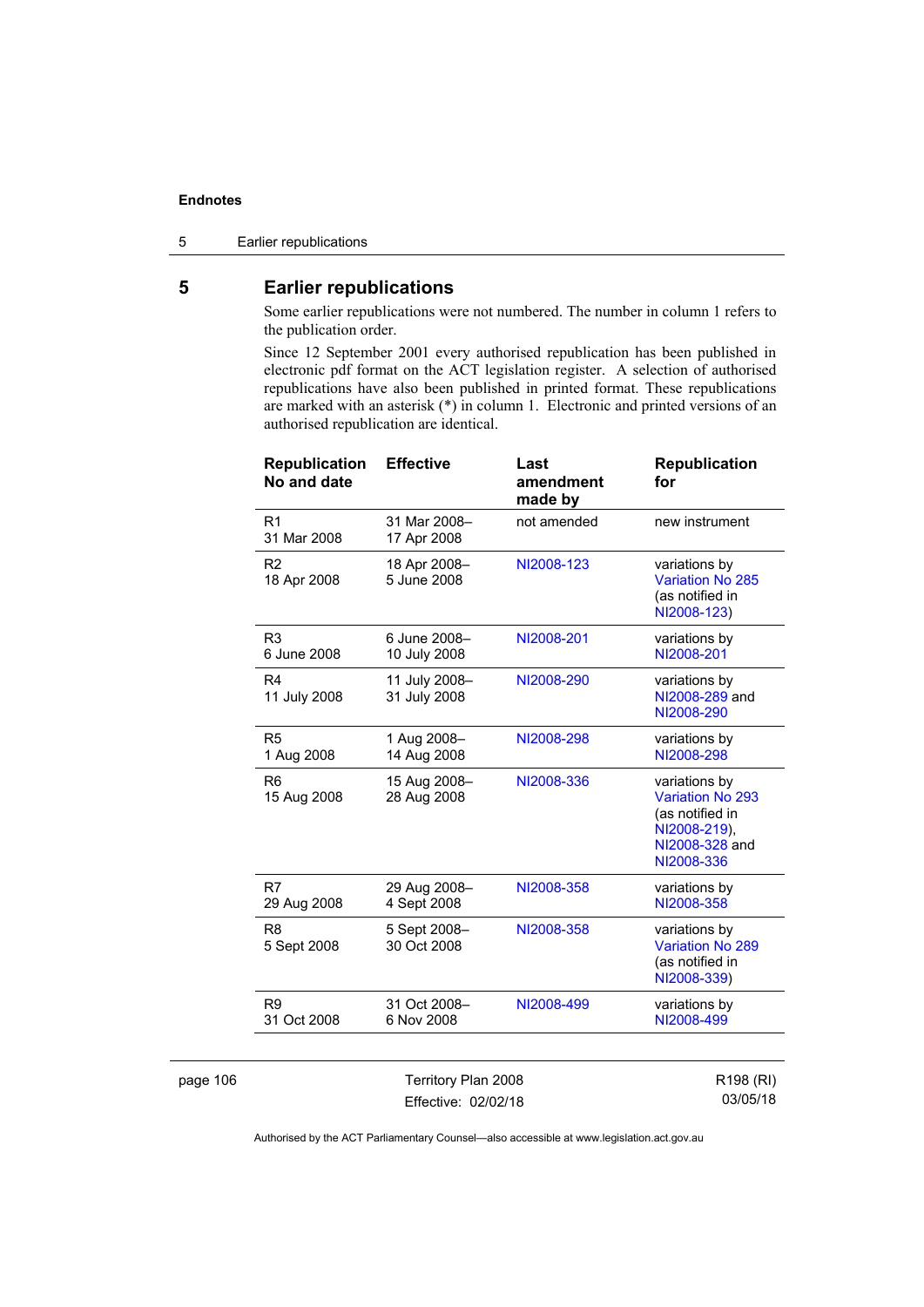| <b>Republication</b><br>No and date | <b>Effective</b>            | Last<br>amendment<br>made by | <b>Republication</b><br>for                                                                                                     |
|-------------------------------------|-----------------------------|------------------------------|---------------------------------------------------------------------------------------------------------------------------------|
| R <sub>10</sub>                     | 7 Nov 2008-                 | NI2008-516                   | variations by                                                                                                                   |
| 7 Nov 2008                          | 20 Nov 2008                 |                              | NI2008-516                                                                                                                      |
| R <sub>11</sub><br>21 Nov 2008      | 21 Nov 2008-<br>11 Dec 2008 | NI2008-542                   | variations by<br>NI2008-541 and<br>NI2008-542                                                                                   |
| R <sub>12</sub><br>12 Dec 2008      | 12 Dec 2008-<br>18 Dec 2008 | NI2008-542                   | variations by<br><b>Variation No 281</b><br>(as notified in<br>NI2008-352)                                                      |
| R <sub>13</sub>                     | 19 Dec 2008-                | NI2008-590                   | variations by                                                                                                                   |
| 19 Dec 2008                         | 8 Jan 2009                  |                              | NI2008-590                                                                                                                      |
| R <sub>14</sub>                     | 9 Jan 2009-                 | NI2009-6                     | variations by                                                                                                                   |
| 9 Jan 2009                          | 15 Jan 2009                 |                              | NI2009-6                                                                                                                        |
| R <sub>15</sub>                     | 16 Jan 2009-                | NI2009-17                    | variations by                                                                                                                   |
| 16 Jan 2009                         | 5 Feb 2009                  |                              | NI2009-17                                                                                                                       |
| R <sub>16</sub><br>6 Feb 2009       | 6 Feb 2009-<br>12 Feb 2009  | NI2009-38                    | variations by<br>NI2009-37 and<br>NI2009-38                                                                                     |
| R <sub>17</sub>                     | 13 Feb2009-                 | NI2009-59                    | variations by                                                                                                                   |
| 13 Feb 2009                         | 26 Feb 2009                 |                              | NI2009-59                                                                                                                       |
| R <sub>18</sub>                     | 27 Feb 2009-                | NI2009-70                    | variations by                                                                                                                   |
| 27 Feb 2009                         | 19 Mar 2009                 |                              | NI2009-70                                                                                                                       |
| R <sub>19</sub>                     | 20 Mar 2009-                | NI2009-99                    | variations by                                                                                                                   |
| 20 Mar 2009                         | 16 Apr 2009                 |                              | NI2009-99                                                                                                                       |
| R <sub>20</sub><br>17 Apr 2009      | 17 Apr 2009-<br>30 Apr 2009 | NI2009-181                   | variations by<br>Variation No 261<br>(as notified in<br>NI2009-107),<br>No 296 (as notified<br>in NI2009-108) and<br>NI2009-181 |
| R <sub>21</sub><br>1 May 2009       | 1 May 2009-<br>14 May 2009  | NI2009-200                   | variations by<br>NI2009-199 and<br>NI2009-200                                                                                   |

R198 (RI) 03/05/18

Territory Plan 2008 Effective: 02/02/18

page 107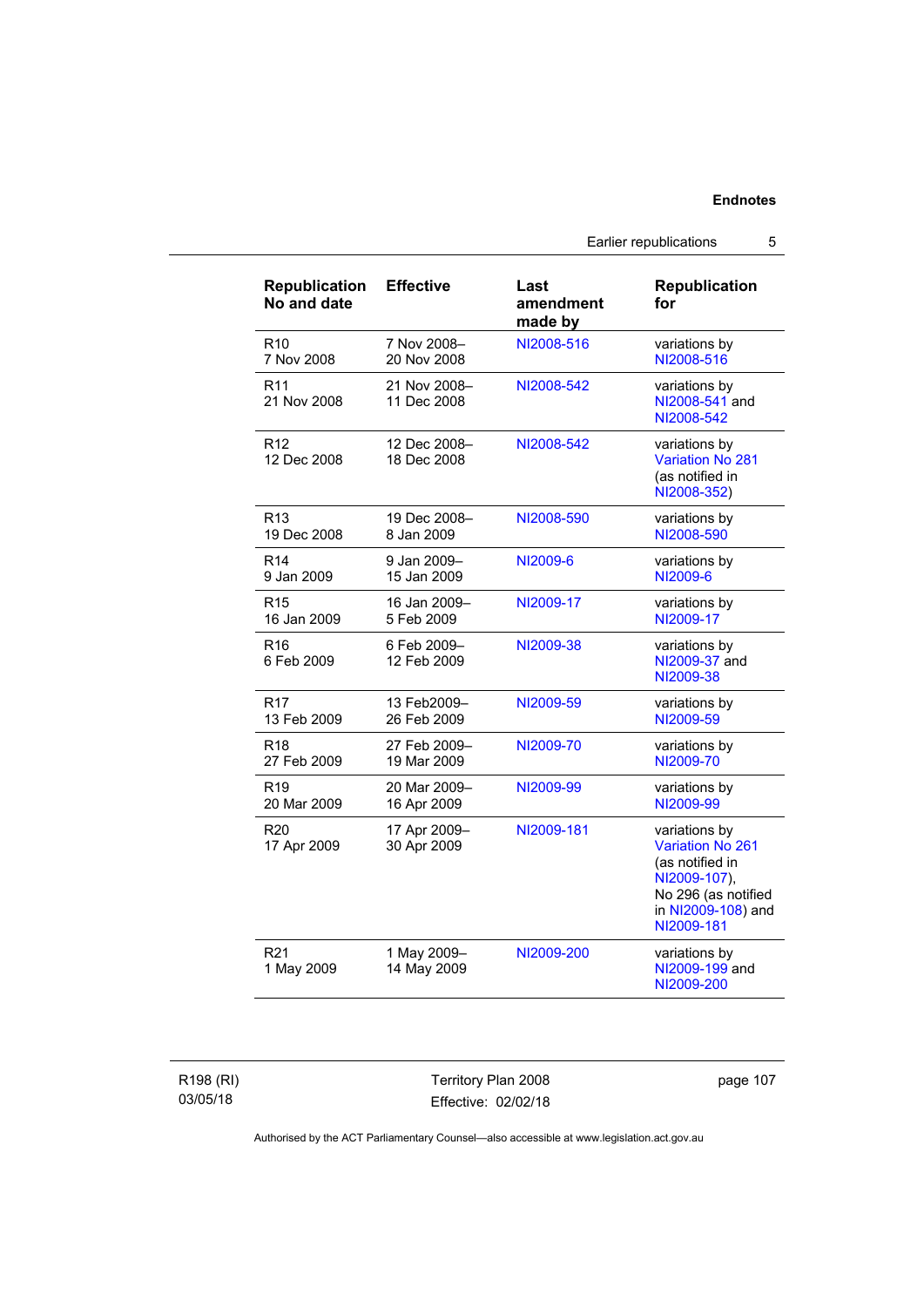| <b>Republication</b><br>No and date | <b>Effective</b>              | Last<br>amendment<br>made by | <b>Republication</b><br>for                                                                  |
|-------------------------------------|-------------------------------|------------------------------|----------------------------------------------------------------------------------------------|
| R <sub>22</sub><br>15 May 2009      | 15 May 2009-<br>21 May 2009   | NI2009-217                   | variations by<br>NI2009-216 and<br>NI2009-217                                                |
| R <sub>23</sub><br>22 May 2009      | 22 May 2009-<br>4 June 2009   | NI2009-238                   | variations by<br>NI2009-237 and<br>NI2009-238                                                |
| R <sub>24</sub><br>5 June 2009      | 5 June 2009-<br>18 June 2009  | NI2009-256                   | variations by<br>NI2009-254,<br>NI2009-255 and<br>NI2009-256                                 |
| R25<br>19 June 2009                 | 19 June 2009-<br>9 July 2009  | NI2009-272                   | variations by<br>NI2009-272                                                                  |
| R26<br>10 July 2009                 | 10 July 2009-<br>16 July 2009 | NI2009-324                   | variations by<br>NI2009-321.<br>NI2009-322 and<br>NI2009-324                                 |
| R <sub>27</sub><br>17 July 2009     | 17July 2009-<br>23 July 2009  | NI2009-338                   | variations by<br>NI2009-323 and<br>NI2009-338                                                |
| R <sub>28</sub><br>24 July 2009     | 24 July 2009-<br>20 Aug 2009  | NI2009-342                   | variations by<br>NI2009-342                                                                  |
| R <sub>29</sub><br>21 Aug 2009      | 21 Aug 2009-<br>27 Aug 2009   | NI2009-392                   | variations by<br>NI2009-392                                                                  |
| R30<br>28 Aug 2009                  | 28 Aug 2009-<br>3 Sept 2009   | NI2009-410                   | variations by<br>NI2009-409 and<br>NI2009-410                                                |
| R31<br>4 Sept 2009                  | 4 Sept 2009-<br>1 Oct 2009    | NI2009-418                   | variations by<br><b>Variation No 288</b><br>(as notified in<br>NI2009-391) and<br>NI2009-418 |
| R32<br>2 Oct 2009                   | 2 Oct 2009-<br>12 Nov 2009    | NI2009-488                   | variations by<br>NI2009-487 and<br>NI2009-488                                                |
| R33<br>13 Nov 2009                  | 13 Nov 2009-<br>3 Dec 2009    | NI2009-570                   | variations by<br>NI2009-570                                                                  |

# 5 Earlier republications

page 108 Territory Plan 2008 Effective: 02/02/18

R198 (RI) 03/05/18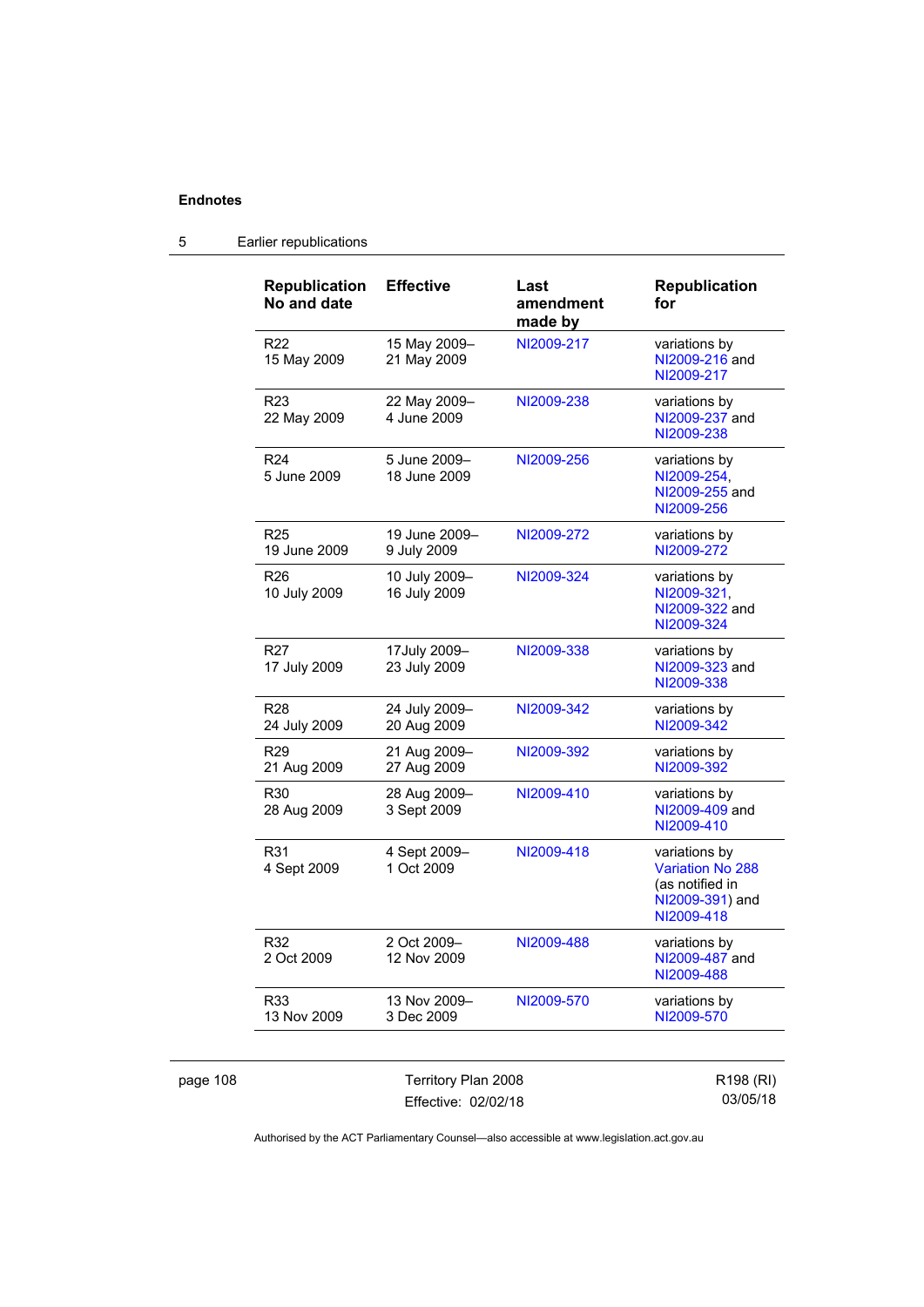Earlier republications 5

| <b>Republication</b><br>No and date | <b>Effective</b>              | Last<br>amendment<br>made by | <b>Republication</b><br>for                                  |
|-------------------------------------|-------------------------------|------------------------------|--------------------------------------------------------------|
| R34<br>4 Dec 2009                   | 4 Dec 2009-<br>21 Jan 2010    | NI2009-619                   | variations by<br>NI2009-617,<br>NI2009-618 and<br>NI2009-619 |
| R35<br>22 Jan 2010                  | 22 Jan 2010-<br>4 Feb 2010    | NI2010-23                    | variations by<br>NI2010-21.<br>NI2010-22 and<br>NI2010-23    |
| R36<br>5 Feb 2010                   | 5 Feb 2010-<br>25 Feb 2010    | NI2010-45                    | variations by<br>NI2010-45                                   |
| R37<br>26 Feb 2010                  | 26 Feb 2010–<br>18 Mar 2010   | NI2010-84                    | variations by<br>NI2010-82,<br>NI2010-83 and<br>NI2010-84    |
| <b>R38</b><br>19 Mar 2010           | 19 Mar 2010-<br>6 May 2010    | NI2010-125                   | variations by<br>NI2010-123.<br>NI2010-124 and<br>NI2010-125 |
| R39<br>7 May 2010                   | 7 May 2010-<br>27 May 2010    | NI2010-219                   | variations by<br>NI2010-217,<br>NI2010-218 and<br>NI2010-219 |
| R40<br>28 May 2010                  | 28 May 2010-<br>3 June 2010   | NI2010-258                   | variations by<br>NI2010-243,<br>NI2010-244 and<br>NI2010-258 |
| R41<br>4 June 2010                  | 4 June 2010-<br>24 June 2010  | NI2010-258                   | variations by<br>NI2010-246                                  |
| R42<br>25 June 2010                 | 25 June 2010-<br>8 July 2010  | NI2010-321                   | variations by<br>NI2010-321                                  |
| R43<br>9 July 2010                  | 9 July 2010-<br>15 July 2010  | NI2010-371                   | variations by<br>NI2010-370 and<br>NI2010-371                |
| <b>R44</b><br>16 July 2010          | 16 July 2010-<br>22 July 2010 | NI2010-382                   | variations by<br>NI2010-382                                  |

R198 (RI) 03/05/18

Territory Plan 2008 Effective: 02/02/18

page 109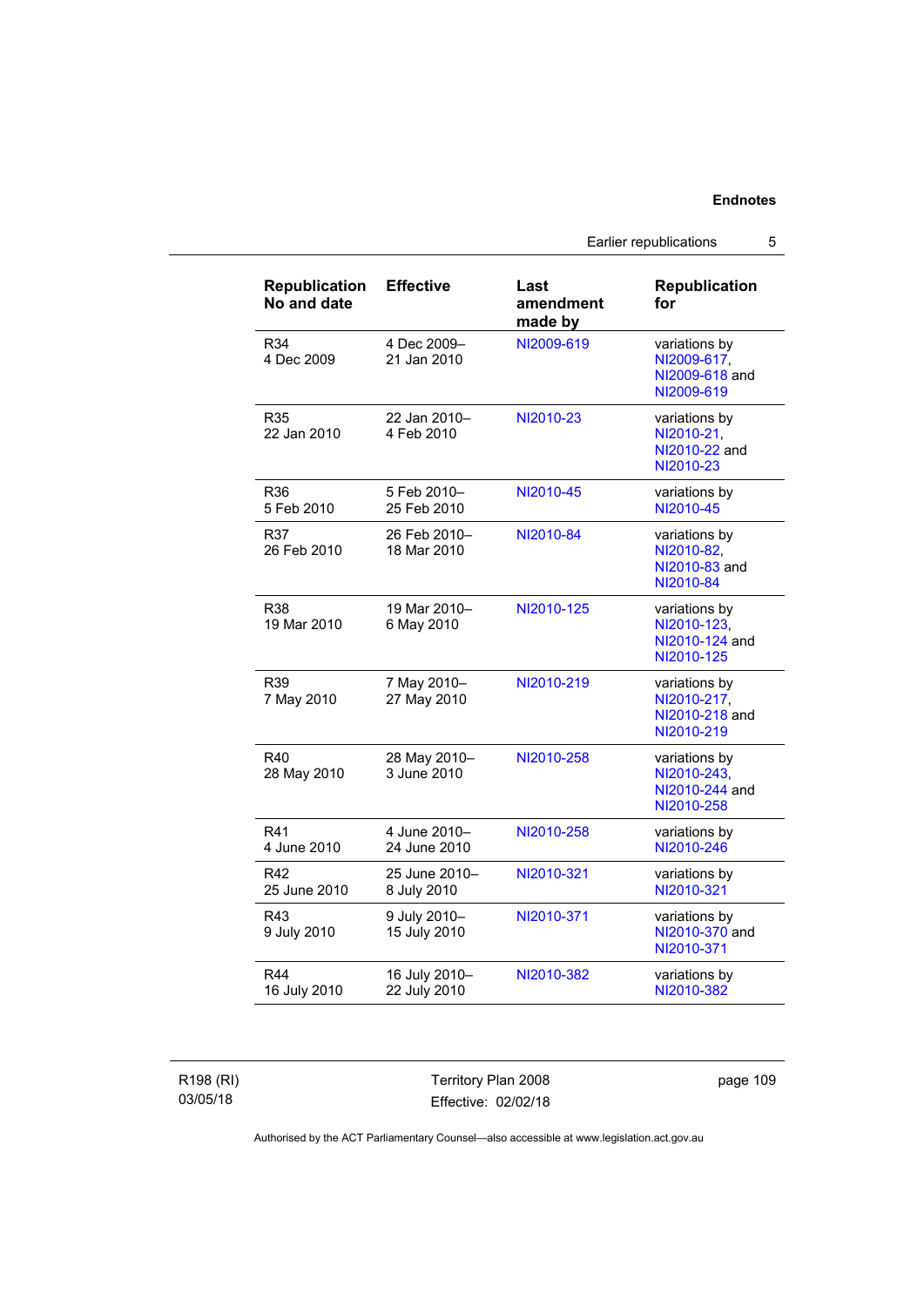| <b>Republication</b><br>No and date | <b>Effective</b>             | Last<br>amendment<br>made by | <b>Republication</b><br>for                                                 |
|-------------------------------------|------------------------------|------------------------------|-----------------------------------------------------------------------------|
| R45                                 | 23 July 2010-                | NI2010-409                   | variations by                                                               |
| 23 July 2010                        | 29 July 2010                 |                              | NI2010-409                                                                  |
| R46<br>30 July 2010                 | 30 July 2010-<br>12 Aug 2010 | NI2010-426                   | variations by<br>NI2010-410,<br>NI2010-411.<br>NI2010-412 and<br>NI2010-426 |
| <b>R47</b><br>13 Aug 2010           | 13 Aug 2010-<br>23 Sept 2010 | NI2010-441                   | variations by<br>NI2010-440 and<br>NI2010-441                               |
| R48<br>24 Sept 2010                 | 24 Sept 2010-<br>7 Oct 2010  | NI2010-540                   | variations by<br>NI2010-538,<br>NI2010-539 and<br>NI2010-540                |
| R49                                 | 8 Oct 2010-                  | NI2010-566                   | variations by                                                               |
| 8 Oct                               | 28 Oct 2010                  |                              | NI2010-566                                                                  |
| R50<br>29 Oct 2010                  | 29 Oct 2010-<br>4 Nov 2010   | NI2010-602                   | variations by<br>NI2010-601 and<br>NI2010-602                               |
| R <sub>51</sub><br>5 Nov 2010       | 5 Nov 2010-<br>21 Dec 2010   | NI2010-602                   | variations by<br><b>Variation No 299</b><br>(as notified in<br>NI2010-575)  |
| R <sub>52</sub>                     | 22 Dec 2010-                 | NI2010-697                   | variations by                                                               |
| 22 Dec 2010                         | 1 Feb 2011                   |                              | NI2010-697                                                                  |
| R <sub>53</sub>                     | 2 Feb 2011-                  | NI2011-23                    | variations by                                                               |
| 2 Feb 2011                          | 3 Feb 2011                   |                              | NI2011-23                                                                   |
| R <sub>54</sub>                     | 4 Feb 2011-                  | NI2011-30                    | variations by                                                               |
| 4 Feb 2011                          | 10 Feb 2011                  |                              | NI2011-30                                                                   |
| <b>R55</b>                          | 11 Feb 2011-                 | NI2011-42                    | variations by                                                               |
| 11 Feb 2011                         | 3 Mar 2011                   |                              | NI2011-42                                                                   |
| <b>R56</b>                          | 4 Mar 2011-                  | NI2011-81                    | variations by                                                               |
| 4 Mar 2011                          | 10 Mar 2011                  |                              | NI2011-81                                                                   |
| <b>R57</b>                          | 11 Mar 2011-                 | NI2011-126                   | variations by                                                               |
| 11 Mar 2011                         | 17 Mar 2011                  |                              | NI2011-126                                                                  |

# 5 Earlier republications

page 110 Territory Plan 2008 Effective: 02/02/18

R198 (RI) 03/05/18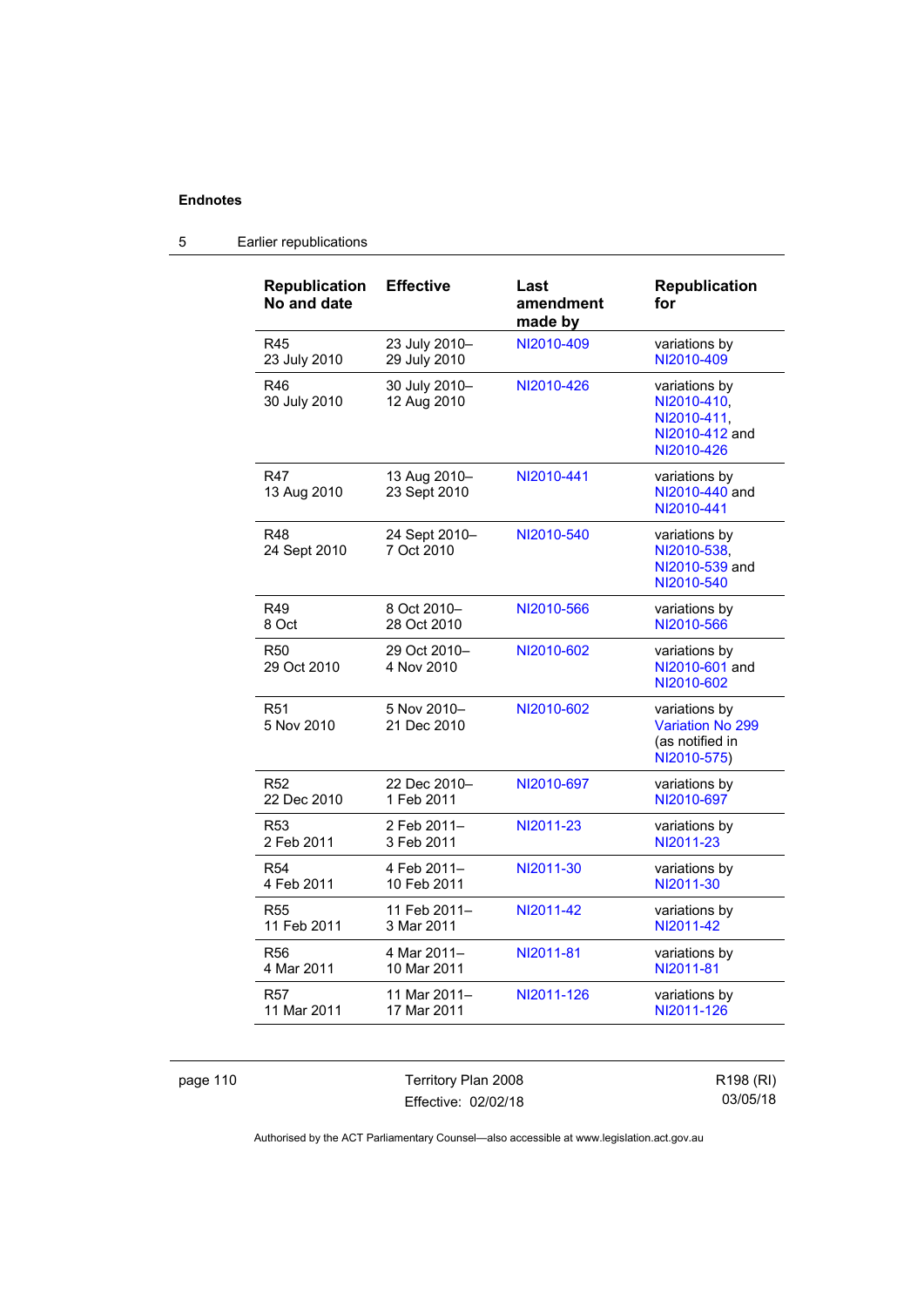Earlier republications 5

| <b>Republication</b><br>No and date | <b>Effective</b>              | Last<br>amendment<br>made by | <b>Republication</b><br>for                                                           |
|-------------------------------------|-------------------------------|------------------------------|---------------------------------------------------------------------------------------|
| <b>R58</b><br>18 Mar 2011           | 18 Mar 2011-<br>14 Apr 2011   | NI2011-153                   | variations by<br>Variation No 298<br>(as notified in<br>NI2011-152) and<br>NI2011-153 |
| <b>R59</b><br>15 Apr 2011           | 15 Apr 2011-<br>20 Apr 2011   | NI2011-194                   | variations by<br>NI2011-193 and<br>NI2011-194                                         |
| R60<br>21 Apr 2011                  | 21 Apr 2011-<br>28 Apr 2011   | NI2011-204                   | variations by<br>NI2011-204                                                           |
| R61<br>29 Apr 2011                  | 29 Apr 2011-<br>11 May 2011   | NI2011-207                   | variations by<br>NI2011-206 and<br>NI2011-207                                         |
| R62<br>12 May 2011                  | 12 May 2011-<br>18 May 2011   | NI2011-226                   | variations by<br>NI2011-226                                                           |
| R63<br>19 May 2011                  | 19 May 2011-<br>26 May 2011   | NI2011-238                   | variations by<br>NI2011-237 and<br>NI2011-238                                         |
| R <sub>64</sub><br>27 May 2011      | 27 May 2011-<br>9 June 2011   | NI2011-258                   | variations by<br>NI2011-255,<br>NI2011-256,<br>NI2011-257 and<br>NI2011-258           |
| R65<br>10 June 2011                 | 10 June 2011-<br>23 June 2011 | NI2011-284                   | variations by<br>NI2011-283 and<br>NI2011-284                                         |
| R66<br>24 June 2011                 | 24 June 2011-<br>7 July 2011  | NI2011-309                   | variations by<br>NI2011-309                                                           |
| R67<br>8 July 2011                  | 8 July 2011-<br>26 Aug 2011   | NI2011-355                   | variations by<br>NI2011-353,<br>NI2011-354 and<br>NI2011-355                          |
| R68<br>27 Aug 2011                  | 27 Aug 2011-<br>1 Sept 2011   | NI2011-481                   | variations by<br>NI2011-481                                                           |

R198 (RI) 03/05/18

Territory Plan 2008 Effective: 02/02/18

page 111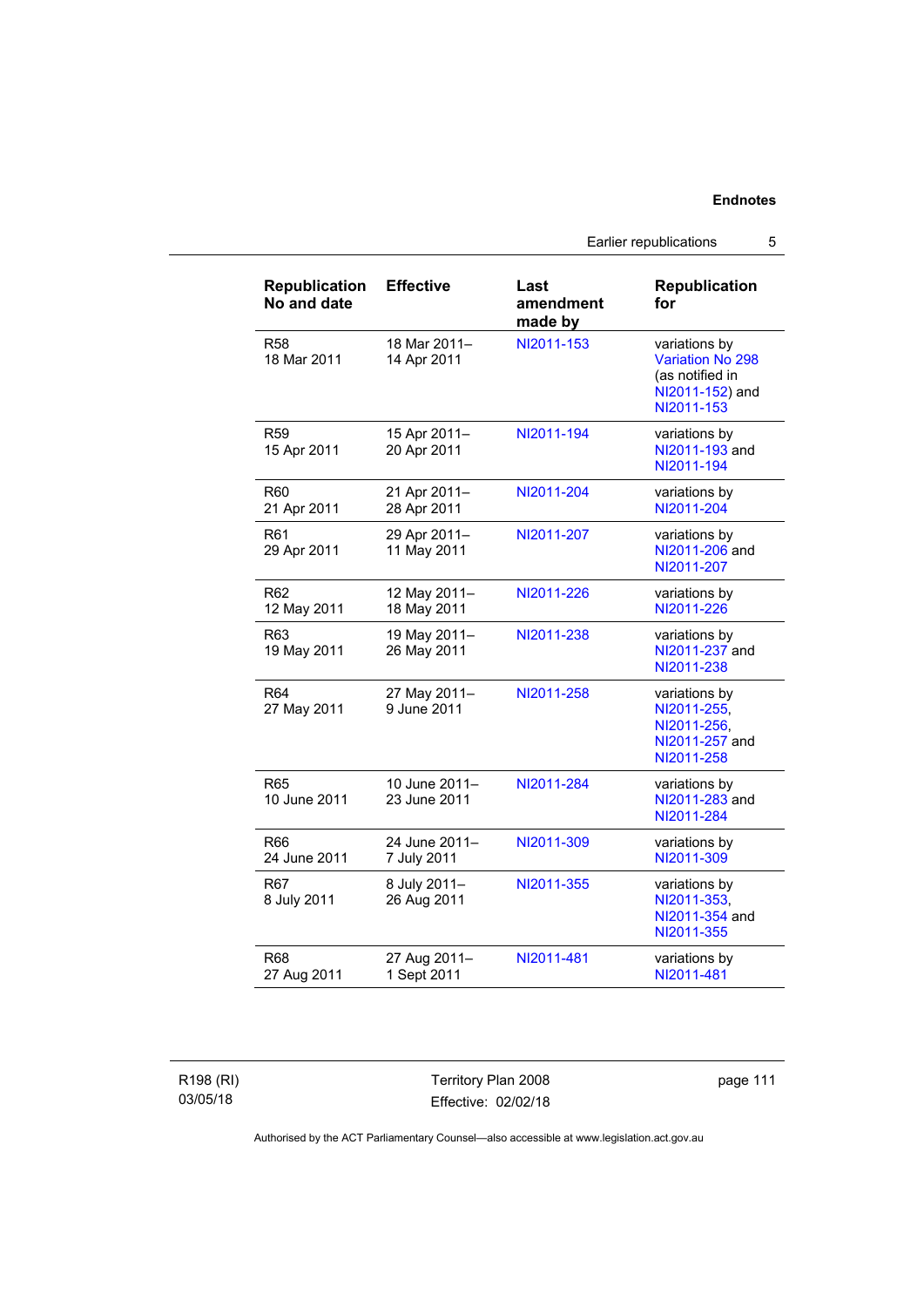| <b>Republication</b><br>No and date | <b>Effective</b>             | Last<br>amendment<br>made by | <b>Republication</b><br>for                                                                                                                                                                             |
|-------------------------------------|------------------------------|------------------------------|---------------------------------------------------------------------------------------------------------------------------------------------------------------------------------------------------------|
| R69<br>2 Sept 2011                  | 2 Sept 2011-<br>15 Sept 2011 | NI2011-481                   | variations by<br>NI2011-478,<br>NI2011-479 and<br>NI2011-480                                                                                                                                            |
| R70<br>16 Sept 2011                 | 16 Sept 2011-<br>6 Oct 2011  | NI2011-541                   | variations by<br>NI2011-541                                                                                                                                                                             |
| R71<br>7 Oct 2011                   | 7 Oct 2011-<br>27 Oct 2011   | NI2011-590                   | variations by<br>NI2011-589 and<br>NI2011-590                                                                                                                                                           |
| R72<br>28 Oct 2011                  | 28 Oct 2011-<br>3 Nov 2011   | NI2011-652                   | variations by<br>NI2011-650,<br>NI2011-651 and<br>NI2011-652                                                                                                                                            |
| R73<br>4 Nov 2011                   | 4 Nov 2011-<br>30 Nov 2011   | NI2011-668                   | variations by<br>Variation No 302<br>(as notified in<br>NI2011-573),<br>NI2011-667 and<br>NI2011-668)                                                                                                   |
| R74<br>1 Dec 2011                   | 1 Dec 2011-<br>15 Dec 2011   | NI2011-731                   | variations by<br>NI2011-728,<br>NI2011-729.<br>NI2011-730 and<br>NI2011-731                                                                                                                             |
| <b>R75</b><br>16 Dec 2011           | 16 Dec 2011-<br>27 Jan 2012  | NI2011-788                   | variations by<br><b>Variation No 300</b><br>(as notified in<br>NI2011-691),<br><b>Variation No 310</b><br>(as notified in<br>NI2011-688),<br>NI2011-785,<br>NI2011-786,<br>NI2011-787 and<br>NI2011-788 |

# 5 Earlier republications

page 112 Territory Plan 2008 Effective: 02/02/18 R198 (RI) 03/05/18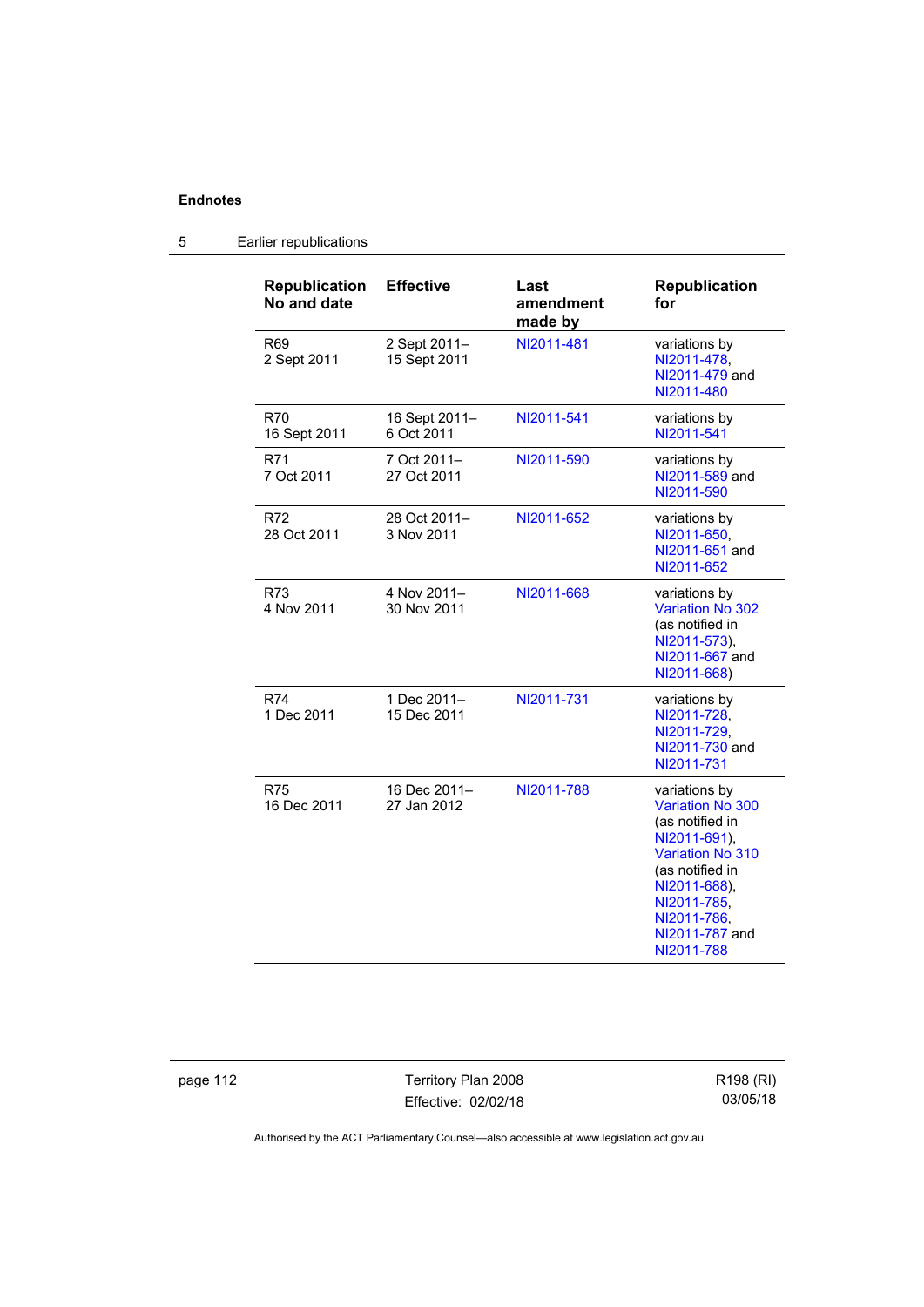Earlier republications 5

| <b>Republication</b><br>No and date | <b>Effective</b>            | Last<br>amendment<br>made by | <b>Republication</b><br>for                                                                         |
|-------------------------------------|-----------------------------|------------------------------|-----------------------------------------------------------------------------------------------------|
| <b>R76</b><br>28 Jan 2012           | 28 Jan 2012-<br>23 Feb 2012 | NI2012-32                    | variations by<br>NI2012-26,<br>NI2012-28,<br>NI2012-29,<br>NI2012-30,<br>NI2012-31 and<br>NI2012-32 |
| <b>R77</b><br>24 Feb 2012           | 24 Feb 2012-<br>27 Feb 2012 | NI2012-83                    | variations by<br>NI2012-82 and<br>NI2012-83                                                         |
| R78<br>28 Feb 2012                  | 28 Feb 2012-<br>13 Mar 2012 | NI2012-87                    | variations by<br>NI2012-86 and<br>NI2012-87                                                         |
| R79<br>14 Mar 2012                  | 14 Mar 2012-<br>19 Mar 2012 | NI2012-125                   | variations by<br>NI2012-125                                                                         |
| <b>R80</b><br>20 Mar 2012           | 20 Mar 2012-<br>20 Mar 2012 | NI2012-145                   | variations by<br>NI2012-145                                                                         |
| R81<br>21 Mar 2012                  | 21 Mar 2012-<br>27 Mar 2012 | NI2012-146                   | variations by<br>NI2012-146                                                                         |
| R82<br>28 Mar 2012                  | 28 Mar 2012-<br>12 Apr 2012 | NI2012-164                   | variations by<br>NI2012-162 and<br>NI2012-164                                                       |
| R83<br>13 Apr 2012                  | 13 Apr 2012-<br>18 Apr 2012 | NI2012-190                   | variations by<br>NI2012-189 and<br>NI2012-190                                                       |
| <b>R84</b><br>19 Apr 2012           | 19 Apr 2012-<br>30 Apr 2012 | NI2012-194                   | variations by<br>NI2012-194                                                                         |
| <b>R85</b><br>1 May 2012            | 1 May 2012-<br>7 May 2012   | NI2012-209                   | variations by<br>NI2012-209                                                                         |
| <b>R86</b><br>8 May 2012            | 8 May 2012-<br>17 May 2012  | NI2012-224                   | variations by<br>NI2012-223 and<br>NI2012-224                                                       |
| <b>R87</b><br>18 May 2012           | 18 May 2012-<br>23 May 2012 | NI2012-224                   | variations by<br><b>Variation No 307</b><br>(as notified in<br>NI2012-201)                          |

R198 (RI) 03/05/18

Territory Plan 2008 Effective: 02/02/18 page 113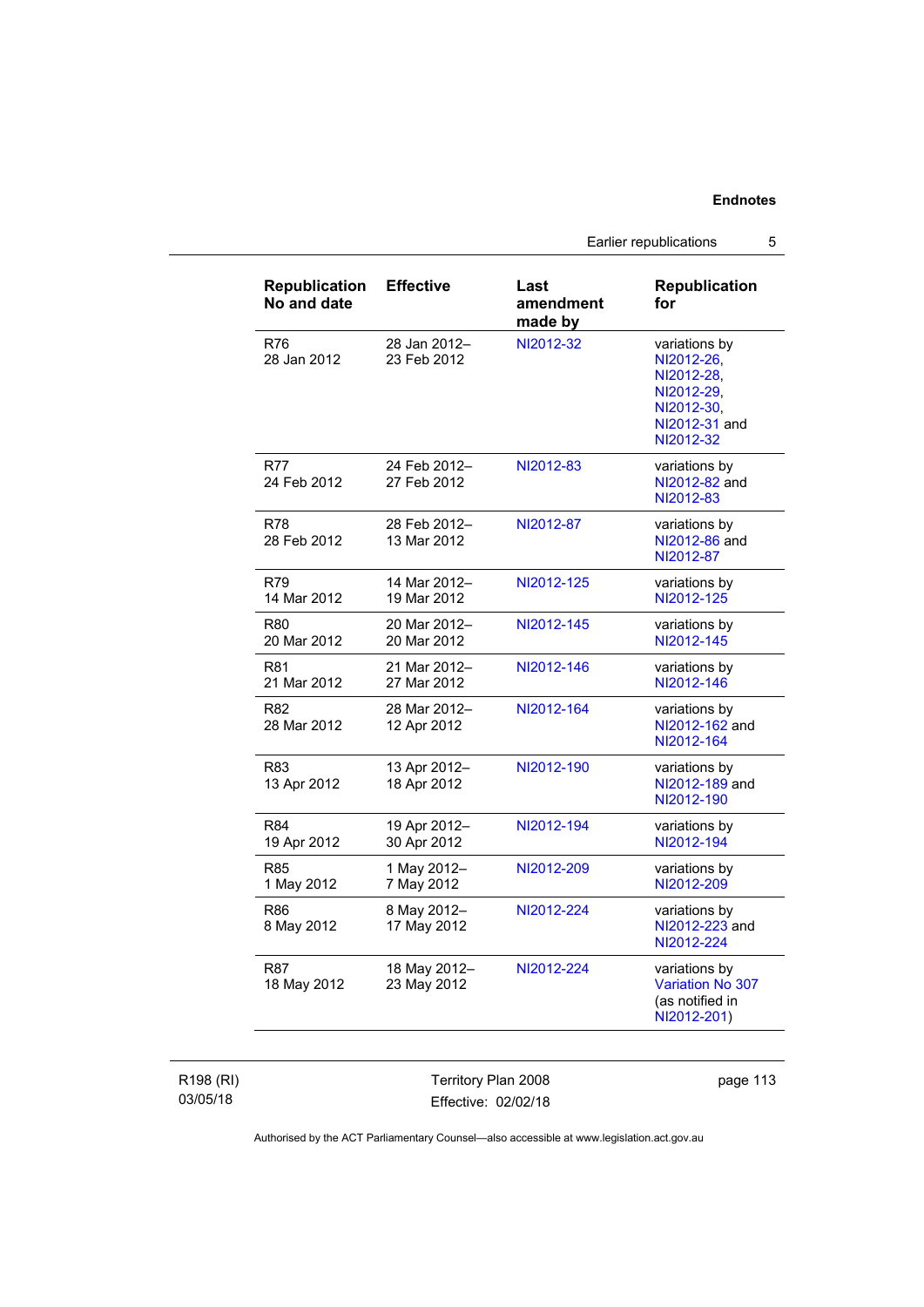| <b>Republication</b><br>No and date | <b>Effective</b>             | Last<br>amendment<br>made by | <b>Republication</b><br>for                                                                                                          |
|-------------------------------------|------------------------------|------------------------------|--------------------------------------------------------------------------------------------------------------------------------------|
| R88<br>24 May 2012                  | 24 May 2012-<br>19 June 2012 | NI2012-265                   | variations by<br>NI2012-243 and<br>NI2012-265                                                                                        |
| R89                                 | 20 June 2012-                | NI2012-304                   | variations by                                                                                                                        |
| 20 June 2012                        | 25 June 2012                 |                              | NI2012-304                                                                                                                           |
| R90                                 | 26 June 2012-                | NI2012-314                   | variations by                                                                                                                        |
| 26 June 2012                        | 10 July 2012                 |                              | NI2012-314                                                                                                                           |
| R91                                 | 11 July 2012-                | NI2012-352                   | variations by                                                                                                                        |
| 11 July 2012                        | 19 July 2012                 |                              | NI2012-352                                                                                                                           |
| R92                                 | 20 July 2012-                | NI2012-374                   | variations by                                                                                                                        |
| 20 July 2012                        | 31July 2012                  |                              | NI2012-374                                                                                                                           |
| R93                                 | 1 Aug 2012-                  | NI2012-394                   | variations by                                                                                                                        |
| 1 Aug 2012                          | 9 Aug 2012                   |                              | NI2012-394                                                                                                                           |
| R94<br>10 Aug 2012                  | 10 Aug 2012-<br>11 Sept 2012 | NI2012-412                   | variations by<br>NI2012-410.<br>NI2012-411 and<br>NI2012-412                                                                         |
| R95                                 | 12 Sept 2012-                | NI2012-476                   | variations by                                                                                                                        |
| 12 Sept 2012                        | 20 Sept 2012                 |                              | NI2012-476                                                                                                                           |
| R96                                 | 21 Sept 2012-                | NI2012-507                   | variations by                                                                                                                        |
| 21 Sept 2012                        | 8 Nov 2012                   |                              | NI2012-507                                                                                                                           |
| R97                                 | 9 Nov 2012-                  | NI2012-568                   | variations by                                                                                                                        |
| 9 Nov 2012                          | 19 Nov 2012                  |                              | NI2012-568                                                                                                                           |
| R98<br>20 Nov 2012                  | 20 Nov 2012-<br>4 Dec 2012   | NI2012-588                   | variations by<br>NI2012-587 and<br>NI2012-588                                                                                        |
| R99<br>5 Dec 2012                   | 5 Dec 2012-<br>6 Dec 2012    | NI2012-612                   | variations by<br>NI2012-611 and<br>NI2012-612                                                                                        |
| R100<br>7 Dec 2012                  | 7 Dec 2012-<br>13 Dec 2012   | NI2012-612                   | variations by<br><b>Variation No 312</b><br>(as notified in<br>NI2012-366) and<br>Variation No 313<br>(as notified in<br>NI2012-287) |

# 5 Earlier republications

page 114 Territory Plan 2008 Effective: 02/02/18

R198 (RI) 03/05/18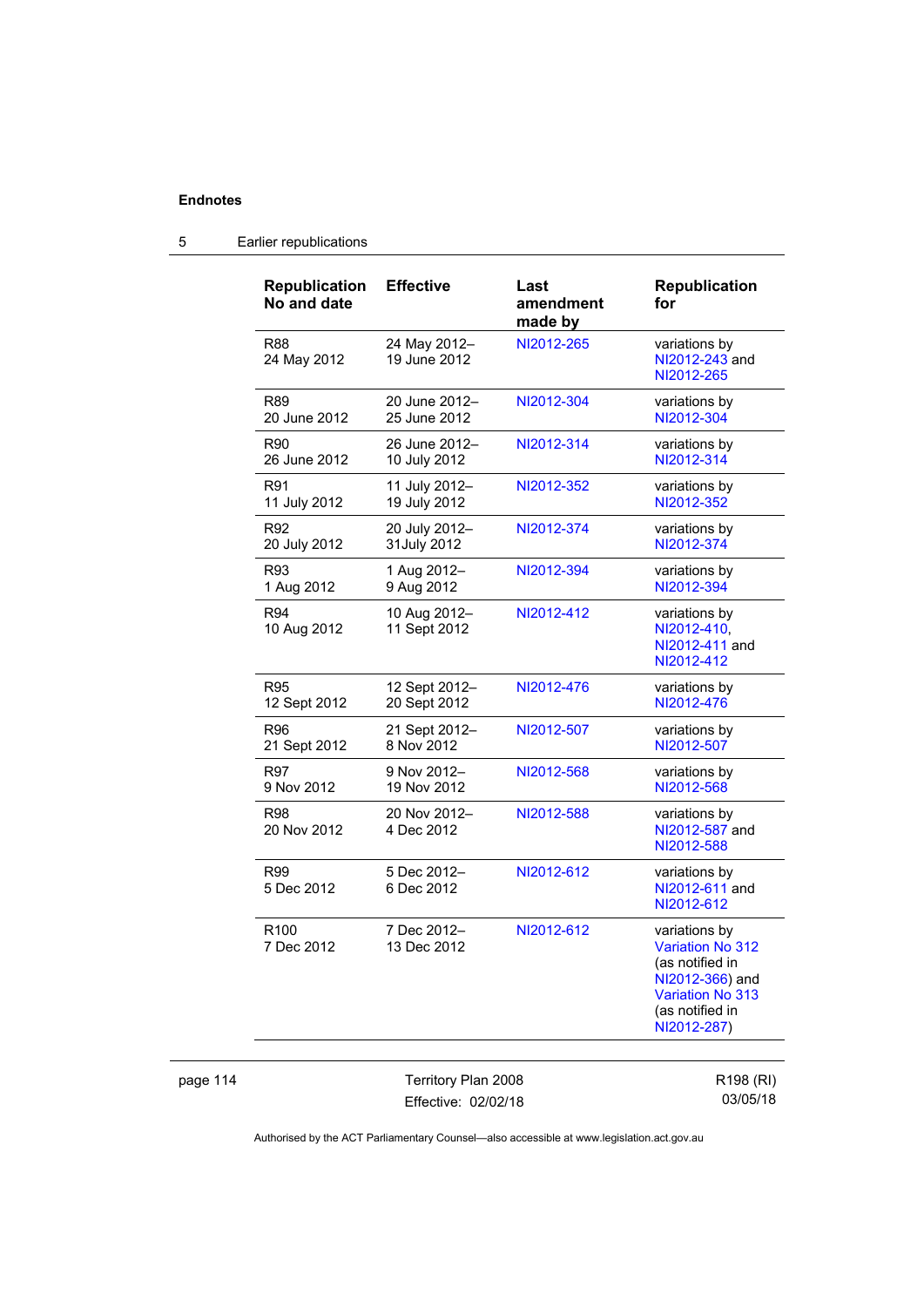Earlier republications 5

| <b>Republication</b><br>No and date  | <b>Effective</b>            | Last<br>amendment<br>made by | <b>Republication</b><br>for                                                                         |
|--------------------------------------|-----------------------------|------------------------------|-----------------------------------------------------------------------------------------------------|
| R <sub>101</sub><br>14 Dec 2012      | 14 Dec 2012-<br>17 Dec 2012 | NI2012-622                   | variations by<br>NI2012-622                                                                         |
| R <sub>102</sub> (RI)<br>28 May 2013 | 18 Dec 2012-<br>20 Dec 2012 | NI2012-632                   | variations by<br>NI2012-631 and<br>NI2012-632<br>reissue for textual<br>correction in 10.1<br>Crace |
| R103 (RI)<br>28 May 2013             | 21 Dec 2012-<br>10 Jan 2013 | NI2012-645                   | variations by<br>NI2012-645<br>reissue for textual<br>correction in 10.1<br>Crace                   |
| R104 (RI)<br>28 May 2013             | 11 Jan 2013-<br>5 Feb 2013  | NI2013-5                     | variations by<br>NI2013-5<br>reissue for textual<br>correction in 10.1<br>Crace                     |
| R <sub>105</sub> (RI)<br>28 May 2013 | 6 Feb 2013-<br>5 Mar 2013   | NI2013-53                    | variations by<br>NI2013-53<br>reissue for textual<br>correction in 10.1<br>Crace                    |
| R <sub>106</sub> (RI)<br>28 May 2013 | 6 Mar 2013-<br>19 Mar 2013  | NI2013-109                   | variations by<br>NI2013-109<br>reissue for textual<br>correction in 10.1<br>Crace                   |
| R <sub>107</sub> (RI)<br>28 May 2013 | 20 Mar 2013-<br>3 Apr 2013  | NI2013-127                   | variations by<br>NI2013-124 and<br>NI2013-127<br>reissue for textual<br>correction in 10.1<br>Crace |

R198 (RI) 03/05/18

Territory Plan 2008 Effective: 02/02/18 page 115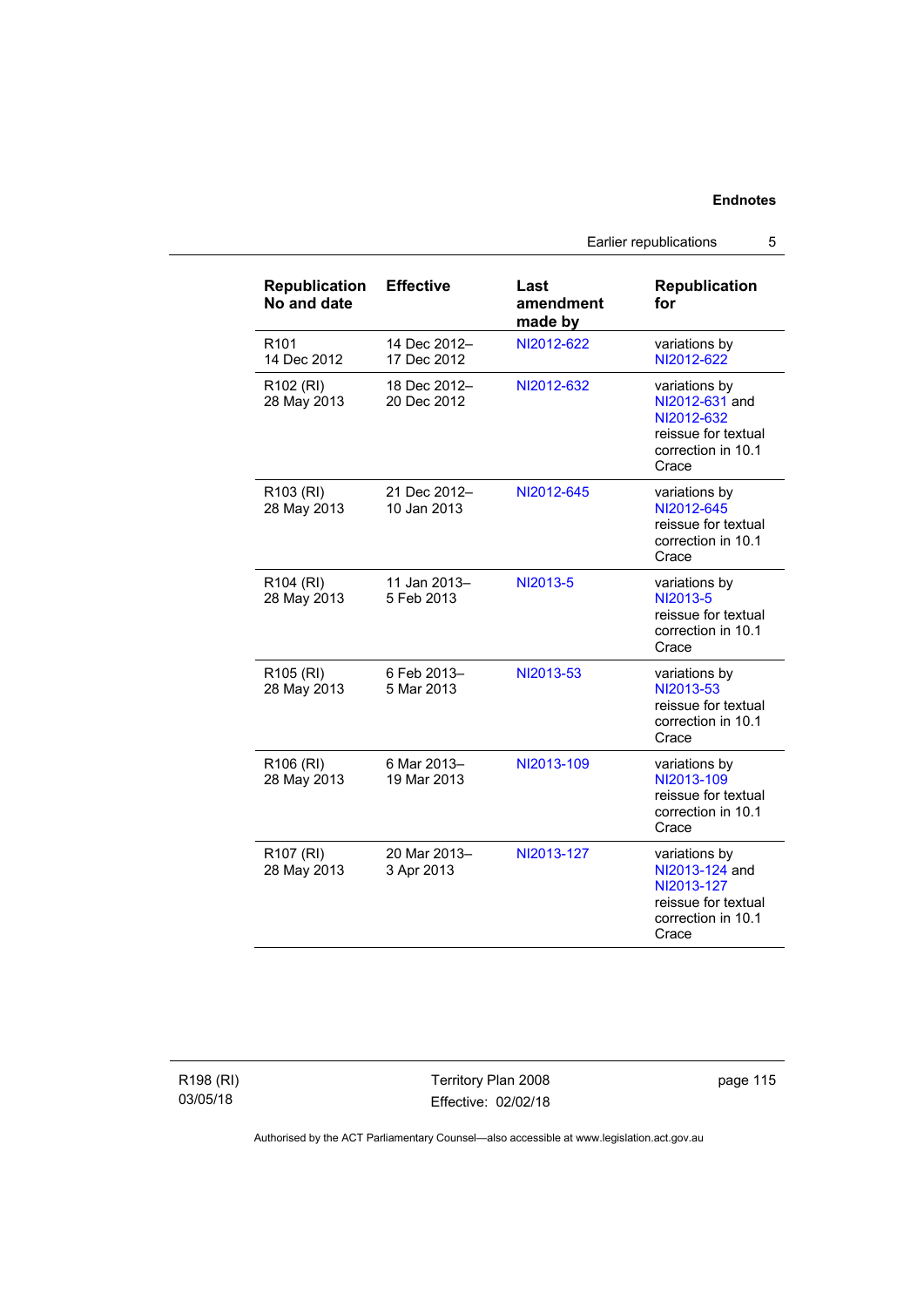#### page 116 Territory Plan 2008 Effective: 02/02/18 R198 (RI) 03/05/18 **Republication No and date Effective Last amendment made by Republication for**  R108 (RI) 28 May 2013 4 Apr 2013– 3 May 2013 [NI2013-147](http://www.legislation.act.gov.au/ni/2013-147/default.asp) variations by [NI2013-146](http://www.legislation.act.gov.au/ni/2013-146/) and [NI2013-147](http://www.legislation.act.gov.au/ni/2013-147/default.asp) reissue for textual correction in 10.1 **Crace** reissue for textual correction in 10.1 **Crace** R109 (RI) 28 May 2013 3 May 2013– 16 May 2013 [NI2013-207](http://www.legislation.act.gov.au/ni/2013-207/default.asp) variations by [NI2013-207](http://www.legislation.act.gov.au/ni/2013-207/default.asp) reissue for textual correction in 10.1 **Crace** R110 (RI) 28 May 2013 17 May 2013– 30 May 2013 [NI2013-207](http://www.legislation.act.gov.au/ni/2013-207/default.asp) variations by [Variation No 315](http://www.legislation.act.gov.au/ni/2013-112/default.asp) (as notified in [NI2013-112](http://www.legislation.act.gov.au/ni/2013-112/)) and [Variation No 316](http://www.legislation.act.gov.au/ni/2013-114/default.asp) (as notified in [NI2013-114](http://www.legislation.act.gov.au/ni/2013-114/)) reissue for textual correction in 10.1 **Crace** R111 31 May 2013 31 May 2013– 4 June 2013 [NI2013-246](http://www.legislation.act.gov.au/ni/2013-246/default.asp) variations by [NI2013-245](http://www.legislation.act.gov.au/ni/2013-245/default.asp) and [NI2013-246](http://www.legislation.act.gov.au/ni/2013-246/default.asp) R112 5 June 2013 5 June 2013– 20 June 2013 [NI2013-249](http://www.legislation.act.gov.au/ni/2013-249/) variations by [NI2013-249](http://www.legislation.act.gov.au/ni/2013-249/) R113 21 June 2013 21 June 2013– 4 July 2013 [NI2013-249](http://www.legislation.act.gov.au/ni/2013-249/) variations by [Variation No 311](http://www.legislation.act.gov.au/ni/2013-208/default.asp) (as notified in [NI2013-208](http://www.legislation.act.gov.au/ni/2013-208/default.asp)) R114 5 July 2013 5 July 2013– 20 Aug 2013 [NI2013-249](http://www.legislation.act.gov.au/ni/2013-249/default.asp) variations by [Variation No 306](http://www.legislation.act.gov.au/ni/2013-93/default.asp) (as notified in [NI2013-93](http://www.legislation.act.gov.au/ni/2013-93/)) R115 21 Aug 2013 21 Aug 2013– 5 Sept 2013 [NI2013-358](http://www.legislation.act.gov.au/ni/2013-358/default.asp) variations by [NI2013-358](http://www.legislation.act.gov.au/ni/2013-358/default.asp)

5 Earlier republications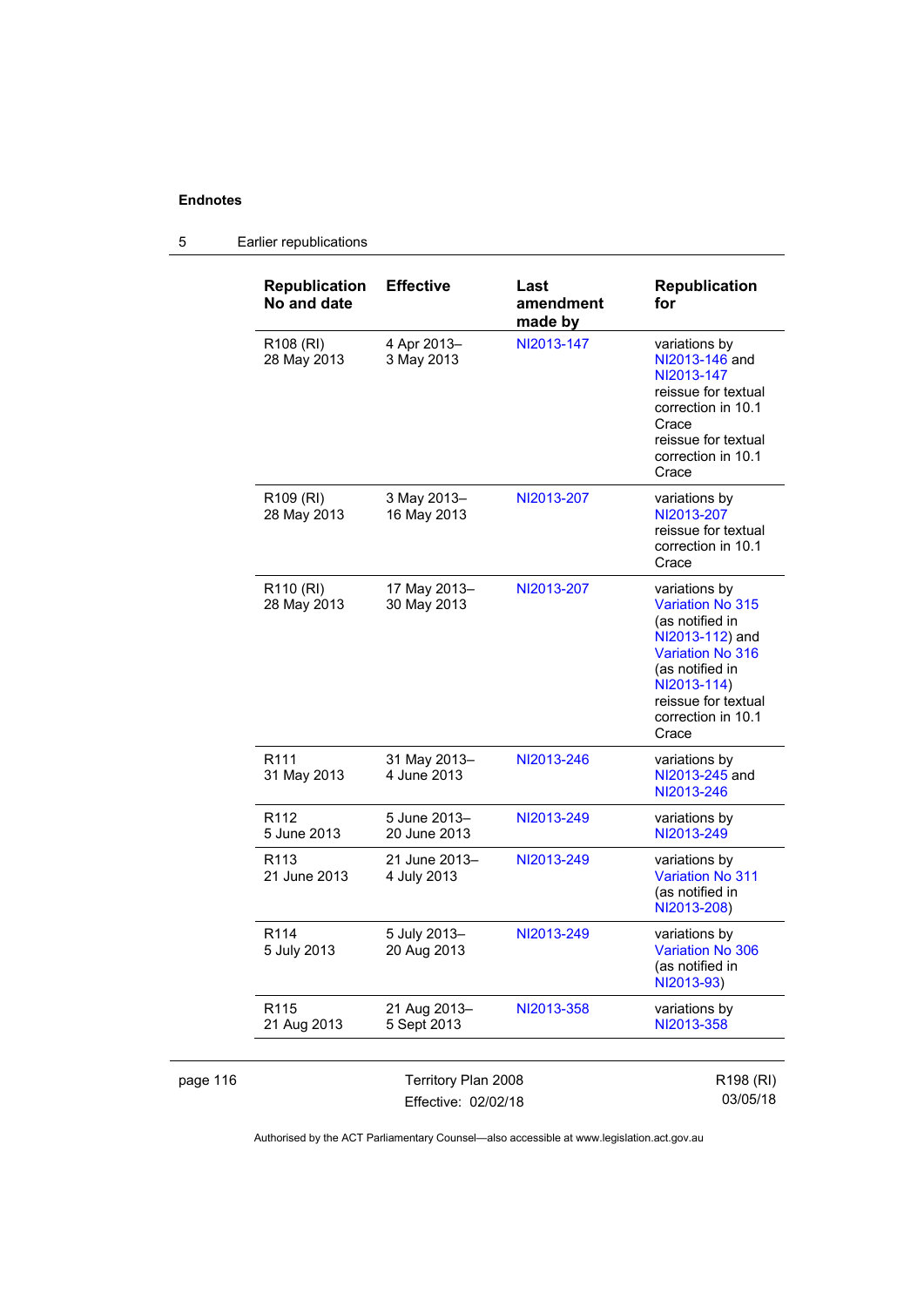Earlier republications 5

| <b>Republication</b><br>No and date | <b>Effective</b>            | Last<br>amendment<br>made by | <b>Republication</b><br>for                                                |
|-------------------------------------|-----------------------------|------------------------------|----------------------------------------------------------------------------|
| R <sub>116</sub>                    | 6 Sept 2013-                | NI2013-390                   | variations by                                                              |
| 6 Sept 2013                         | 17 Sept 2013                |                              | NI2013-390                                                                 |
| R <sub>117</sub>                    | 18 Sept 2013-               | NI2013-402                   | variations by                                                              |
| 18 Sept 2013                        | 1 Oct 2013                  |                              | NI2013-402                                                                 |
| R <sub>118</sub>                    | 2 Oct 2013-                 | NI2013-435                   | variations by                                                              |
| 2 Oct 2013                          | 3 Oct 2013                  |                              | NI2013-435                                                                 |
| R <sub>119</sub><br>4 Oct 2013      | 4 Oct 2013-<br>29 Oct 2013  | NI2013-437                   | variations by<br>NI2013-436 and<br>NI2013-437                              |
| R <sub>120</sub>                    | 30 Oct 2013-                | NI2013-484                   | variations by                                                              |
| 30 Oct 2013                         | 28 Nov 2013                 |                              | NI2013-484                                                                 |
| R <sub>121</sub>                    | 29 Nov 2013-                | NI2013-535                   | variations by                                                              |
| 29 Nov 2013                         | 10 Dec 2013                 |                              | NI2013-535                                                                 |
| R <sub>122</sub>                    | 11 Dec 2013-                | NI2013-557                   | variations by                                                              |
| 11 Dec 2013                         | 16 Dec 2013                 |                              | NI2013-557                                                                 |
| R <sub>123</sub>                    | 17 Dec 2013-                | NI2013-576                   | variations by                                                              |
| 17 Dec 2013                         | 14 Jan 2014                 |                              | NI2013-576                                                                 |
| R <sub>124</sub><br>15 Jan 2014     | 15 Jan 2014-<br>16 Jan 2014 | NI2014-11                    | variations by<br>NI2014-10 and<br>NI2014-11                                |
| R <sub>125</sub>                    | 17 Jan 2014-                | NI2014-13                    | variations by                                                              |
| 17 Jan 2014                         | 4 Feb 2014                  |                              | NI2014-13                                                                  |
| R <sub>126</sub>                    | 5 Feb 2014-                 | NI2014-33                    | variations by                                                              |
| 5 Feb 2014                          | 17 Mar 2014                 |                              | NI2014-33                                                                  |
| R <sub>127</sub>                    | 18 Mar 2014-                | NI2014-89                    | variations by                                                              |
| 18 Mar 2014                         | 20 Mar 2014                 |                              | NI2014-89                                                                  |
| R <sub>128</sub>                    | 21 Mar 2014-                | NI2014-90                    | variations by                                                              |
| 21 Mar 2014                         | 27 Mar 2014                 |                              | NI2014-90                                                                  |
| R <sub>129</sub><br>28 Mar 2014     | 28 Mar 2014-<br>3 Apr 2014  | NI2014-90                    | variations by<br><b>Variation No 305</b><br>(as notified in<br>NI2013-530) |

R198 (RI) 03/05/18

Territory Plan 2008 Effective: 02/02/18 page 117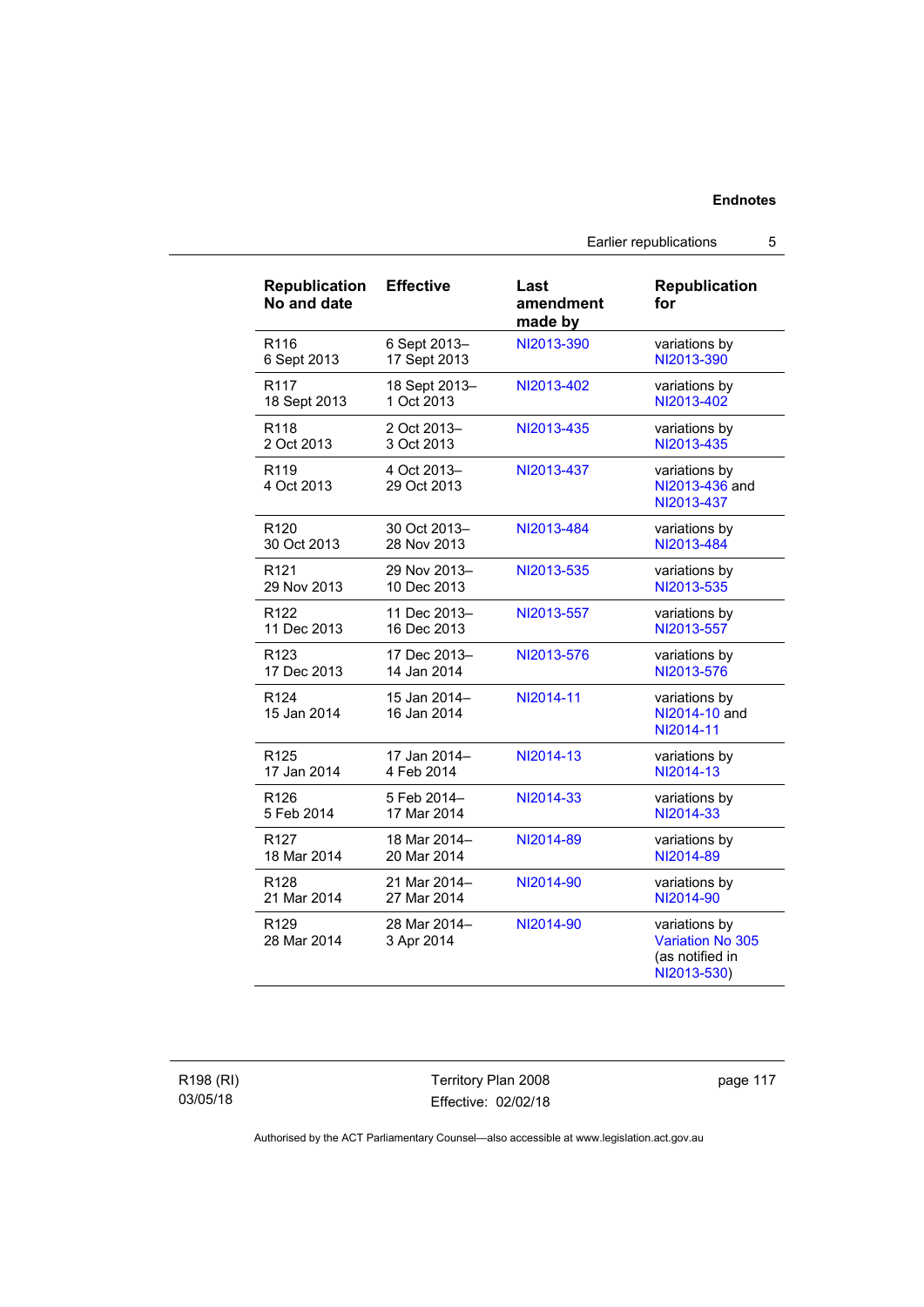| <b>Republication</b><br>No and date | <b>Effective</b>              | Last<br>amendment<br>made by | <b>Republication</b><br>for                                                                                                                                                                               |
|-------------------------------------|-------------------------------|------------------------------|-----------------------------------------------------------------------------------------------------------------------------------------------------------------------------------------------------------|
| R <sub>130</sub><br>4 Apr 2014      | 4 Apr 2014-<br>10 Apr 2014    | NI2014-90                    | variations by<br><b>Variation No 308</b><br>(as notified in<br>NI2014-60) and<br>Variation No 324<br>(as notified in<br>NI2014-20)                                                                        |
| R <sub>131</sub><br>11 Apr 2014     | 11 Apr 2014-<br>14 Apr 2014   | NI2014-149                   | variations by<br>NI2014-149                                                                                                                                                                               |
| R <sub>132</sub><br>15 Apr 2014     | 15 Apr 2014-<br>1 May 2014    | NI2014-152                   | variations by<br>NI2014-152                                                                                                                                                                               |
| R <sub>133</sub><br>2 May 2014      | 2 May 2014-<br>26 May 2014    | NI2014-180                   | variations by<br>NI2014-180                                                                                                                                                                               |
| R <sub>134</sub><br>27 May 2014     | 27 May 2014-<br>29 May 2014   | NI2014-223                   | variations by<br>NI2014-222 and<br>NI2014-223                                                                                                                                                             |
| R <sub>135</sub><br>30 May 2014     | 30 May 2014-<br>12 June 2014  | NI2014-223                   | variations by<br><b>Variation No 314</b><br>(as notified in<br>NI2014-187).<br><b>Variation No 317</b><br>(as notified in<br>NI2014-137) and<br><b>Variation No 326</b><br>(as notified in<br>NI2014-189) |
| R <sub>136</sub><br>13 June 2014    | 13 June 2014-<br>18 June 2014 | NI2014-260                   | variations by<br>NI2014-260                                                                                                                                                                               |
| R <sub>137</sub><br>19 June 2014    | 19 June 2014-<br>19 June 2014 | NI2014-269                   | variations by<br>NI2014-268 and<br>NI2014-269                                                                                                                                                             |
| R <sub>138</sub><br>20 June 2014    | 20 June 2014-<br>10 July 2014 | NI2014-276                   | variations by<br>NI2014-274 and<br>NI2014-275 and<br>NI2014-276                                                                                                                                           |
| R <sub>139</sub><br>11 July 2014    | 11 July 2014-<br>7 Aug 2014   | NI2014-329                   | variations by<br>NI2014-329                                                                                                                                                                               |

# 5 Earlier republications

page 118 Territory Plan 2008 Effective: 02/02/18

R198 (RI) 03/05/18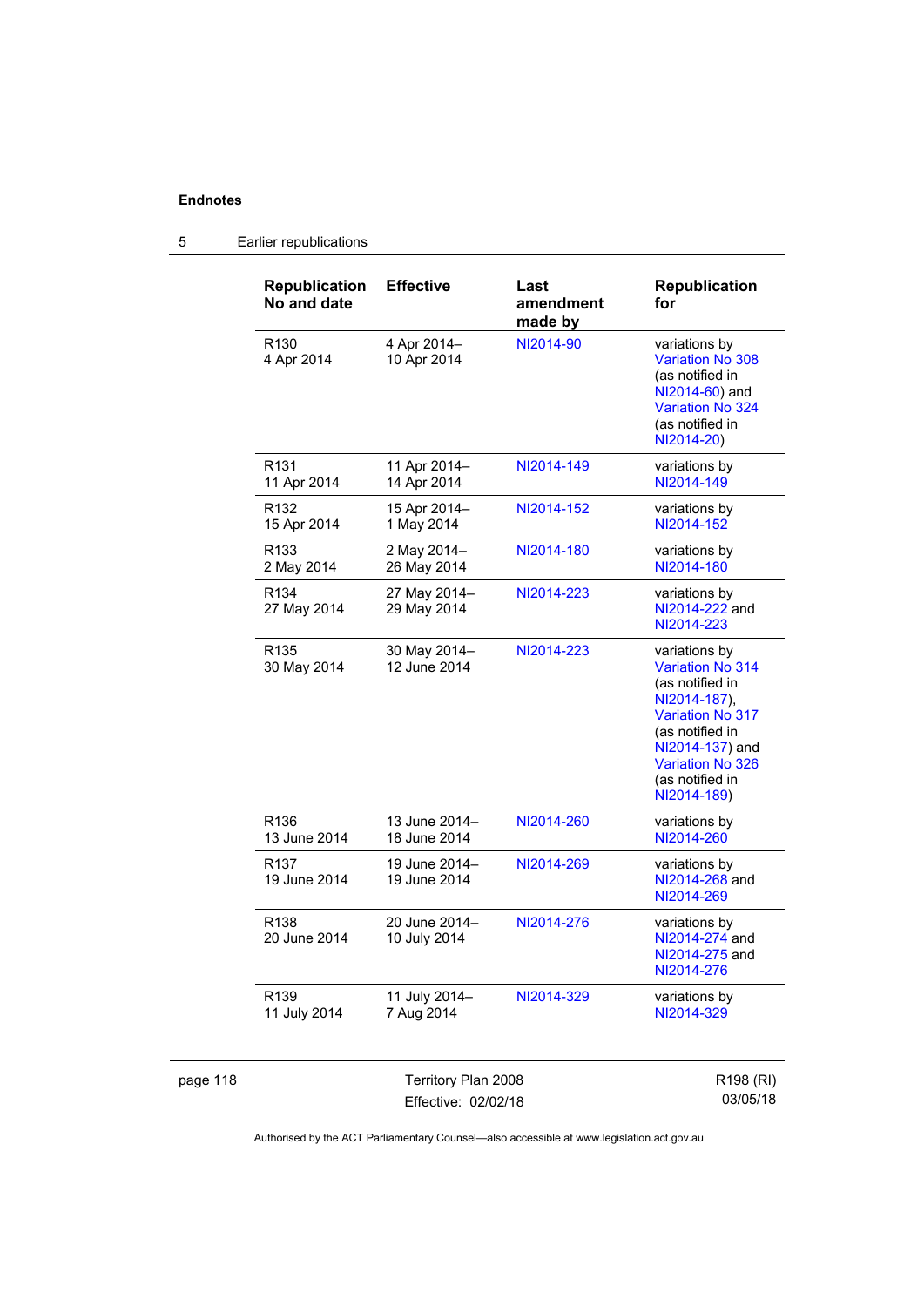Earlier republications 5

| <b>Republication</b><br>No and date | <b>Effective</b>            | Last<br>amendment<br>made by | <b>Republication</b><br>for                                                                                                                 |
|-------------------------------------|-----------------------------|------------------------------|---------------------------------------------------------------------------------------------------------------------------------------------|
| R <sub>140</sub>                    | 8 Aug 2014-                 | NI2014-371                   | variations by                                                                                                                               |
| 8 Aug 2014                          | 2 Oct 2014                  |                              | NI2014-371                                                                                                                                  |
| R <sub>141</sub><br>3 Oct 2014      | 3 Oct 2014-<br>7 Oct 2014   | NI2014-427                   | variations by<br><b>Variation No 318</b><br>(as notified in<br>NI2014-294) and<br><b>Variation No 325</b><br>(as notified in<br>NI2014-427) |
| R <sub>142</sub>                    | 8 Oct 2014-                 | NI2014-474                   | variations by                                                                                                                               |
| 8 Oct 2014                          | 4 November 2014             |                              | NI2014-474                                                                                                                                  |
| R <sub>143</sub><br>5 Nov 2014      | 5 Nov 2014-<br>6 Nov 2014   | NI2014-570                   | variations by<br>NI2014-569 and<br>NI2014-570                                                                                               |
| R <sub>144</sub><br>7 Nov 2014      | 7 Nov 2014-<br>20 Nov 2014  | NI2014-570                   | variations by<br>Variation No 319<br>(as notified in<br>NI2014-501)                                                                         |
| R <sub>145</sub>                    | 21 Nov 2014-                | NI2014-596                   | variations by                                                                                                                               |
| 21 Nov 2014                         | 2 Dec 2014                  |                              | NI2014-596                                                                                                                                  |
| R <sub>146</sub>                    | 3 Dec 2014-                 | NI2014-619                   | variations by                                                                                                                               |
| 3 Dec 2014                          | 11 Dec 2014                 |                              | NI2014-619                                                                                                                                  |
| R <sub>147</sub><br>12 Dec 2014     | 12 Dec 2014-<br>18 Dec 2014 | NI2014-649                   | variations by<br><b>Variation No 297</b><br>(as notified in<br>NI2014-552) and<br>NI2014-649                                                |
| R <sub>148</sub><br>19 Dec 2014     | 19 Dec 2014-<br>19 Feb 2015 | NI2014-662                   | variations by<br>NI2014-656 and<br>NI2014-662                                                                                               |
| R <sub>149</sub>                    | 20 Feb 2015-                | NI2015-81                    | variations by                                                                                                                               |
| 20 Feb 2015                         | 18 Mar 2015                 |                              | NI2015-81                                                                                                                                   |
| R <sub>150</sub>                    | 19 Mar 2015-                | NI2015-115                   | variations by                                                                                                                               |
| 19 Mar 2015                         | 9 Apr 2015                  |                              | NI2015-115                                                                                                                                  |

R198 (RI) 03/05/18

Territory Plan 2008 Effective: 02/02/18 page 119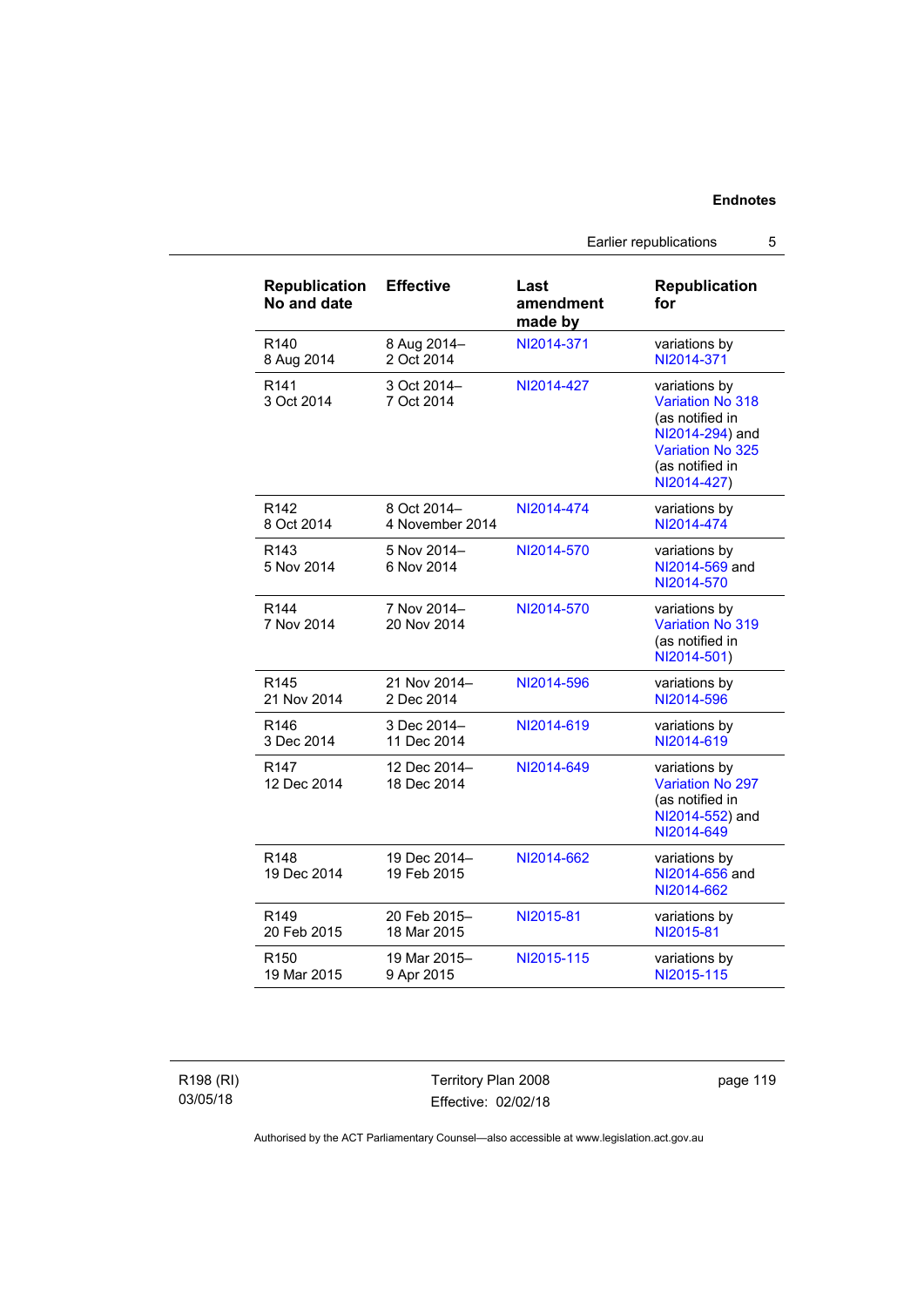# 5 Earlier republications

| <b>Republication</b><br>No and date | <b>Effective</b>             | Last<br>amendment<br>made by | <b>Republication</b><br>for                                                                                                                                                                                                     |
|-------------------------------------|------------------------------|------------------------------|---------------------------------------------------------------------------------------------------------------------------------------------------------------------------------------------------------------------------------|
| R <sub>151</sub><br>10 Apr 2015     | 10 Apr 2015-<br>29 Apr 2015  | NI2015-139                   | variations by<br>Variation No 304<br>(as notified in<br>NI2015-99),<br><b>Variation No 336</b><br>(as notified in<br>NI2015-100).<br><b>Variation No 338</b><br>(as notified in<br>NI2015-101),<br>NI2015-138 and<br>NI2015-139 |
| R <sub>152</sub><br>30 Apr 2015     | 30 Apr 2015-<br>13 May 2015  | NI2015-181                   | variations by<br>NI2015-148 and<br>NI2015-181                                                                                                                                                                                   |
| R <sub>153</sub>                    | 14 May 2015-                 | NI2015-200                   | variations by                                                                                                                                                                                                                   |
| 14 May 2015                         | 21 May 2015                  |                              | NI2015-200                                                                                                                                                                                                                      |
| R <sub>154</sub><br>22 May 2015     | 22 May 2015-<br>25 June 2015 | NI2015-200                   | variations by<br><b>Variation No 322</b><br>(as notified in<br>NI2015-185)                                                                                                                                                      |
| R <sub>155</sub>                    | 26 June 2015-                | NI2015-334                   | variations by                                                                                                                                                                                                                   |
| 26 June 2015                        | 29 July 2015                 |                              | NI2015-334                                                                                                                                                                                                                      |
| R <sub>156</sub>                    | 30 July 2015-                | NI2015-441                   | variations by                                                                                                                                                                                                                   |
| 30 July 2015                        | 13 Aug 2015                  |                              | NI2015-441                                                                                                                                                                                                                      |
| R <sub>157</sub>                    | 14 Aug 2015-                 | NI2015-471                   | variations by                                                                                                                                                                                                                   |
| 14 Aug 2015                         | 20 Aug 2015                  |                              | NI2015-471                                                                                                                                                                                                                      |

page 120 **Territory Plan 2008** Effective: 02/02/18 R198 (RI) 03/05/18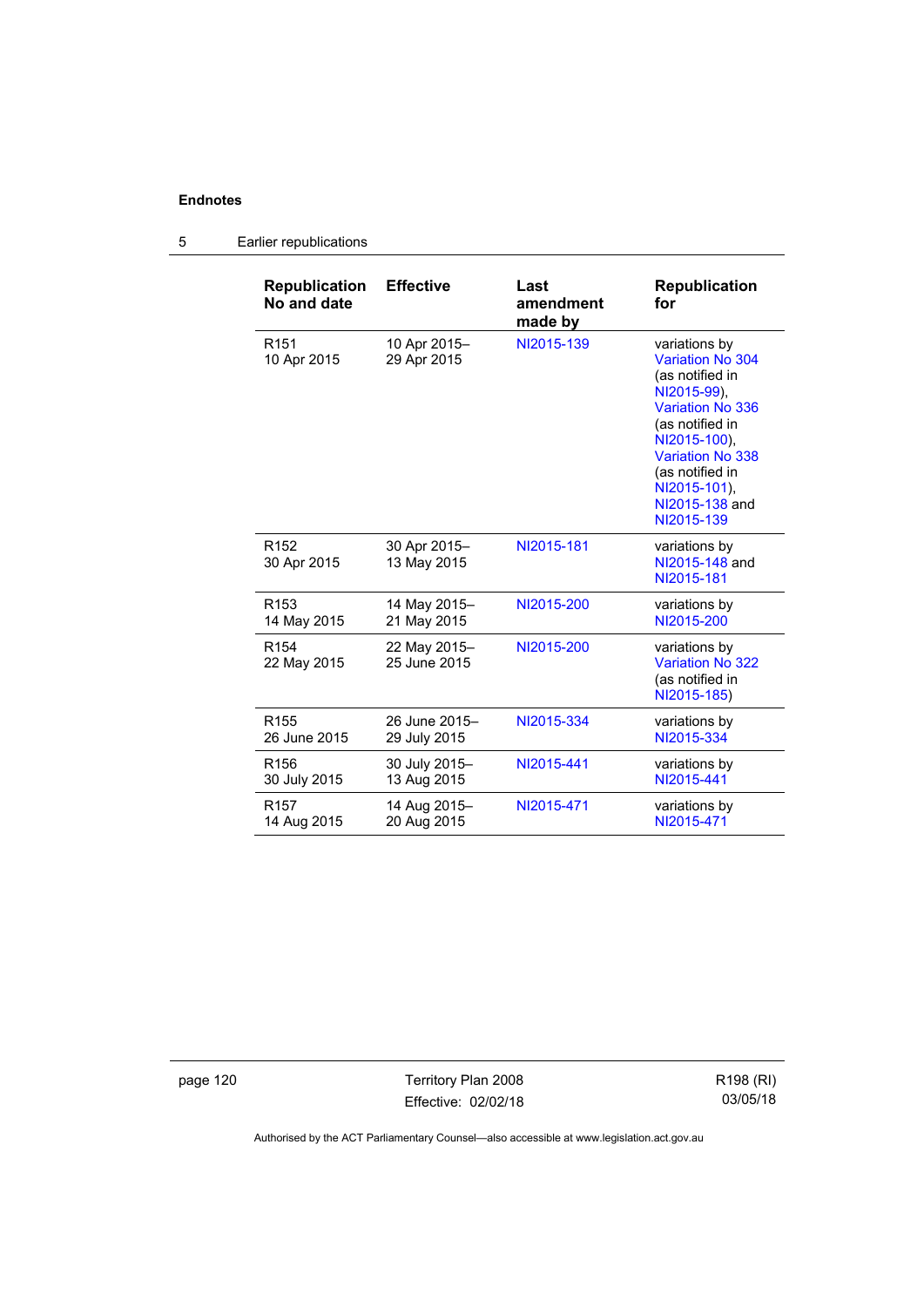Earlier republications 5

| <b>Republication</b><br>No and date | <b>Effective</b>            | Last<br>amendment<br>made by | <b>Republication</b><br>for                                                                                                                                                                                                                                                                                                                                                                                          |
|-------------------------------------|-----------------------------|------------------------------|----------------------------------------------------------------------------------------------------------------------------------------------------------------------------------------------------------------------------------------------------------------------------------------------------------------------------------------------------------------------------------------------------------------------|
| R <sub>158</sub><br>21 Aug 2015     | 21 Aug 2015-<br>27 Aug 2015 | NI2015-471                   | variations by<br>Variation No 309<br>(as notified in<br>NI2015-450),<br>variations by<br><b>Variation No 321</b><br>(as notified in<br>NI2015-446),<br>variations by<br><b>Variation No 327</b><br>(as notified in<br>NI2015-449),<br><b>Variation No 331</b><br>(as notified in<br>NI2015-448),<br>Variation No 337<br>(as notified in<br>NI2015-375),<br><b>Variation No 347</b><br>(as notified in<br>NI2015-447) |
| R <sub>159</sub>                    | 28 Aug2015-                 | NI2015-471                   | variations by                                                                                                                                                                                                                                                                                                                                                                                                        |
| 28 Aug 2015                         | 3 Sep 2015                  |                              | NI2015-452                                                                                                                                                                                                                                                                                                                                                                                                           |
| R <sub>160</sub>                    | 4 Sep 2015-                 | NI2015-493                   | variations by                                                                                                                                                                                                                                                                                                                                                                                                        |
| 4 Sep 2015                          | 17 Sep 2015                 |                              | NI2015-493                                                                                                                                                                                                                                                                                                                                                                                                           |
| R <sub>161</sub>                    | 18 Sep 2015-                | NI2015-539                   | variations by                                                                                                                                                                                                                                                                                                                                                                                                        |
| 18 Sep 2015                         | 27 Oct 2015                 |                              | NI2015-539                                                                                                                                                                                                                                                                                                                                                                                                           |
| R <sub>162</sub>                    | 28 Oct 2015-                | NI2015-612                   | variations by                                                                                                                                                                                                                                                                                                                                                                                                        |
| 28 Oct 2015                         | 5 Nov 2015                  |                              | NI2015-612                                                                                                                                                                                                                                                                                                                                                                                                           |
| R <sub>163</sub><br>6 Nov 2015      | 6 Nov 2015-<br>10 Nov 2015  | NI2015-612                   | variations by<br><b>Variation No 320</b><br>(as notified in<br>NI2015-540)                                                                                                                                                                                                                                                                                                                                           |
| R <sub>164</sub><br>11 Nov 2015     | 11 Nov 2015-<br>17 Dec 2015 | NI2015-634                   | variations by<br>NI2015-633 and<br>NI2015-634                                                                                                                                                                                                                                                                                                                                                                        |
| R <sub>165</sub>                    | 18 Dec 2015-                | NI2015-704                   | variations by                                                                                                                                                                                                                                                                                                                                                                                                        |
| 18 Dec 2015                         | 4 Feb 2016                  |                              | NI2015-704                                                                                                                                                                                                                                                                                                                                                                                                           |

| R198 (RI) |
|-----------|
| 03/05/18  |

Territory Plan 2008 Effective: 02/02/18

page 121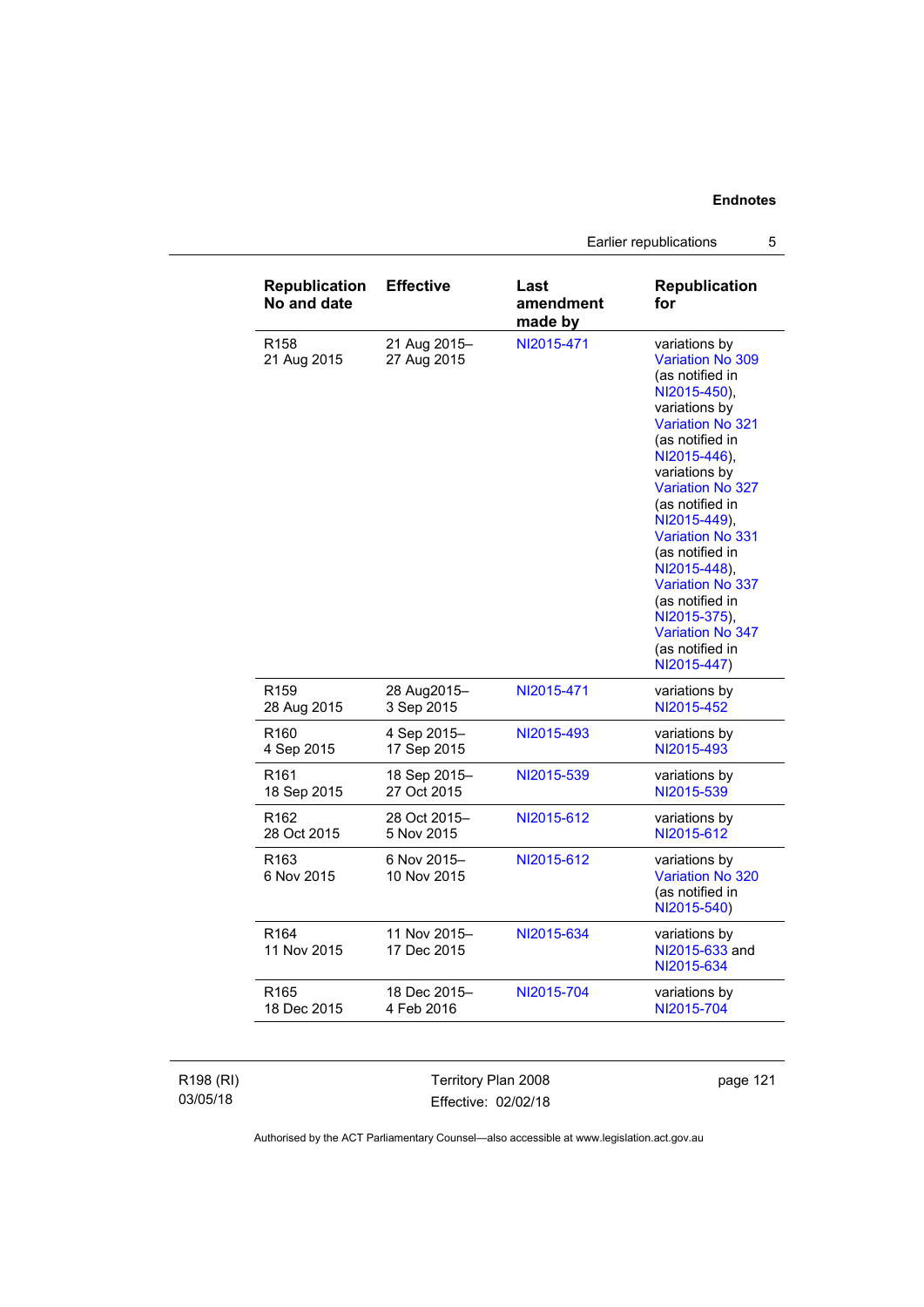| <b>Republication</b><br>No and date | <b>Effective</b>              | Last<br>amendment<br>made by | <b>Republication</b><br>for                                                                                                                                                                                                                                         |
|-------------------------------------|-------------------------------|------------------------------|---------------------------------------------------------------------------------------------------------------------------------------------------------------------------------------------------------------------------------------------------------------------|
| R <sub>166</sub><br>5 Feb 2016      | 5 Feb 2016-<br>16 Feb 2016    | NI2016-13                    | variations by<br>NI2016-13                                                                                                                                                                                                                                          |
| R <sub>167</sub><br>17 Feb 2016     | 17 Feb 2016-<br>25 Feb 2016   | NI2016-13                    | variations by<br>Variation No 335<br>(as notified in<br>NI2015-604) and<br>Variation No 343<br>(as notified in<br>NI2015-642)                                                                                                                                       |
| R <sub>168</sub><br>26 Feb 2016     | 26 Feb 2016-<br>14 Apr 2016   | NI2016-56                    | variations by<br>Variation No 340<br>(as notified in<br>NI2016-56)                                                                                                                                                                                                  |
| R <sub>169</sub><br>15 Apr 2016     | 15 Apr 2016-<br>20 June 2016  | NI2016-91                    | variations by<br><b>Variation No 332</b><br>(as notified in<br>NI2016-64),<br><b>Variation No 333</b><br>(as notified in<br>NI2016-65),<br><b>Variation No 334</b><br>(as notified in<br>NI2016-91) and<br><b>Variation No 341</b><br>(as notified in<br>NI2016-66) |
| R <sub>170</sub><br>21 June 2016    | 21 June 2016-<br>21 July 2016 | NI2016-306                   | variations by<br>NI2016-306                                                                                                                                                                                                                                         |
| R <sub>171</sub><br>22 July 2016    | 22 July 2016-<br>28 July 2016 | NI2016-306                   | variations by<br><b>Variation No 351</b><br>(as notified in<br>NI2015-610)                                                                                                                                                                                          |
| R <sub>172</sub><br>29 July 2016    | 29 July 2016-<br>18 Aug 2016  | NI2016-392                   | variations by<br>NI2016-391 and<br>NI2016-392                                                                                                                                                                                                                       |

# 5 Earlier republications

page 122 Territory Plan 2008 Effective: 02/02/18 R198 (RI) 03/05/18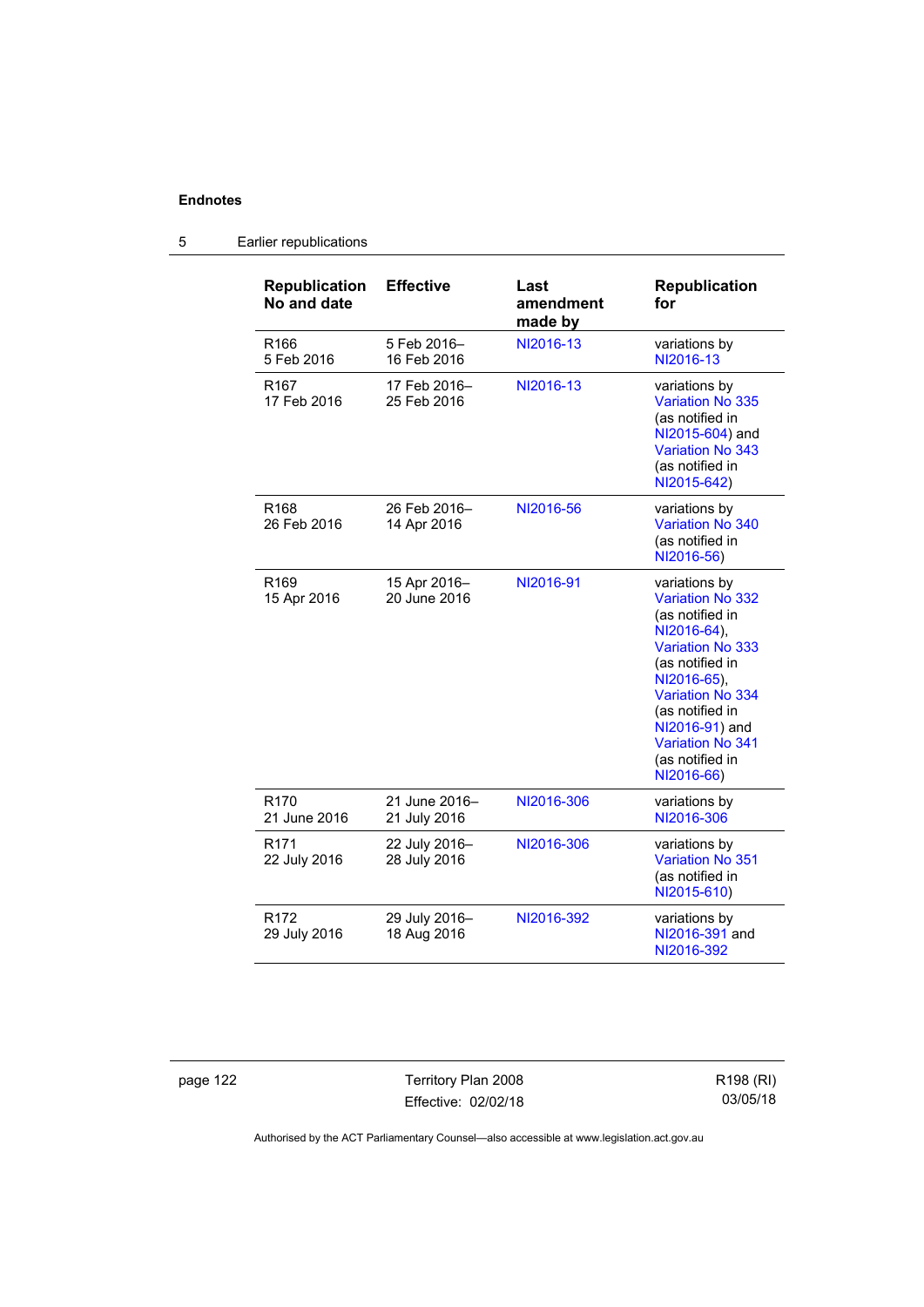Earlier republications 5

| <b>Republication</b><br>No and date  | <b>Effective</b>            | Last<br>amendment<br>made by | <b>Republication</b><br>for                                                                                                                                                                                                                                                     |
|--------------------------------------|-----------------------------|------------------------------|---------------------------------------------------------------------------------------------------------------------------------------------------------------------------------------------------------------------------------------------------------------------------------|
| R173 (RI)<br>27 Feb 2017             | 19 Aug 2016-<br>6 Sept 2016 | NI2016-454                   | variations by<br><b>Variation No 339</b><br>(as notified in<br>NI2016-286).<br><b>Variation No 349</b><br>(as notified in<br>NI2016-367),<br><b>Variation No 353</b><br>(as notified in<br>NI2016-393) and<br>NI2016-454<br>reissue for textual<br>correction in<br>5.1 IZ1-IZ2 |
| R <sub>174</sub> (RI)<br>27 Feb 2017 | 7 Sept 2016-<br>27 Oct 2016 | NI2016-501                   | variations by<br>Variation No 346<br>(as notified in<br>NI2016-410) and<br>NI2016-501<br>reissue for textual<br>correction in<br>5.1 IZ1-IZ2                                                                                                                                    |
| R <sub>175</sub> (RI)<br>27 Feb 2017 | 28 Oct 2016-<br>10 Nov 2016 | NI2016-597                   | variations by<br>NI2016-596 and<br>NI2016-597<br>reissue for textual<br>correction in<br>5.1 IZ1-IZ2                                                                                                                                                                            |
| R176 (RI)<br>27 Feb 2017             | 11 Nov 2016-<br>20 Dec 2016 | NI2016-619                   | variations by<br>NI2016-619<br>reissue for textual<br>correction in<br>5.1 IZ1-IZ2                                                                                                                                                                                              |
| R177 (RI)<br>27 Feb 2017             | 21 Dec 2016-<br>19 Jan 2017 | NI2016-684                   | variations by<br>NI2016-684<br>reissue for textual<br>correction in<br>5.1 IZ1-IZ2                                                                                                                                                                                              |

R198 (RI) 03/05/18

Territory Plan 2008 Effective: 02/02/18 page 123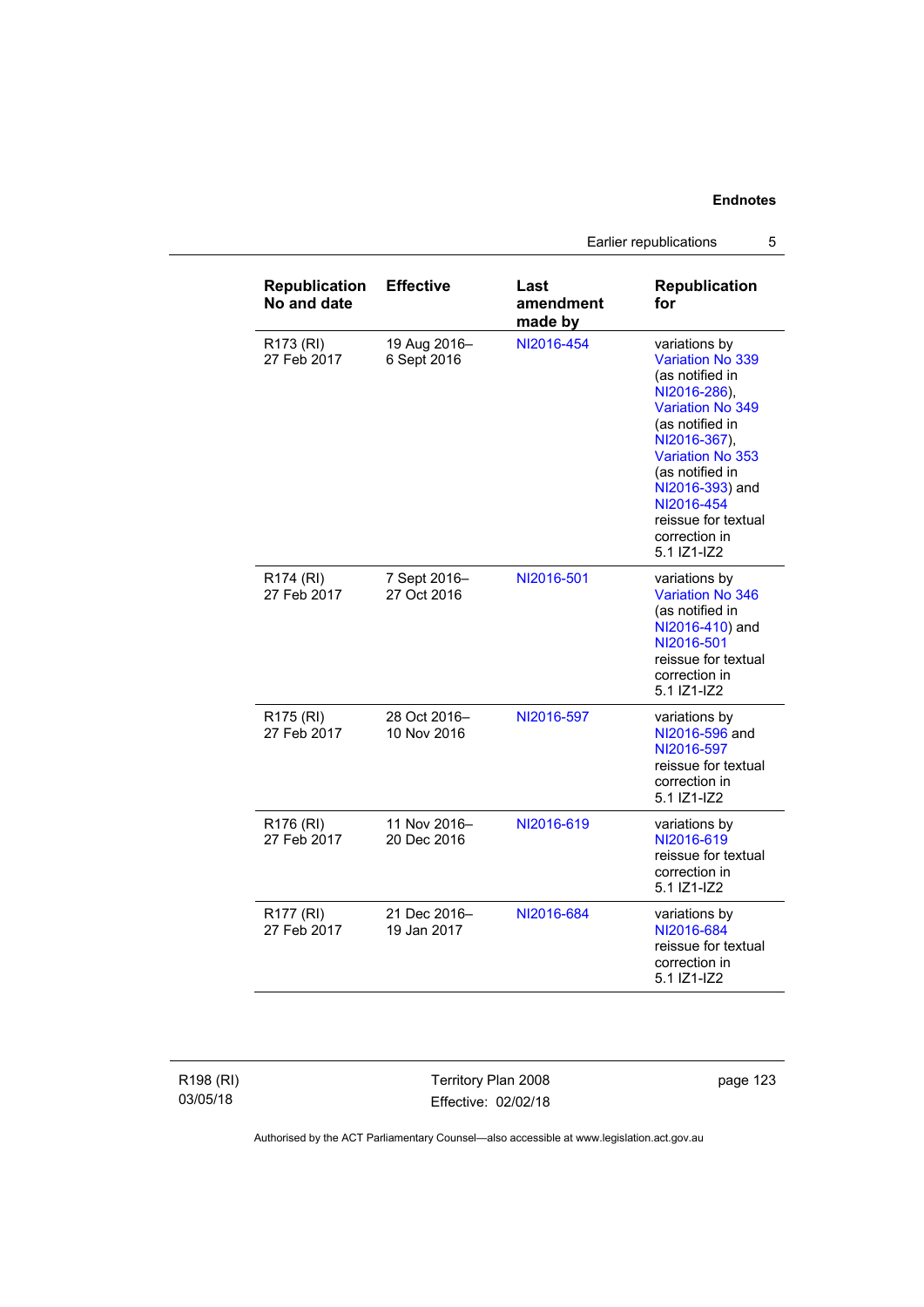| <b>Republication</b><br>No and date  | <b>Effective</b>             | Last<br>amendment<br>made by | <b>Republication</b><br>for                                                                        |
|--------------------------------------|------------------------------|------------------------------|----------------------------------------------------------------------------------------------------|
| R178 (RI)<br>27 Feb 2017             | 20 Jan 2017-<br>7 Feb 2017   | NI2017-21                    | variations by<br>NI2017-20 and<br>NI2017-21<br>reissue for textual<br>correction in<br>5.1 IZ1-IZ2 |
| R179 (RI)<br>27 Feb 2017             | 8 Feb 2017-<br>16 Feb 2017   | NI2017-49                    | variations by<br>NI2017-49<br>reissue for textual<br>correction in<br>5.1 IZ1-IZ2                  |
| R <sub>180</sub> (RI)<br>27 Feb 2017 | 17 Feb 2017-<br>23 Feb 2017  | NI2017-72                    | variations by<br>NI2017-72<br>reissue for textual<br>correction in<br>5.1 IZ1-IZ2                  |
| R <sub>181</sub> (RI)<br>27 Feb 2017 | 24 Feb 2017-<br>23 Mar 2017  | NI2017-90                    | variations by<br>NI2017-90<br>reissue for textual<br>correction in<br>5.1 IZ1-IZ2                  |
| R <sub>182</sub><br>24 Mar 2017      | 24 Mar 2017-<br>30 Mar 2017  | NI2017-136                   | variations by<br>NI2017-136                                                                        |
| R <sub>183</sub><br>31 Mar 2017      | 31 Mar 2017-<br>6 Apr 2017   | NI2017-159                   | variations by<br>NI2017-159                                                                        |
| R <sub>184</sub><br>7 Apr 2017       | 7 Apr 2017-<br>24 May 2017   | NI2017-168                   | variations by<br>NI2017-167 and<br>NI2017-168                                                      |
| R <sub>185</sub><br>25 May 2017      | 25 May 2017-<br>1 June 2017  | NI2017-263                   | variations by<br>NI2017-254 and<br>NI2017-263                                                      |
| R <sub>186</sub><br>2 June 2017      | 2 June 2017-<br>8 June 2017  | NI2017-277                   | variations by<br>NI2017-265 and<br>NI2017-277                                                      |
| R <sub>187</sub><br>9 June 2017      | 9 June 2017-<br>19 June 2017 | NI2017-295                   | variations by<br>NI2017-295                                                                        |

# 5 Earlier republications

page 124 Territory Plan 2008 Effective: 02/02/18

R198 (RI) 03/05/18